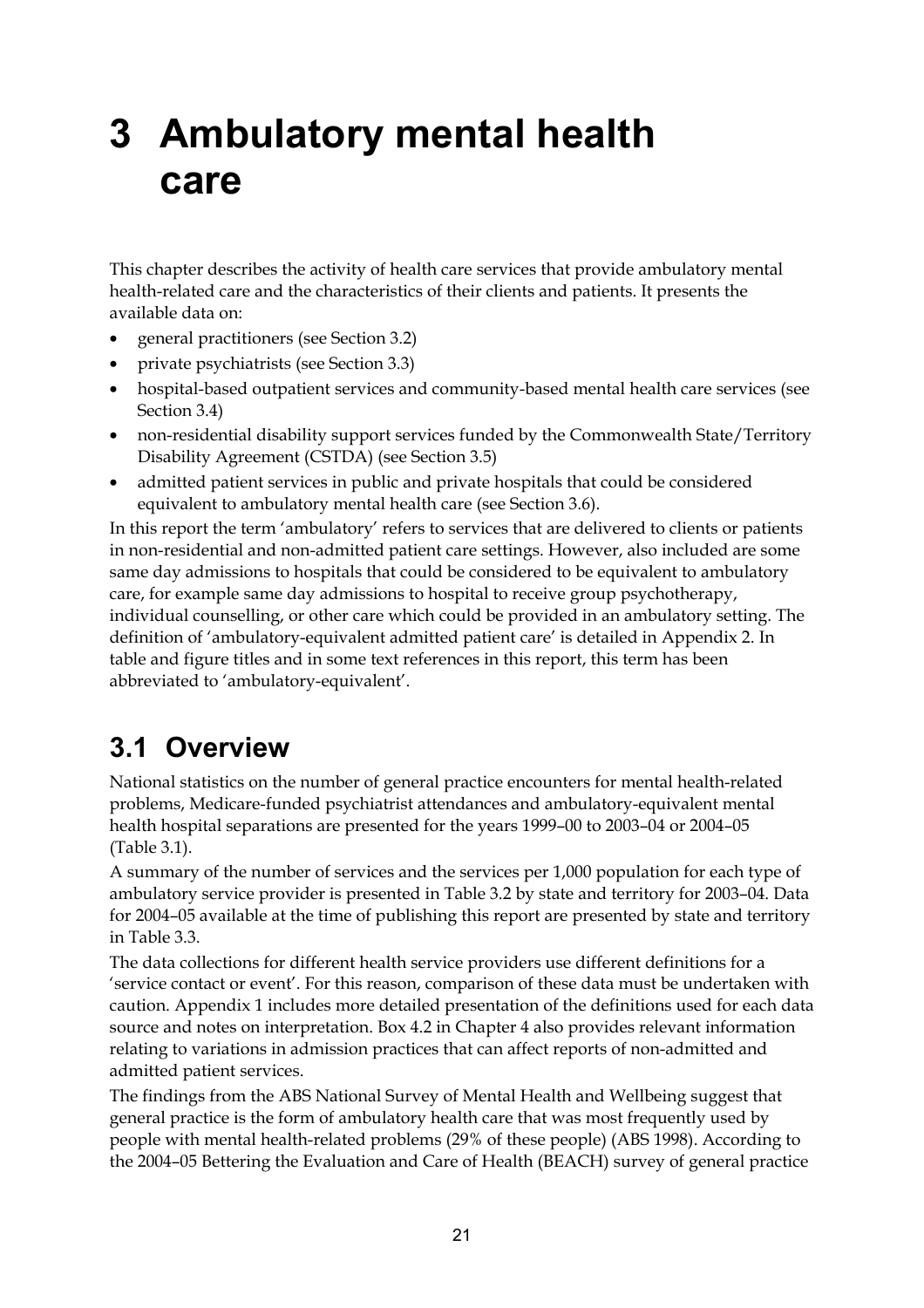activity, 10.8% of general practice encounters involved the management of at least one mental health-related problem (Figure 3.1) (Britt et al. 2005). A simple extrapolation based on the 96.3 million non-specialist attendances claimed from Medicare for 2003–04 suggests that there were about 9.8 million attendances in which general practitioners managed mental health-related problems for the BEACH data for 2003–04. This corresponded to 492 attendances per 1,000 population in 2003–04 (Table 3.2). The estimated number of encounters per 1,000 population has been comparatively stable since 1999–00, with a 0.6% average annual decrease from 1999–00 to 2004–05 (Table 3.1). These attendances include encounters at the surgery and visits to the patient's residence, including service settings such as residential aged care services.

Specialised ambulatory mental health care was accessed through private psychiatrists at a rate of 101.5 attendances per 1,000 population in 2003–04 and 99.3 attendances per 1,000 population in 2004–05 (Tables 3.2 and 3.3). Table 3.1 shows that there has been a gradual decline in the number of private psychiatrist attendances reported per 1,000 population since 1999–00.

The AIHW collates data on ambulatory care service contacts provided by governmentoperated community mental health services. These services include public hospital outpatient services and community-based mental health services. In 2003–04 there were 4.9 million service contacts reported for these services, at a rate of 246.5 per 1,000 population (Table 3.2).

The role of private hospitals in the provision of ambulatory mental health care for nonadmitted patients was relatively small, at 2.3 occasions of service per 1,000 population in 2003–04 (Table 3.2).

As noted above, some same day admissions to hospitals can be regarded as functionally equivalent to ambulatory mental health care. For this reason, this chapter includes data on ambulatory-equivalent mental health-related hospital separations based on the definition provided in Appendix 2. In 2003–04, there were 1.3 of these separations per 1,000 population provided by public hospitals and 4.1 per 1,000 population by private hospitals (Table 3.2). There was an average annual 6.5% decrease from 1999–00 to 2003–04 in the number of public hospital ambulatory-equivalent mental health-related separations per 1,000 population and a 10.7% average annual increase in the number of similar private hospital separations per 1,000 population (Table 3.1).

Mental health-related disability support services are also a component of the mental health service delivery system. Disability support services funded under the Commonwealth State/Territory Disability Agreement (CSTDA) can be services that specialise in supporting clients with psychiatric disabilities or services that cater for clients with a range of disability types. CSTDA data differ from the other data presented in this report as they provide measures of service users, not episodes of treatment or care. Data relating to the number of services provided in 2003–04 are only available in the form of the number of hours of service provided for selected service types in a reference week. CSTDA data are presented in Figure 3.5.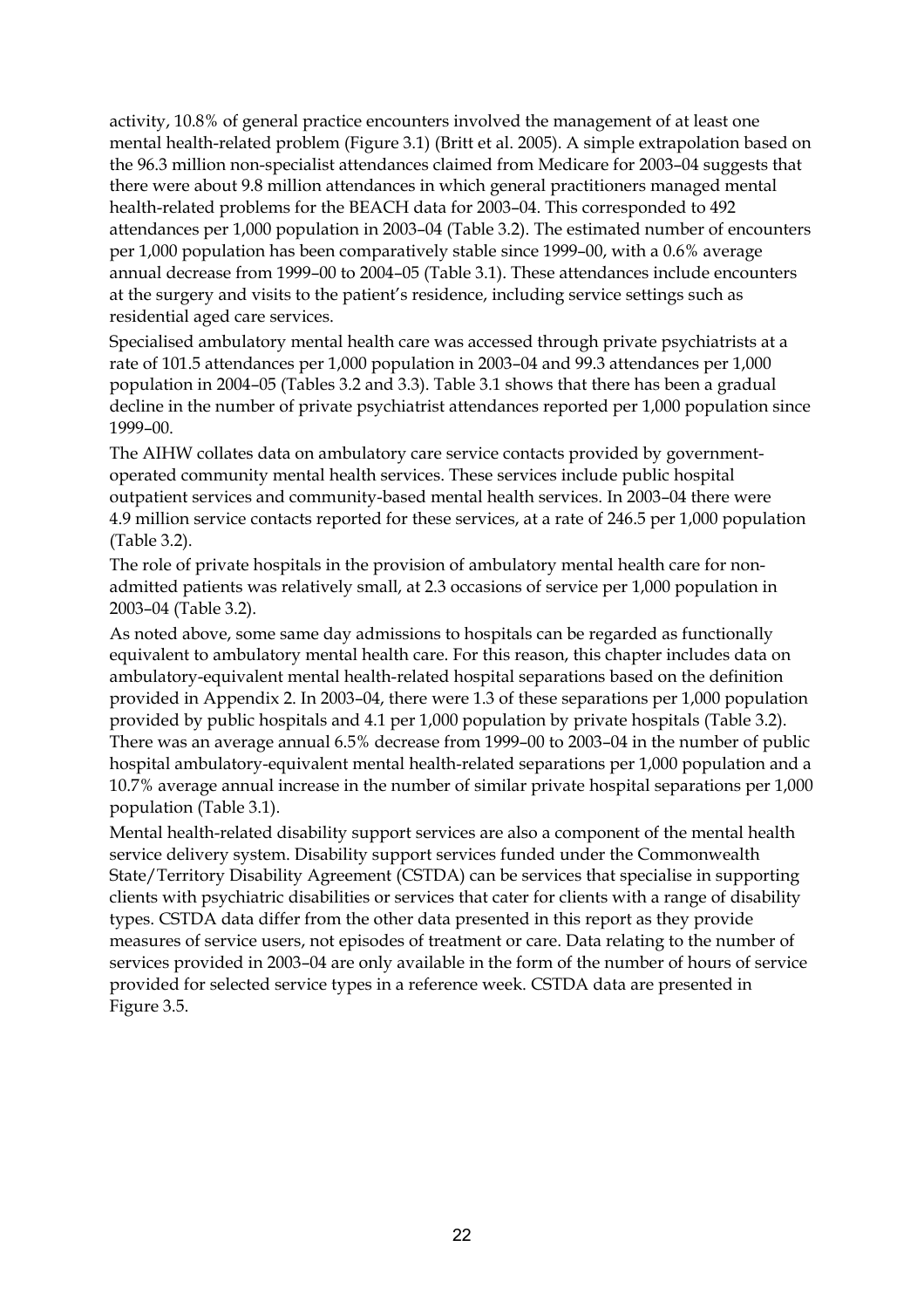**Table 3.1: Summary of ambulatory mental health care provided by general practitioners, private psychiatrists and ambulatory-equivalent mental health-related hospital separations, Australia, 1999–00 to 2004–05** 

|                                                                                       |            |            |             |           |           |            | Average<br>annual<br>change |
|---------------------------------------------------------------------------------------|------------|------------|-------------|-----------|-----------|------------|-----------------------------|
|                                                                                       | 1999-00    | 2000-01    | $2001 - 02$ | 2002-03   | 2003-04   | 2004-05    | $(\%)^{(a)}$                |
| General practice encounters for mental health-related problems <sup>(b)</sup>         |            |            |             |           |           |            |                             |
| Estimated number of encounters                                                        | 9,912,000  | 10,111,000 | 10,004,000  | 9,335,000 | 9,828,000 | 10,221,000 | 0.6                         |
| Lower 95% confidence limit                                                            | 9,730,000  | 9,937,000  | 9,843,000   | 9,175,000 | 9,689,000 | 9,995,000  | 0.5                         |
| Upper 95% confidence limit                                                            | 10,081,000 | 10,273,000 | 10,154,000  | 9,484,000 | 9,957,000 | 10,431,000 | 0.7                         |
| Per cent of total GP encounters                                                       | 9.9        | 10.1       | 10.2        | 9.8       | 10.4      | 10.8       | 1.8                         |
| Estimated number of encounters per 1,000 population <sup>(c)</sup>                    | 521        | 525        | 512         | 473       | 492       | 505        | $-0.6$                      |
| Lower 95% confidence limit                                                            | 511        | 516        | 504         | 464       | 485       | 494        | $-0.7$                      |
| Upper 95% confidence limit                                                            | 530        | 533        | 520         | 480       | 498       | 516        | $-0.5$                      |
| Medicare-funded psychiatrist services <sup>(d)</sup>                                  |            |            |             |           |           |            |                             |
| Services                                                                              | 2,116,674  | 2.126.549  | 2,100,032   | 2.065.013 | 2.028.468 | 2.007.218  | $-1.1$                      |
| Services per 1,000 population <sup>(c)</sup>                                          | 111.2      | 110.3      | 107.5       | 104.5     | 101.5     | 99.3       | $-2.2$                      |
| Ambulatory-equivalent mental health-related hospital separations <sup>(e)</sup>       |            |            |             |           |           |            |                             |
| Public hospitals                                                                      |            |            |             |           |           |            |                             |
| Separations                                                                           | 31,496     | 28,568     | 26,498      | 26,188    | 26,598    | n.a.       | $-4.1$                      |
| Separations per 1,000 population <sup>(f)</sup>                                       | 1.7        | 1.5        | 1.4         | 1.3       | 1.3       | n.a.       | $-6.5$                      |
| Private hospitals                                                                     |            |            |             |           |           |            |                             |
| Separations                                                                           | 51,946     | 62,455     | 71,298      | 82,758    | 84,983    | n.a.       | 13.1                        |
| Separations per 1,000 population <sup>(f)</sup>                                       | 2.8        | 3.3        | 3.7         | 4.2       | 4.2       | n.a.       | 10.7                        |
| Private hospitals non-admitted patient occasions of service <sup>(9)</sup>            |            |            |             |           |           |            |                             |
| Individual occasions of service/group sessions                                        | 15,921     | 67,883     | 52,856      | 48,800    | 46,100    | n.a.       | 30.4                        |
| Individual occasions of service/group sessions per<br>1,000 population <sup>(c)</sup> | 0.6        | 3.5        | 2.7         | 2.5       | 2.3       | n.a.       | 39.9                        |

(a) Average annual % change to 2004–05 for General practice encounters for mental health-related problems and Medicare-funded psychiatrist services, and to 2003–04 for Ambulatory-equivalent mental health-related hospital separations and Private hospitals non-admitted patient occasions of service.

(b) The estimated number of encounters is based on the proportion of encounters in which a mental health-related problem was managed in the BEACH survey of general practice activity, multiplied by the total number of GP Medicare services reported by DHA. *Source:* Britt et al. 2005.

(c) Crude rate based on the Australian estimated resident population as at 31 December of the reference year.

(d) Medicare data from DHA.

(e) See Appendix 2 for definition. *Source:* National Hospital Morbidity Database.

(f) The rates were directly age-standardised as detailed in Appendix 1.

(g) Private Health Establishments Collection (PHEC) data provided by ABS.

. . Not applicable. n.a. Not available.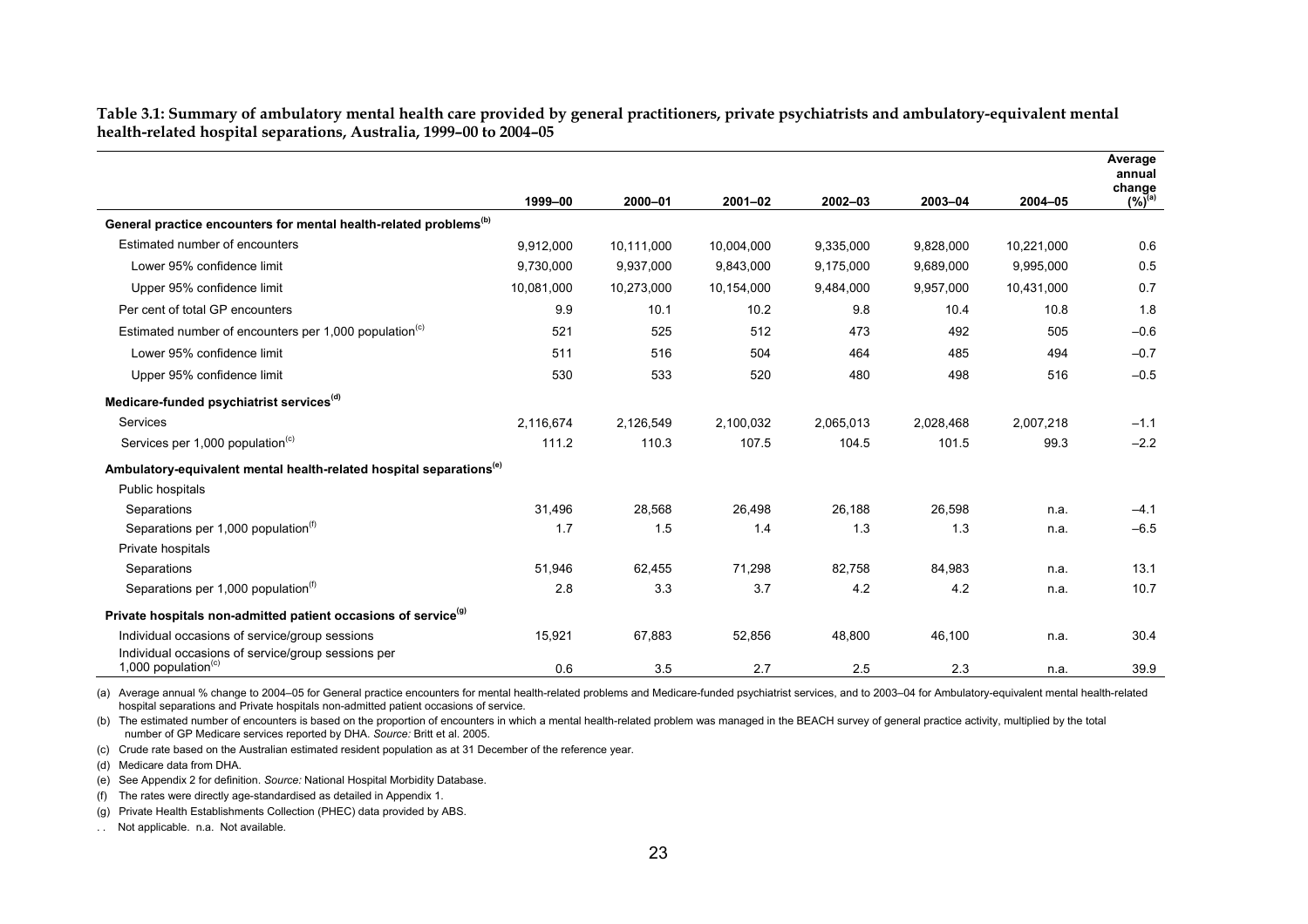**Table 3.2: Summary of ambulatory mental health care provided by general practitioners, private psychiatrists, hospitals and community-based services, states and territories, 2003–04** 

|                                                                                    | <b>NSW</b> | Vic       | Qld       | <b>WA</b> | SA        | <b>Tas</b> | <b>ACT</b> | <b>NT</b> | <b>Total</b> |
|------------------------------------------------------------------------------------|------------|-----------|-----------|-----------|-----------|------------|------------|-----------|--------------|
| General practice encounters for mental health-related problems <sup>(a)</sup>      |            |           |           |           |           |            |            |           |              |
| Estimated number of encounters                                                     | 3,013,000  | 2,627,000 | 1,925,000 | 872,000   | 1,078,000 | 329,000    | 86,000     | 38,000    | 9,828,000    |
| Lower 95% confidence limit                                                         | 2,975,000  | 2,580,000 | 1,860,000 | 845,000   | 1,040,000 | 281,000    | 86,000     | 35,000    | 9,689,000    |
| Upper 95% confidence limit                                                         | 3,043,000  | 2,663,000 | 1,971,000 | 889,000   | 1,102,000 | 346,000    | 86,000     | 38,000    | 9,956,000    |
| Per cent of total GP encounters                                                    | 8.8        | 11.2      | 10.9      | 11.5      | 13.1      | 15.6       | 7.5        | 7.5       | 10.4         |
| Estimated number of encounters per 1,000 population <sup>(b)</sup>                 | 450        | 532       | 500       | 444       | 705       | 684        | 267        | 190       | 492          |
| Lower 95% confidence limit                                                         | 444        | 523       | 484       | 430       | 680       | 584        | 268        | 176       | 485          |
| Upper 95% confidence limit                                                         | 454        | 539       | 512       | 453       | 720       | 720        | 267        | 191       | 498          |
| Medicare-funded psychiatrist services <sup>(c)</sup>                               |            |           |           |           |           |            |            |           |              |
| Services                                                                           | 633,624    | 658,777   | 347,618   | 121,352   | 192,084   | 47,356     | 23,348     | 4,289     | 2,028,468    |
| Services per 1,000 population <sup>(b)</sup>                                       | 94.6       | 133.4     | 90.4      | 61.8      | 125.5     | 98.6       | 72.2       | 21.6      | 101.5        |
| Public hospital outpatient and community-based services <sup>(d)</sup>             |            |           |           |           |           |            |            |           |              |
| Service contacts                                                                   | 1,431,729  | 1,599,800 | 889,011   | 418.484   | 311,535   | 67,581     | 167,541    | 26,054    | 4,911,735    |
| Service contacts per 1,000 population <sup>(e)</sup>                               | 215.1      | 322.4     | 232.0     | 213.7     | 205.7     | 139.9      | 504.7      | 122.6     | 246.5        |
| Ambulatory-equivalent mental health-related hospital separations <sup>(f)</sup>    |            |           |           |           |           |            |            |           |              |
| Public hospitals                                                                   |            |           |           |           |           |            |            |           |              |
| Separations                                                                        | 12.140     | 6.382     | 5,275     | 983       | 1,316     | 298        | 106        | 98        | 26,598       |
| Separations per 1,000 population <sup>(e)</sup>                                    | 1.8        | 1.3       | 1.4       | 0.5       | 0.9       | 0.6        | 0.3        | 0.5       | 1.3          |
| Private hospitals                                                                  |            |           |           |           |           |            |            |           |              |
| Separations                                                                        | 19,886     | 34,868    | 18,538    | 6.454     | 433       | n.p.       | n.p.       | n.p.      | 84,983       |
| Separations per 1,000 population <sup>(e)</sup>                                    | 2.9        | 7.0       | 4.7       | 3.3       | 0.3       | n.p.       | n.p.       | n.p.      | 4.2          |
| Private hospital non-admitted patient occasions of service <sup>(9)</sup>          |            |           |           |           |           |            |            |           |              |
| Individual occasions of service/group sessions                                     | n.a.       | n.a.      | n.a.      | n.a.      | n.a.      | n.a.       | n.a.       | n.a.      | 46,100       |
| Individual occasions of service/group sessions per 1,000 population <sup>(b)</sup> | n.a.       | n.a.      | n.a.      | n.a.      | n.a.      | n.a.       | n.a.       | n.a.      | 2.3          |

(a) The estimated number of encounters is based on the proportion of encounters in which a mental health-related problem was managed in the BEACH survey of general practice activity, multiplied by the total number of GP Medicare services reported by DHA.

(b) Crude rate based on the Australian estimated resident population at 31 December 2003.

(c) Medicare data from DHA.

(d) *Source*: National Community Mental Health Care Database.

(e) The rates were directly age-standardised as detailed in Appendix 1.

(f) See Appendix 2 for definition. *Source*: National Hospital Morbidity Database.

(g) Private Health Establishments Collection (PHEC) data provided by ABS. PHEC occasions of service data were not available by state and territory.

n.a. Not available.

n.p. Not published.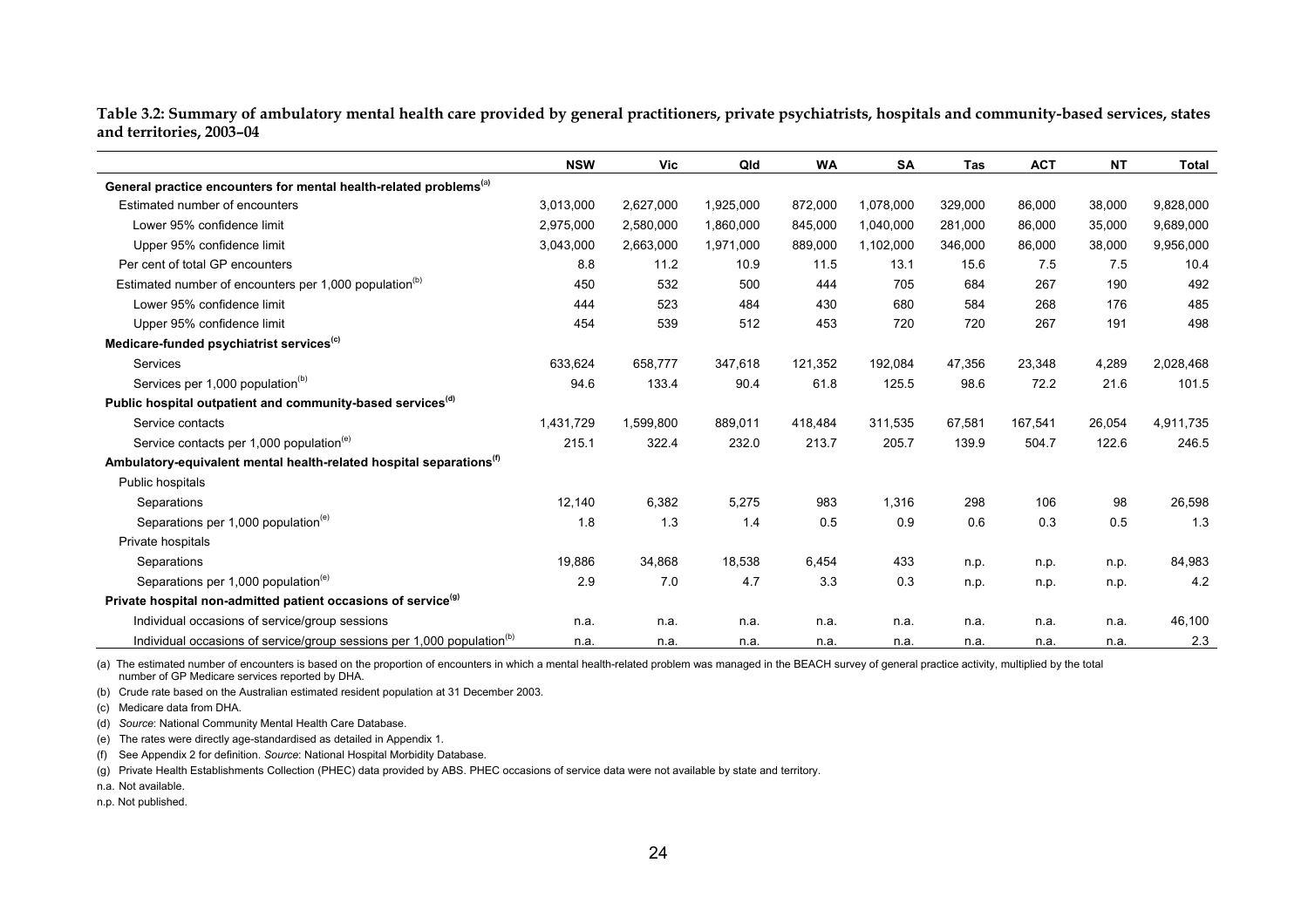#### **Table 3.3: Summary of available data for ambulatory mental health care provided by private psychiatrists, states and territories, 2004–05**

|                                                      | <b>NSW</b> | Vic     | Qld     | <b>WA</b> | SΑ      | <b>Tas</b> | <b>ACT</b> | NΤ    | <b>Total</b>               |
|------------------------------------------------------|------------|---------|---------|-----------|---------|------------|------------|-------|----------------------------|
| Medicare-funded psychiatrist services <sup>(a)</sup> |            |         |         |           |         |            |            |       |                            |
| Services                                             | 627.105    | 650.085 | 352,377 | 121.072   | 182.953 | 46.189     | 22.395     | 5,024 | $2,007,218$ <sup>(c)</sup> |
| Services per 1,000 population <sup>(b)</sup>         | 92.9       | 130.2   | 89.7    | 60.7      | 119.1   | 95.5       | 69.7       | 25.0  | 99.3 <sup>(c)</sup>        |

(a) Medicare data from DHA.

(b) Crude rate based on the Australian estimated resident population at 31 December 2004.

(c) Includes Medicare-funded psychiatrists services for which state was not reported.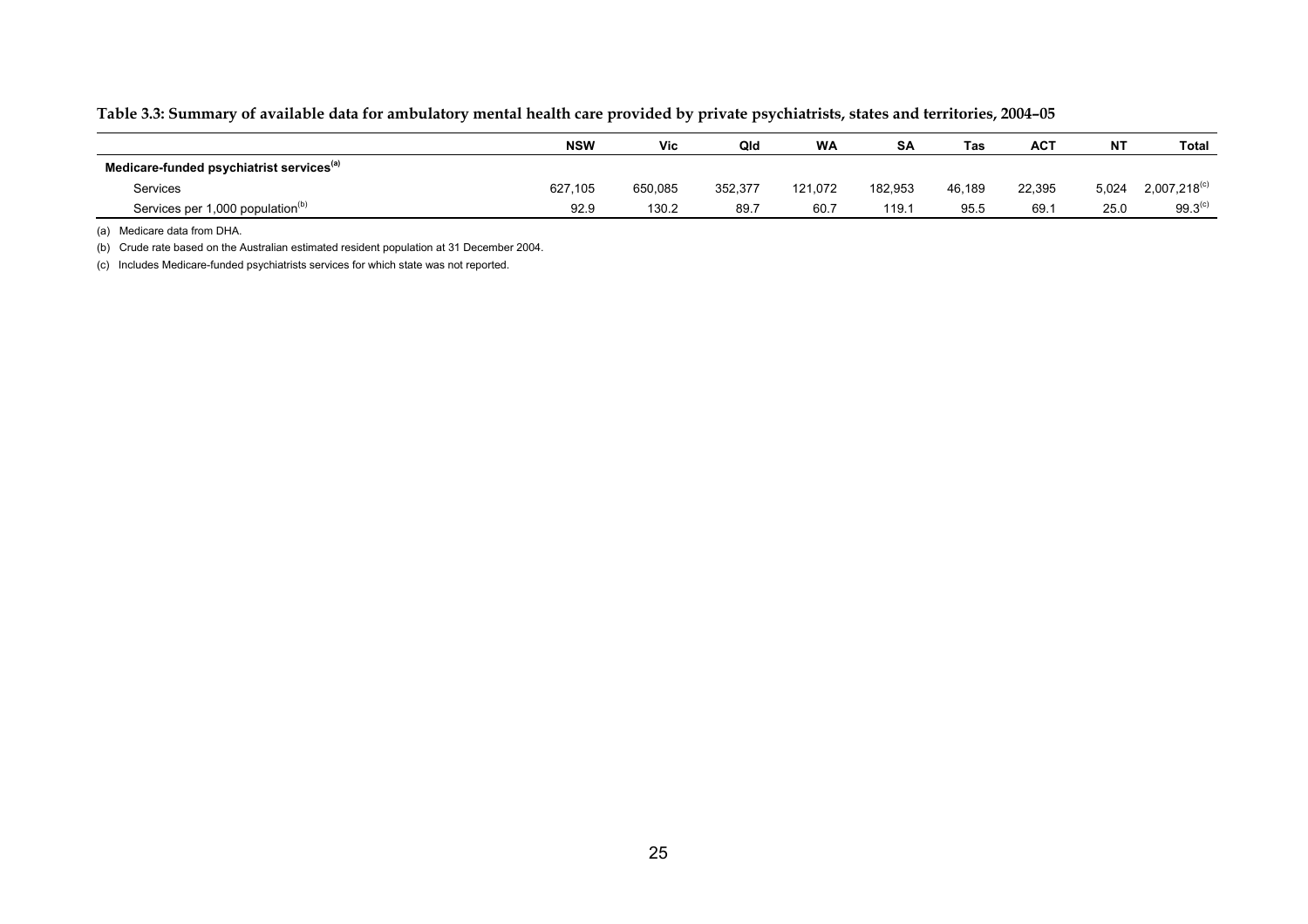## **3.2 Mental health care in general practice**

The ABS National Survey of Mental Health and Wellbeing reported that over 29% of adults with mental disorders had visited a general practitioner for a mental health-related problem in the previous 12 months (ABS 1998). This section presents data from the BEACH survey on the mental health-related care and medication provided by general practitioners (GPs). It also presents the Department of Health and Ageing's (DHA) Pharmaceutical Benefits Scheme (PBS) and Repatriation Pharmaceutical Benefits Scheme (RPBS) data on mental health-related PBS and RPBS-subsidised medications prescribed by general practitioners.

### **Bettering the Evaluation and Care of Health (BEACH) survey data**

The BEACH survey is a continuous survey of general practice activity encompassing about 100,000 GP–patient encounters each year. The data for 2003–04, used in this report, included a total of 98,877 encounters after post-stratification weighting to ensure the data reflected national general practice activity patterns.

For this report, mental health-related problems and reasons for encounter (RFEs) were defined as those classified in the psychological chapter of the *International Classification of Primary Care* (2nd edition) (ICPC-2), which includes alcohol and other drug-related problems/RFEs. More detailed information on the BEACH survey can be obtained from the publication *General Practice Activity in Australia 2003–04* (Britt et al. 2004).

#### **Overview**

Mental health-related encounters have been defined as those at which a mental health-related problem was managed. However, some information is also presented on encounters for which mental health-related RFEs where reported.

There were 10,827 encounters in the data set with a mental health-related problem and/or RFE. Of those, there were 10,238 encounters with a mental health-related problem managed. Of those, 5,866 (57.3%) had both a mental health-related problem and a mental health-related RFE. For 4,372 encounters (42.7%) there was a mental-health related problem reported without a mental health-related RFE. A total of 589 encounters had a mental health-related RFE reported but did not have a mental health-related problem managed.

Figure 3.1 shows data on the 10,238 general practitioner encounters in which a mental healthrelated problem was managed and how this relates to other data collected for the encounters. Mental health-related problems were managed at 10.4% of encounters and accounted for 7.4% of all problems managed. Mental health-related problems were most commonly managed for patients of the middle age groups, with those between 25–44 years and 45–64 years accounting for 31.0% and 31.5% of these encounters respectively. The patients were predominantly female  $(60.5\%)$ .

The most common patient reason for these encounters was a prescription request, reported at a rate of 25.2 per 100 encounters. Depression was also a common reason, recorded at 16.7 per 100 of these encounters.

Temazepam and diazepam were the medications most frequently prescribed for mental health-related problems, at rates of 9.0 and 6.8 per 100 problems managed respectively. Psychological counselling was the most common clinical treatment, provided at a rate of 25.2 per 100 problems. Referrals to psychiatrists were the most frequent referral type (2.2 per 100 problems managed).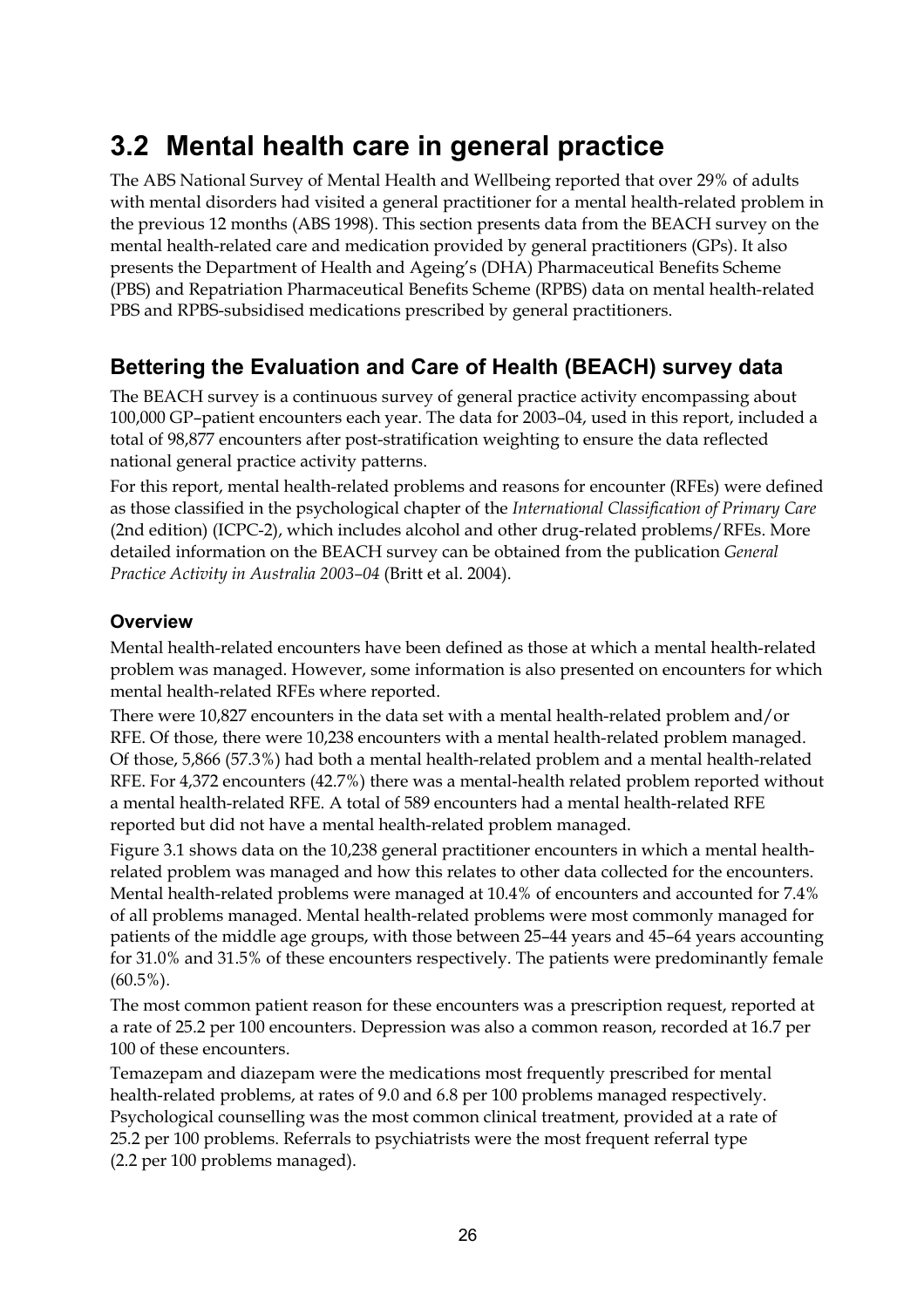### **Encounters with mental health-related reasons for encounter**

There were 6,455 encounters in the data set with a mental health-related RFE. Of those, 5,866 also had a mental health-related problem and are included in the mental health-related encounters for this report. The other 589 did not have a mental health-related problem so are not included as mental health-related encounters for this report.

RFEs are those concerns and expectations that patients bring to the doctor. They may be in the form of symptoms and complaints or requests for services or treatment. For each encounter, the GP could record up to three RFEs.

Overall in 2003–04, there were 148,521 RFEs reported in BEACH survey data at a rate of 150 per 100 encounters (Britt et al. 2004). Of these, 7,407 RFEs (5.0% of all RFEs) were mental health-related, reported at a rate of 6.5 per 100 encounters (Table 3.4). Depression (ICPC-2 codes P03, P76) was the mental health-related RFE most frequently given by patients (accounting for 1.2% of all RFEs). Sleep disturbance (P06, 0.8% of all RFEs) and anxiety (P01, P74, 0.7% of all RFEs) were also mental health-related RFEs frequently cited by patients.

### **Age group and sex**

In 2003–04, there were fewer mental health-related encounters recorded for male patients than there were for female patients. The highest number of mental health-related encounters were for females aged 25 to 44 years (Figure 3.2). For males, the highest number of mental healthrelated encounters was for those aged 45 to 64 years. The highest proportion of total general practice encounters that were mental health-related was for males aged 25 to 44 years (14.3% of total general practice encounters), followed by females aged 25 to 44 years (12.7%) (Figure 3.3).

#### **Problems managed**

The problem managed is a formal statement of the GP's understanding of a health problem presented by the patient, which may at times be limited to the level of symptoms. For each patient encounter, up to four problems could be recorded by the GP. Overall, there were 144,674 problems managed in the 2003–04 BEACH survey, at a rate of 146 per 100 encounters (Britt et al. 2004). There were 10,716 psychological problems managed at a rate of 10.4 per 100 encounters.

Table 3.5 presents data on the 10 most frequently reported mental health-related problems managed, by patient sex, from 1999–00 to 2003–04. In 1999–00, mental health-related problems accounted for 6.7% of all problems managed by GPs and at least one was managed at 9.9% of all GP encounters. In 2003–04, mental health-related problems accounted for 7.1% of all problems managed by GPs and at least one was managed at 10.4% of all GP encounters. The most frequently reported problems managed over this period were depression, anxiety, sleep disturbances and acute stress reaction. The rate per 100 encounters for each of these problems remained fairly stable between 1999–00 and 2003–04.

Depression (ICPC-2 codes P03, P76) was the most frequently managed mental health-related problem in 2003–04, accounting for 33.7% of all mental health-related problems managed and 2.5% of all problems managed (Figure 3.1 and Table 3.6). Anxiety (P01, P74, 15.8% of all mental health-related problems managed and 1.2% of all problems managed) and sleep disturbance (P06, 14.9% of all mental health-related problems managed and 1.1% of all problems managed) were the next most frequently managed mental health-related problems.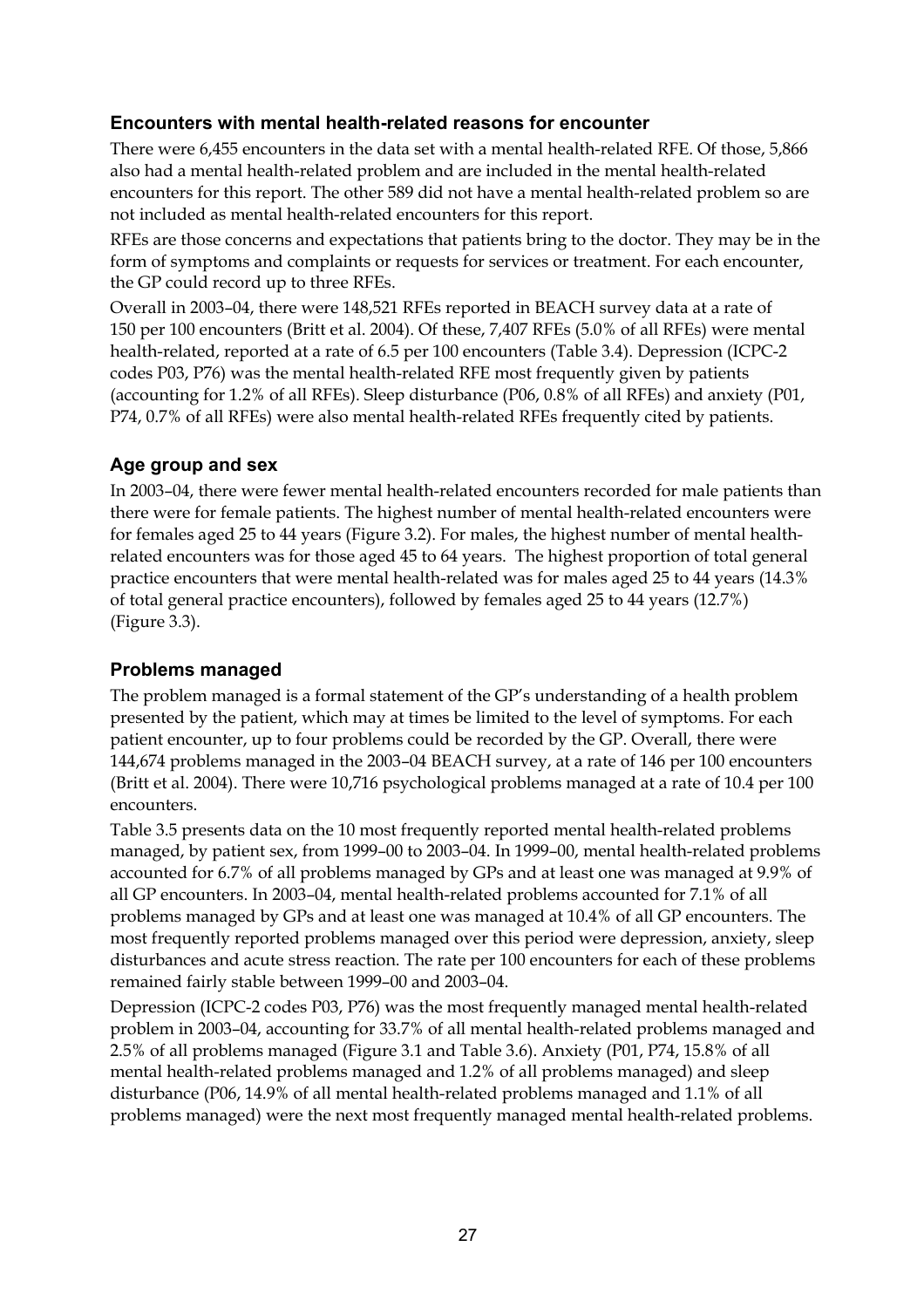

- (d) Includes review/administer/change medication.
- (e) Includes Counselling—individual.
- **\***Includes multiple ICPC-2 or ICPC-2 PLUS codes.
- *Note: Abbreviations: NEC—* not elsewhere classified.

*Source* : BEACH survey of general practice activity.

**Figure 3.1: Data reported for general practice encounters at which a mental health-related problem was managed, BEACH, 2003–04**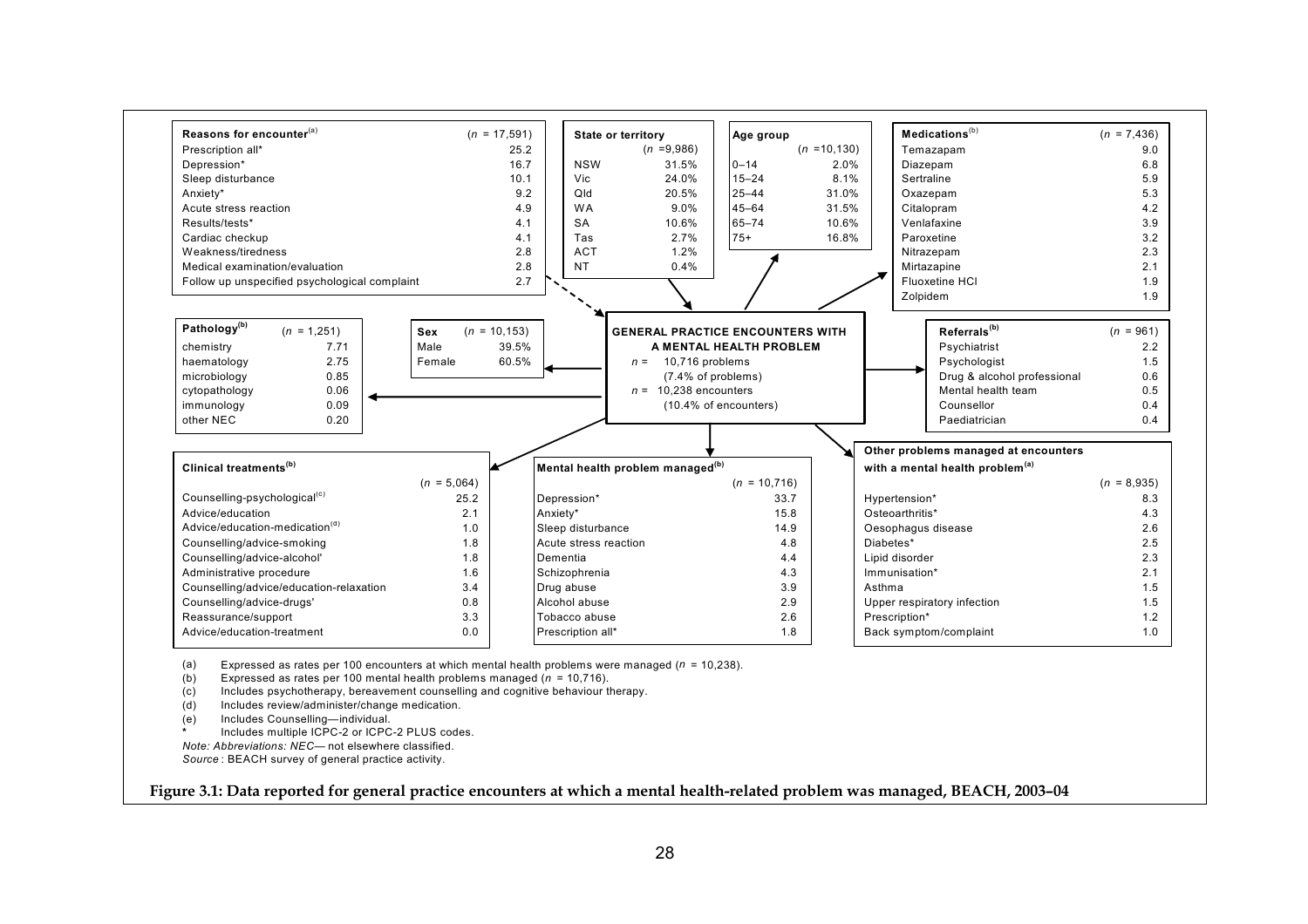

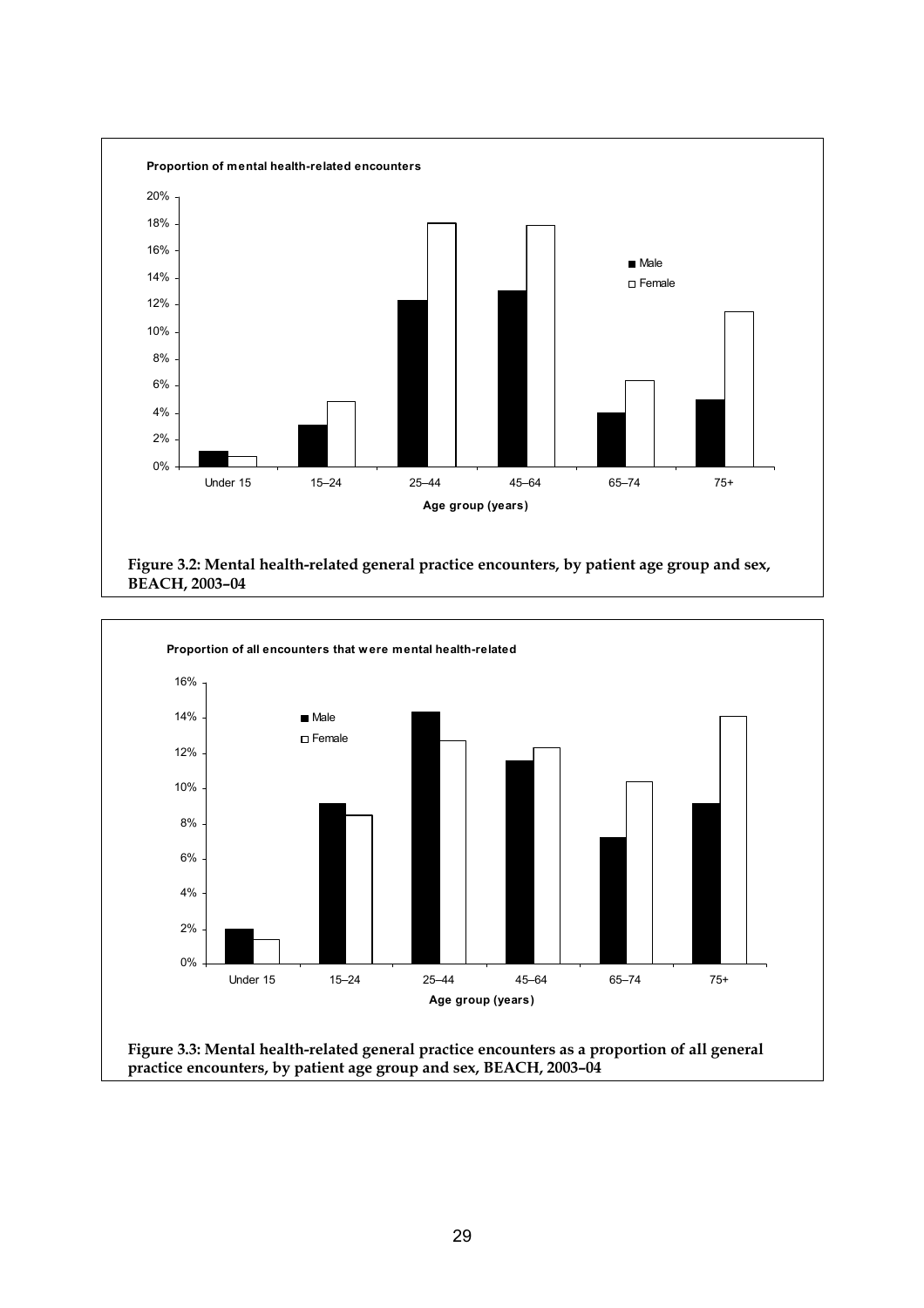| ICPC-2 plus     |                                                |              | Rate per 100         |                |                  |
|-----------------|------------------------------------------------|--------------|----------------------|----------------|------------------|
| descriptor      | <b>Reason for encounter</b>                    | % total RFEs | encounters           | <b>95% LCL</b> | <b>95% UCL</b>   |
|                 |                                                |              | <b>Males</b>         |                |                  |
| P03, P76        | Depression                                     | 1.0          | 1.4                  | 1.2            | 1.6              |
| P06             | Sleep disturbance                              | 0.8          | 1.1                  | 1.0            | 1.3              |
| P01, P74        | Anxiety                                        | 0.6          | 0.9                  | 0.8            | 1.0              |
| P50             | Prescription request/renewal                   | 0.4          | 0.6                  | 0.5            | 0.8              |
| P02             | Acute stress reaction                          | 0.3          | 0.5                  | 0.4            | 0.6              |
| P63             | Follow-up, unspecified psychological complaint | 0.2          | 0.3                  | 0.2            | 0.4              |
| P <sub>19</sub> | Drug abuse                                     | 0.1          | 0.2                  | 0.1            | 0.3              |
| P <sub>29</sub> | Unspecified psychological complaint            | 0.1          | 0.2                  | 0.1            | 0.2              |
| P72             | Schizophrenia                                  | 0.1          | 0.2                  | 0.1            | 0.2              |
| P15, P16        | Alcohol abuse                                  | < 0.1        | < 0.1                | < 0.1          | 0.1              |
|                 | Other                                          | 1.0          | 1.4                  | 1.3            | 1.6              |
|                 | Total                                          | 4.2          | 6.1                  | 5.7            | 6.6              |
|                 |                                                |              | <b>Females</b>       |                |                  |
| P03, P76        | Depression                                     | 1.4          | 2.1                  | 1.9            | $\overline{2.3}$ |
| P01, P74        | Anxiety                                        | 0.7          | 1.1                  | 1.0            | 1.2              |
| P06             | Sleep disturbance                              | 0.8          | 1.2                  | 1.0            | 1.3              |
| P <sub>50</sub> | Prescription request/renewal                   | 0.5          | 0.7                  | 0.6            | 0.8              |
| P02             | Acute stress reaction                          | 0.4          | 0.6                  | 0.5            | 0.7              |
| P63             | Follow-up, unspecified psychological complaint | 0.2          | 0.3                  | 0.2            | 0.3              |
| P <sub>29</sub> | Unspecified psychological complaint            | 0.1          | 0.2                  | 0.2            | 0.2              |
| P <sub>20</sub> | Memory disturbance                             | 0.1          | 0.2                  | 0.1            | 0.2              |
| P70             | Dementia                                       | 0.1          | 0.2                  | 0.1            | 0.3              |
| P04             | Feeling/behaving irritable/angry               | 0.1          | 0.2                  | 0.1            | 0.2              |
|                 | Other                                          | 0.6          | 0.9                  | 0.8            | 1.0              |
|                 | Total                                          | 4.5          | 6.8                  | 6.4            | 7.2              |
|                 |                                                |              | Total <sup>(a)</sup> |                |                  |
| P03, P76        | Depression                                     | 1.2          | 1.8                  | 1.7            | 1.9              |
| P06             | Sleep disturbance                              | 0.8          | 1.1                  | 1.0            | 1.3              |
| P01, P74        | Anxiety                                        | 0.7          | 1.0                  | 0.9            | 1.1              |
| P <sub>50</sub> | Prescription request/renewal                   | 0.4          | 0.7                  | 0.6            | 0.8              |
| P02             | Acute stress reaction                          | 0.4          | 0.6                  | 0.5            | 0.6              |
| P63             | Follow-up, unspecified psychological complaint | 0.2          | 0.3                  | 0.2            | 0.3              |
| P <sub>29</sub> | Unspecified psychological complaint            | 0.1          | 0.2                  | 0.2            | 0.2              |
| P <sub>20</sub> | Memory disturbance                             | 0.1          | 0.2                  | 0.1            | 0.2              |
| P70             | Dementia                                       | < 0.1        | 0.1                  | < 0.1          | 0.2              |
| P <sub>19</sub> | Drug abuse                                     | < 0.1        | 0.1                  | < 0.1          | 0.2              |
|                 | Other                                          | 0.8          | 1.2                  | 1.1            | 1.3              |
|                 | <b>Total</b>                                   | 4.3          | 6.5                  | 6.2            | 6.9              |

#### **Table 3.4: Most frequent reported mental health-related reasons for encounter, by patient sex, BEACH, 2003–04**

(a) Includes sex not stated.

*Note:* UCL—upper confidence limit; LCL—lower confidence limit.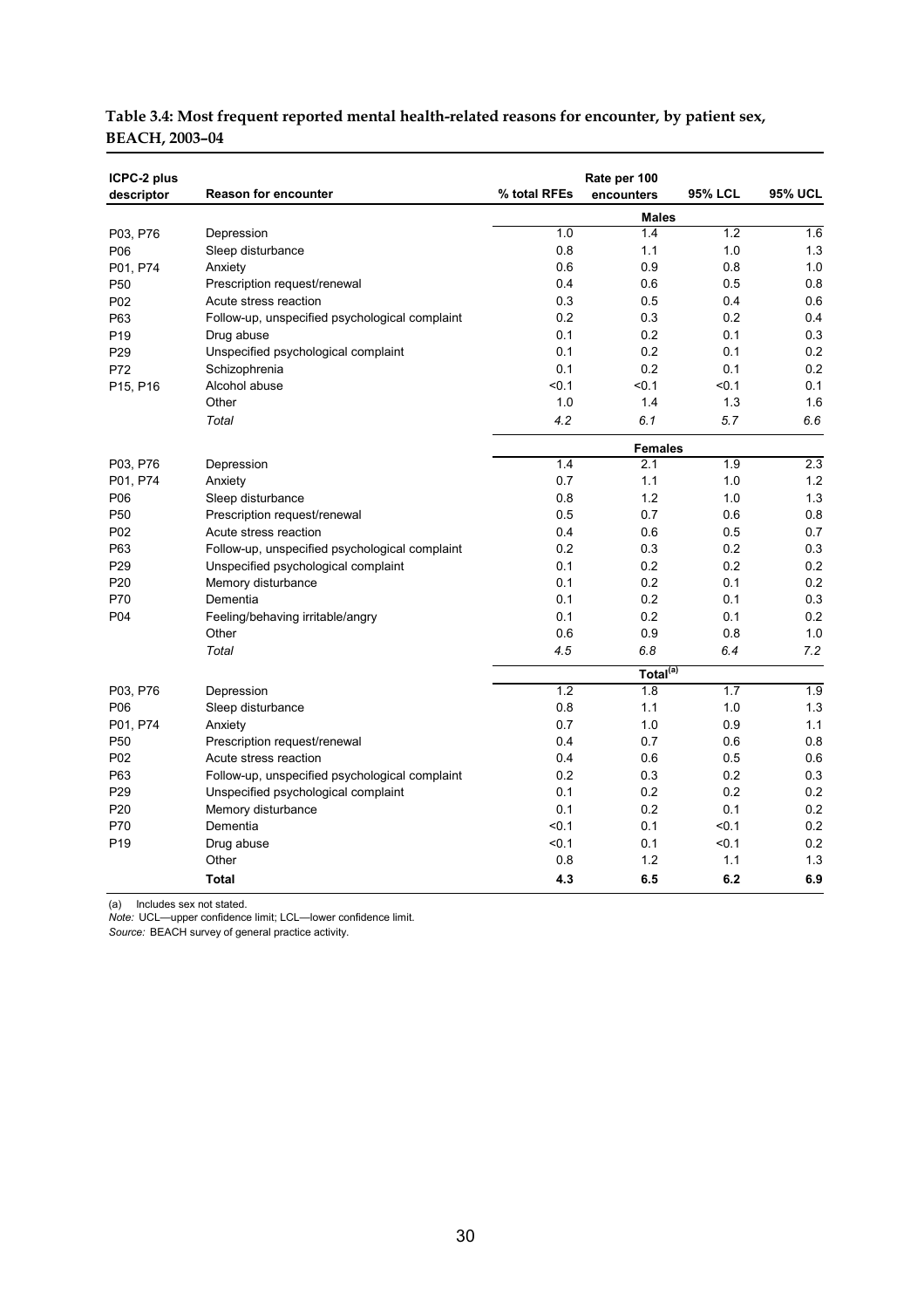|                      |                               |          | 1999-00              |          | 2000-01              |          | 2001-02              |          | 2002-03              |          | 2003-04              | Average annual<br>% change |                      |
|----------------------|-------------------------------|----------|----------------------|----------|----------------------|----------|----------------------|----------|----------------------|----------|----------------------|----------------------------|----------------------|
|                      |                               |          | % total Rate per 100 |          | % total Rate per 100 |          | % total Rate per 100 |          | % total Rate per 100 |          | % total Rate per 100 |                            | % total Rate per 100 |
|                      | Mental health-related problem | problems | encounters           | problems | encounters           | problems | encounters           | problems | encounters           | problems | encounters           | problems                   | encounters           |
|                      |                               |          |                      |          |                      |          | <b>Males</b>         |          |                      |          |                      |                            |                      |
| P03, P76             | Depression                    | 1.8      | 2.6                  | 2.0      | 2.8                  | 1.9      | 2.7                  | 1.9      | 2.7                  | 2.0      | 2.8                  | 2.2                        | 2.0                  |
| P06                  | Sleep disturbance             | 1.0      | 1.5                  | 1.0      | 1.4                  | 1.1      | 1.6                  | 1.1      | 1.6                  | 1.1      | 1.6                  | 1.4                        | 1.2                  |
| P01, P74             | Anxiety                       | 0.9      | 1.4                  | 1.0      | 1.3                  | 0.9      | 1.3                  | 0.9      | 1.2                  | 1.0      | 1.4                  | 1.3                        | 1.1                  |
| P <sub>19</sub>      | Drug abuse                    | 0.6      | 0.9                  | 0.6      | 0.8                  | 0.6      | 0.8                  | 0.5      | 0.7                  | 0.4      | 0.6                  | $-10.1$                    | $-10.3$              |
| P72                  | Schizophrenia                 | 0.3      | 0.4                  | 0.4      | 0.5                  | 0.4      | 0.5                  | 0.4      | 0.5                  | 0.4      | 0.6                  | 8.2                        | 8.0                  |
| P15, P16             | Alcohol abuse                 | 0.4      | 0.5                  | 0.4      | 0.6                  | 0.4      | 0.5                  | 0.4      | 0.5                  | 0.4      | 0.5                  | 0.4                        | 0.2                  |
| P <sub>02</sub>      | Acute stress reaction         | 0.3      | 0.4                  | 0.3      | 0.4                  | 0.3      | 0.4                  | 0.2      | 0.3                  | 0.3      | 0.4                  | $-0.3$                     | $-0.5$               |
| P <sub>17</sub>      | Tobacco abuse                 | 0.2      | 0.2                  | 0.3      | 0.4                  | 0.3      | 0.4                  | 0.2      | 0.3                  | 0.2      | 0.3                  | 9.5                        | 9.3                  |
| P70                  | Dementia                      | 0.2      | 0.3                  | 0.2      | 0.2                  | 0.2      | 0.3                  | 0.2      | 0.3                  | 0.2      | 0.3                  | 5.3                        | 5.1                  |
| P81                  | Hyperkinetic disorder         | 0.1      | 0.2                  | 0.1      | 0.1                  | 0.1      | 0.1                  | 0.1      | 0.1                  | 0.1      | 0.1                  | $-3.7$                     | $-3.9$               |
|                      | Other                         | 1.0      | 1.4                  | 1.1      | 1.5                  | 1.0      | 1.4                  | 0.9      | 1.3                  | 1.0      | 1.4                  | 0.5                        | 0.3                  |
| Total <sup>(a)</sup> |                               | 6.4      | 9.2                  | 6.7      | 9.4                  | 6.8      | 9.4                  | 6.5      | 9.1                  | 6.7      | 9.6                  | 1.4                        | 1.2                  |
|                      |                               |          |                      |          |                      |          | <b>Females</b>       |          |                      |          |                      |                            |                      |
| P03, P76             | Depression                    | 2.7      | 4.0                  | 2.9      | 4.3                  | 2.7      | 4.0                  | 2.8      | 4.1                  | 2.9      | 4.3                  | 1.5                        | 1.5                  |
| P01, P74             | Anxiety                       | 1.4      | 2.0                  | 1.3      | 1.9                  | 1.3      | 1.9                  | 1.2      | 1.8                  | 1.3      | 1.9                  | $-0.9$                     | $-0.9$               |
| P06                  | Sleep disturbance             | 1.1      | 1.6                  | 1.1      | 1.6                  | 1.1      | 1.7                  | 1.0      | 1.6                  | 1.1      | 1.7                  | 0.9                        | 0.9                  |
| P <sub>02</sub>      | Acute stress reaction         | 0.5      | 0.7                  | 0.5      | 0.7                  | 0.5      | 0.7                  | 0.4      | 0.6                  | 0.4      | 0.6                  | $-3.1$                     | $-3.1$               |
| P70                  | Dementia                      | 0.3      | 0.5                  | 0.3      | 0.4                  | 0.3      | 0.5                  | 0.3      | 0.5                  | 0.4      | 0.6                  | 4.3                        | 4.3                  |
| P72                  | Schizophrenia                 | 0.2      | 0.3                  | 0.2      | 0.3                  | 0.2      | 0.3                  | 0.2      | 0.3                  | 0.2      | 0.4                  | 5.9                        | 5.9                  |
| P <sub>17</sub>      | Tobacco abuse                 | 0.1      | 0.2                  | 0.2      | 0.3                  | 0.3      | 0.4                  | 0.1      | 0.2                  | 0.2      | 0.2                  | 8.8                        | 8.8                  |
| P <sub>19</sub>      | Drug abuse                    | 0.3      | 0.4                  | 0.3      | 0.4                  | 0.2      | 0.3                  | 0.2      | 0.4                  | 0.2      | 0.3                  | $-9.3$                     | $-9.3$               |
| P15, P16             | Alcohol abuse                 | 0.1      | 0.2                  | 0.1      | 0.1                  | 0.1      | 0.2                  | 0.1      | 0.2                  | 0.1      | 0.2                  | $-2.1$                     | $-2.1$               |
| P73                  | Affective psychosis           | 0.1      | 0.1                  | 0.1      | 0.1                  | 0.1      | 0.2                  | 0.1      | 0.1                  | 0.1      | 0.2                  | 13.9                       | 13.9                 |
|                      | Other                         | 0.7      | 1.0                  | 0.7      | 1.0                  | 0.7      | 1.0                  | 0.7      | 1.0                  | 0.7      | 1.1                  | 1.7                        | 1.7                  |
| Total <sup>(a)</sup> |                               | 6.9      | 10.3                 | 7.3      | 10.7                 | 7.3      | 10.7                 | 6.9      | 10.3                 | 7.3      | 10.9                 | 1.4                        | 1.4                  |

#### **Table 3.5: Most frequently reported mental health-related problems managed, by patient sex, BEACH, 1999–00 to 2003–04**

*(continued)*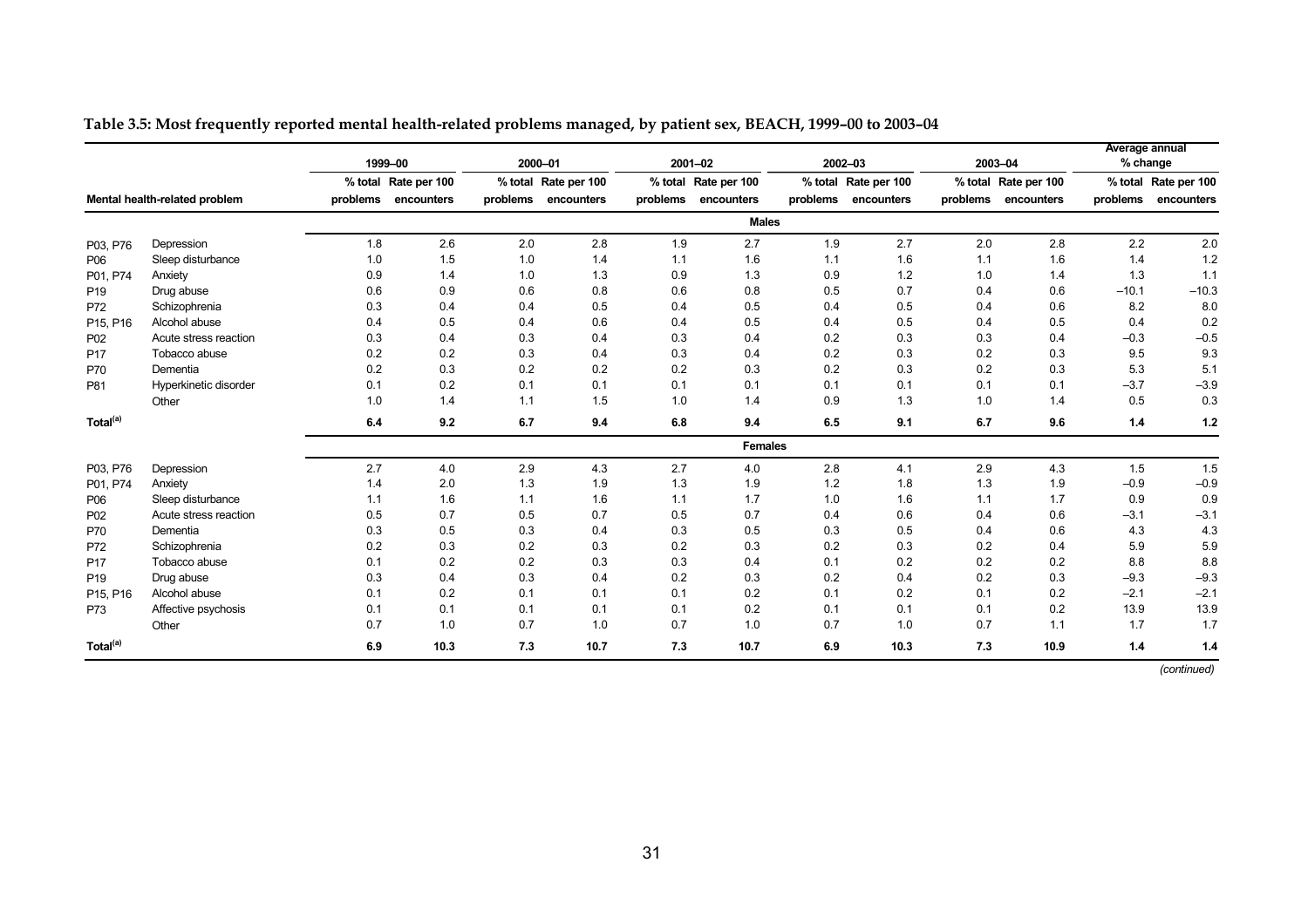|  | Table 3.5 (continued): Most frequently reported mental health-related problems managed, by patient sex, BEACH, 1999-00 to 2003-04 |
|--|-----------------------------------------------------------------------------------------------------------------------------------|
|  |                                                                                                                                   |

|                               |                       |          | 1999-00              |          | 2000-01              |          | 2001-02              |          | $2002 - 03$          |            | 2003-04              | <b>Average annual</b> | $%$ change           |
|-------------------------------|-----------------------|----------|----------------------|----------|----------------------|----------|----------------------|----------|----------------------|------------|----------------------|-----------------------|----------------------|
|                               |                       |          | % total Rate per 100 |          | % total Rate per 100 |          | % total Rate per 100 |          | % total Rate per 100 |            | % total Rate per 100 |                       | % total Rate per 100 |
| Mental health-related problem |                       | problems | encounters           | problems | encounters           | problems | encounters           | problems | encounters           | problems   | encounters           | problems              | encounters           |
|                               |                       |          |                      |          |                      |          | Total <sup>(b)</sup> |          |                      |            |                      |                       |                      |
| P03, P76                      | Depression            | 2.3      | 3.4                  | 2.5      | 3.6                  | 2.4      | 3.4                  | 2.4      | 3.5                  | 2.5        | 3.6                  | 1.6                   | 1.6                  |
| P01, P74                      | Anxiety               | 1.2      | 1.7                  | 1.1      | 1.7                  | 1.1      | 1.6                  | 1.1      | 1.5                  | 1.2        | 1.7                  | $-0.3$                | $-0.4$               |
| P06                           | Sleep disturbance     | 1.1      | 1.5                  | 1.1      | 1.6                  | 1.1      | 1.6                  | 1.1      | 1.6                  | 11<br>1. I | 1.6                  | 1.1                   | 1.1                  |
| P <sub>02</sub>               | Acute stress reaction | 0.4      | 0.6                  | 0.4      | 0.6                  | 0.4      | 0.6                  | 0.4      | 0.5                  | 0.4        | 0.5                  | $-2.3$                | $-2.3$               |
| P72                           | Schizophrenia         | 0.2      | 0.4                  | 0.3      | 0.4                  | 0.3      | 0.4                  | 0.3      | 0.4                  | 0.3        | 0.5                  | 7.1                   | 7.0                  |
| P <sub>19</sub>               | Drug abuse            | 0.4      | 0.6                  | 0.4      | 0.6                  | 0.4      | 0.5                  | 0.3      | 0.5                  | 0.3        | 0.4                  | $-9.7$                | $-9.8$               |
| <b>P70</b>                    | Dementia              | 0.3      | 0.4                  | 0.2      | 0.3                  | 0.3      | 0.4                  | 0.3      | 0.4                  | 0.3        | 0.5                  | 4.7                   | 4.7                  |
| P <sub>17</sub>               | Tobacco abuse         | 0.1      | 0.2                  | 0.3      | 0.4                  | 0.3      | 0.4                  | 0.2      | 0.3                  | 0.2        | 0.3                  | 9.4                   | 9.4                  |
| P15, P16                      | Alcohol abuse         | 0.2      | 0.3                  | 0.2      | 0.3                  | 0.2      | 0.3                  | 0.2      | 0.3                  | 0.2        | 0.3                  | $-0.5$                | $-0.6$               |
| P73                           | Affective psychosis   | < 0.1    | 0.1                  | 0.1      | 0.1                  | 0.1      | 0.1                  | < 0.1    | 0.1                  | 0.1        | 0.1                  | 6.5                   | 13.3                 |
|                               | Other                 | 0.9      | 1.3                  | 0.9      | 1.3                  | 0.8      | 1.2                  | 0.8      | 1.2                  | 0.9        | 1.3                  | 0.6                   | 0.6                  |
| Total <sup>(a)</sup>          |                       | 6.7      | 9.9                  | 7.0      | 10.1                 | 7.1      | 10.2                 | 6.7      | 9.8                  | 7.1        | 10.4                 | 1.3                   | 1.2                  |

(a) Total represents the number of encounters at which at least one mental health problem was managed. As more than one mental health problem may be reported for each encounter, figures do not add to total.

(b) Includes sex not stated.

*Notes:* 1. Per cent of total problems represents the number of each mental health problem managed as a percentage of all problems managed.

2. Rate per 100 encounters represents the number of each mental health problem managed reported per 100 of all encounters.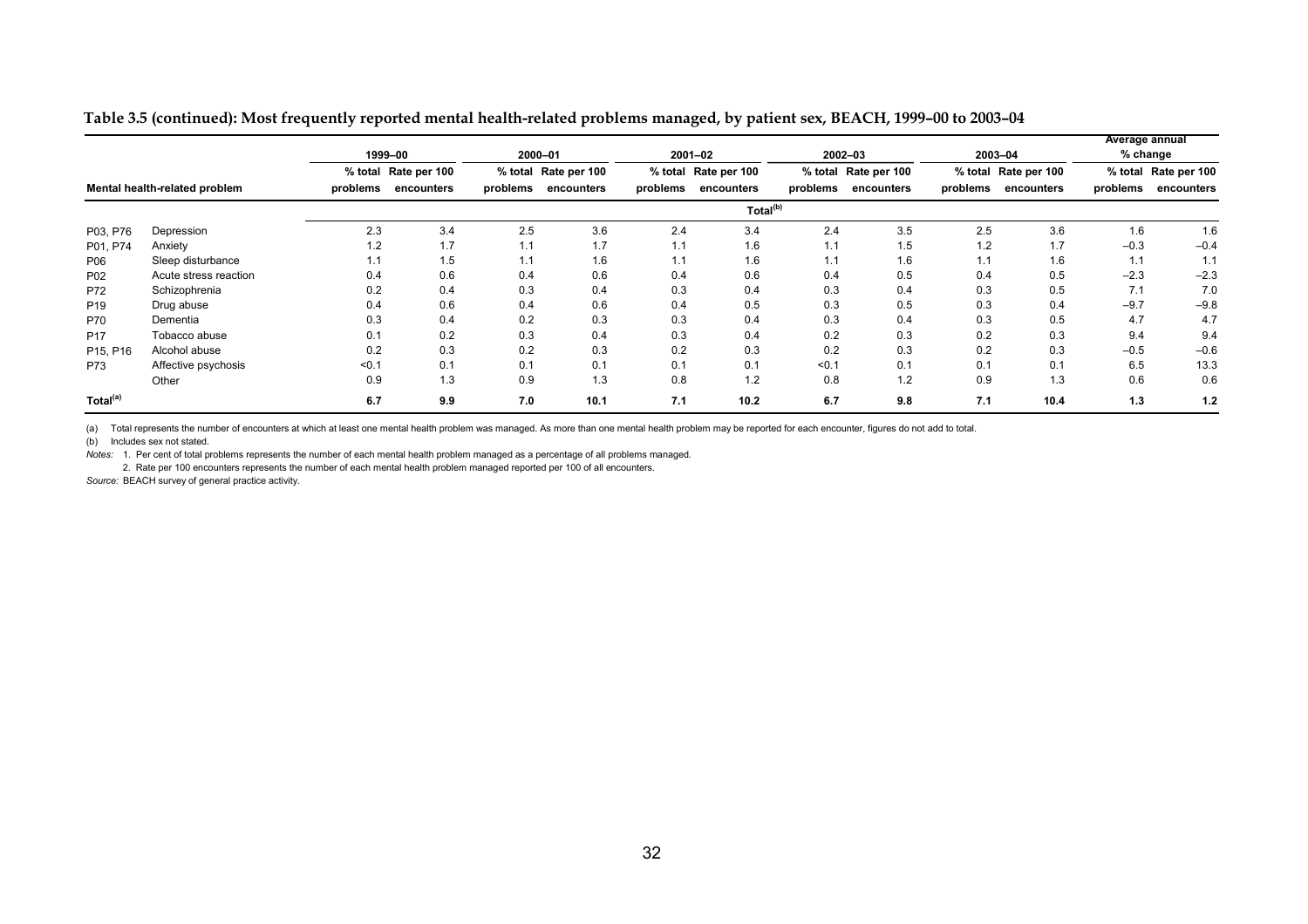| ICPC-2 plus<br>descriptor | Mental health problem          | % total<br>problems <sup>(c)</sup> | Rate per 100<br>encounters <sup>(d)</sup> | <b>95% LCL</b> | <b>95% UCL</b>   |
|---------------------------|--------------------------------|------------------------------------|-------------------------------------------|----------------|------------------|
|                           |                                |                                    | <b>Males</b>                              |                |                  |
| P03, P76                  | Depression                     | 2.0                                | 2.8                                       | 2.6            | 3.1              |
| P01, P74                  | Anxiety                        | 1.0                                | 1.4                                       | 1.3            | 1.6              |
| P06                       | Sleep disturbance              | 1.1                                | 1.6                                       | 1.4            | 1.7              |
| P <sub>19</sub>           | Drug abuse                     | 0.3                                | 0.4                                       | 0.3            | 0.5              |
| P72                       | Schizophrenia                  | 0.2                                | 0.3                                       | 0.2            | 0.4              |
| P15, P16                  | Alcohol abuse                  | 0.4                                | 0.6                                       | 0.5            | 0.7              |
| P <sub>02</sub>           | Acute stress reaction          | 0.4                                | 0.6                                       | 0.4            | 0.8              |
| P <sub>17</sub>           | Tobacco abuse                  | 0.2                                | 0.3                                       | 0.3            | 0.4              |
| P70                       | Dementia                       | 0.1                                | 0.2                                       | 0.1            | 0.2              |
| P82                       | Post-traumatic stress disorder | 0.4                                | 0.5                                       | 0.4            | 0.6              |
|                           | Other                          | 1.0                                | 1.4                                       | 1.2            | 1.5              |
|                           | Total                          | 7.1                                | 10.1                                      | 9.4            | 10.9             |
|                           |                                |                                    | <b>Females</b>                            |                |                  |
| P03, P76                  | Depression                     | 2.9                                | 4.3                                       | 4.0            | 4.5              |
| P01, P74                  | Anxiety                        | 1.3                                | 1.9                                       | 1.8            | 2.1              |
| P06                       | Sleep disturbance              | 1.1                                | 1.7                                       | 1.5            | 1.8              |
| P02                       | Acute stress reaction          | 0.4                                | 0.6                                       | 0.5            | 0.7              |
| P70                       | Dementia                       | 0.4                                | 0.6                                       | 0.5            | 0.7              |
| P72                       | Schizophrenia                  | 0.2                                | 0.3                                       | 0.1            | 0.4              |
| P <sub>19</sub>           | Drug abuse                     | 0.2                                | 0.4                                       | 0.3            | 0.4              |
| P <sub>17</sub>           | Tobacco abuse                  | 0.1                                | 0.2                                       | 0.1            | 0.2              |
| P <sub>50</sub>           | Prescription request/renewal   | 0.2                                | 0.2                                       | 0.2            | 0.3              |
| P15, P16                  | Alcohol abuse                  | 0.1                                | 0.2                                       | 0.2            | 0.3              |
|                           | Other                          | 0.7                                | 1.1                                       | 0.9            | 1.2              |
|                           | Total                          | 7.6                                | 11.4                                      | 10.8           | 12.0             |
|                           |                                |                                    | Total <sup>(a)(b)</sup>                   |                |                  |
| P03, P76                  | Depression                     | 2.5                                | 3.6                                       | 3.4            | $\overline{3.9}$ |
| P01, P74                  | Anxiety                        | 1.2                                | 1.7                                       | 1.6            | 1.9              |
| P06                       | Sleep disturbance              | 1.1                                | 1.6                                       | 1.5            | 1.7              |
| P <sub>02</sub>           | Acute stress reaction          | 0.3                                | 0.4                                       | 0.3            | 0.6              |
| P70                       | Dementia                       | 0.3                                | 0.5                                       | 0.4            | 0.5              |
| P <sub>19</sub>           | Drug abuse                     | 0.2                                | 0.3                                       | 0.3            | 0.4              |
| P72                       | Schizophrenia                  | 0.4                                | 0.5                                       | 0.5            | 0.6              |
| P15, P16                  | Alcohol abuse                  | 0.2                                | 0.3                                       | 0.2            | 0.3              |
| P17                       | Tobacco abuse                  | 0.3                                | 0.5                                       | 0.4            | 0.6              |
| P <sub>50</sub>           | Prescription request/renewal   | 0.1                                | 0.1                                       | 0.1            | 0.2              |
|                           | Other                          | 0.9                                | 1.2                                       | 1.1            | 1.4              |
|                           | <b>Total</b>                   | 7.4                                | 10.8                                      | 10.3           | 11.4             |

#### **Table 3.6: Most frequently reported mental health-related problems managed, by patient sex, BEACH, 2003–04**

(a) The total includes encounters in which the sex of the patient was not identified.

(b) As more than one mental health-related problem may be managed for each encounter, the totals are not the sums of the columns in this table.

(c) Per cent of total problems represents the number of each mental health problem managed as a percentage of all problems managed.

(d) Rate per 100 encounters represents the number of each mental health problem managed reported per 100 of all encounters.

*Note:* UCL—upper confidence limit; LCL—lower confidence limit.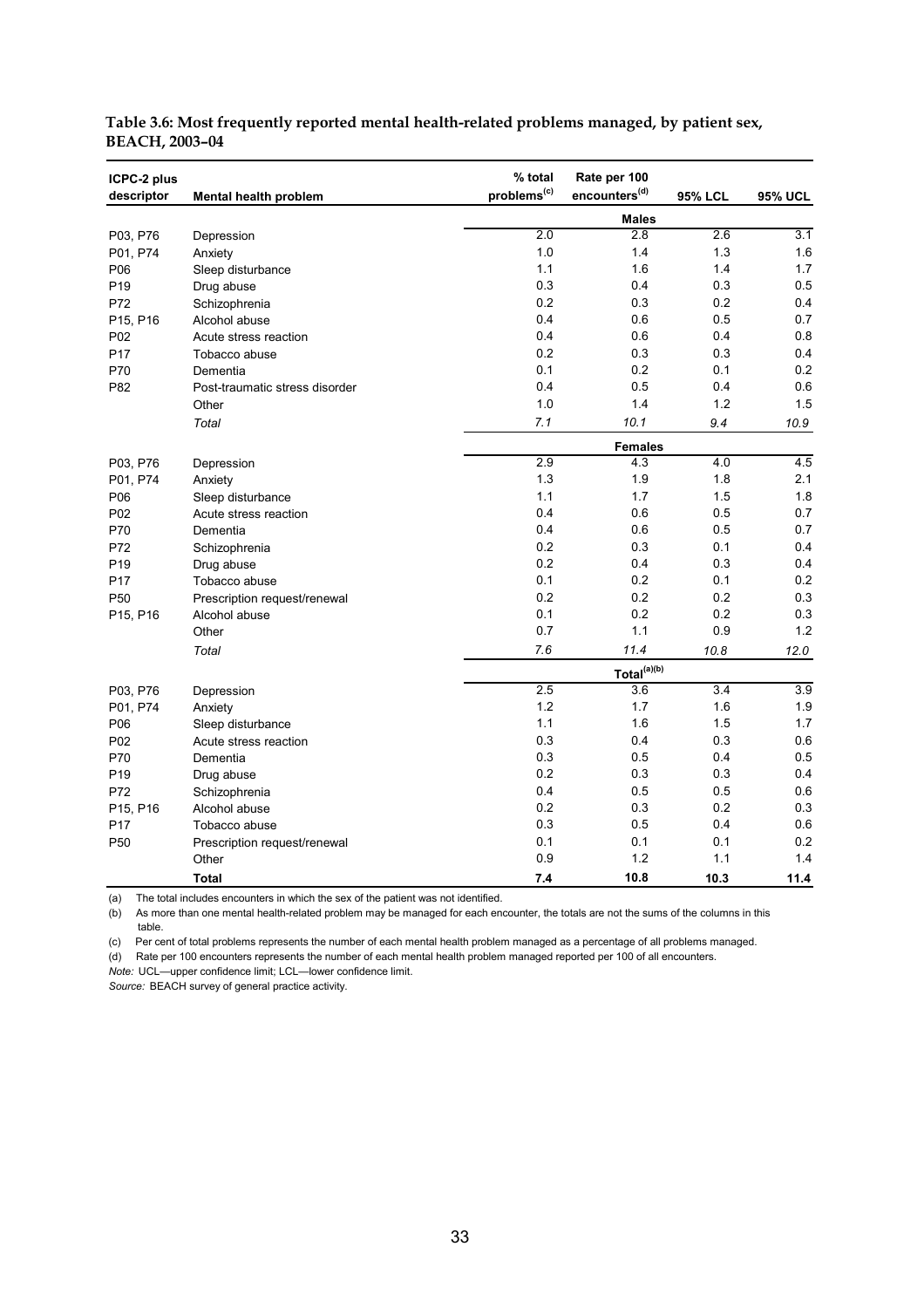### **Referrals**

In addition to providing primary health care for people with mental health-related problems, general practice also plays a role in referral to specialised mental health care. For every problem managed, GPs could record up to two referrals, including referrals to medical specialists, allied health professionals and hospitals. The total number of referrals recorded was 11,495, or 11.6 per 100 encounters (Britt et al. 2004).

In the 2003–04 BEACH survey, there were 961 referrals for patients with a mental healthrelated problem, made at a rate of 10.2 per 100 mental health-related problems (Table 3.7). This represented 8.4% of all referrals recorded. Most of the referrals were to private psychiatrists (2.3 per 100 mental health-related problems), or psychologists (1.6 per 100 mental health-related problems).

Table 3.8 presents the number of referrals, by sex, made for the most frequently managed mental health-related problems. Overall, problems relating to *Hyperkinetic disorder (P81)* had the highest rate of referral to other professionals (54.8 referrals per 100 hyperkinetic disorder problems) followed by *Post-traumatic stress disorder (P82)* (21.4 referrals per 100 post-traumatic stress disorder problems).

### **Referrals to psychiatrists**

The majority of mental health-related problems referred to psychiatrists were for *Depression* (49.4% of all mental health-related problems referred to a psychiatrist). *Post-traumatic stress disorder* had the highest problem-specific rate of referral (12.7 referrals per 100 post-traumatic stress disorder problems) (Table 3.9).

### **Clinical treatments for mental health-related problems**

For each problem managed, GPs could record up to two non-pharmacological treatments that were provided. These could be clinical treatments (e.g. advice, counselling) or procedural treatments (e.g. removal of sutures, application/removal of plaster).

A total of 50,775 non-pharmacological treatments were recorded in BEACH survey data for all encounters. Of these, 36,211 or 71.3% were clinical treatments (Britt et al. 2004). Table 3.10 presents the number and type of clinical treatments provided by GPs for mental healthrelated problems. A total of 5,064 treatments (10.0% of all clinical treatments) were reported as treatment for mental health-related problems (47.3 per 100 mental health-related problems).

Table 3.11 presents the number of clinical treatments provided for the top ten mental healthrelated problems for which clinical treatment was provided. Clinical treatments provided for *Acute stress reaction* (P02) were recorded at a rate of 85.3 per 100 acute stress reaction problems managed. Clinical treatment given for *Tobacco abuse* (P17) was recorded at a rate of 75.8 per 100 tobacco abuse problems managed.

### **Medications for mental health-related problems**

In the BEACH survey a total of 103,210 medications were prescribed, recommended or supplied by GPs, at a rate of 71 per hundred problems managed (Britt et al. 2004). Of these, 7,436 medications were for mental health-related problems at a rate of 69.4 medications per 100 mental health-related problems (Table 3.12). The medications most commonly prescribed, recommended or supplied for mental health-related problems were antidepressants (27.8 medications per 100 mental health-related problems), followed by anti-anxiety medications (14.2 medications per 100 mental health-related problems) and sedative hypnotics (13.7 medications per 100 mental health-related problems). At the generic level,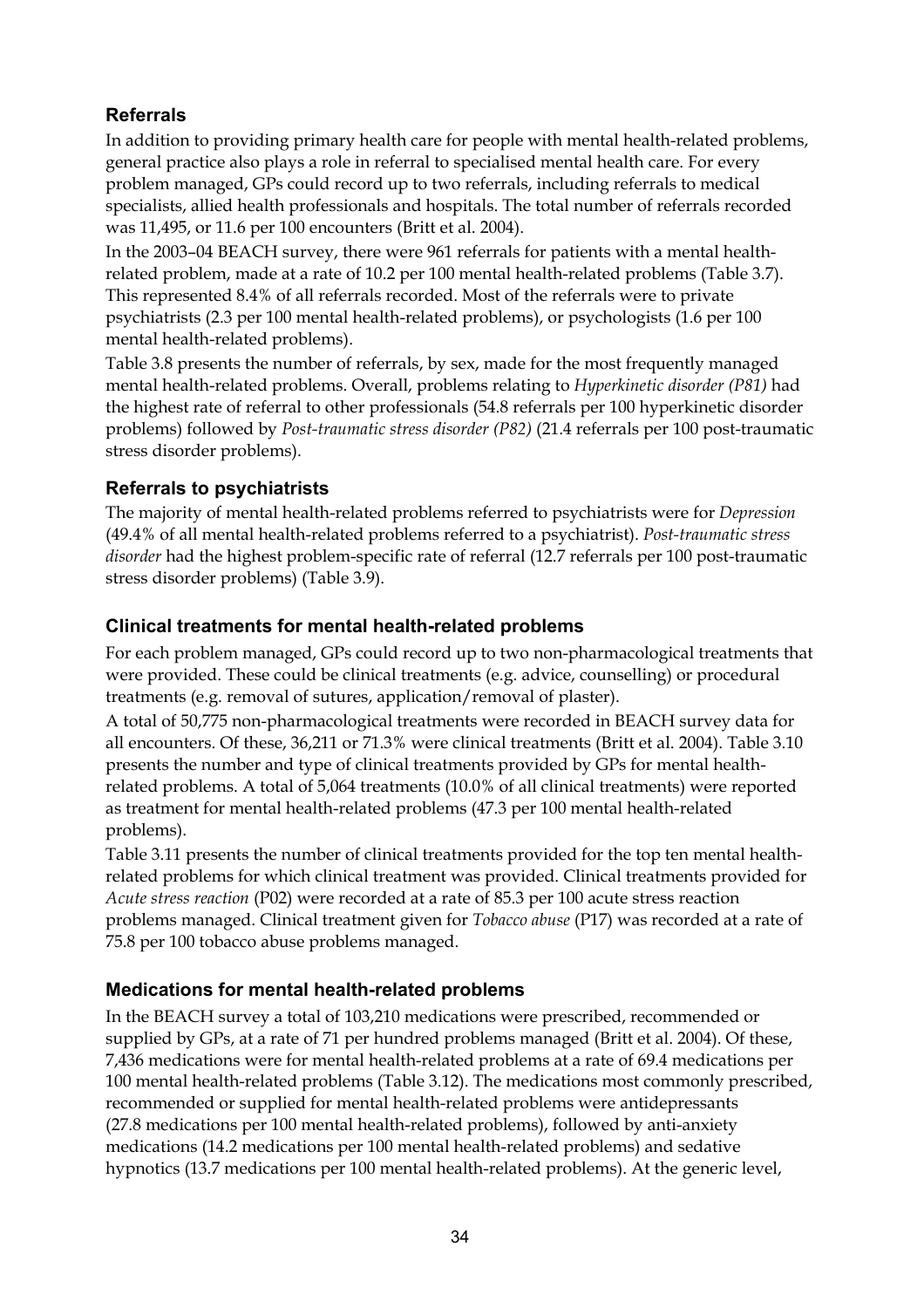temazepam and diazepam were the most frequently reported for mental health-related problems, being prescribed at a rate of 9.0 and 6.8 per 100 problems respectively. *Prescription request/renewal/treatment* (P50) was the mental health-related problem for which medications were most frequently prescribed, recommended or supplied by GPs (101.1 medications per prescription problems) (Table 3.13). Medication was relatively frequently prescribed, recommended or supplied for *Schizophrenia* (P72), at a rate of 90.6 medications per 100 schizophrenia problems, and *Sleep disturbance* (P06), at a rate of 89.8 medications per 100 sleep disturbance problems (Table 3.13). Persons in the 65–74 years age group had the highest rate of medications prescribed (76.7 medications per 100 total problems managed) (Figure 3.4).

#### **Pharmaceutical Benefits Scheme (PBS) and Repatriation Pharmaceutical Benefits Scheme (RPBS) prescriptions and expenditure**

Tables 3.14 and 3.15 present data from the Pharmaceutical Benefits Scheme (PBS) and Repatriation Pharmaceutical Benefits Scheme (RPBS) on the number of prescriptions for mental health-related medications by GPs and non-psychiatrist specialists. Non-psychiatrist specialists are those prescribers who do not fall into the GP or psychiatrist categories. PBS and RPBS medication data are classified using the Anatomical Therapeutic Chemical (ATC) classification. Mental health-related medications prescribed by non-psychiatrists were defined using the ATC codes for antipsychotics (ATC code N05A), anxiolytics (N05B), hypnotics and sedatives (N05C) and antidepressants (N06A). Previous reports have only included RPBS for some tables and analysis concentrating mainly on PBS data, whereas this report combines PBS and RPBS data for all tables and analysis; the numbers in some tables in this section may therefore appear to have increased relative to earlier reports.

Between 1999–00 and 2004–05, the rate of PBS and RPBS-subsidised mental health-related prescriptions per 1,000 population by GPs rose by 15.2% (from 795.2 to 912.6 per 1,000 population). This was largely due to increases in antidepressant and antipsychotic prescriptions, for which there have been annual average increases of 8.5% and 5.9%, respectively since 1999–00 (Table 3.14). Similarly, PBS/RPBS-subsidised mental health-related prescriptions per 1,000 population by non-psychiatrist specialists showed an overall increase of 31.2%, rising from 26.0 to 34.1 prescriptions per 1,000 population from 1999–00 to 2004–05. This was also largely due to increases in the number of prescriptions for antipsychotics and antidepressants, for which there have been average annual increases of 16.0% and 8.4% respectively since 1999–00.

According to the PBS and RPBS data for 2004–05, GPs prescribed a total of 18.4 million mental health-related medications (Table 3.15). The majority of the PBS/RPBS-reimbursed prescriptions were for antidepressant medication (11.2 million or 61.0%). Tasmania (1,247.3) and South Australia (1,087.5) were the jurisdictions with the highest number of mental health-related prescriptions by GPs per 1,000 population. The Northern Territory had the lowest, with 323.6 prescriptions per 1,000 population. Non-psychiatrist specialists prescribed a total of 0.7 million mental health-related medications at a rate of 34.1 per 1,000 population for 2004–05. These made up 3.3% of all mental health-related prescriptions, of which there were just over 20 million.

PBS and RPBS expenditure data for mental health-related medications prescribed by GPs and non-psychiatrist medical specialists are presented in Tables 3.16 and 3.17. Between 1999–00 and 2004–05, expenditure on PBS/RPBS-subsidised mental health-related medications prescribed by general practitioners rose 74.6% from \$276.1 million to \$482.1 million (Table 3.16). This was largely due to average annual increases in expenditure on antipsychotics and antidepressants of 20.2% and 9.8%, respectively, since 1999–00. A similar pattern was seen with non-psychiatric specialists, where mental health-related expenditure increased by 144.2% (from 12.1 million to 29.7 million). This also appeared to be due to large increases in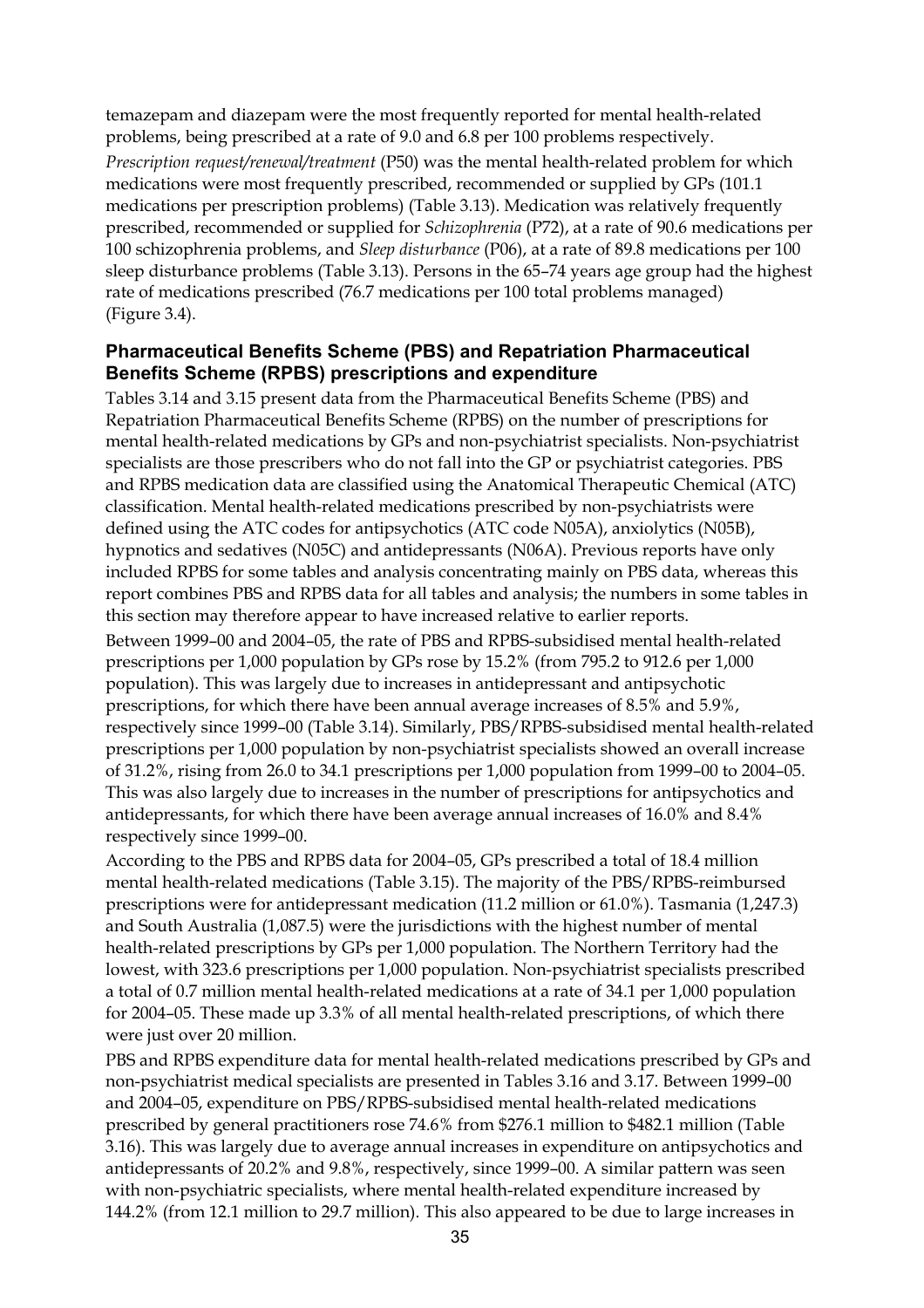expenditure on antipsychotics and antidepressants (27.1% and 10.5% annual average increase since 1999–00 respectively).

In 2004–05, there was more PBS/RPBS expenditure on mental health-related medications prescribed by GPs (\$482.1 million) (Table 3.17) than on those prescribed by private psychiatrists (\$122.9 million) (Table 3.25). PBS/RPBS expenditure on mental health-related medications prescribed by non-psychiatrist specialists accounted for \$29.7 million. Of all PBS/RPBS funds relating to GP mental health-related prescriptions, 59.3% were for antidepressant medication. For non-psychiatrist medical specialist prescriptions, antipsychotic medications accounted for the majority of PBS/RPBS funds paid (68.0%),

followed by antidepressants (29.8%).

The Northern Territory had the lowest rate of PBS/RPBS expenditure for mental healthrelated medications prescribed by GPs, non-psychiatrist specialists and psychiatrists, at \$11,000 per 1,000 population. South Australia (\$35,300 per 1,000 population) and Victoria (\$34,400 per 1,000 population) had the highest rates of PBS/RPBS expenditure for these medications (Table 3.17).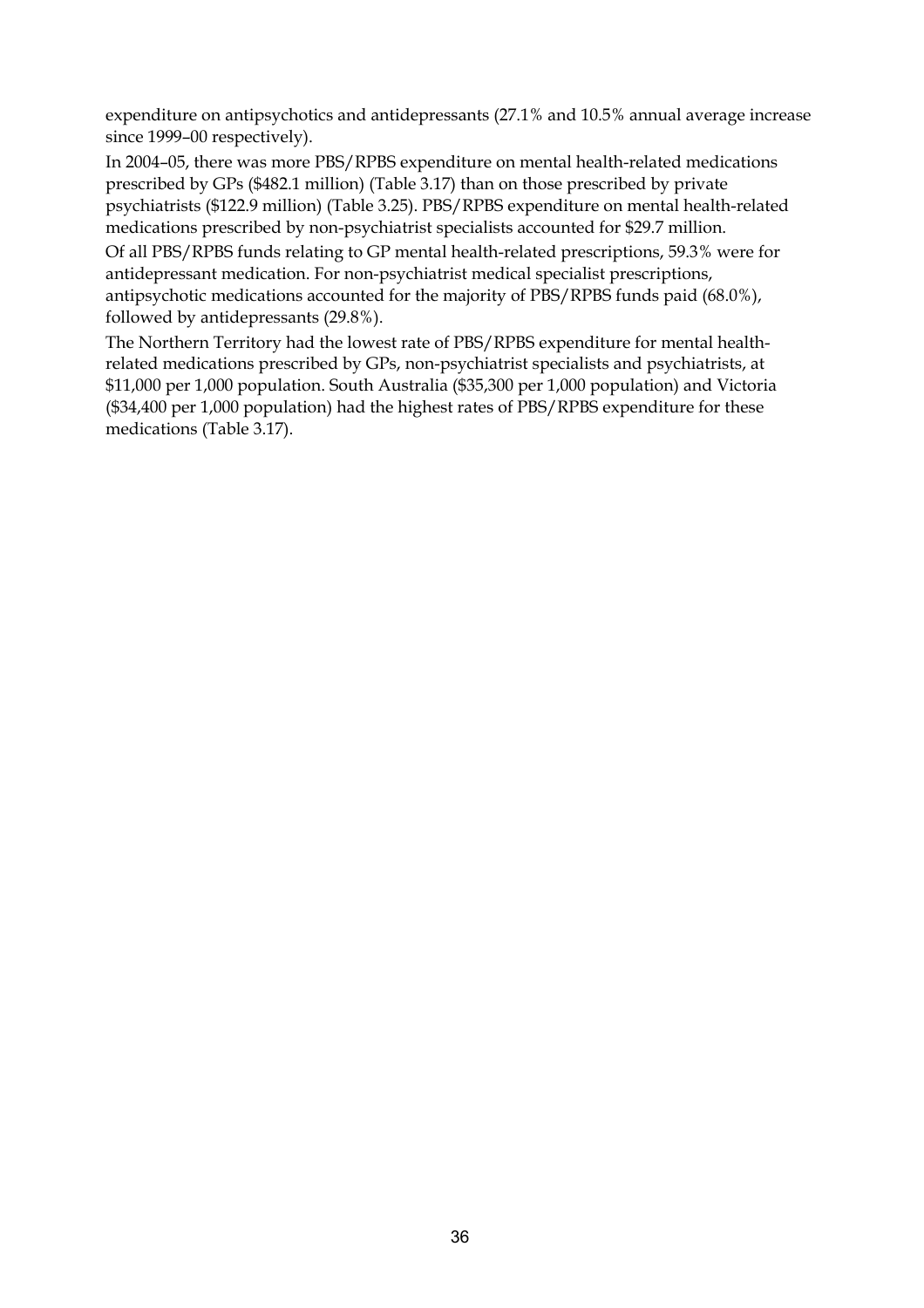| ICPC-2 plus<br>descriptor | Type of referral                          | Referrals per 100<br>mental health-<br>related problems | <b>95% LCL</b> | <b>95% UCL</b> |
|---------------------------|-------------------------------------------|---------------------------------------------------------|----------------|----------------|
| P67002                    | Referral to psychiatrist (private)        | 2.3                                                     | 2.0            | 2.7            |
| P66003                    | Referral to psychologist                  | 1.6                                                     | 1.3            | 2.0            |
| P66006                    | Referral to drug and alcohol professional | 0.7                                                     | 0.4            | 0.9            |
| P66005                    | Referral to mental health team            | 0.6                                                     | 0.4            | 0.8            |
| P66004                    | Referral to counsellor                    | 0.5                                                     | 0.3            | 0.6            |
| A67004                    | Referral to paediatrician                 | 0.4                                                     | 0.3            | 0.6            |
| A67010                    | Referral to hospital                      | 0.4                                                     | 0.2            | 0.5            |
| P67006                    | Referral to sleep clinic                  | 0.3                                                     | 0 <sub>2</sub> | 0.5            |
| A68011                    | Referral (not specified)                  | 0.3                                                     | 0.2            | 0.4            |
| A67006                    | Referral to geriatrician                  | 0.3                                                     | 0.1            | 0.5            |
| A67012                    | Referral to clinic/centre                 | 0.3                                                     | < 0.1          | 0.5            |
| R67002                    | Referral to respiratory physician         | 0.2                                                     | 0.1            | 0.4            |
| A67020                    | Referral to general practitioner          | 0.2                                                     | < 0.1          | 0.3            |
| N67002                    | Referral to neurologist                   | 0.1                                                     | < 0.1          | 0.2            |
| A67002                    | Referral to physician                     | 0.1                                                     | < 0.1          | 0.2            |
|                           | Other                                     | 1.7                                                     | 1.4            | 2.1            |
|                           | Total                                     | 10.2                                                    | 9.1            | 11.3           |

|  | Table 3.7: The 15 most frequent referrals for mental health-related problems, BEACH, 2003-04 |  |  |
|--|----------------------------------------------------------------------------------------------|--|--|
|--|----------------------------------------------------------------------------------------------|--|--|

*Note:* UCL— upper confidence limit; LCL—lower confidence limit.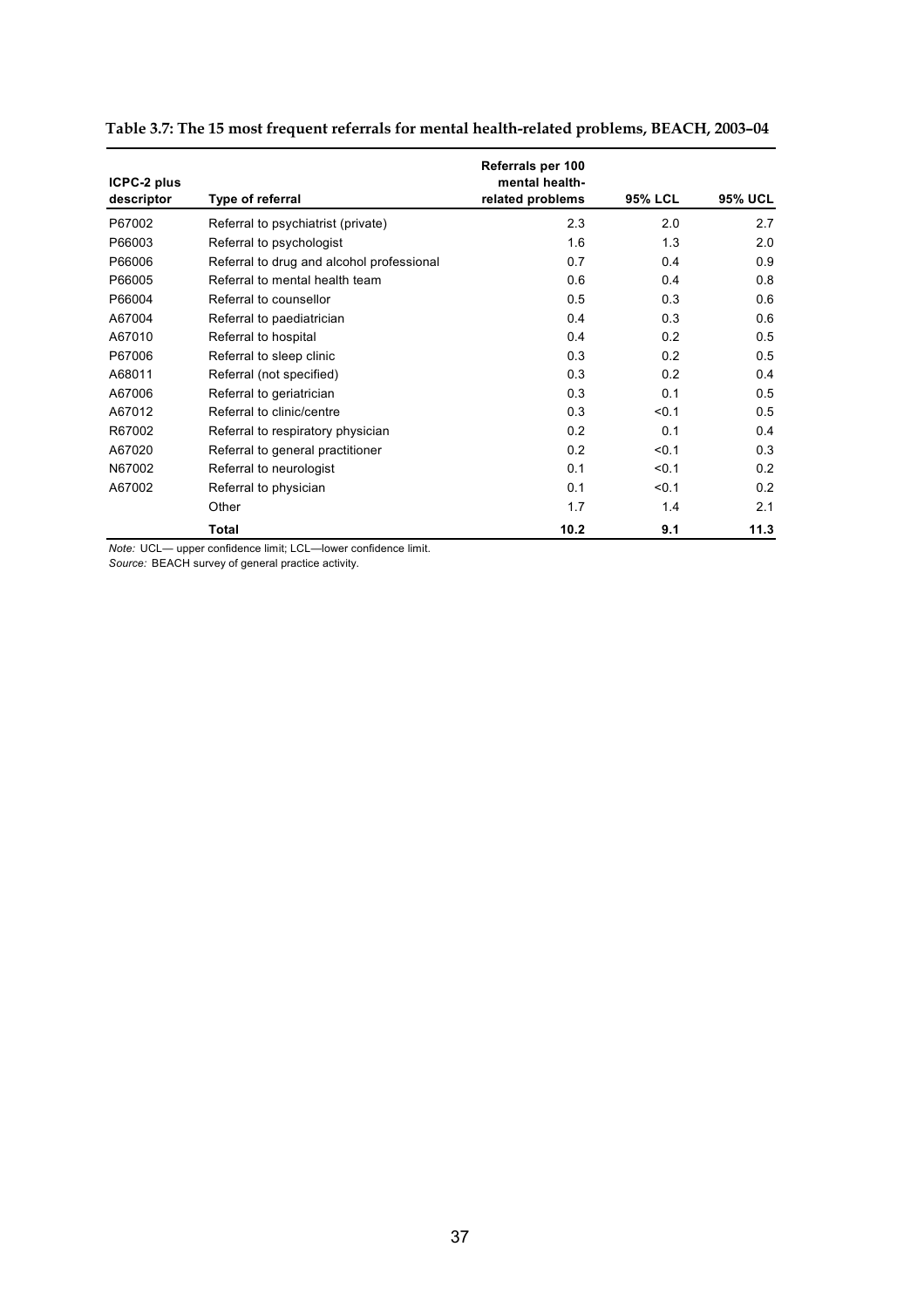|                                   |                                | $%$ of all | <b>Problems referred</b>     |                |                |
|-----------------------------------|--------------------------------|------------|------------------------------|----------------|----------------|
| ICPC-2 plus<br>descriptor         | Mental health-related problem  | referrals  | per 100 of these<br>problems | <b>95% LCL</b> | <b>95% UCL</b> |
|                                   |                                |            | <b>Males</b>                 |                |                |
| P03, P76                          | Depression                     | 2.3        | 10.1                         | 8.2            | 12.1           |
| P01, P74                          | Anxiety                        | 1.0        | 8.9                          | 6.1            | 11.8           |
| P06                               | Sleep disturbance              | 1.0        | 7.9                          | 5.1            | 10.7           |
| P <sub>19</sub>                   | Drug abuse                     | 0.6        | 13.4                         | 5.3            | 21.6           |
| P15, P16                          | Alcohol abuse                  | 0.4        | 10.5                         | 2.4            | 18.6           |
| P81                               | Hyperkinetic disorder          | 0.6        | 55.2                         | 33.8           | 76.6           |
| P70                               | Dementia                       | 0.5        | 18.1                         | 7.3            | 28.9           |
| P82                               | Post-traumatic stress disorder | 0.3        | 23.0                         | 9.8            | 36.1           |
| P72                               | Schizophrenia                  | 0.3        | 5.6                          | 2.5            | 8.6            |
| P22                               | Child behaviour complaint      | 0.3        | 49.7                         | 18.2           | 81.3           |
|                                   | Other                          | 2.2        | 15.0                         | 11.2           | 18.7           |
|                                   | Total                          | 9.5        | 11.8                         | 10.4           | 13.3           |
|                                   |                                |            | <b>Females</b>               |                |                |
| P03, P76                          | Depression                     | 2.9        | 8.0                          | 6.3            | 9.6            |
| P01, P74                          | Anxiety                        | 1.3        | 7.6                          | 5.7            | 9.5            |
| P06                               | Sleep disturbance              | 0.5        | 3.6                          | 2.0            | 5.1            |
| P <sub>02</sub>                   | Acute stress reaction          | 0.5        | 9.1                          | 5.6            | 12.6           |
| P70                               | Dementia                       | 0.3        | 7.0                          | 4.0            | 9.9            |
| P <sub>19</sub>                   | Drug abuse                     | 0.4        | 15.2                         | 7.3            | 23.1           |
| P <sub>15</sub> , P <sub>16</sub> | Alcohol abuse                  | 0.3        | 19.2                         | 6.8            | 31.6           |
| P72                               | Schizophrenia                  | 0.2        | 5.5                          | 2.2            | 8.9            |
| P73                               | Affective psychosis            | 0.2        | 11.9                         | 3.6            | 20.2           |
| P82                               | Post-traumatic stress disorder | 0.1        | 19.4                         | 5.7            | 33.1           |
|                                   | Other                          | 1.5        | 13.7                         | 9.2            | 18.3           |
|                                   | Total                          | 8.1        | 8.3                          | 7.3            | 9.4            |
|                                   |                                |            | Total <sup>(a)</sup>         |                |                |
| P03, P76                          | Depression                     | 2.6        | 8.7                          | 7.3            | 10.0           |
| P01, P74                          | Anxiety                        | 1.1        | 8.1                          | 6.4            | 9.7            |
| P06                               | Sleep disturbance              | 0.7        | 5.3                          | 3.8            | 6.8            |
| P <sub>19</sub>                   | Drug abuse                     | 0.5        | 14.1                         | 7.4            | 20.8           |
| P <sub>15</sub> , P <sub>16</sub> | Alcohol abuse                  | 0.3        | 13.0                         | 4.8            | 21.2           |
| P02                               | Acute stress reaction          | 0.4        | 8.8                          | 5.8            | 11.8           |
| P70                               | Dementia                       | 0.4        | 10.1                         | 6.1            | 14.0           |
| P72                               | Schizophrenia                  | 0.2        | 5.5                          | 3.3            | 7.8            |
| P81                               | Hyperkinetic disorder          | 0.3        | 54.8                         | 34.5           | 75.2           |
| P82                               | Post-traumatic stress disorder | 0.2        | 21.4                         | 11.8           | 30.9           |
|                                   | Other                          | 1.9        | 15.4                         | 12.2           | 18.6           |
|                                   | <b>Total</b>                   | 8.7        | 9.7                          | 8.7            | 10.7           |

#### **Table 3.8: The most frequently referred mental health-related problems, by patient sex, BEACH, 2003–04**

(a) Includes sex not stated.

*Note:* UCL— upper confidence limit; LCL—lower confidence limit.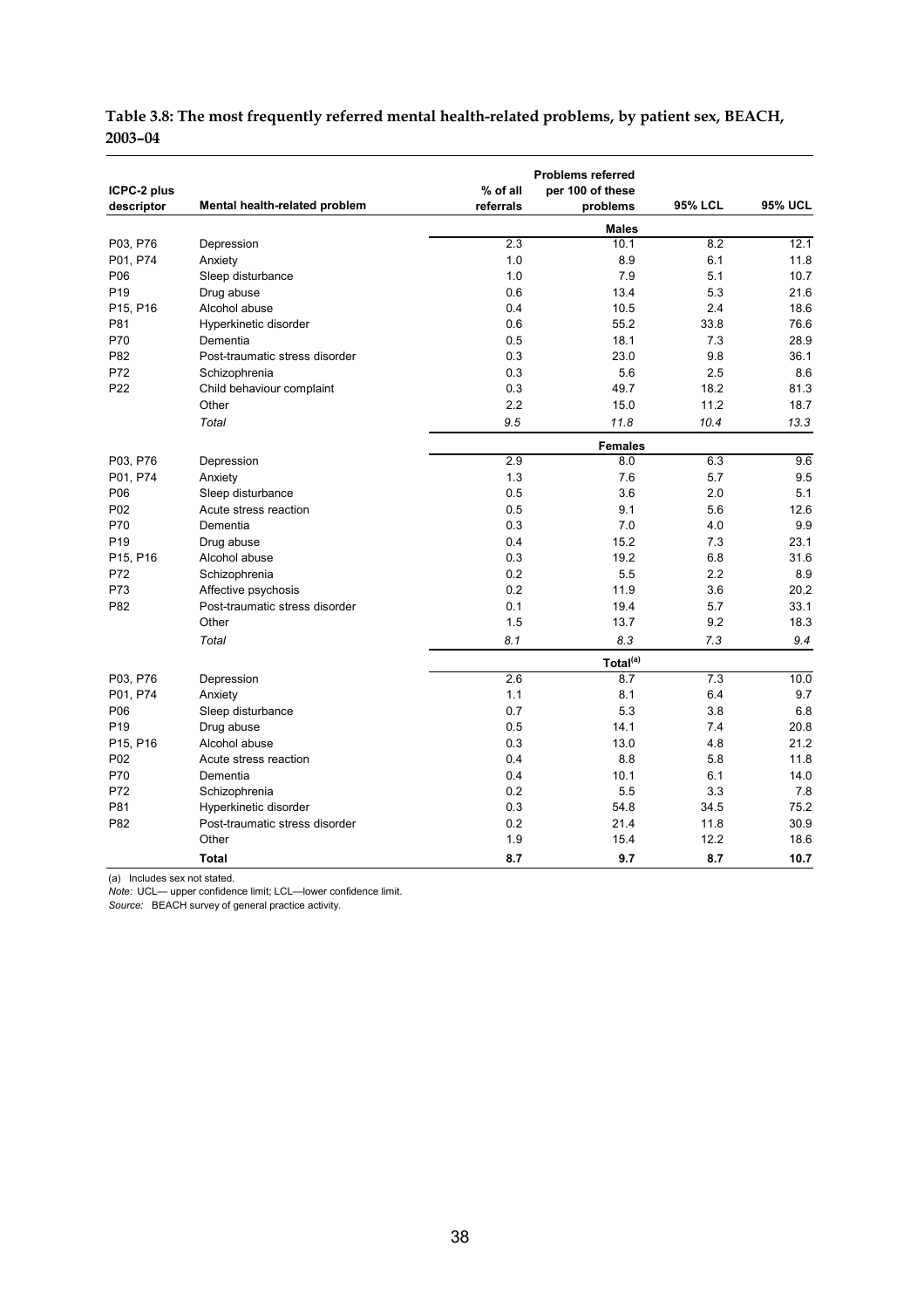|                                  |                                     | <b>Problems referred</b>     |                      |                  |
|----------------------------------|-------------------------------------|------------------------------|----------------------|------------------|
| <b>ICPC-2 plus</b><br>descriptor | Mental health-related problem       | per 100 of these<br>problems | <b>95% LCL</b>       | <b>95% UCL</b>   |
|                                  |                                     |                              | <b>Males</b>         |                  |
| P03, P76                         | Depression                          | 3.7                          | 2.6                  | 4.7              |
| P01, P74                         | Anxiety                             | 2.6                          | 1.1                  | 4.1              |
| P82                              | Post-traumatic stress disorder      | 14.7                         | 4.9                  | 24.6             |
| P81                              | Hyperkinetic disorder               | 12.9                         | 3.5                  | 22.4             |
| P <sub>29</sub>                  | Unspecified psychological complaint | 7.4                          | < 0.1                | 16.6             |
|                                  | Other                               | 1.4                          | 0.9                  | 2.0              |
|                                  | Total                               | 2.7                          | 2.3                  | 3.1              |
|                                  |                                     |                              | <b>Females</b>       |                  |
| P03, P76                         | Depression                          | 3.1                          | 2.2                  | 4.0              |
| P01, P74                         | Anxiety                             | 1.8                          | 0.9                  | 2.7              |
| P72                              | Schizophrenia                       | 2.8                          | 0.4                  | 5.2              |
| P73                              | Affective psychosis                 | 8.3                          | 1.1                  | 15.6             |
| P82                              | Post-traumatic stress disorder      | 9.7                          | < 0.1                | 20.1             |
|                                  | Other                               | 0.5                          | 0.3                  | 0.8              |
|                                  | Total                               | 2.0                          | 1.6                  | 2.3              |
|                                  |                                     |                              | Total <sup>(a)</sup> |                  |
| P03, P76                         | Depression                          | 3.3                          | 2.6                  | $\overline{4.0}$ |
| P01, P74                         | Anxiety                             | 2.1                          | 1.3                  | 2.8              |
| P82                              | Post-traumatic stress disorder      | 12.7                         | 5.6                  | 19.9             |
| P72                              | Schizophrenia                       | 2.1                          | 0.8                  | 3.4              |
| P73                              | Affective psychosis                 | 7.6                          | 2.6                  | 12.5             |
|                                  | Other                               | 1.0                          | 0.7                  | 1.4              |
|                                  | <b>Total</b>                        | 2.2                          | 2.0                  | 2.5              |

#### **Table 3.9: Mental health-related problems most frequently referred by GPs to psychiatrists, by patient sex, BEACH, 2003–04**

(a) Includes sex not stated.

*Note:* UCL— upper confidence limit; LCL—lower confidence limit.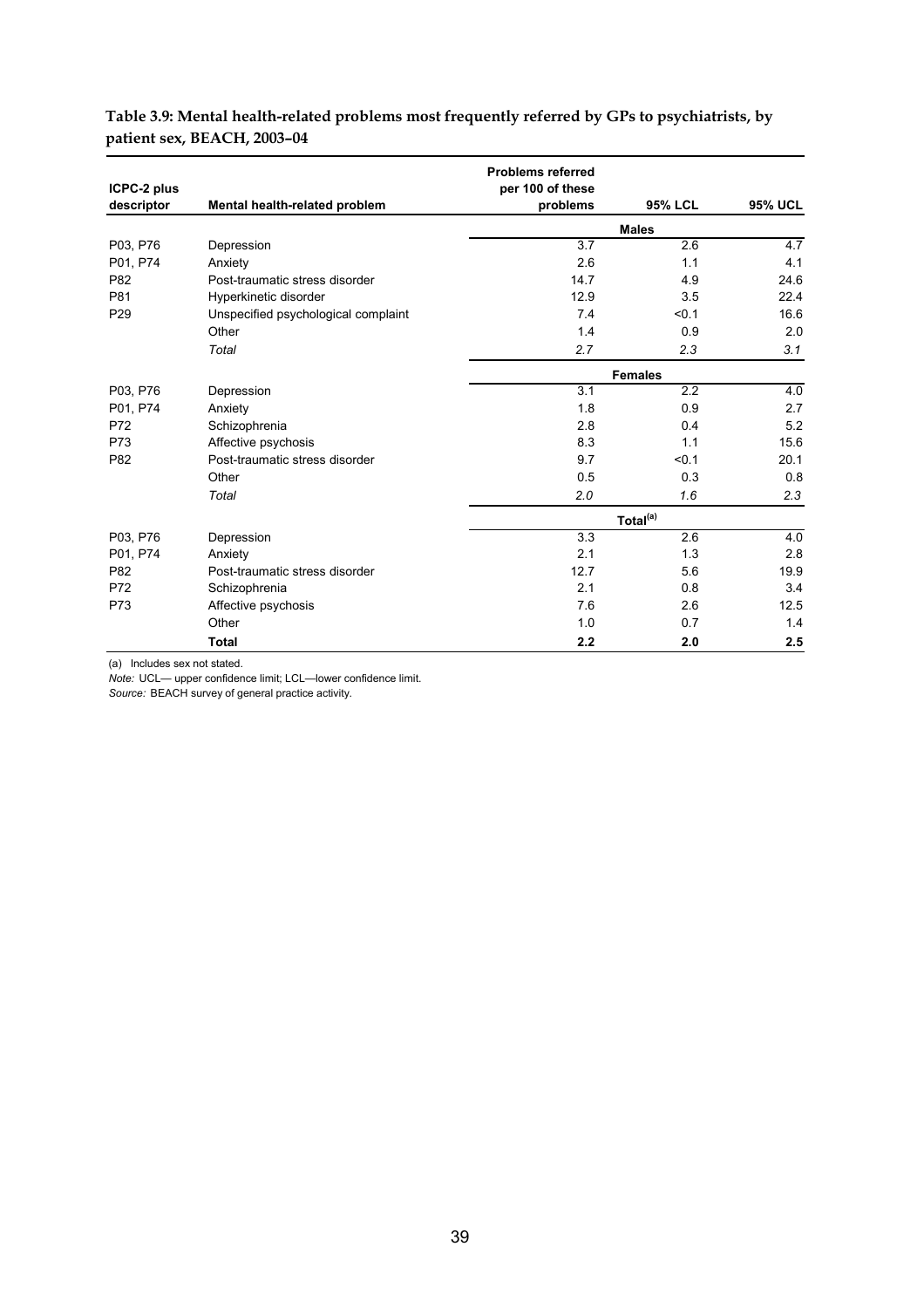#### **Table 3.10: Clinical treatments provided by GPs for mental health-related problems, BEACH, 2003–04**

| ICPC-2 plus descriptor                                                                                  | <b>Clinical treatment</b>                       | Per cent of<br>total clinical<br>treatments | Clinical<br>treatments per<br>100 mental health<br>related problems | <b>95% LCL</b> | <b>95% UCL</b> |
|---------------------------------------------------------------------------------------------------------|-------------------------------------------------|---------------------------------------------|---------------------------------------------------------------------|----------------|----------------|
| P58001, P58002, P58004.<br>P58005, P58006, P58007,<br>P58013, P58014, P58015,<br>P58018, P58019         | Counselling-psychological                       | 5.3                                         | 25.2                                                                | 23.2           | 27.1           |
| P45001, P45002                                                                                          | Advice/education/observe/wait-<br>psychological | 0.6                                         | 3.0                                                                 | 2.5            | 3.5            |
| A45015, A48003, A48005,<br>A48006, A48007, A48008,<br>A48009, A48010, A48011                            | Review/change/administer-<br>medication         | 0.7                                         | 3.4                                                                 | 2.8            | 3.9            |
| P45004, P58008                                                                                          | Counselling/advice/education-<br>smoking        | 0.4                                         | 2.1                                                                 | 1.6            | 2.5            |
| P45005, P58009                                                                                          | Counselling/advice/education-alcohol            | 0.4                                         | 1.8                                                                 | 1.5            | 2.2            |
| A62                                                                                                     | Administration                                  | 0.4                                         | 1.8                                                                 | 1.4            | 2.1            |
| P45007, P58011, P58017                                                                                  | Counselling/advice/education-<br>relaxation     | 0.3                                         | 1.6                                                                 | 1.2            | 2.1            |
| P45006, P58010                                                                                          | Counselling/advice/education-drugs              | 0.2                                         | 1.0                                                                 | 0.6            | 1.3            |
| A58010                                                                                                  | Reassurance/support                             | 0.2                                         | 1.1                                                                 | 0.8            | 1.3            |
| A45016, A45019, A45020,<br>A45021, A48004, S45004,<br>T45004                                            | Advice/education-treatment                      | 0.2                                         | 0.8                                                                 | 0.5            | 1.1            |
| 45002, D45001, W45004                                                                                   | Advice/education                                | < 0.1                                       | 0.4                                                                 | 0.2            | 0.5            |
| A58002, A58003, B58001,<br>D58001, F58001, H58001,<br>K58001, L58001, N58001,<br>R58001, S58001, T58001 | Counselling-health problem                      | 0.3                                         | 1.4                                                                 | 1.0            | 1.7            |
|                                                                                                         | Other                                           | 0.8                                         | 3.8                                                                 | 3.3            | 4.4            |
|                                                                                                         | <b>Total</b>                                    | 10.0                                        | 47.3                                                                | 44.1           | 50.4           |

*Note:* UCL— upper confidence limit; LCL—lower confidence limit.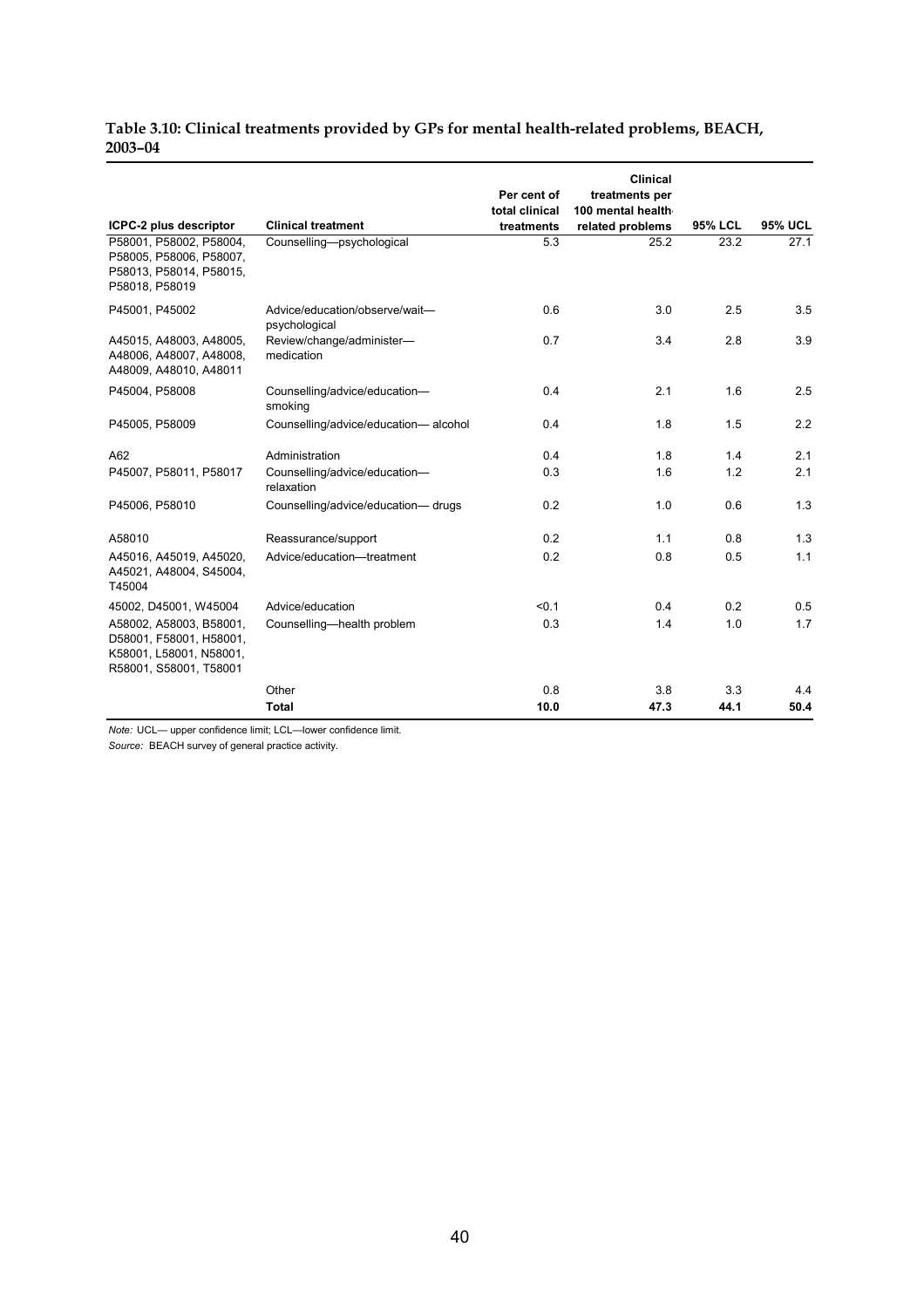| ICPC-2 plus<br>descriptor | Mental health-related problem  | Per cent of total<br>clinical<br>treatments | <b>Clinical treatments</b><br>per 100 of these<br>problems | <b>95% LCL</b> | <b>95% UCL</b> |
|---------------------------|--------------------------------|---------------------------------------------|------------------------------------------------------------|----------------|----------------|
|                           |                                |                                             | <b>Males</b>                                               |                |                |
| P03, P76                  | Depression                     | 2.8                                         | 50.1                                                       | 44.6           | 55.6           |
| P01, P74                  | Anxiety                        | 1.4                                         | 50.4                                                       | 42.0           | 58.7           |
| P15, P16                  | Alcohol abuse                  | 0.7                                         | 58.2                                                       | 45.1           | 71.2           |
| P06                       | Sleep disturbance              | 0.7                                         | 70.7                                                       | 55.6           | 85.7           |
| P <sub>02</sub>           | Acute stress reaction          | 0.6                                         | 21.3                                                       | 16.0           | 26.6           |
| P <sub>19</sub>           | Drug abuse                     | 0.4                                         | 67.2                                                       | 45.2           | 89.1           |
| P <sub>17</sub>           | Tobacco abuse                  | 0.5                                         | 61.5                                                       | 46.4           | 76.6           |
| P72                       | Schizophrenia                  | 0.4                                         | 36.6                                                       | 26.9           | 46.3           |
| P82                       | Post-traumatic stress disorder | 0.2                                         | 26.6                                                       | 15.2           | 38.0           |
| P70                       | Dementia                       | 0.2                                         | 42.3                                                       | 22.8           | 61.8           |
|                           | Other                          | 1.0                                         | 40.3                                                       | 32.5           | 48.2           |
|                           | Total                          | 8.9                                         | 45.3                                                       | 41.7           | 48.9           |
|                           |                                |                                             | <b>Females</b>                                             |                |                |
| P03, P76                  | Depression                     | 4.3                                         | 54.3                                                       | 49.5           | 59.1           |
| P01, P74                  | Anxiety                        | 2.0                                         | 54.6                                                       | 47.9           | 61.4           |
| P <sub>02</sub>           | Acute stress reaction          | 1.0                                         | 87.6                                                       | 73.3           | 101.9          |
| P06                       | Sleep disturbance              | 0.7                                         | 22.4                                                       | 18.0           | 26.7           |
| P <sub>17</sub>           | Tobacco abuse                  | 0.4                                         | 79.0                                                       | 60.3           | 97.6           |
| P70                       | Dementia                       | 0.3                                         | 50.6                                                       | 32.1           | 69.1           |
| P72                       | Schizophrenia                  | 0.2                                         | 28.9                                                       | 14.4           | 43.4           |
| P <sub>19</sub>           | Drug abuse                     | 0.2                                         | 22.6                                                       | 16.5           | 28.6           |
| P15, P16                  | Alcohol abuse                  | 0.2                                         | 66.9                                                       | 45.9           | 87.9           |
| P73                       | Affective psychosis            | 0.2                                         | 51.0                                                       | 30.8           | 71.3           |
|                           | Other                          | 0.9                                         | 45.2                                                       | 37.7           | 52.8           |
|                           | Total                          | 10.2                                        | 48.7                                                       | 45.4           | 52.0           |
|                           |                                |                                             | Total <sup>(a)</sup>                                       |                |                |
| P03, P76                  | Depression                     | $\overline{3.6}$                            | 52.7                                                       | 48.5           | 56.9           |
| P01, P74                  | Anxiety                        | 1.7                                         | 53.2                                                       | 47.3           | 59.1           |
| P <sub>02</sub>           | Acute stress reaction          | 0.8                                         | 85.3                                                       | 72.3           | 98.4           |
| P06                       | Sleep disturbance              | 0.7                                         | 23.0                                                       | 19.4           | 26.6           |
| P <sub>17</sub>           | Tobacco abuse                  | 0.4                                         | 75.8                                                       | 61.5           | 90.1           |
| P15, P16                  | Alcohol abuse                  | 0.4                                         | 48.9                                                       | 39.7           | 58.1           |
| P <sub>19</sub>           | Drug abuse                     | 0.3                                         | 50.9                                                       | 32.8           | 69.1           |
| P72                       | Schizophrenia                  | 0.3                                         | 35.8                                                       | 28.5           | 43.0           |
| P70                       | Dementia                       | 0.2                                         | 25.6                                                       | 17.5           | 33.7           |
| P73                       | Affective psychosis            | 0.1                                         | 52.9                                                       | 34.1           | 71.7           |
|                           | Other                          | 1.0                                         | 42.5                                                       | 36.4           | 48.5           |
|                           | <b>Total</b>                   | 9.7                                         | 47.3                                                       | 44.1           | 50.4           |

#### **Table 3.11: Mental health-related problems for which GPs most frequently used clinical treatments, by patient sex, BEACH, 2003–04**

(a) Includes sex not stated.

*Note:* UCL— upper confidence limit; LCL—lower confidence limit.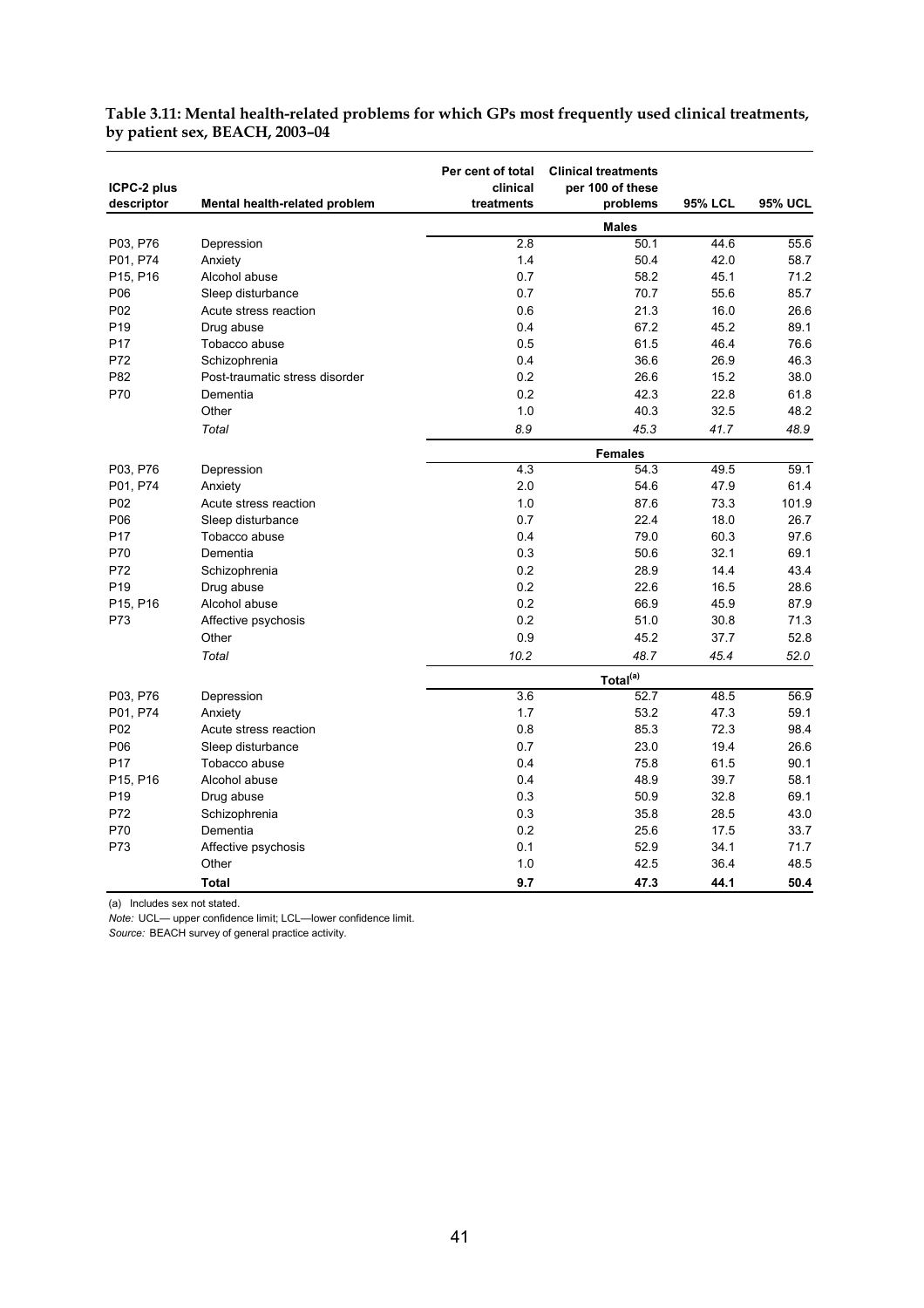|                             |                     | Per cent of | <b>Medications</b><br>per 100 mental<br>health-related |                |                |
|-----------------------------|---------------------|-------------|--------------------------------------------------------|----------------|----------------|
| Drug group and generic drug |                     | medications | problems                                               | <b>95% LCL</b> | <b>95% UCL</b> |
|                             |                     |             | <b>Males</b>                                           |                |                |
| NO6A Antidepressants        |                     | 2.3         | 23.6                                                   | 21.6           | 25.6           |
|                             | P418 Sertraline     | 0.4         | 4.3                                                    | 3.6            | 5.0            |
|                             | P420 Venlafaxine    | 0.4         | 4.1                                                    | 3.3            | 4.9            |
|                             | P423 Citalopram     | 0.3         | 3.3                                                    | 2.6            | 4.0            |
|                             | P424 Mirtazapine    | 0.2         | 2.2                                                    | 1.7            | 2.7            |
|                             | P426 Escitolapram   | 0.1         | 0.6                                                    | 0.3            | 0.9            |
|                             | P419 Paroxetine     | 0.3         | 3.0                                                    | 2.4            | 3.5            |
|                             | P416 Fluoxetine HCI | 0.1         | 1.5                                                    | 1.0            | 1.9            |
|                             | P414 Dothiepin      | 0.1         | 0.9                                                    | 0.6            | 1.3            |
| NO5C Sedative hypnotics     |                     | 1.3         | 13.6                                                   | 12.1           | 15.1           |
|                             | P116 Temazepam      | 0.9         | 8.9                                                    | 7.8            | 10.1           |
|                             | P126 Zolpidem       | 0.2         | 2.0                                                    | 1.4            | 2.6            |
|                             | P104 Nitrazepam     | 0.2         | 2.2                                                    | 1.6            | 2.7            |
| N05B Anti-anxiety           |                     | 1.4         | 14.4                                                   | 12.5           | 16.3           |
|                             | P201 Diazepam       | 0.7         | 7.4                                                    | 6.2            | 8.6            |
|                             | P202 Oxazepam       | 0.5         | 5.2                                                    | 4.2            | 6.2            |
| N05A Antipsychotic          |                     | 0.7         | 6.8                                                    | 5.7            | 7.9            |
| Other                       |                     | 1.0         | 9.8                                                    | 7.5            | 12.1           |
|                             | N201 Methadone      | 0.1         | 1.5                                                    | 0.6            | 2.4            |
| Total                       |                     | 6.6         | 68.2                                                   | 63.1           | 73.3           |
|                             |                     |             | <b>Females</b>                                         |                |                |
| NO6A Antidepressants        |                     | 3.3         | 30.4                                                   | 28.2           | 32.6           |
|                             | P418 Sertraline     | 0.7         | 7.0                                                    | 6.1            | 7.8            |
|                             | P420 Venlafaxine    | 0.4         | 3.6                                                    | 3.0            | 4.3            |
|                             | P423 Citalopram     | 0.5         | 4.8                                                    | 4.1            | 5.5            |
|                             | P424 Mirtazapine    | 0.2         | 2.0                                                    | 1.6            | 2.5            |
|                             | P426 Escitolapram   | 0.1         | 0.6                                                    | 0.3            | 1.0            |
|                             | P419 Paroxetine     | 0.4         | 3.4                                                    | 2.8            | 3.9            |
|                             | P416 Fluoxetine HCI | 0.2         | 2.3                                                    | 1.8            | 2.7            |
|                             | P414 Dothiepin      | 0.1         | 1.3                                                    | 1.0            | 1.6            |
| NO5C Sedative hypnotics     |                     | 1.5         | 13.9                                                   | 12.6           | 15.2           |
|                             | P116 Temazepam      | 1.0         | 9.1                                                    | 8.1            | 10.1           |
|                             | P126 Zolpidem       | 0.2         | 1.9                                                    | 1.5            | 2.3            |
|                             | P104 Nitrazepam     | 0.3         | 2.5                                                    | 2.0            | 2.9            |
| N05B Anti-anxiety           |                     | 1.5         | 14.0                                                   | 12.6           | 15.4           |
|                             | P201 Diazepam       | 0.7         | 6.4                                                    | 5.5            | 7.2            |
|                             | P202 Oxazepam       | 0.6         | 5.4                                                    | 4.6            | 6.1            |
| N05A Antipsychotic          |                     | 0.5         | 4.5                                                    | 3.8            | 5.2            |
| Other                       |                     | 0.8         | 7.3                                                    | 5.9            | 8.6            |
|                             | N201 Methadone      | 0.1         | $0.8\,$                                                | 0.3            | 1.4            |
| Total                       |                     | 7.5         | 70.0                                                   | 65.9           | 74.1           |

| Table 3.12: Medications most commonly prescribed, supplied or recommended <sup>(a)</sup> by GPs for mental |
|------------------------------------------------------------------------------------------------------------|
| health-related problems, by drug group and generic drug name, by patient sex, BEACH, 2003-04               |

*(continued)*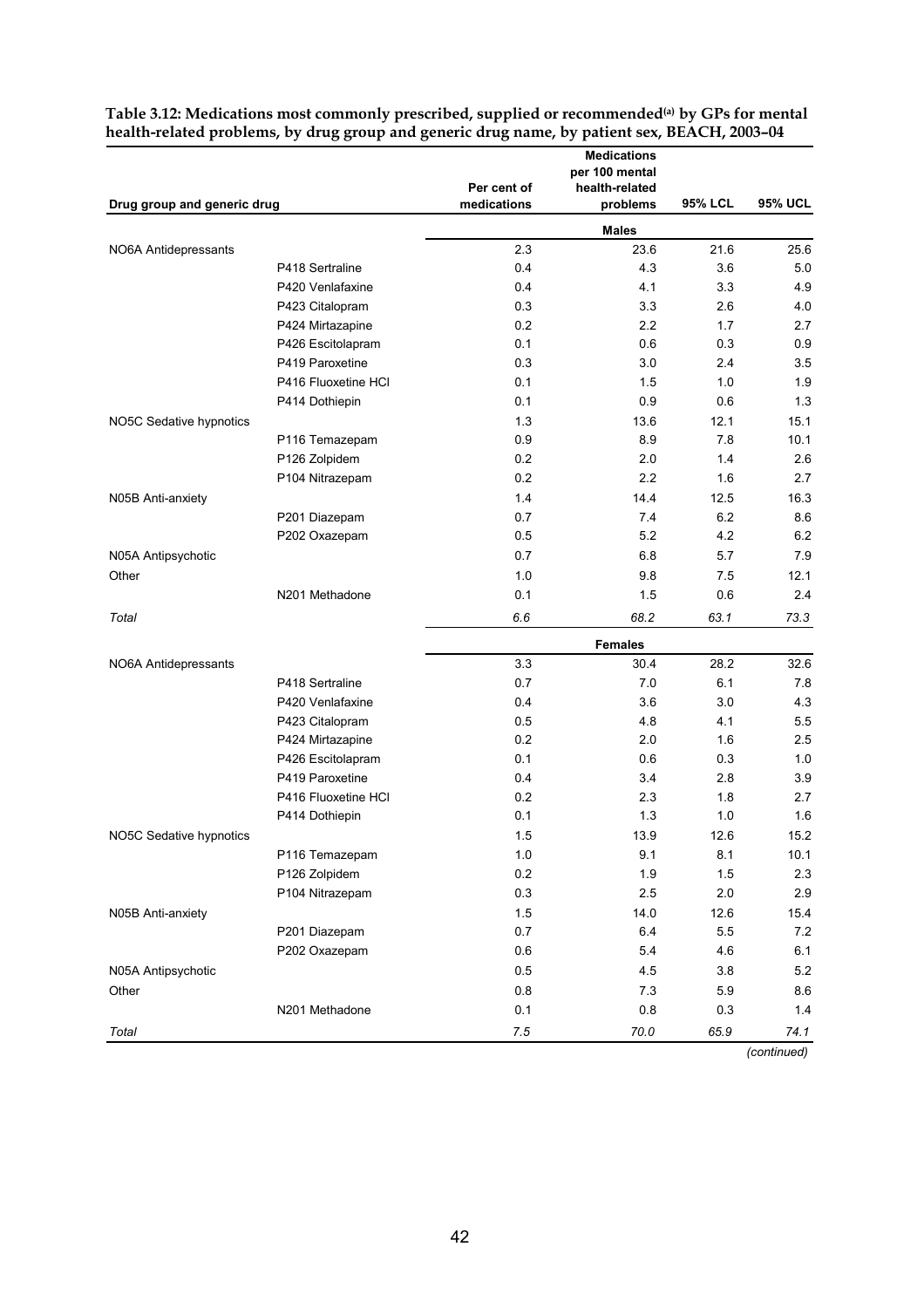| Drug group and generic drug |                     | Per cent of<br>medications | <b>Medications</b> per<br>100 mental health-<br>related problems | <b>95% LCL</b> | <b>95% UCL</b> |
|-----------------------------|---------------------|----------------------------|------------------------------------------------------------------|----------------|----------------|
|                             |                     |                            | Total <sup>(b)</sup>                                             |                |                |
| NO6A Antidepressants        |                     | 2.9                        | 27.8                                                             | 26.0           | 29.6           |
|                             | P418 Sertraline     | 0.6                        | 5.9                                                              | 5.3            | 6.6            |
|                             | P420 Venlafaxine    | 0.4                        | 3.9                                                              | 3.3            | 4.4            |
|                             | P423 Citalopram     | 0.4                        | 4.2                                                              | 3.7            | 4.7            |
|                             | P424 Mirtazapine    | 0.2                        | 2.1                                                              | 1.7            | 2.4            |
|                             | P426 Escitolapram   | 0.2                        | 1.9                                                              | 0.4            | 0.9            |
|                             | P419 Paroxetine     | 0.3                        | 3.2                                                              | 2.8            | 3.6            |
|                             | P416 Fluoxetine HCI | 0.2                        | 1.9                                                              | 1.6            | 2.3            |
|                             | P414 Dothiepin      | 0.1                        | 1.2                                                              | 0.9            | 1.4            |
| NO5C Sedative hypnotics     |                     | 1.4                        | 13.7                                                             | 12.6           | 14.9           |
|                             | P116 Temazepam      | 0.9                        | 9.0                                                              | 8.1            | 9.9            |
|                             | P126 Zolpidem       | 0.2                        | 1.9                                                              | 1.6            | 2.3            |
|                             | P104 Nitrazepam     | 0.2                        | 2.3                                                              | 1.9            | 2.7            |
| N05B Anti-anxiety           |                     | 1.5                        | 14.2                                                             | 12.8           | 15.5           |
|                             | P201 Diazepam       | 0.7                        | 6.8                                                              | 6.0            | 7.6            |
|                             | P202 Oxazepam       | 0.5                        | 5.3                                                              | 4.6            | 6.0            |
| N05A Antipsychotic          |                     | 0.6                        | 5.4                                                              | 4.8            | 6.1            |
| Other                       |                     | 0.9                        | 8.3                                                              | 6.7            | 9.8            |
|                             | N201 Methadone      | 0.1                        | 1.1                                                              | 0.4            | 1.7            |
| <b>Total</b>                |                     | 7.2                        | 69.4                                                             | 65.2           | 73.5           |

**Table 3.12 (continued): Medications most commonly prescribed, supplied or recommended(a) by GPs for mental health-related problems, by drug group and generic drug name, by patient sex, BEACH, 2003–04** 

(a) Pharmaceuticals prescribed or provided and over-the-counter medications advised by the GP are coded and classified into drug groups according to an in-house classification, the Coding Atlas for Pharmaceutical Substances (CAPS) which can be grouped into ATC codes.

(b) Includes sex not stated.

*Note:* UCL— upper confidence limit; LCL—lower confidence limit.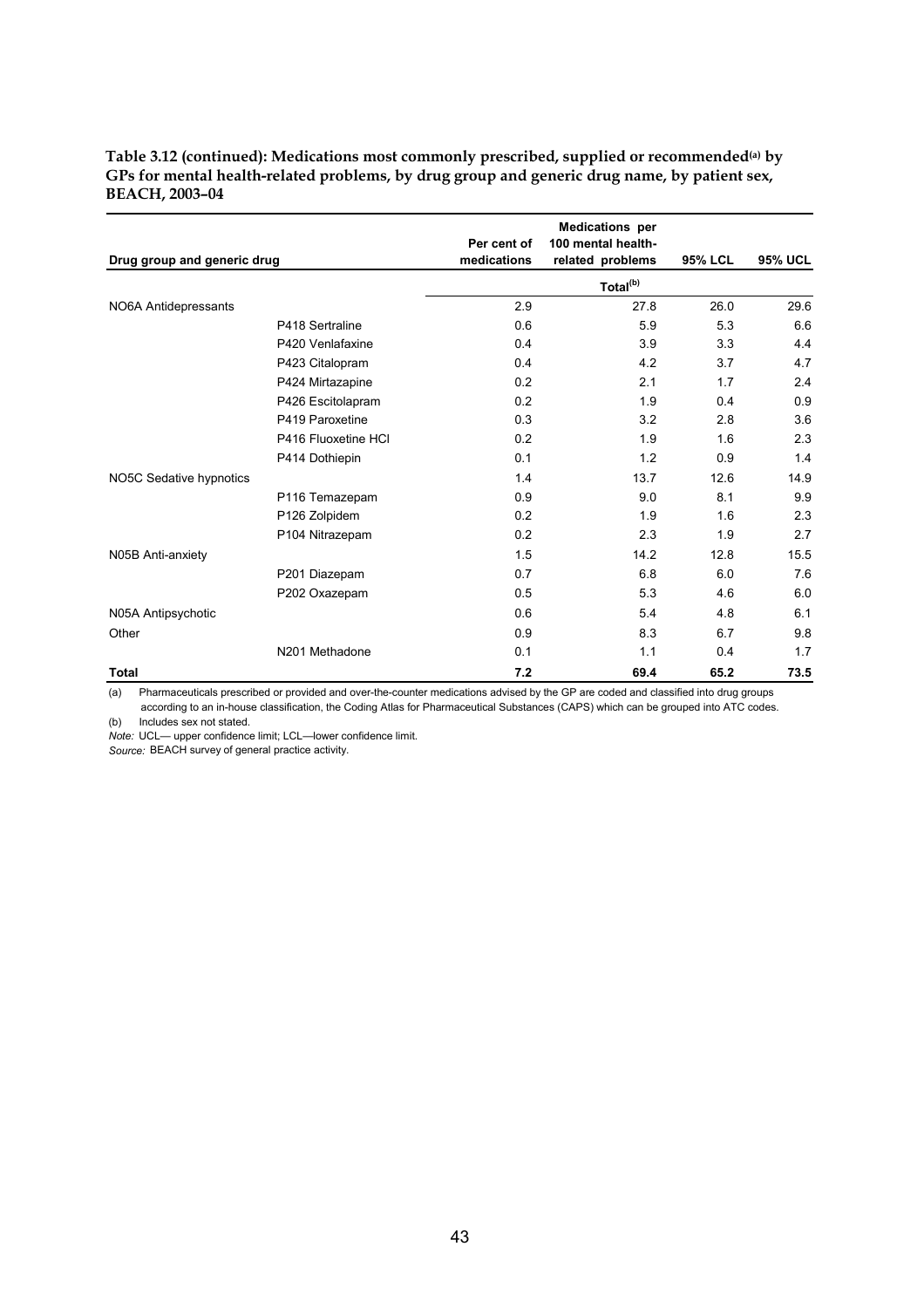| ICPC-2 plus<br>descriptor | Mental health-related problem  | Per cent<br>of total<br>medications | <b>Medications</b><br>per 100 of<br>these problems | <b>95% LCL</b> | <b>95% UCL</b> |
|---------------------------|--------------------------------|-------------------------------------|----------------------------------------------------|----------------|----------------|
|                           |                                |                                     | <b>Males</b>                                       |                |                |
| P03, P76                  | Depression                     | 2.1                                 | 77.1                                               | 69.8           | 84.4           |
| P06                       | Sleep disturbance              | 1.3                                 | 85.5                                               | 75.0           | 95.9           |
| P01, P74                  | Anxiety                        | 1.0                                 | 70.5                                               | 60.1           | 80.8           |
| P72                       | Schizophrenia                  | 0.4                                 | 72.4                                               | 42.4           | 102.3          |
| P <sub>19</sub>           | Drug abuse                     | 0.5                                 | 94.9                                               | 76.4           | 113.4          |
| P15, P16                  | Alcohol abuse                  | 0.2                                 | 41.5                                               | 28.1           | 54.9           |
| P <sub>50</sub>           | Prescription request/renewal   | 0.1                                 | 93.7                                               | 51.6           | 135.8          |
| P73                       | Affective psychosis            | 0.1                                 | 98.5                                               | 67.2           | 129.7          |
| P82                       | Post-traumatic stress disorder | 0.1                                 | 70.9                                               | 43.0           | 98.9           |
| P <sub>17</sub>           | Tobacco abuse                  | 0.1                                 | 37.8                                               | 24.3           | 51.3           |
|                           | Other                          | 0.6                                 | 35.5                                               | 29.1           | 41.9           |
|                           | Total                          | 6.6                                 | 68.2                                               | 63.1           | 73.3           |
|                           |                                |                                     | <b>Females</b>                                     |                |                |
| P03, P76                  | Depression                     | $\overline{3.2}$                    | 78.5                                               | 72.6           | 84.4           |
| P06                       | Sleep disturbance              | 1.5                                 | 92.7                                               | 83.3           | 102.1          |
| P01, P74                  | Anxiety                        | 1.2                                 | 66.3                                               | 58.8           | 73.8           |
| P72                       | Schizophrenia                  | 0.3                                 | 88.5                                               | 67.5           | 109.4          |
| P <sub>19</sub>           | Drug abuse                     | 0.2                                 | 80.0                                               | 41.0           | 118.9          |
| P <sub>50</sub>           | Prescription request/renewal   | 0.2                                 | 105.2                                              | 75.5           | 134.9          |
| P70                       | Dementia                       | 0.1                                 | 23.8                                               | 17.1           | 30.6           |
| P73                       | Affective psychosis            | 0.1                                 | 59.2                                               | 40.2           | 78.1           |
| P02                       | Acute stress reaction          | 0.2                                 | 29.4                                               | 20.5           | 38.3           |
| P <sub>17</sub>           | Tobacco abuse                  | 0.1                                 | 59.5                                               | 35.0           | 84.1           |
|                           | Other                          | 0.4                                 | 43.1                                               | 35.6           | 50.6           |
|                           | Total                          | 7.5                                 | 70.0                                               | 65.9           | 74.1           |
|                           |                                |                                     | Total <sup>(a)</sup>                               |                |                |
| P03, P76                  | Depression                     | 2.7                                 | 78.1                                               | 72.8           | 83.5           |
| P06                       | Sleep disturbance              | 1.4                                 | 89.8                                               | 81.6           | 98.0           |
| P01, P74                  | Anxiety                        | 1.1                                 | 67.7                                               | 60.6           | 74.8           |
| P72                       | Schizophrenia                  | 0.4                                 | 90.6                                               | 76.0           | 105.2          |
| P <sub>19</sub>           | Drug abuse                     | 0.3                                 | 77.6                                               | 45.8           | 109.5          |
| P <sub>50</sub>           | Prescription request/renewal   | 0.2                                 | 101.1                                              | 73.5           | 128.8          |
| P73                       | Affective psychosis            | 0.1                                 | 75.7                                               | 57.9           | 93.5           |
| P70                       | Dementia                       | 0.1                                 | 33.1                                               | 24.8           | 41.4           |
| P15, P16                  | Alcohol abuse                  | 0.1                                 | 45.8                                               | 32.3           | 59.4           |
| P <sub>02</sub>           | Acute stress reaction          | 0.1                                 | 24.2                                               | 18.3           | 30.0           |
|                           | Other                          | 0.5                                 | 43.3                                               | 37.6           | 49.0           |
|                           | Total                          | 7.2                                 | 69.4                                               | 65.2           | 73.5           |

#### **Table 3.13: Mental health-related problems most frequently managed by medication, by patient sex, BEACH, 2003–04**

(a) Includes sex not stated.

*Note:* UCL— upper confidence limit; LCL—lower confidence limit.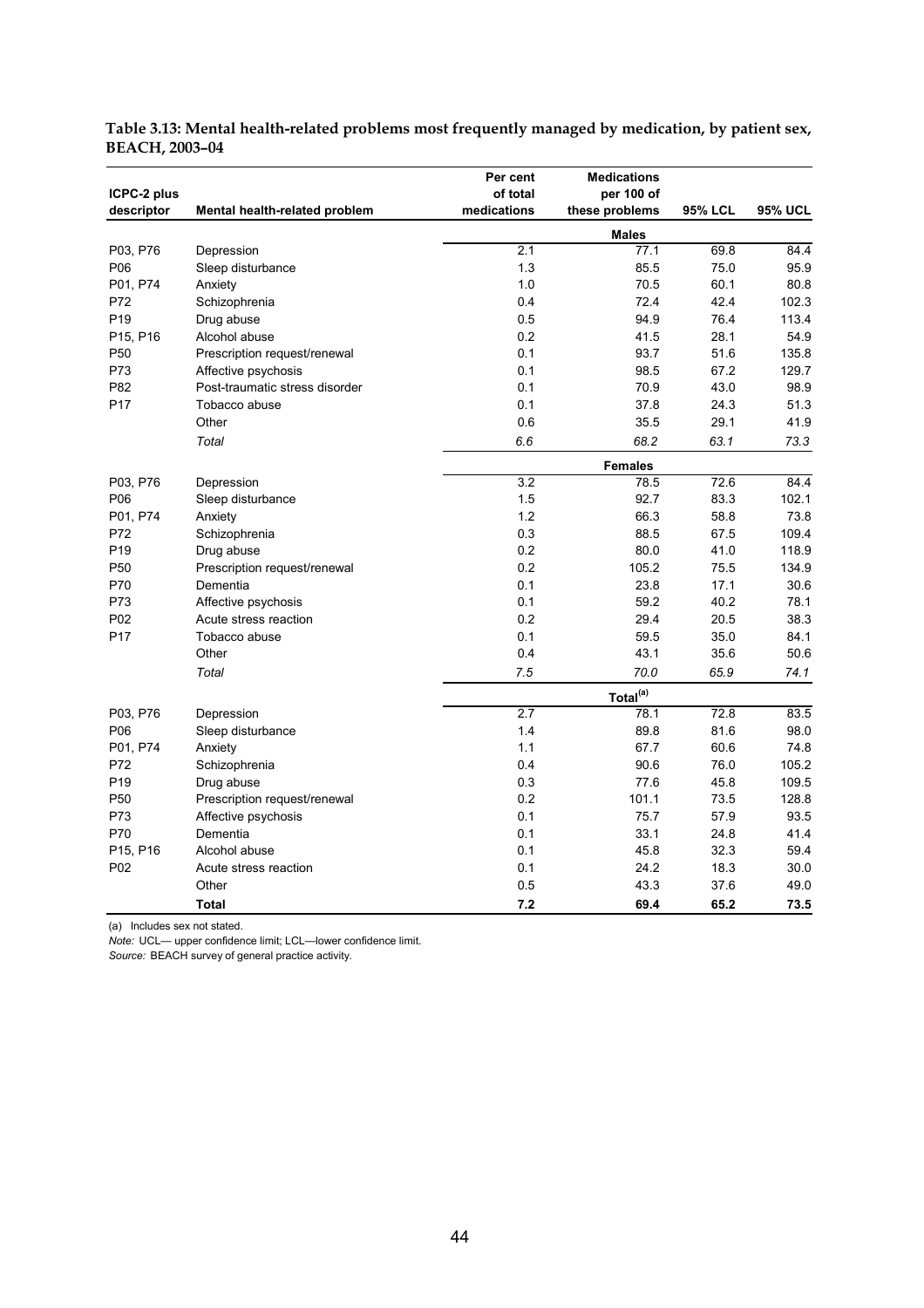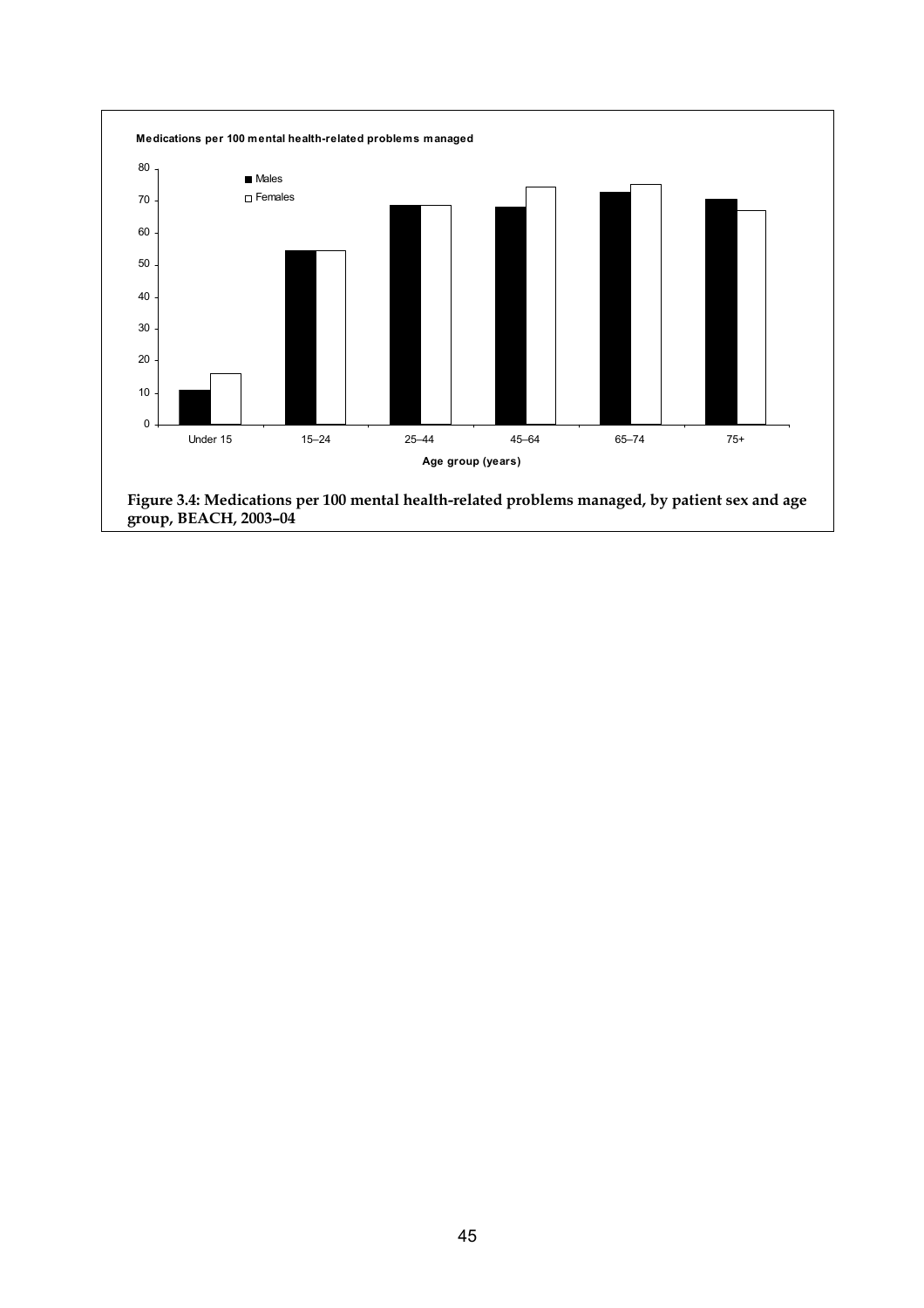**Table 3.14: PBS and RPBS-subsidised mental health-related prescriptions by non-psychiatrists, by Anatomical Therapeutic Chemical group, Australia, 1999–00 to 2004–05** 

| ATC group         |                                                                                              | 1999-00    | 2000-01    | $2001 - 02$ | $2002 - 03$ | 2003-04    | 2004-05    | Average annual<br>change (%) |
|-------------------|----------------------------------------------------------------------------------------------|------------|------------|-------------|-------------|------------|------------|------------------------------|
|                   | <b>General practitioners</b>                                                                 |            |            |             |             |            |            |                              |
| <b>N05A</b>       | Antipsychotics                                                                               | 924,212    | 986,788    | 1,049,601   | 1,118,975   | 1,169,958  | 1,230,516  | 5.9                          |
| N <sub>05</sub> B | Anxiolytics                                                                                  | 3,208,334  | 3,217,322  | 3,133,907   | 3,107,709   | 3,110,660  | 3,117,228  | $-0.6$                       |
| <b>N05C</b>       | Hypnotics and sedatives                                                                      | 3,488,476  | 3,484,984  | 3,275,093   | 2,993,583   | 2,888,136  | 2,847,883  | $-4.0$                       |
| <b>N06A</b>       | Antidepressants                                                                              | 7,465,919  | 8,521,657  | 9,180,857   | 9,841,851   | 10,666,973 | 11,248,200 | 8.5                          |
|                   | Total                                                                                        | 15,086,941 | 16,210,751 | 16,639,458  | 17,062,118  | 17,835,727 | 18,443,827 | 4.1                          |
|                   | Per 1,000 population <sup>(a)</sup>                                                          | 792.5      | 841.1      | 852.0       | 863.7       | 892.6      | 912.6      | 2.9                          |
|                   | Non-psychiatrist specialists                                                                 |            |            |             |             |            |            |                              |
| N05A              | Antipsychotics                                                                               | 53,309     | 62,961     | 70,292      | 83,259      | 101,137    | 112,054    | 16.0                         |
| N <sub>05</sub> B | Anxiolytics                                                                                  | 71,941     | 72,831     | 71,158      | 73,666      | 75,768     | 79,573     | 2.0                          |
| <b>N05C</b>       | Hypnotics and sedatives                                                                      | 95,430     | 97,959     | 93,498      | 88,399      | 88,789     | 87,944     | $-1.6$                       |
| <b>N06A</b>       | Antidepressants                                                                              | 273,795    | 312,197    | 333,346     | 366,055     | 403,171    | 409,186    | 8.4                          |
|                   | Total                                                                                        | 494,475    | 545,948    | 568,294     | 611,379     | 668,865    | 688,757    | 6.9                          |
|                   | Per 1,000 population <sup>(a)</sup>                                                          | 26.0       | 28.3       | 29.1        | 30.9        | 33.5       | 34.1       | 5.6                          |
|                   | General practitioners, non-psychiatrist specialists and private psychiatrists <sup>(b)</sup> |            |            |             |             |            |            |                              |
|                   | <b>Total mental health-related</b><br>prescriptions                                          | 17,081,370 | 18,325,491 | 18,790,545  | 19,299,397  | 20,258,150 | 20,807,449 | 4.0                          |
|                   | Per 1,000 population <sup>(a)</sup>                                                          | 897.2      | 950.9      | 962.2       | 976.9       | 1,013.8    | 1,029.6    | 2.8                          |

(a) The rate per 1,000 population is a crude rate based on estimated resident population at 31 December of the reference year.

(b) Data for psychiatrists are presented in Table 3.22.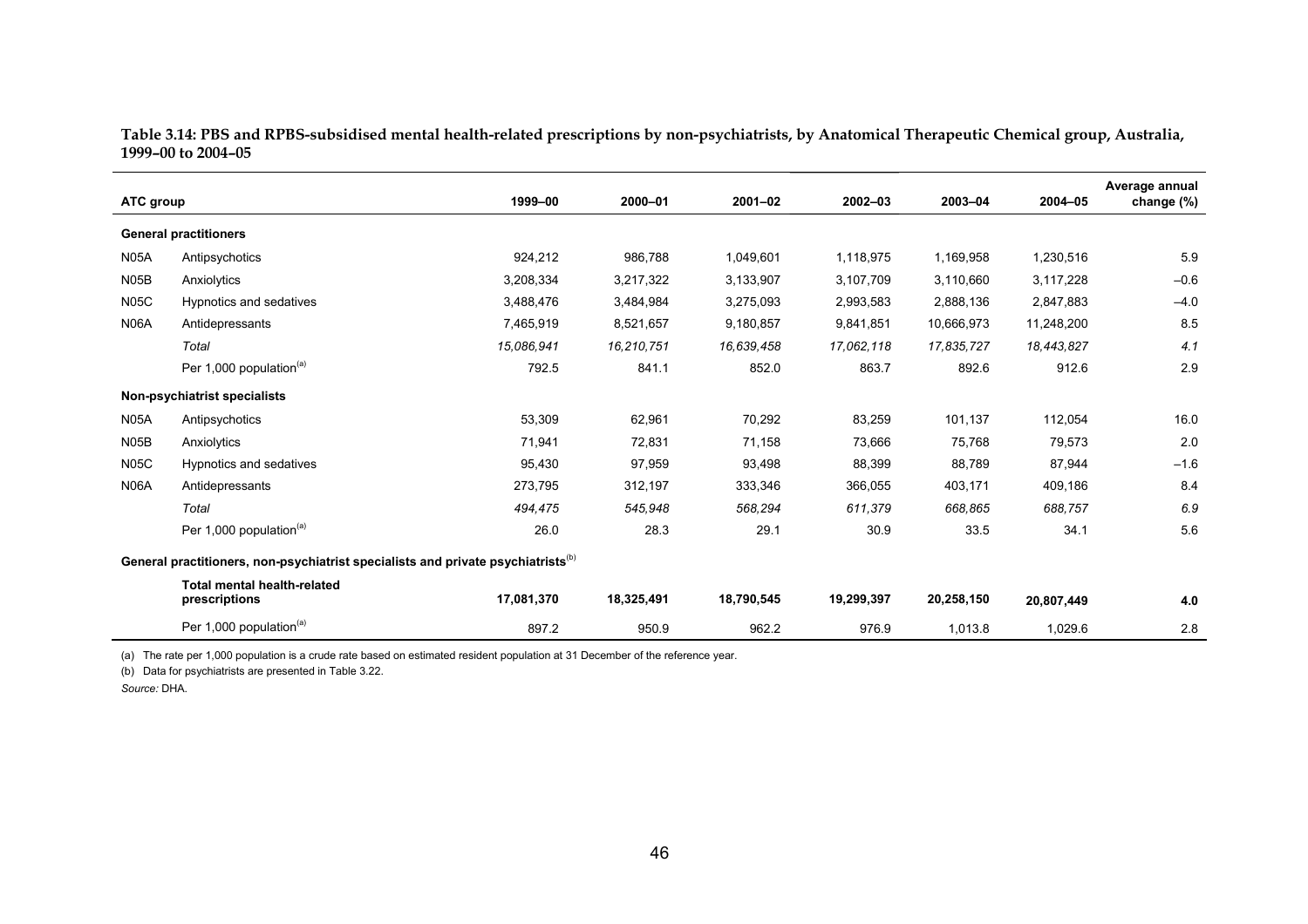| Table 3.15: PBS and RPBS-subsidised mental health-related prescriptions by non-psychiatrists, by Anatomical Therapeutic Chemical group, states |  |  |
|------------------------------------------------------------------------------------------------------------------------------------------------|--|--|
| and territories <sup>(a)</sup> , 2004–05                                                                                                       |  |  |

| ATC group         |                                                                                              | <b>NSW</b> | <b>Vic</b> | Qld       | <b>WA</b> | <b>SA</b> | Tas     | <b>ACT</b> | <b>NT</b> | <b>Total</b> |
|-------------------|----------------------------------------------------------------------------------------------|------------|------------|-----------|-----------|-----------|---------|------------|-----------|--------------|
|                   | <b>General practitioners</b>                                                                 |            |            |           |           |           |         |            |           |              |
| <b>N05A</b>       | Antipsychotics                                                                               | 404,902    | 338,853    | 219,569   | 97,698    | 125,480   | 27,501  | 12,393     | 4,120     | 1,230,516    |
| N <sub>05</sub> B | Anxiolytics                                                                                  | 884,614    | 866,330    | 653,307   | 253,736   | 292,116   | 134,474 | 25,843     | 6,808     | 3,117,228    |
| <b>N05C</b>       | Hypnotics and sedatives                                                                      | 890,301    | 735,024    | 542,210   | 282,707   | 268,869   | 98,977  | 22,768     | 7,027     | 2,847,883    |
| <b>N06A</b>       | Antidepressants                                                                              | 3,374,708  | 2,748,073  | 2,437,973 | 1,144,909 | 984,240   | 342,523 | 168,737    | 47,037    | 11,248,200   |
|                   | Total                                                                                        | 5,554,525  | 4,688,280  | 3.853.059 | 1,779,050 | 1,670,705 | 603,475 | 229,741    | 64,992    | 18,443,827   |
|                   | Per 1,000 population <sup>(b)</sup>                                                          | 823.0      | 939.0      | 981.4     | 892.2     | 1,087.5   | 1,247.3 | 708.6      | 323.6     | 912.6        |
|                   | Non-psychiatrist specialists                                                                 |            |            |           |           |           |         |            |           |              |
| <b>N05A</b>       | Antipsychotics                                                                               | 26,291     | 46,912     | 19,543    | 11,332    | 4,936     | 881     | 1.077      | 1,082     | 112,054      |
| N <sub>05</sub> B | Anxiolytics                                                                                  | 19,150     | 23,185     | 16,413    | 10,227    | 8,024     | 1,752   | 580        | 242       | 79,573       |
| <b>N05C</b>       | Hypnotics and sedatives                                                                      | 24,127     | 26,397     | 17,160    | 11,282    | 6,502     | 1,369   | 818        | 289       | 87,944       |
| <b>N06A</b>       | Antidepressants                                                                              | 113,364    | 109,247    | 90,530    | 53,286    | 27,288    | 8,182   | 4,928      | 2,361     | 409,186      |
|                   | Total                                                                                        | 182,932    | 205,741    | 143,646   | 86,127    | 46,750    | 12,184  | 7,403      | 3,974     | 688,757      |
|                   | Per 1,000 population <sup>(b)</sup>                                                          | 27.1       | 41.2       | 36.6      | 43.2      | 30.4      | 25.2    | 22.8       | 19.8      | 34.1         |
|                   | General practitioners, non-psychiatrist specialists and private psychiatrists <sup>(c)</sup> |            |            |           |           |           |         |            |           |              |
|                   | Total mental health-related<br>prescriptions                                                 | 6,260,701  | 5,385,869  | 4,320,711 | 1,986,227 | 1,869,907 | 651,174 | 259,348    | 73,512    | 20,807,449   |
|                   | Per 1,000 population <sup>(b)</sup>                                                          | 927.6      | 1,078.8    | 1,100.5   | 996.1     | 1,217.1   | 1,345.9 | 799.9      | 366.0     | 1,029.6      |

(a) State/territory is determined according to the address of the pharmacy supplying the item.

(b) The rate per 1,000 population is a crude rate based on the estimated resident population at 31 December 2004.

(c) Data for psychiatrists are presented in Table 3.23.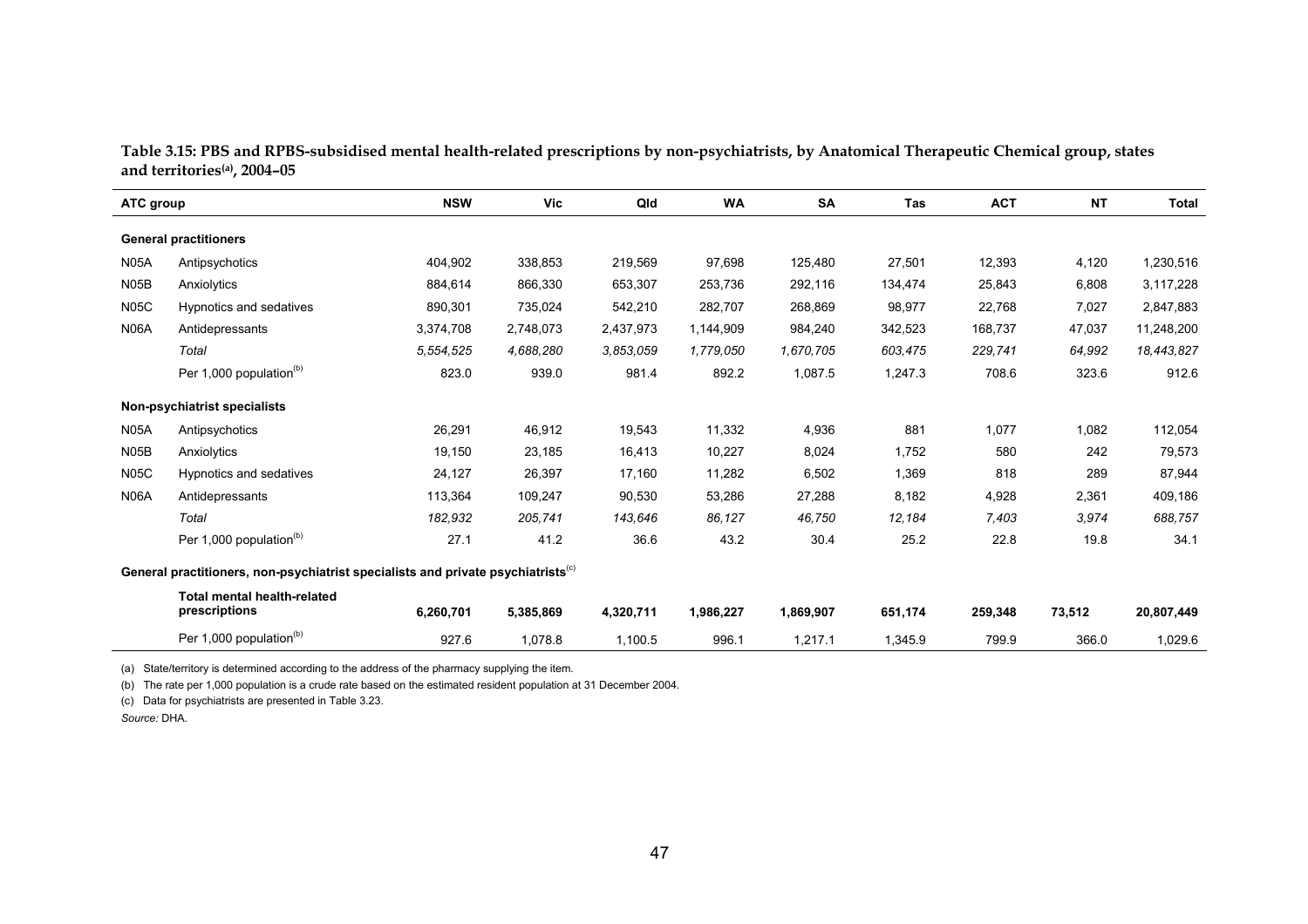**Table 3.16: PBS and RPBS-funded expenditure (\$'000) on mental health-related medications prescribed by non-psychiatrists, by Anatomical Therapeutic Chemical group, Australia, 1999–00 to 2004–05** 

| ATC group         |                                                                                      | 1999-00 | 2000-01 | $2001 - 02$ | 2002-03 | 2003-04 | 2004-05 | Average annual<br>change (%) |
|-------------------|--------------------------------------------------------------------------------------|---------|---------|-------------|---------|---------|---------|------------------------------|
|                   |                                                                                      |         |         |             |         |         |         |                              |
|                   | <b>General practitioners</b>                                                         |         |         |             |         |         |         |                              |
| <b>N05A</b>       | Antipsychotics                                                                       | 67,824  | 92,300  | 120,020     | 140,044 | 154,956 | 170,342 | 20.2                         |
| N <sub>05</sub> B | Anxiolytics                                                                          | 14,896  | 14,961  | 15,156      | 15,199  | 15,296  | 14,846  | $-0.1$                       |
| <b>N05C</b>       | Hypnotics and sedatives                                                              | 13,988  | 13,794  | 13,385      | 12,430  | 12,001  | 11,184  | $-4.4$                       |
| <b>N06A</b>       | Antidepressants                                                                      | 179,427 | 213,489 | 234,759     | 253,552 | 279,738 | 285,716 | 9.8                          |
|                   | Total in current prices (\$'000)                                                     | 276,135 | 334,544 | 383,320     | 421,226 | 461,991 | 482,090 | 11.8                         |
|                   | Total in constant prices (\$'000) <sup>(a)</sup>                                     | 275,335 | 334,047 | 382,991     | 421,226 | 462,379 | n.a.    | 13.8                         |
|                   | Per 1,000 population (constant prices) $(\$'000)$ <sup>(b)</sup>                     | 14.5    | 17.3    | 19.6        | 21.3    | 23.1    | n.a.    | 12.4                         |
|                   | Non-psychiatrist specialists                                                         |         |         |             |         |         |         |                              |
| <b>N05A</b>       | Antipsychotics                                                                       | 6,075   | 8,310   | 10,573      | 13,287  | 16,777  | 20,159  | 27.1                         |
| <b>N05B</b>       | Anxiolytics                                                                          | 321     | 322     | 319         | 328     | 332     | 329     | 0.5                          |
| <b>N05C</b>       | Hypnotics and sedatives                                                              | 374     | 378     | 369         | 348     | 347     | 320     | $-3.1$                       |
| <b>N06A</b>       | Antidepressants                                                                      | 5,372   | 6,424   | 7,024       | 7,864   | 8,922   | 8,840   | 10.5                         |
|                   | Total in current prices (\$'000)                                                     | 12,142  | 15,434  | 18,286      | 21,827  | 26,379  | 29,650  | 19.5                         |
|                   | Total in constant prices (\$'000) <sup>(a)</sup>                                     | 12,107  | 15,411  | 18,270      | 21,827  | 26,401  | n.a.    | 21.5                         |
|                   | Per 1,000 population (constant prices) $(\$'000)^{(b)}$                              | 0.6     | 0.8     | 0.9         | 1.1     | 1.3     | n.a.    | 21.8                         |
|                   | General practitioners, non-psychiatrist specialists and psychiatrists <sup>(c)</sup> |         |         |             |         |         |         |                              |
|                   | Total in current prices (\$'000)                                                     | 364,082 | 435,923 | 494,213     | 541,377 | 591,471 | 621,961 | 11.3                         |
|                   | Total in constant prices (\$'000) <sup>(a)</sup>                                     | 363,027 | 435,275 | 493,789     | 541,377 | 591,968 | n.a.    | 13.0                         |
|                   | Per 1,000 population (constant prices) $(\$'000)^{(b)}$                              | 19.1    | 22.6    | 25.3        | 27.4    | 29.6    | n.a.    | 11.6                         |

(a) Expenditure data are listed in both current and constant prices. Constant price values are referenced to 2002-03 and are adjusted for inflation and expressed in terms of prices for the reference year. Constant prices a unable to be calculated for 2004–05 as inflation figures were not available at time of publication, therefore the average annual change is calculated between 1999-00 and 2003–04.

(b) The rate per 1,000 population is a crude rate based on the estimated resident population at 31 December of the reference year.

(c) Data for psychiatrists are presented in Table 3.24.

n.a. Not available.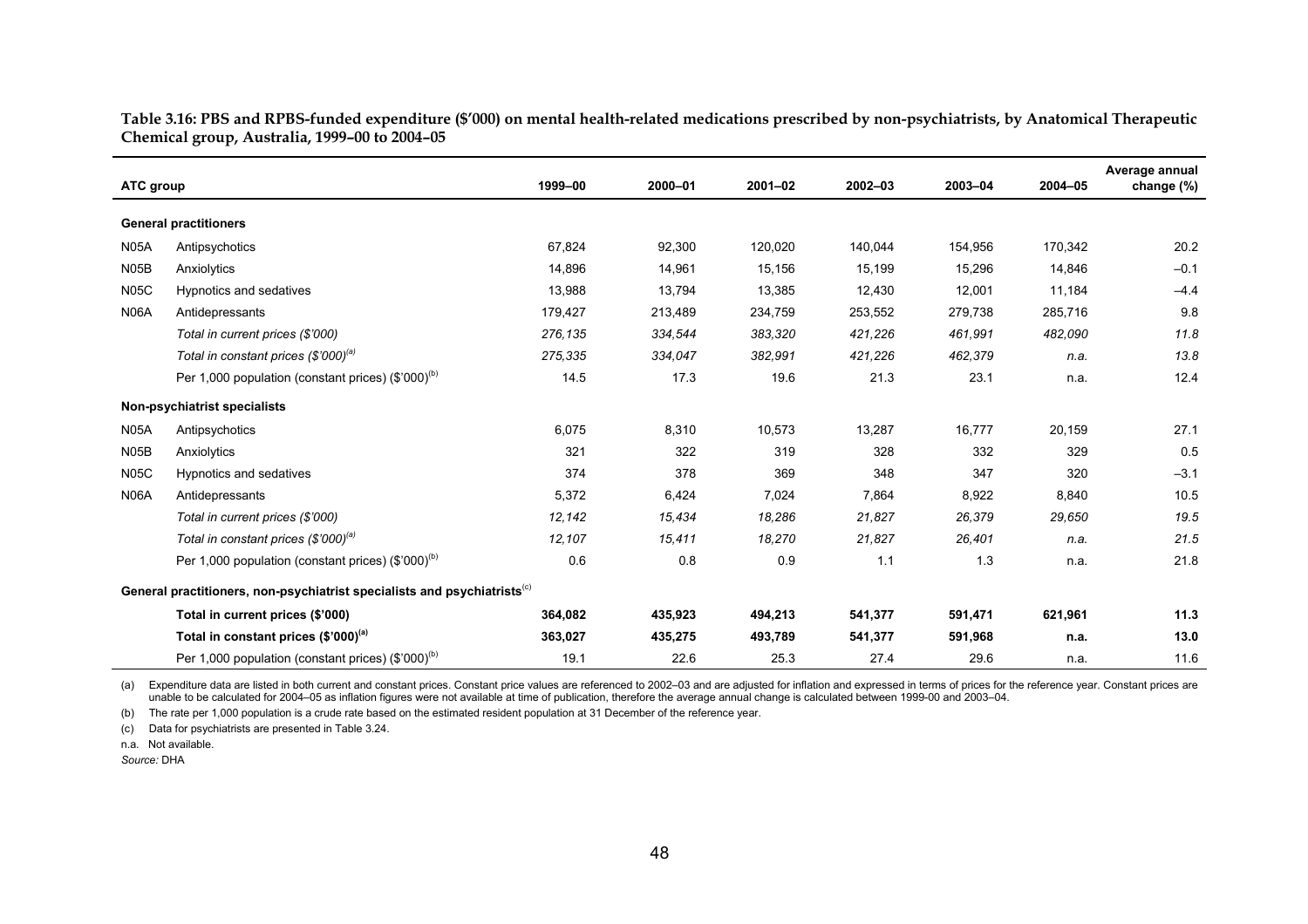**Table 3.17: PBS and RPBS-funded expenditure (\$'000) on mental health-related medications prescribed by non-psychiatrists, by Anatomical Therapeutic Chemical group, states and territories(a), 2004–05** 

| ATC group   |                                                                                      | <b>NSW</b> | Vic     | Qld     | <b>WA</b> | <b>SA</b> | Tas            | <b>ACT</b>     | <b>NT</b> | Total   |
|-------------|--------------------------------------------------------------------------------------|------------|---------|---------|-----------|-----------|----------------|----------------|-----------|---------|
|             | <b>General practitioners</b>                                                         |            |         |         |           |           |                |                |           |         |
| <b>N05A</b> | Antipsychotics                                                                       | 57,176     | 47,811  | 30,179  | 13,661    | 15,474    | 3,527          | 1,896          | 615       | 170,342 |
| <b>N05B</b> | Anxiolytics                                                                          | 4,085      | 4,362   | 3,048   | 1,133     | 1,388     | 680            | 115            | 31        | 14,846  |
| <b>N05C</b> | Hypnotics and sedatives                                                              | 3,492      | 2,823   | 2,190   | 1,095     | 1,065     | 401            | 86             | 26        | 11,184  |
| N06A        | Antidepressants                                                                      | 82,659     | 71,905  | 61,850  | 30,535    | 25,064    | 8,821          | 3,875          | 1,005     | 285,716 |
|             | Total in current prices (\$'000)                                                     | 147,414    | 126,903 | 97,268  | 46,426    | 42,988    | 13,431         | 5,974          | 1,679     | 482,090 |
|             | Per 1,000 population $(\$'000)^{(b)}$                                                | 21.8       | 25.4    | 24.8    | 23.3      | 28.0      | 27.8           | 18.4           | 8.4       | 23.9    |
|             | Non-psychiatrist specialists                                                         |            |         |         |           |           |                |                |           |         |
| <b>N05A</b> | Antipsychotics                                                                       | 4,387      | 9,041   | 3,404   | 2,063     | 737       | 135            | 169            | 220       | 20,159  |
| <b>N05B</b> | Anxiolytics                                                                          | 81         | 97      | 65      | 38        | 36        | $\overline{7}$ | $\overline{2}$ |           | 329     |
| <b>N05C</b> | Hypnotics and sedatives                                                              | 89         | 94      | 63      | 41        | 23        | 4              | 3              |           | 320     |
| <b>N06A</b> | Antidepressants                                                                      | 2,269      | 2,476   | 1,975   | 1,274     | 545       | 153            | 94             | 50        | 8,840   |
|             | Total in current prices (\$'000)                                                     | 6,826      | 11,709  | 5,508   | 3,417     | 1,343     | 301            | 270            | 273       | 29,650  |
|             | Per 1,000 population $(\$'000)^{(b)}$                                                | 1.0        | 2.3     | 1.4     | 1.7       | 0.9       | 0.6            | 0.8            | 1.4       | 1.5     |
|             | General practitioners, non-psychiatrist specialists and psychiatrists <sup>(c)</sup> |            |         |         |           |           |                |                |           |         |
|             | Total in current prices (\$'000)                                                     | 190,100    | 171,627 | 122,697 | 57,492    | 54,294    | 15,684         | 7,863          | 2,201     | 621,961 |
|             | Per 1,000 population $(\$'000)^{(b)}$                                                | 28.2       | 34.4    | 31.3    | 28.8      | 35.3      | 32.4           | 24.3           | 11.0      | 30.8    |

(a) State/territory is determined according to the address of the pharmacy supplying the item.

(b) The rate per 1,000 population is a crude rate based on the estimated resident population at 31 December 2004.

(c) Data for psychiatrists are presented in Table 3.25.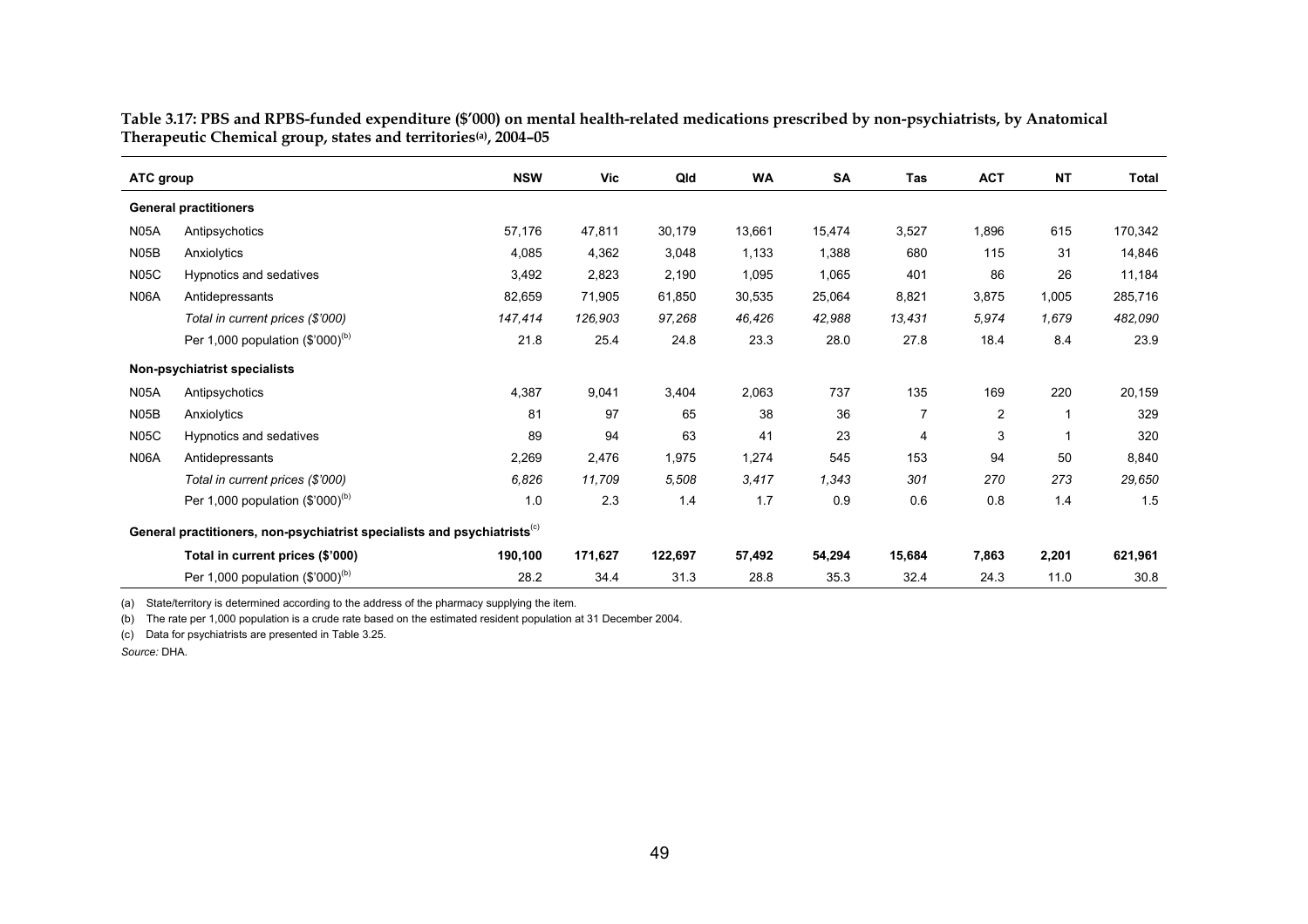## **3.3 Private psychiatrist services**

#### **Medicare services and expenditure**

During 2004–05, private psychiatrists provided over 2 million services that were funded through Medicare (Table 3.18). This represented 0.9% of total Medicare-funded services (236.3 million) and 9.7% of specialist services (20.8 million). There were 99.3 services per 1,000 population, a 10.7% decrease since 1999–00 (Figure 1.2).

The number of private psychiatrist services per 1,000 population was highest in Victoria and lowest in the Northern Territory (Table 3.18). The number of services provided for female patients per 1,000 population was greater than that for male patients for all age groups except the under 15 years age group (Table 3.19 and Figure 1.8).

Although this chapter describes health care services providing ambulatory mental health care, Tables 3.18 to 3.21 include data for private psychiatrist services subsidised by Medicare and delivered in a hospital setting (10.4% of private psychiatrist services), only some of which are likely to have been ambulatory-equivalent mental health care services. Some of the 'Other services' in Tables 3.18 to 3.21 could also related to non-ambulatory care. Services for electroconvulsive therapy (ECT) are usually provided to non-ambulatory-equivalent admitted patients and would be included in Chapters 4, 5 and 6.

Privately funded (i.e. funding source is private health insurance or self-funded) mental health-related hospital separations could be considered similar to 'in-hospital' Medicaresubsidised private psychiatrist services. Analysis of the privately-funded mental healthrelated hospital separations shows that approximately 67.0% were considered to be ambulatory-equivalent. This could indicate that, similarly, about 67.0% of these Medicaresubsidised in-hospital services (including ECT) relate to ambulatory-equivalent separations. However, admitted patients may have received more than one Medicare-subsidised service per hospital separation, and the proportion of these services that could be regarded as relating to ambulatory-equivalent care may not be the same as the proportion of privately funded patient separations that could be considered to be ambulatory-equivalent.

For the 33.0% of privately funded mental health-related hospital separations considered to be non-ambulatory, approximately 66.2% received specialised psychiatric care. Hence, about 21.8% of these in-hospital Medicare-subsidised services could be related to admitted patient care (not considered to be ambulatory equivalent) with specialised psychiatric care. Further information on non-ambulatory mental health-related hospital separations with specialised psychiatric care can be found in Chapter 5.

For privately funded mental health-related hospital separations considered to be nonambulatory, approximately 33.8% did not receive specialised care. Hence, about 11.1% of these in-hospital Medicare-subsidised services could be related to admitted patient care (not considered to be ambulatory-equivalent) without specialised psychiatric care. Information on non-ambulatory-equivalent mental health-related hospital separations without specialised psychiatric care can be found in Chapter 6.

The total Medicare funds (constant prices) paid for private psychiatrist services has been between \$9.2 and \$10.5 thousand per 1,000 population since 1999–00 (Table 3.20). In 2004–05, \$214.1 million of Medicare funds were used to reimburse services provided by private psychiatrists (Table 3.20). The benefits paid for private psychiatrist services represented 2.2% of total Medicare expenditure (\$9,922.7 million) and 17.7% of expenditure on specialist services (\$1,211.9 million) for 2004–05. A total of \$10,594 per 1,000 population was paid during 2004–05. The per capita benefits paid for private psychiatrist services in Victoria and South Australia were above the national average (Table 3.21), consistent with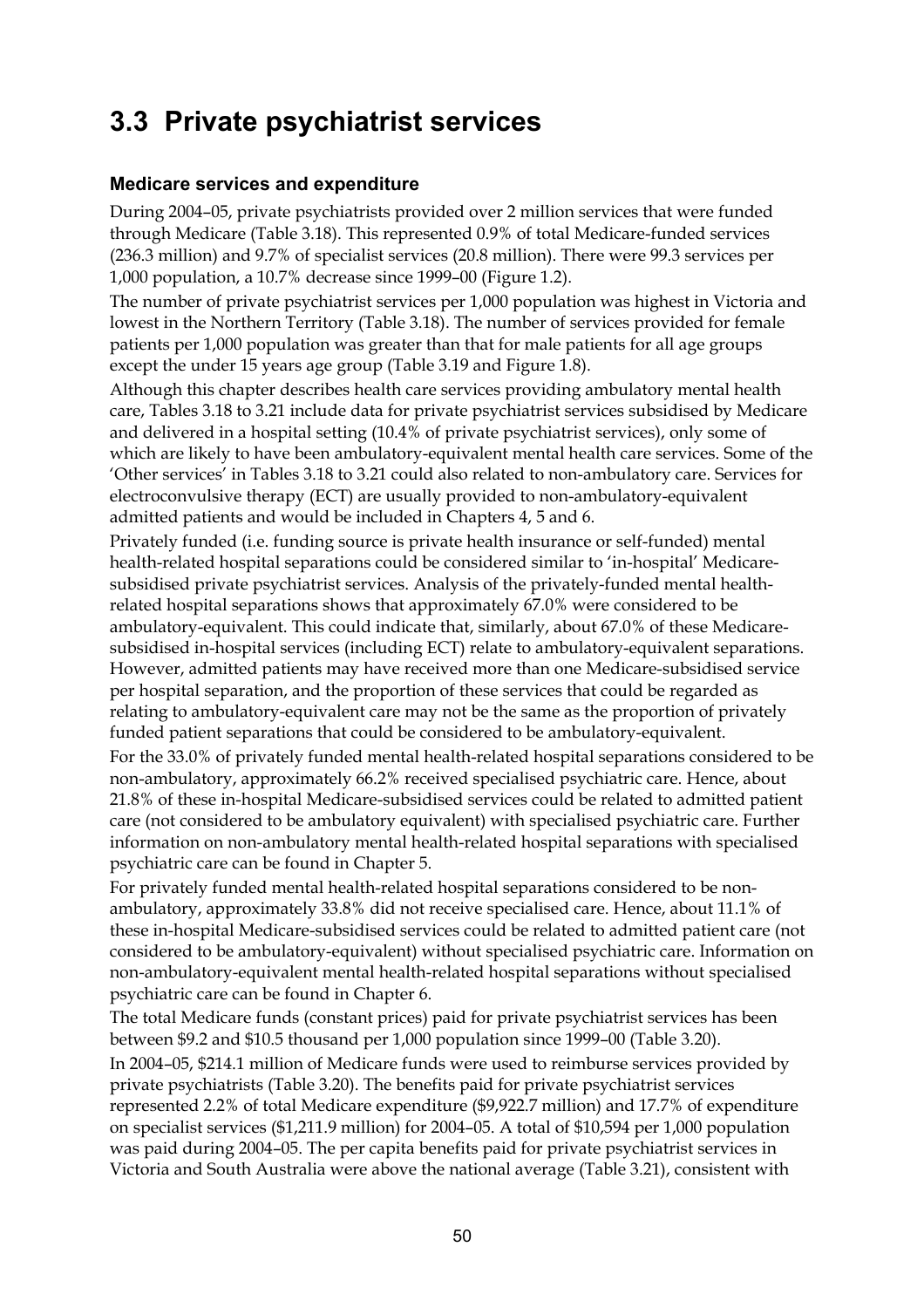the distribution of private psychiatrists (Table 7.5) and the number of private psychiatry services provided in each jurisdiction (Table 3.18). Similarly, the per capita benefits paid to private psychiatrists in Western Australia and the Northern Territory were well below the national average (Table 7.5).

Services and expenditure for case conferencing and ECT have also been included in these tables for the first time, so data in these tables will not be directly comparable to data presented in previous reports. Case conferencing was introduced as a Medicare service in November 2002, so is only applicable to data for 2002–03 to 2004–05.

### **PBS and RPBS prescriptions and expenditure**

The purchase costs of many medications prescribed by private psychiatrists, GPs and non-psychiatrist medical specialists are fully or partially reimbursed through the PBS or RPBS. This section presents PBS and RPBS expenditure data for prescriptions by private psychiatrists. PBS and RPBS medication data are classified using the ATC classification. This section of previous reports included only PBS data, so the numbers may appear to have increased this year due to the inclusion of the RPBS data.

Tables 3.22 and 3.23 present data from the PBS and RPBS on the number of prescriptions for medication provided by private psychiatrists. Between 1999–00 and 2004–05 PBS and RPBSsubsidised mental health-related prescriptions by private psychiatrists increased by 297,453 (17.5%) (Table 3.22). This represented an increase of 9.5 prescriptions per 1,000 population (10.6%). Since 1999–00 prescriptions for the musculoskeletal system have had the highest average annual increase (9.8%).

Private psychiatrists prescribed almost 2.0 million PBS/RPBS-subsidised medications during 2004–05 (Table 3.23). Most of these were for antidepressant medication (1.1 million or 54.2%). South Australia (116.9) and Victoria (116.5) had the highest number of mental health-related prescriptions per 1,000 population. The Northern Territory had the lowest, with 24.0 prescriptions per 1,000 population.

Table 3.24 presents expenditure data from the PBS and RPBS and Table 3.25 presents expenditure data from the PBS and RPBS for medication provided by private psychiatrists. Between 1999–00 and 2004–05, there was a 55.3% increase in PBS/RPBS -subsidised expenditure (from \$79.2 million to \$122.9 million) on medications prescribed by private psychiatrists (Table 3.24). This represents an average annual increase of 9.2%. Contributing to this was a 76.4% increase in expenditure on antipsychotics. In 2004–05, antipsychotic medications accounted for the majority of PBS/RPBS expenditure on medications prescribed by private psychiatrists (53.2%), followed by antidepressants (33.8%) (Table 3.25).

#### **The Highly Specialised Drugs Program**

In addition to reimbursement under the PBS and RPBS, the Australian Government provides funding under s. 100 of the *National Health Act 1953* for certain drugs for chronic conditions which, because of their clinical use or other special features, are limited to supply through hospitals. This is known as the Highly Specialised Drugs Program. Clozapine, an antipsychotic drug used to treat schizophrenia, is included in the program. In 2004–05, expenditure on clozapine was \$33.0 million, 92.4% of which was through public hospitals (*Source:* DHA).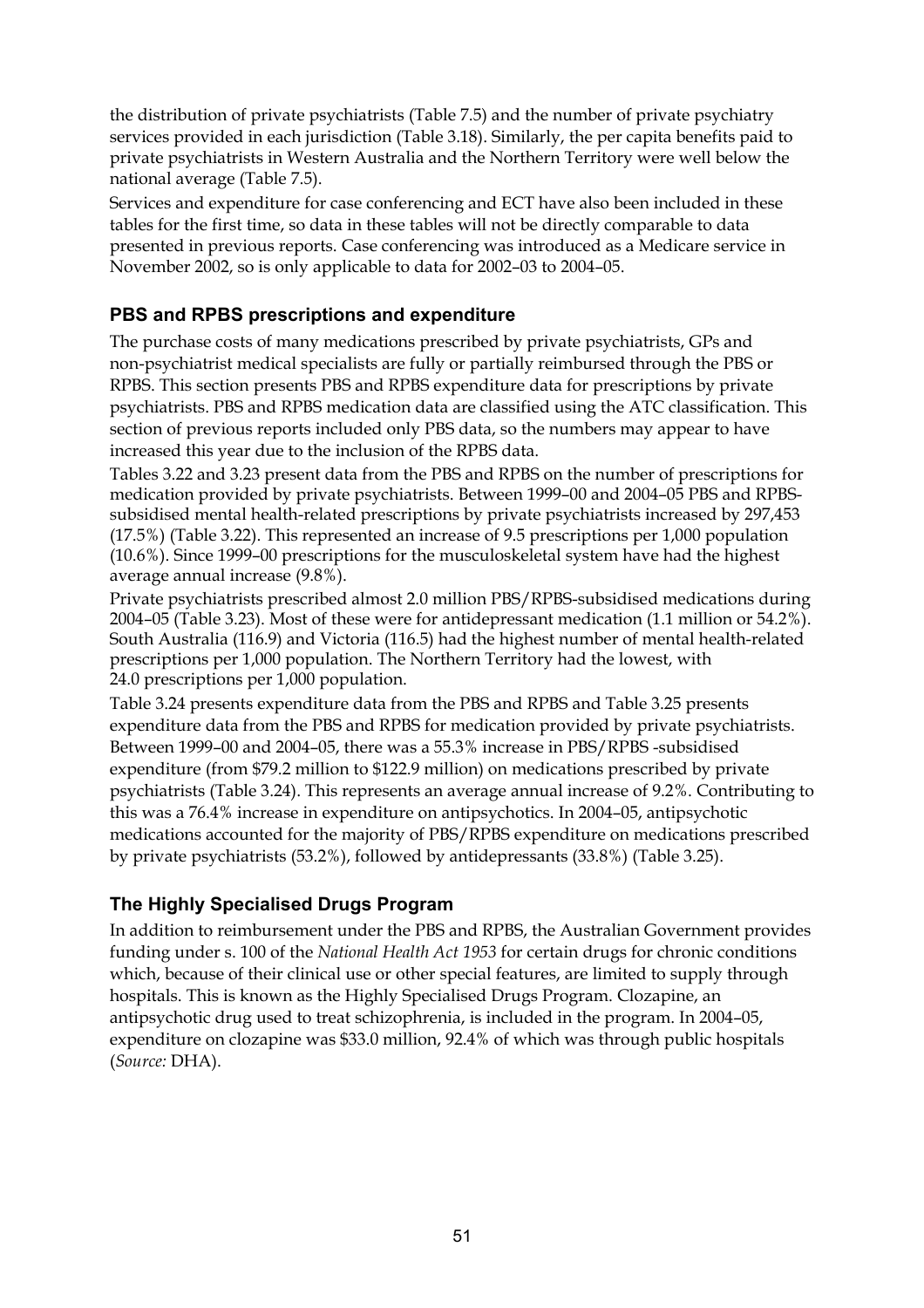| <b>MBS</b> item                                |                                 | <b>NSW</b> | Vic     | Qld     | <b>WA</b> | <b>SA</b> | Tas          | <b>ACT</b>     | <b>NT</b>   | Total <sup>(a)</sup> |
|------------------------------------------------|---------------------------------|------------|---------|---------|-----------|-----------|--------------|----------------|-------------|----------------------|
| Patient attendances in consulting room         |                                 |            |         |         |           |           |              |                |             |                      |
| 300, 310                                       | 15 minutes or less              | 19,015     | 8,418   | 4,934   | 4,246     | 2,851     | 1,869        | 1,422          | 893         | 43,648               |
| 302, 312                                       | 16 to 30 minutes                | 93,202     | 79,394  | 55,743  | 17,588    | 19,901    | 8,462        | 5,121          | 1,118       | 280,529              |
| 304, 314                                       | 31 to 45 minutes                | 133,780    | 152,775 | 104,817 | 32,918    | 44,532    | 13,759       | 4,866          | 1,098       | 488,545              |
| 306, 316                                       | 46 to 75 minutes                | 259,049    | 276,750 | 106,826 | 35,342    | 83,371    | 9,491        | 7,814          | 1,162       | 779,805              |
| 308, 318                                       | Over 75 minutes                 | 14,690     | 13,029  | 6,428   | 2,713     | 7,486     | 1,972        | 417            | 72          | 46,807               |
| 291, 319                                       | Selected cases (> 45 min)       | 34,087     | 30,869  | 8,548   | 1,567     | 7,751     | 274          | 1,154          | 14          | 84,264               |
|                                                | Total                           | 553,823    | 561,235 | 287,296 | 94,374    | 165,892   | 35,827       | 20,794         | 4,357       | 1,723,598            |
| Patient attendances in hospital <sup>(b)</sup> |                                 |            |         |         |           |           |              |                |             |                      |
| 320                                            | 15 minutes or less              | 1,949      | 5,116   | 2,449   | 3,640     | 784       | 426          | 293            | 12          | 14,669               |
| 322                                            | 16 to 30 minutes                | 12,795     | 23,869  | 33,573  | 8,335     | 5,133     | 2,600        | 451            | 154         | 86,910               |
| 324                                            | 31 to 45 minutes                | 17,246     | 16,093  | 13,846  | 6,219     | 3,936     | 3,090        | 326            | 160         | 60,916               |
| 326                                            | 46 to 75 minutes                | 13,620     | 12,527  | 6,012   | 3,566     | 2,833     | 1,266        | 288            | 78          | 40,190               |
| 328                                            | Over 75 minutes                 | 2,143      | 1,595   | 804     | 1,258     | 496       | 229          | 66             | 18          | 6,609                |
|                                                | Total                           | 47,753     | 59,200  | 56,684  | 23,018    | 13,182    | 7,611        | 1,424          | 422         | 209,294              |
| Patient attendances in other locations         |                                 |            |         |         |           |           |              |                |             |                      |
| 330                                            | 15 minutes or less              | 653        | 238     | 36      | 143       | 5         | 5            | 0              | 0           | 1,080                |
| 332                                            | 16 to 30 minutes                | 1,277      | 826     | 94      | 171       | 58        | 16           | 4              | 5           | 2,451                |
| 334                                            | 31 to 45 minutes                | 1,927      | 870     | 97      | 46        | 119       | 26           | 3              | 8           | 3,096                |
| 336                                            | 46 to 75 minutes                | 2,487      | 848     | 271     | 66        | 221       | 34           | 37             | 3           | 3,967                |
| 338                                            | Over 75 minutes                 | 1,256      | 170     | 75      | 107       | 203       | 7            | $\overline{7}$ | 0           | 1,825                |
|                                                | Total                           | 7,600      | 2,952   | 573     | 533       | 606       | 88           | 51             | 16          | 12,419               |
| Other services <sup>(c)</sup>                  |                                 |            |         |         |           |           |              |                |             |                      |
| 342, 344, 346                                  | Group psychotherapy             | 12,273     | 21,464  | 2,192   | 1,263     | 1,299     | 1,977        | 29             | 114         | 40,611               |
| 348, 350, 352                                  | Interview with non-patient      | 1,414      | 999     | 928     | 575       | 513       | 159          | 15             | 67          | 4,670                |
| 353, 355, 356, 357, 358, 364,                  |                                 |            |         |         |           |           |              |                |             |                      |
| 366, 367, 369, 370                             | Telepsychiatry                  | 83         | 52      | 74      | 8         | 6         | $\mathbf{1}$ | $\mathbf{1}$   | 3           | 228                  |
| 855, 857, 858, 861, 864, 866                   | Case conferencing               | 70         | 96      | 20      | 0         | 240       | 101          | 0              | $\mathbf 0$ | 545                  |
| 14224                                          | Electroconvulsive therapy $(d)$ | 4,089      | 4,087   | 4,610   | 1,301     | 1,215     | 425          | 81             | 45          | 15,853               |
|                                                | Total                           | 17,929     | 26,698  | 7,824   | 3,147     | 3,273     | 2,663        | 126            | 229         | 61,907               |
| <b>Total</b>                                   |                                 | 627,105    | 650,085 | 352,377 | 121,072   | 182,953   | 46,189       | 22,395         | 5,024       | 2,007,218            |
| Per 1,000 population <sup>(e)</sup>            |                                 | 92.9       | 130.2   | 89.7    | 60.7      | 119.1     | 95.5         | 69.1           | 25.0        | 99.3                 |

**Table 3.18: Private psychiatrist services subsidised through Medicare by schedule item, states and territories, 2004–05** 

(a) Includes services for which state was not reported.

(b) Private psychiatrist services delivered to patients admitted to hospital. Some of these services may be considered to be non-ambulatory. Information on mental health-related hospital separations considered to be non-ambulatory can be found in Chapters 4, 5 and 6.

(c) Services for electroconvulsive therapy (ECT) have been included in this table, however they usually are provided to non-ambulatory-equivalent admitted patients. Some of these services may have been delivered to patients admitted to hospital and may be considered to be non-ambulatory-equivalent. Information on mental health-related hospital separations considered to be non-ambulatory-equivalent can be found in Chapters 5 and 6.

(d) Data for electroconvulsive therapy may include data for medical practitioners other than psychiatrists.

(e) The rate per 1,000 population is a crude rate based on the estimated resident population at 31 December 2004. *Source:* DHA.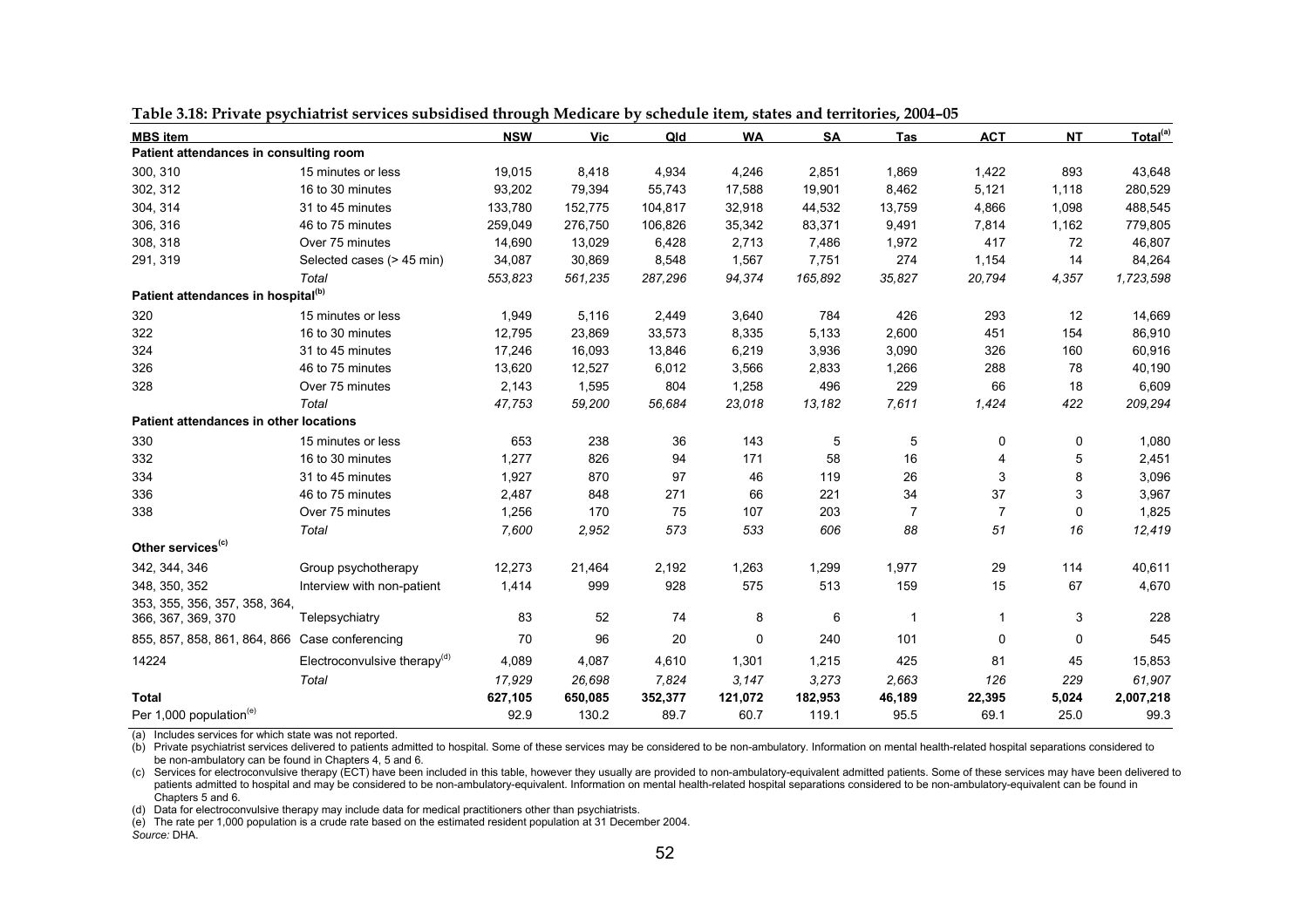| <b>MBS</b> item                                |                                        | Under 15 years | $15-24$ years | 25-34 years | 35-44 years  | 45-54 years |         | 55-64 years 65 and over | <b>Total</b> |
|------------------------------------------------|----------------------------------------|----------------|---------------|-------------|--------------|-------------|---------|-------------------------|--------------|
|                                                |                                        |                |               |             | <b>Males</b> |             |         |                         |              |
|                                                | Patient attendances in consulting room |                |               |             |              |             |         |                         |              |
| 300, 310                                       | 15 minutes or less                     | 806            | 2,553         | 4,979       | 6,218        | 5,129       | 3,034   | 1,297                   | 24,016       |
| 302, 312                                       | 16 to 30 minutes                       | 3,182          | 12,039        | 25,163      | 31,570       | 31,432      | 21,867  | 10,071                  | 135,324      |
| 304, 314                                       | 31 to 45 minutes                       | 6,190          | 22,392        | 36,658      | 45,662       | 48,120      | 31,979  | 13,231                  | 204,232      |
| 306, 316                                       | 46 to 75 minutes                       | 13,916         | 33,726        | 51,753      | 73,529       | 72,812      | 41,928  | 12,117                  | 299,781      |
| 308, 318                                       | Over 75 minutes                        | 1,750          | 2,976         | 2,956       | 3,866        | 4,225       | 2,704   | 952                     | 19,429       |
| 291, 319                                       | Selected cases (> 45 min)              | 265            | 1,772         | 4,285       | 6,144        | 5,405       | 1,599   | 159                     | 19,629       |
|                                                | Total                                  | 26,109         | 75,458        | 125,794     | 166,989      | 167,123     | 103,111 | 37,827                  | 702,411      |
| Patient attendances in hospital <sup>(a)</sup> |                                        |                |               |             |              |             |         |                         |              |
| 320                                            | 15 minutes or less                     | 19             | 463           | 541         | 630          | 800         | 671     | 840                     | 3,964        |
| 322                                            | 16 to 30 minutes                       | 37             | 2,605         | 3,380       | 4,706        | 5,452       | 4,465   | 4,053                   | 24,698       |
| 324                                            | 31 to 45 minutes                       | 50             | 2,097         | 2,008       | 3,219        | 4,027       | 3,028   | 2,617                   | 17,046       |
| 326                                            | 46 to 75 minutes                       | 56             | 1,552         | 1,300       | 1,959        | 2,394       | 1,921   | 1,465                   | 10,647       |
| 328                                            | Over 75 minutes                        | 11             | 302           | 226         | 336          | 405         | 309     | 190                     | 1,779        |
|                                                | Total                                  | 173            | 7,019         | 7,455       | 10,850       | 13,078      | 10,394  | 9.165                   | 58,134       |
|                                                | Patient attendances in other locations |                |               |             |              |             |         |                         |              |
| 330                                            | 15 minutes or less                     | 0              | 8             | 8           | 49           | 77          | 98      | 279                     | 519          |
| 332                                            | 16 to 30 minutes                       | 6              | 23            | 50          | 58           | 199         | 243     | 477                     | 1,056        |
| 334                                            | 31 to 45 minutes                       | 7              | 53            | 106         | 118          | 223         | 222     | 637                     | 1,366        |
| 336                                            | 46 to 75 minutes                       | 25             | 156           | 264         | 150          | 206         | 153     | 605                     | 1,559        |
| 338                                            | Over 75 minutes                        | 26             | 127           | 91          | 40           | 125         | 95      | 200                     | 704          |
|                                                | Total                                  | 64             | 359           | 511         | 366          | 753         | 713     | 1,919                   | 5,204        |
| Other services <sup>(b)</sup>                  |                                        |                |               |             |              |             |         |                         |              |
| 342, 344, 346                                  | Group psychotherapy                    | 1,092          | 719           | 1,615       | 4,605        | 5,877       | 2,518   | 472                     | 16,898       |
| 348, 350, 352<br>353, 355, 356,                | Interview with non-patient             | 285            | 510           | 263         | 273          | 242         | 216     | 307                     | 2,096        |
| 357, 358, 364, 366,<br>367, 369, 370           | Telepsychiatry                         | 4              | 5             | 21          | 36           | 19          | 5       | 5                       | 95           |
| 855, 857, 858, 861,<br>864, 866                | Case conferencing                      | 23             | 34            | 27          | 50           | 37          | 23      | 18                      | 212          |
| 14224                                          | Electroconvulsive therapy $(c)$        | 0              | 246           | 363         | 706          | 1,191       | 842     | 1,204                   | 4,552        |
|                                                | Total                                  | 1,404          | 1,514         | 2,289       | 5,670        | 7,366       | 3.604   | 2,006                   | 23,853       |
| Total                                          |                                        | 27,750         | 84,350        | 136,049     | 183,875      | 188,320     | 117,822 | 50,917                  | 789,602      |
| Per 1,000 population <sup>(d)</sup>            |                                        | 13.6           | 59.1          | 94.4        | 122.9        | 136.5       | 108.8   | 43.1                    | 78.6         |

**Table 3.19: Private psychiatrist services subsidised through Medicare by schedule item, patient sex and age group, Australia, 2004–05** 

 *(continued)*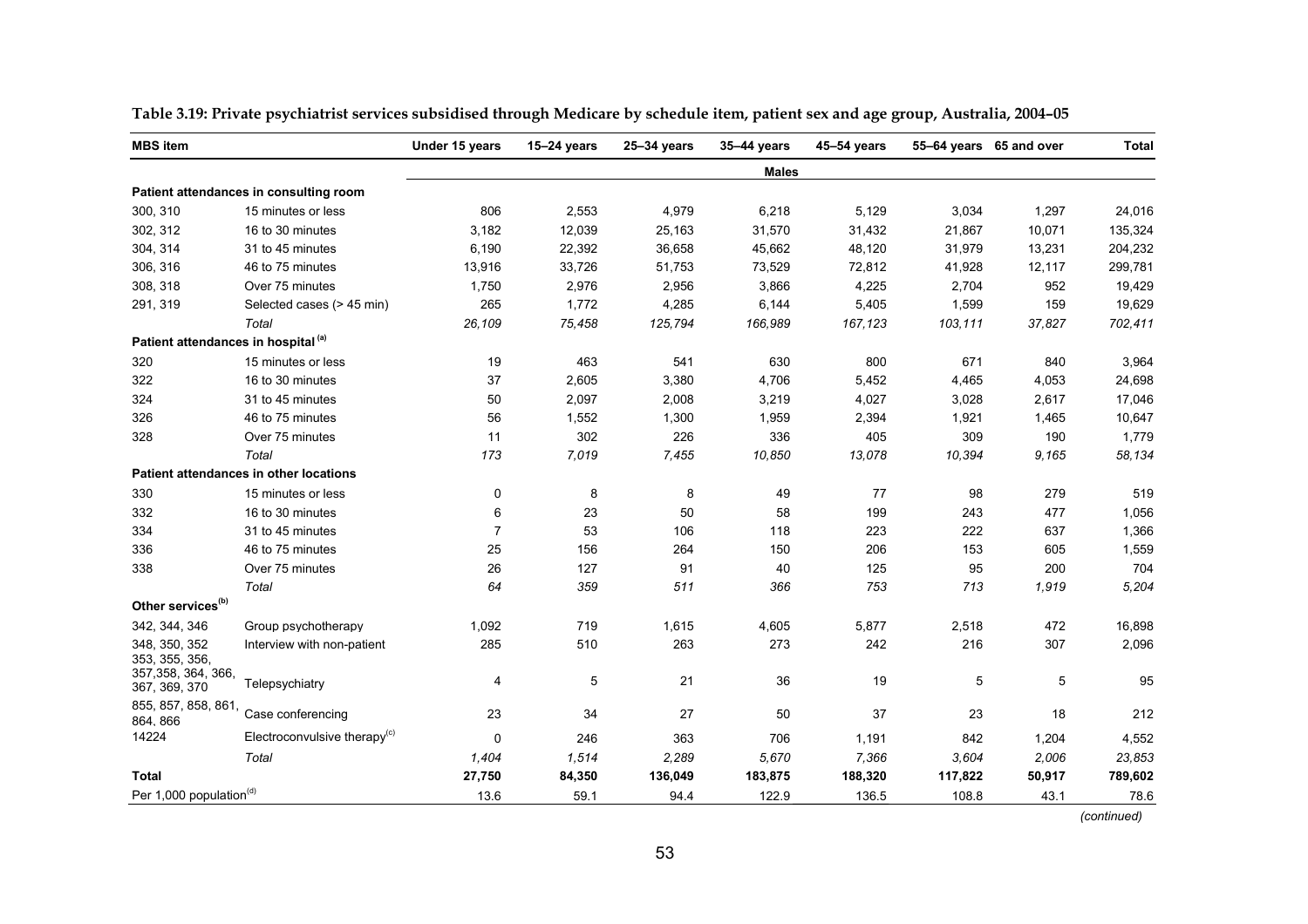| <b>MBS</b> item                                |                                          | Under 15 years | $15-24$ years | $25-34$ years | 35-44 years    | $45-54$ years | 55-64 years | 65 and over | <b>Total</b> |
|------------------------------------------------|------------------------------------------|----------------|---------------|---------------|----------------|---------------|-------------|-------------|--------------|
|                                                |                                          |                |               |               | <b>Females</b> |               |             |             |              |
|                                                | Patient attendances in consulting room   |                |               |               |                |               |             |             |              |
| 300, 310                                       | 15 minutes or less                       | 303            | 1,963         | 3,530         | 4,655          | 4,315         | 2,932       | 1,934       | 19,632       |
| 302, 312                                       | 16 to 30 minutes                         | 1,525          | 11,489        | 22,945        | 32,920         | 34,291        | 24,228      | 17,807      | 145,205      |
| 304, 314                                       | 31 to 45 minutes                         | 3,102          | 30,657        | 50,659        | 65,706         | 68,443        | 41,517      | 24,229      | 284,313      |
| 306, 316                                       | 46 to 75 minutes                         | 7,765          | 52,161        | 92,786        | 120,830        | 121,855       | 62,001      | 22,626      | 480,024      |
| 308, 318                                       | Over 75 minutes                          | 759            | 3,349         | 5,033         | 6,442          | 6,608         | 3,438       | 1,749       | 27,378       |
| 291, 319                                       | Selected cases (> 45 min)                | 374            | 3,513         | 12,725        | 18,191         | 20,797        | 8,034       | 1,001       | 64,635       |
|                                                | Total                                    | 13,828         | 103,132       | 187,678       | 248,744        | 256,309       | 142,150     | 69,346      | 1,021,187    |
| Patient attendances in hospital <sup>(a)</sup> |                                          |                |               |               |                |               |             |             |              |
| 320                                            | 15 minutes or less                       | 295            | 2,254         | 1,244         | 1,765          | 2,007         | 1,383       | 1,757       | 10,705       |
| 322                                            | 16 to 30 minutes                         | 326            | 8,366         | 9,418         | 12,144         | 13,166        | 9,609       | 9,183       | 62,212       |
| 324                                            | 31 to 45 minutes                         | 174            | 5,700         | 6,724         | 9,188          | 9,434         | 5,985       | 6,665       | 43,870       |
| 326                                            | 46 to 75 minutes                         | 204            | 4,313         | 5,624         | 6,285          | 6,118         | 3,618       | 3,381       | 29,543       |
| 328                                            | Over 75 minutes                          | 42             | 816           | 1,006         | 1,035          | 993           | 497         | 441         | 4,830        |
|                                                | Total                                    | 1,041          | 21,449        | 24,016        | 30,417         | 31,718        | 21,092      | 21,427      | 151,160      |
| Patient attendances in other locations         |                                          |                |               |               |                |               |             |             |              |
| 330                                            | 15 minutes or less                       | -1             | 3             | 5             | 22             | 86            | 71          | 373         | 561          |
| 332                                            | 16 to 30 minutes                         | $\mathbf{1}$   | 16            | 59            | 92             | 126           | 121         | 980         | 1,395        |
| 334                                            | 31 to 45 minutes                         | 6              | 40            | 90            | 133            | 205           | 131         | 1,125       | 1,730        |
| 336                                            | 46 to 75 minutes                         | $\overline{7}$ | 78            | 177           | 153            | 345           | 307         | 1,341       | 2,408        |
| 338                                            | Over 75 minutes                          | 3              | 37            | 86            | 115            | 275           | 128         | 477         | 1,121        |
|                                                | Total                                    | 18             | 174           | 417           | 515            | 1,037         | 758         | 4,296       | 7,215        |
| Other services <sup>(b)</sup>                  |                                          |                |               |               |                |               |             |             |              |
| 342, 344, 346                                  | Group psychotherapy                      | 933            | 2,244         | 3,241         | 6,752          | 6,875         | 3,375       | 293         | 23,713       |
| 348, 350, 352                                  | Interview with non-patient               | 150            | 492           | 401           | 352            | 365           | 232         | 582         | 2,574        |
| 353, 355, 356, 357,<br>358, 364, 366, 367,     |                                          |                |               |               |                |               |             |             |              |
| 369, 370                                       | Telepsychiatry                           | $\mathsf 0$    | 6             | 17            | 40             | 39            | 18          | 13          | 133          |
| 855, 857, 858, 861,<br>864, 866                | Case conferencing                        | 10             | 44            | 43            | 78             | 67            | 62          | 29          | 333          |
| 14224                                          | Electroconvulsive therapy <sup>(c)</sup> | 18             | 867           | 1,510         | 2,276          | 2,658         | 1,457       | 2,515       | 11,301       |
|                                                | Total                                    | 1,111          | 3,653         | 5,212         | 9,498          | 10,004        | 5,144       | 3,432       | 38,054       |
| Total                                          |                                          | 15,998         | 128,408       | 217,323       | 289,174        | 299,068       | 169,144     | 98,501      | 1,217,616    |
| Per 1,000 population <sup>(d)</sup>            |                                          | 8.3            | 94.5          | 151.3         | 191.4          | 214.2         | 158.5       | 67.8        | 119.8        |

**Table 3.19 (continued): Private psychiatrist services subsidised through Medicare by schedule item, patient sex and age group, Australia, 2004–05** 

(a) Private psychiatrist services delivered to patients admitted to hospital. Some of these services may be considered to be non-ambulatory-equivalent. Information on mental health-related hospital separations considered t found in Chapters 4, 5 and 6.

(b) Services for electroconvulsive therapy (ECT) have been included in this table, however they usually are provided to non-ambulatory-equivalent admitted patients. Some of these services may have been delivered to patient hospital and may be considered to be non-ambulatory-equivalent. Information on mental health-related hospital separations considered to be non-ambulatory-equivalent can be found in Chapters 5 and 6.

(c) Data for electroconvulsive therapy may include data for medical practitioners other than psychiatrists.

(d) The rate per 1,000 population is a crude rate based on the estimated resident population at 31 December 2004.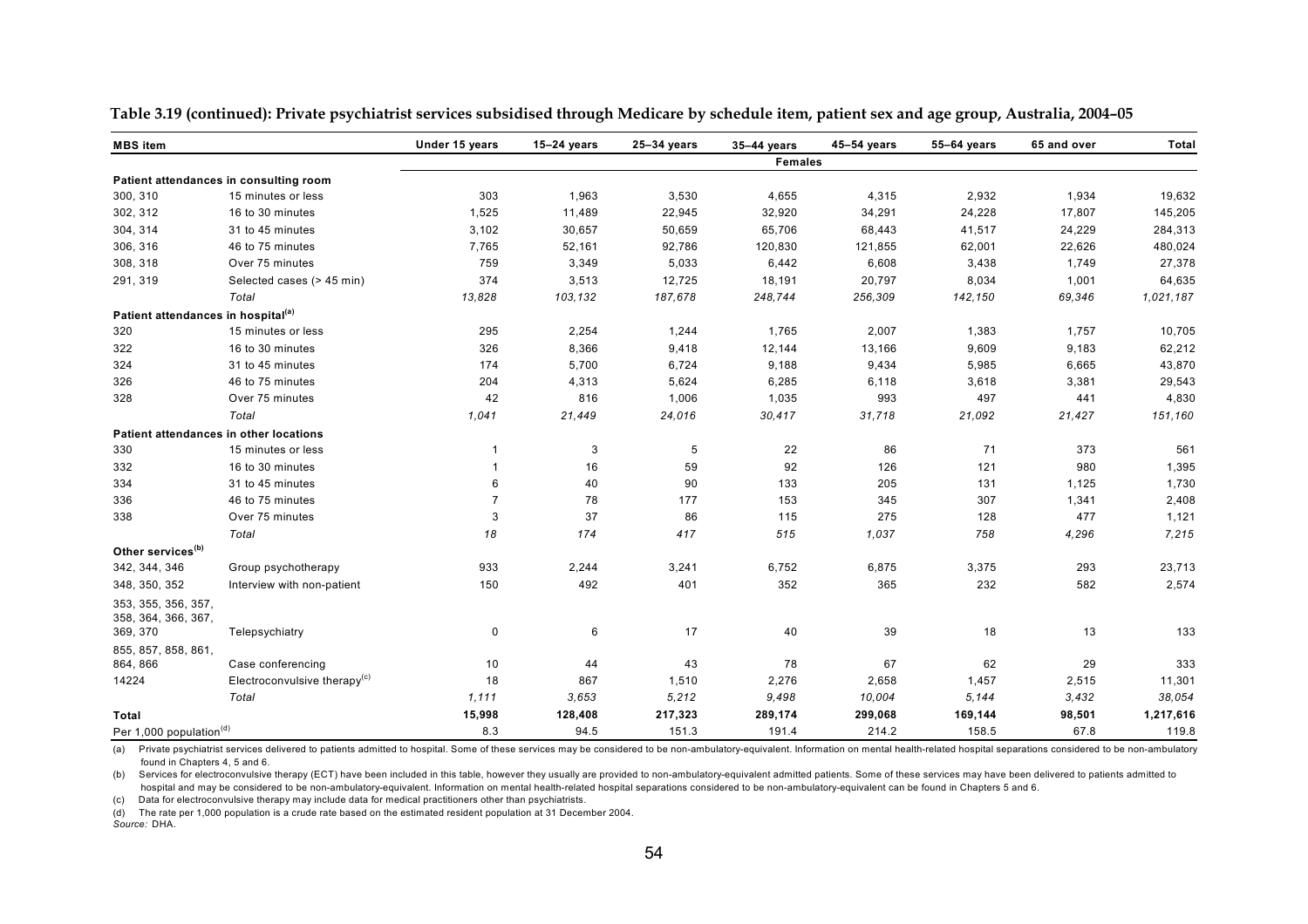|                                                                               |                                 |            |               |               |            |             |            | Average              |
|-------------------------------------------------------------------------------|---------------------------------|------------|---------------|---------------|------------|-------------|------------|----------------------|
| <b>MBS</b> item                                                               |                                 | 1999-00    | 2000-01       | $2001 - 02$   | 2002-03    | $2003 - 04$ | 2004-05    | annual<br>change (%) |
| Patient attendances in consulting room                                        |                                 |            |               |               |            |             |            |                      |
| 300, 310                                                                      | 15 minutes or less              | 1,844.14   | 1,655.94      | 1,598.20      | 1,419.47   | 1,349.31    | 1,417.21   | $-5.1$               |
| 302, 312                                                                      | 16 to 30 minutes                | 17,797.41  | 17,818.50     | 17,805.83     | 17,545.88  | 17,159.91   | 17,963.16  | 0.2                  |
| 304, 314                                                                      | 31 to 45 minutes                | 39,295.71  | 40,764.93     | 41,185.58     | 42,408.80  | 44,191.43   | 46,580.27  | 3.5                  |
| 306, 316                                                                      | 46 to 75 minutes                | 101,595.52 | 101,942.75    | 100,215.02    | 99,212.22  | 100,158.09  | 107,081.32 | 1.1                  |
| 308, 318                                                                      | Over 75 minutes                 | 6,138.69   | 6,404.04      | 6,182.83      | 6,549.27   | 6,723.30    | 7,404.50   | 3.8                  |
| 291, 319                                                                      | Selected cases (> 45 min)       | 10,859.05  | 11,071.54     | 11,684.52     | 11,732.88  | 12,287.11   | 13,367.50  | 4.2                  |
|                                                                               | Total                           | 177,530.52 | 179,657.70    | 178,671.97    | 178,868.51 | 181,869.14  | 193,813.94 | 1.8                  |
| Patient attendances in hospital                                               |                                 |            |               |               |            |             |            |                      |
| 320                                                                           | 15 minutes or less              | 453.46     | 514.57        | 500.54        | 455.71     | 439.3       | 400.15     | $-2.5$               |
| 322                                                                           | 16 to 30 minutes                | 3,610.30   | 3,966.19      | 4,239.07      | 4,605.41   | 4,646.07    | 4,737.10   | 5.6                  |
| 324                                                                           | 31 to 45 minutes                | 3,264.77   | 3,567.58      | 3,984.61      | 4,268.62   | 4,633.49    | 4,865.71   | 8.3                  |
| 326                                                                           | 46 to 75 minutes                | 3,199.92   | 3,630.87      | 3,742.38      | 3,971.43   | 4,274.71    | 4,430.62   | 6.7                  |
| 328                                                                           | Over 75 minutes                 | 562.63     | 676.12        | 674.31        | 663.13     | 832.74      | 887.24     | 9.5                  |
|                                                                               | Total                           | 11.091.07  | 12,355.34     | 13,140.92     | 13,964.29  | 14,826.31   | 15,320.82  | 6.7                  |
| <b>Patient attendances in other locations</b>                                 |                                 |            |               |               |            |             |            |                      |
| 330                                                                           | 15 minutes or less              | 30.62      | 38.6          | 56.3          | 58.45      | 63.05       | 61.35      | 14.9                 |
| 332                                                                           | 16 to 30 minutes                | 127.08     | 152.47        | 221.69        | 228.26     | 188.07      | 218.95     | 11.5                 |
| 334                                                                           | 31 to 45 minutes                | 279.36     | 296.37        | 325.05        | 366.8      | 371.35      | 384.98     | 6.6                  |
| 336                                                                           | 46 to 75 minutes                | 408.44     | 427.36        | 539.57        | 608.23     | 558.78      | 599.51     | 8.0                  |
| 338                                                                           | Over 75 minutes                 | 280.32     | 263.42        | 344.12        | 309.25     | 357.05      | 335.9      | 3.7                  |
|                                                                               | Total                           | 1,125.82   | 1,178.22      | 1,486.72      | 1,570.98   | 1,538.30    | 1,600.70   | 7.3                  |
| Other services <sup>(a)</sup>                                                 |                                 |            |               |               |            |             |            |                      |
| 342, 344, 346                                                                 | Group psychotherapy             | 2,640.75   | 2,495.41      | 2,358.29      | 2,185.09   | 2,120.25    | 2,324.57   | $-2.5$               |
| 348, 350, 352                                                                 | Interview with non-patient      | 226.72     | 249.77        | 199.4         | 198.6      | 208.15      | 250.11     | 2.0                  |
| 353, 355, 356, 357, 358, 364,                                                 |                                 |            |               |               |            |             |            |                      |
| 366, 367, 369, 370                                                            | Telepsychiatry                  | 0.0        | 0.0           | 0.0           | 1.9        | 19.32       | 23.86      | 254.4                |
| 855, 857, 858, 861, 864, 866                                                  | Case conferencing               | $\sim$     | $\sim$ $\sim$ | $\sim$ $\sim$ | 9.49       | 38.91       | 61.62      | 154.8                |
| 14224                                                                         | Electroconvulsive therapy $(b)$ | 491.96     | 575.38        | 620.57        | 694.94     | 670.96      | 704.24     | 7.4                  |
|                                                                               | Total                           | 3,359.44   | 3,320.56      | 3,178.26      | 3,090.02   | 3,057.59    | 3,364.40   | 0.0                  |
| Total expenditure in current prices (\$'000)                                  |                                 | 193,106.85 | 196,511.82    | 196,477.87    | 197,493.80 | 201,291.34  | 214,099.86 | 2.1                  |
| Total expenditure in constant prices (\$'000) <sup>(c)</sup>                  |                                 | 175,545.27 | 183,679.05    | 191,018.01    | 197,493.80 | 209,602.16  | n.a.       | 4.5                  |
| Per 1,000 population (constant prices) $(\text{$\mathfrak{s}$})^{\text{(d)}}$ |                                 | 9.2        | 9.5           | 9.8           | 10.0       | 10.5        | n.a.       | 3.3                  |

**Table 3.20: Medicare expenditure (\$'000) on services provided by private psychiatrists (current prices), by schedule item, Australia, 1999–00 to 2004–05**

(a) Services for electroconvulsive therapy (ECT) have been included in this table, however they usually are provided to non-ambulatory-equivalent admitted patients. Some of these services may have been delivered to patient admitted to hospital and may be considered to be non-ambulatory-equivalent. Information on mental health-related hospital separations considered to be non-ambulatory-equivalent can be found in Chapters 5 and 6.

(b) Data for electroconvulsive therapy may include data for medical practitioners other than psychiatrists.

(c) Expenditure data are listed in both current and constant prices. Constant price values are referenced to 2002–03 and are adjusted for inflation and expressed in terms of prices for the reference year. Constant prices are unable to be calculated for 2004–05 as inflation figures were not available at time of publication, therefore average annual change is calculated between 1999–00 and 2003–04.

(d) The rate per 1,000 population is a crude rate based on the estimated resident population at 31 December in the reference year.

. . Not applicable. n.a. Not available. *Source:* DHA.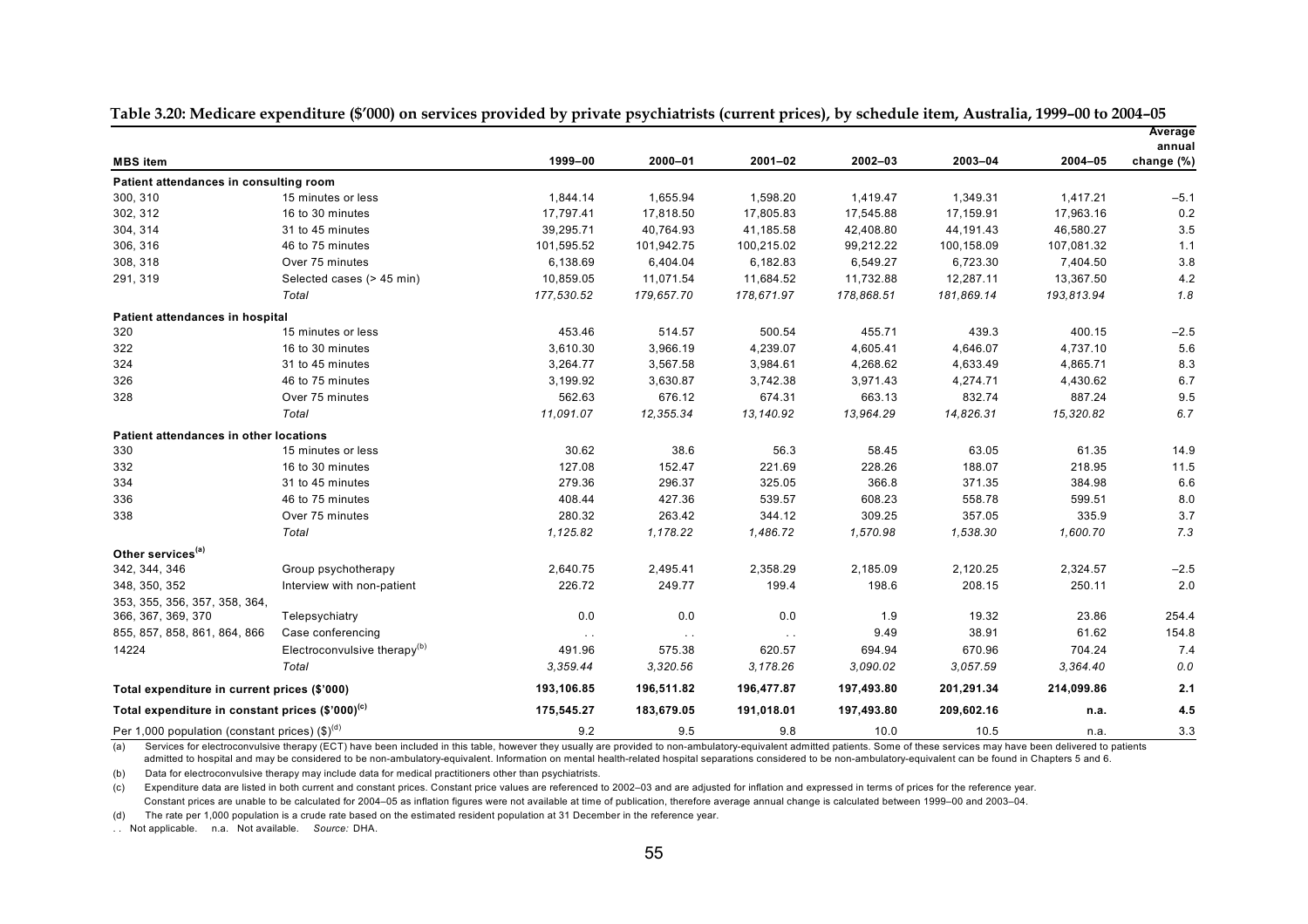| <b>MBS</b> item                                     |                                 | <b>NSW</b> | <b>Vic</b> | Qld                 | SA        | <b>Tas</b> | <b>ACT</b> | $WA$ and $NT(a)$ | <b>Total</b> |
|-----------------------------------------------------|---------------------------------|------------|------------|---------------------|-----------|------------|------------|------------------|--------------|
| Patient attendances in consulting room              |                                 |            |            |                     |           |            |            |                  |              |
| 300, 310                                            | 15 minutes or less              | 608.80     | 275.38     | 161.64              | 89.02     | 57.21      | 54.35      | 170.80           | 1,417.21     |
| 302, 312                                            | 16 to 30 minutes                | 5,887.42   | 5,069.33   | 3,634.51            | 1,240.07  | 525.78     | 384.37     | 1,221.68         | 17,963.16    |
| 304, 314                                            | 31 to 45 minutes                | 12,715.07  | 14,420.58  | 10,085.88           | 4,092.12  | 1,261.16   | 603.00     | 3,402.47         | 46,580.27    |
| 306, 316                                            | 46 to 75 minutes                | 36,476.72  | 38,195.58  | 14,326.48           | 10,694.20 | 1,164.98   | 1,228.96   | 4,994.40         | 107,081.32   |
| 308, 318                                            | Over 75 minutes                 | 2,331.80   | 3,081.78   | 1,010.06            | 1,168.62  | 296.38     | 72.89      | 442.96           | 7,404.50     |
| 319                                                 | Selected cases (> 45 min)       | 5,628.98   | 4,908.07   | 1,291.79            | 1,108.16  | 34.53      | 174.11     | 221.85           | 13,367.50    |
|                                                     | Total                           | 63.648.79  | 64,950.71  | 30,510.36           | 18,392.20 | 3,340.03   | 2,517.68   | 10,454.16        | 193,813.94   |
| Patient attendances in hospital                     |                                 |            |            |                     |           |            |            |                  |              |
| 320                                                 | 15 minutes or less              | 50.97      | 139.18     | 67.45               | 20.35     | 11.65      | 10.81      | 99.74            | 400.15       |
| 322                                                 | 16 to 30 minutes                | 652.62     | 1,306.50   | 1,891.77            | 272.85    | 134.54     | 24.51      | 454.29           | 4,737.10     |
| 324                                                 | 31 to 45 minutes                | 1,341.00   | 1,284.67   | 1,165.84            | 312.17    | 240.25     | 22.93      | 498.84           | 4,865.71     |
| 326                                                 | 46 to 75 minutes                | 1,485.13   | 1,396.72   | 678.54              | 308.70    | 140.31     | 26.11      | 395.11           | 4,430.62     |
| 328                                                 | Over 75 minutes                 | 288.66     | 214.42     | 109.51              | 61.57     | 31.57      | 10.61      | 170.90           | 887.24       |
|                                                     | Total                           | 3.818.38   | 4,341.49   | 3.916.11            | 975.65    | 558.34     | 94.97      | 1,618.88         | 15,320.82    |
| <b>Patient attendances in other locations</b>       |                                 |            |            |                     |           |            |            |                  |              |
| 330                                                 | 15 minutes or less              | 36.96      | 13.50      | 2.20                | 0.28      | 0.28       | 0.00       | 8.13             | 61.35        |
| 332                                                 | 16 to 30 minutes                | 114.40     | 74.17      | 8.11                | 5.06      | 1.42       | 0.09       | 15.69            | 218.95       |
| 334                                                 | 31 to 45 minutes                | 241.00     | 110.50     | 9.22                | 14.38     | 2.86       | 0.63       | 6.37             | 384.98       |
| 336                                                 | 46 to 75 minutes                | 391.74     | 128.66     | 37.25               | 32.73     | 4.65       | 4.38       | 10.10            | 599.51       |
| 338                                                 | Over 75 minutes                 | 234.20     | 30.30      | 13.02               | 36.29     | 1.28       | 2.05       | 18.76            | 335.90       |
|                                                     | Total                           | 1,008.30   | 357.14     | 69.81               | 88.76     | 10.50      | 7.15       | 59.05            | 1,600.70     |
| Other services <sup>(b)</sup>                       |                                 |            |            |                     |           |            |            |                  |              |
| 342, 344, 346                                       | Group psychotherapy             | 742.70     | 1,253.26   | 124.40              | 70.98     | 66.26      | 0.57       | 66.41            | 2,324.57     |
| 348, 350, 352                                       | Interview with non-patient      | 76.82      | 50.78      | 49.50               | 28.06     | 7.33       | 5.17       | 32.46            | 250.11       |
| 353, 355, 356, 357, 358, 364,<br>366, 367, 369, 370 | Telepsychiatry                  | 10.41      | 2.84       | 7.57                | 0.80      | 0.03       | 1.80       | 0.41             | 23.86        |
| 855, 857, 858, 861, 864, 866                        | Case conferencing               | 11.14      | 13.15      | 3.15                | 22.68     | 8.83       | 0.00       | 0.00             | 3,364.39     |
| 14224                                               | Electroconvulsive therapy $(c)$ | 181.36     | 181.95     | 204.58              | 53.89     | 18.92      | 3.59       | 59.94            | 704.24       |
|                                                     | Total                           | 1,022.43   | 1,501.98   | 389.20              | 176.4     | 101.38     | 11.12      | 159.21           | 3,364.39     |
| Total expenditure (\$'000)                          |                                 | 69,497.91  |            | 71,151.33 34,882.47 | 19,633.01 | 4,010.24   | 2,630.92   | 12,291.30        | 214,099.86   |
| Per 1.000 population $(S)^{(d)}$                    |                                 | 10,297.06  | 14,251.17  | 8,884.52            | 12,779.14 | 8,288.83   | 8,114.40   | 5,600.27         | 10,593.76    |

| Table 3.21: Medicare expenditure (\$'000) on services provided by private psychiatrists, by schedule item, states and territories, 2004–05 |  |  |  |  |
|--------------------------------------------------------------------------------------------------------------------------------------------|--|--|--|--|
|                                                                                                                                            |  |  |  |  |

(a) Figures for Western Australia and the Northern Territory have been combined for confidentiality reasons.

(b) Services for electroconvulsive therapy (ECT) have been included in this table, however they usually are provided to non-ambulatory-equivalent admitted patients. Some of these services may have been delivered to patients admitted to hospital and may be considered to be non-ambulatory-equivalent. Information on mental health-related hospital separations considered to be non-ambulatory-equivalent can be found in Chapters 5 and 6.

(c) Data for electroconvulsive therapy may include data for medical practitioners other than psychiatrists.

(d) The rate per 1,000 population is a crude rate based on the estimated resident population at December 2004.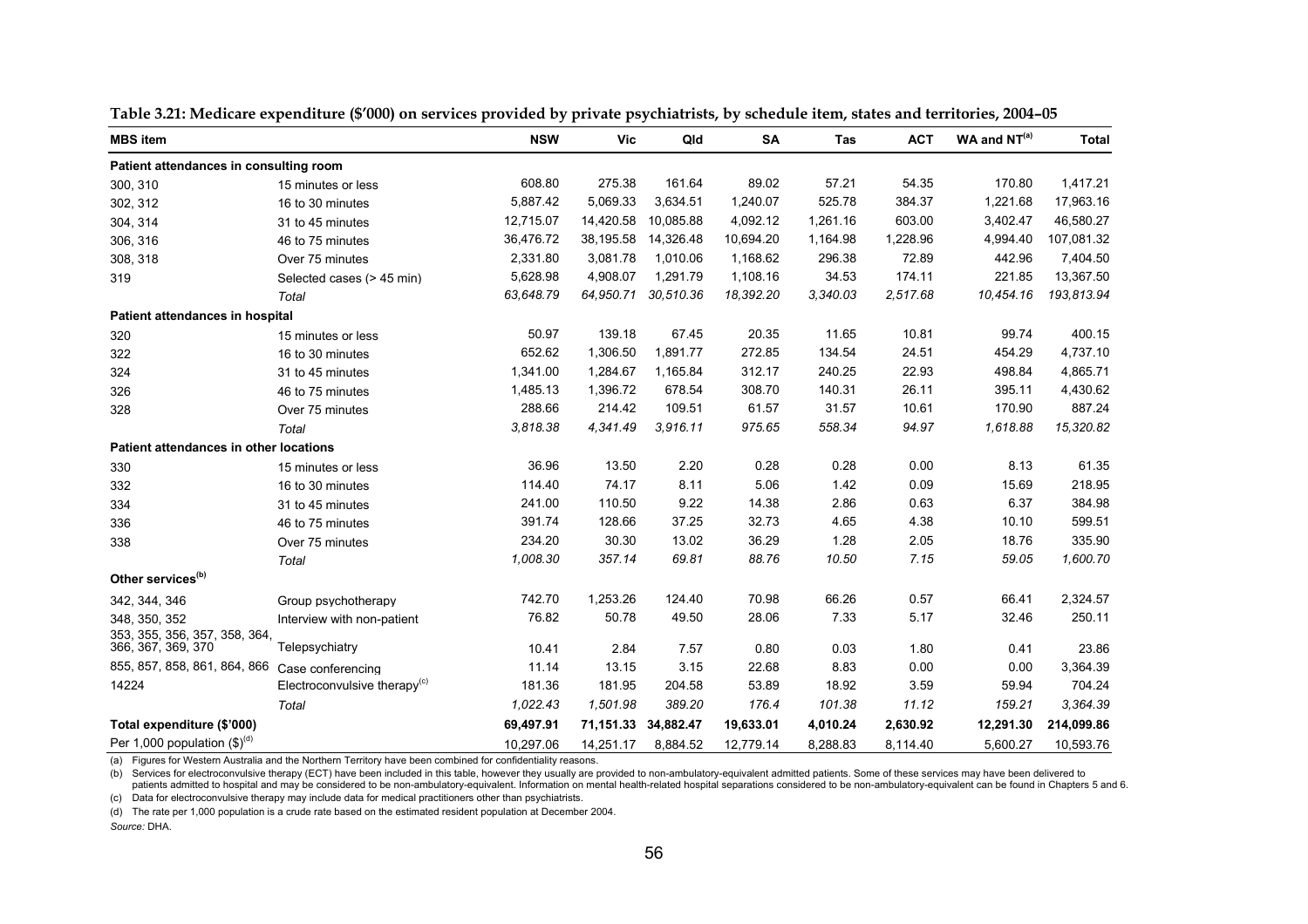| ATC code          |                                                        | 1999-00   | 2000-01   | $2001 - 02$ | $2002 - 03$ | 2003-04   | 2004-05   | Average<br>annual<br>change (%) |
|-------------------|--------------------------------------------------------|-----------|-----------|-------------|-------------|-----------|-----------|---------------------------------|
| Α                 | Alimentary tract and metabolism                        | 31,135    | 28,922    | 30,299      | 32,799      | 35,599    | 36,997    | 3.5                             |
| B                 | Blood and blood-forming organs                         | 3,254     | 3,149     | 3,343       | 3,945       | 4,373     | 4,137     | 4.9                             |
| С                 | Cardiovascular system                                  | 45,691    | 46,593    | 47,761      | 46,616      | 48,218    | 47,912    | 1.0                             |
| D                 | Dermatologicals                                        | 3,365     | 3,147     | 3,033       | 2,855       | 2,629     | 2,490     | $-5.8$                          |
| G                 | Genitourinary system and sex hormones                  | 11,572    | 13,213    | 12,995      | 10,760      | 9,903     | 9,887     | $-3.1$                          |
| H                 | Systemic hormonal preparations, excluding sex hormones | 4,749     | 4,977     | 4,779       | 4,916       | 4,878     | 4,780     | 0.1                             |
| J                 | General anti-infectives for systematic use             | 11,251    | 9,692     | 9,795       | 9,610       | 9,301     | 9,499     | $-3.3$                          |
| L                 | Antineoplastic and immunomodulating agents             | 618       | 688       | 687         | 664         | 728       | 703       | 2.6                             |
| M                 | Musculoskeletal system                                 | 8,644     | 12,608    | 15,516      | 16,011      | 16,609    | 13,794    | 9.8                             |
| N                 | Central nervous system                                 |           |           |             |             |           |           |                                 |
| <b>N05A</b>       | Antipsychotics                                         | 244,713   | 275,030   | 292,317     | 303,211     | 309,430   | 334,296   | 6.4                             |
| N <sub>05</sub> B | Anxiolytics                                            | 138,860   | 142,856   | 143,440     | 149,202     | 149,124   | 147,527   | 1.2                             |
| <b>N05C</b>       | Hypnotics and sedatives                                | 79,163    | 79,481    | 72,345      | 68,267      | 64,380    | 61,543    | $-4.9$                          |
| <b>N06A</b>       | Antidepressants                                        | 942,337   | 990,139   | 1,005,830   | 1,038,631   | 1,070,005 | 1,081,247 | 2.8                             |
|                   | Other                                                  | 149,922   | 172,165   | 194,296     | 210,264     | 225,030   | 224,244   | 8.4                             |
|                   | Total                                                  | 1,554,995 | 1,659,671 | 1,708,228   | 1,769,575   | 1,817,969 | 1,848,857 | 3.5                             |
| P                 | Antiparasitic products                                 | 741       | 775       | 693         | 667         | 582       | 496       | $-7.7$                          |
| R                 | Respiratory system                                     | 14,297    | 12,714    | 11,503      | 11,203      | 10,833    | 10,352    | $-6.3$                          |
| S                 | Sensory organs                                         | 6,290     | 5,572     | 5,044       | 4,814       | 4,288     | 3,977     | $-8.8$                          |
|                   | Other                                                  | 2,578     | 1,757     | 2,108       | 871         | 688       | 2,812     | 1.8                             |
|                   | Total prescriptions <sup>(a)(b)</sup>                  | 1,699,180 | 1,803,478 | 1,855,784   | 1,915,306   | 1,966,598 | 1,996,633 | 3.3                             |
|                   | Per 1,000 population <sup>(c)</sup>                    | 89.3      | 93.6      | 95.0        | 97.0        | 98.4      | 98.8      | 2.1                             |

**Table 3.22: PBS and RPBS-subsidised prescriptions by private psychiatrists, by Anatomical Therapeutic Chemical group, Australia, 1999–00 to 2004–05** 

(a) Data may include some public psychiatrist prescriptions.

(b) Includes ATC classified as unknown or various (Chapters V and Z).

(c) The rate per 1,000 population is a crude rate based on the estimated resident population at 31 December of the reference year.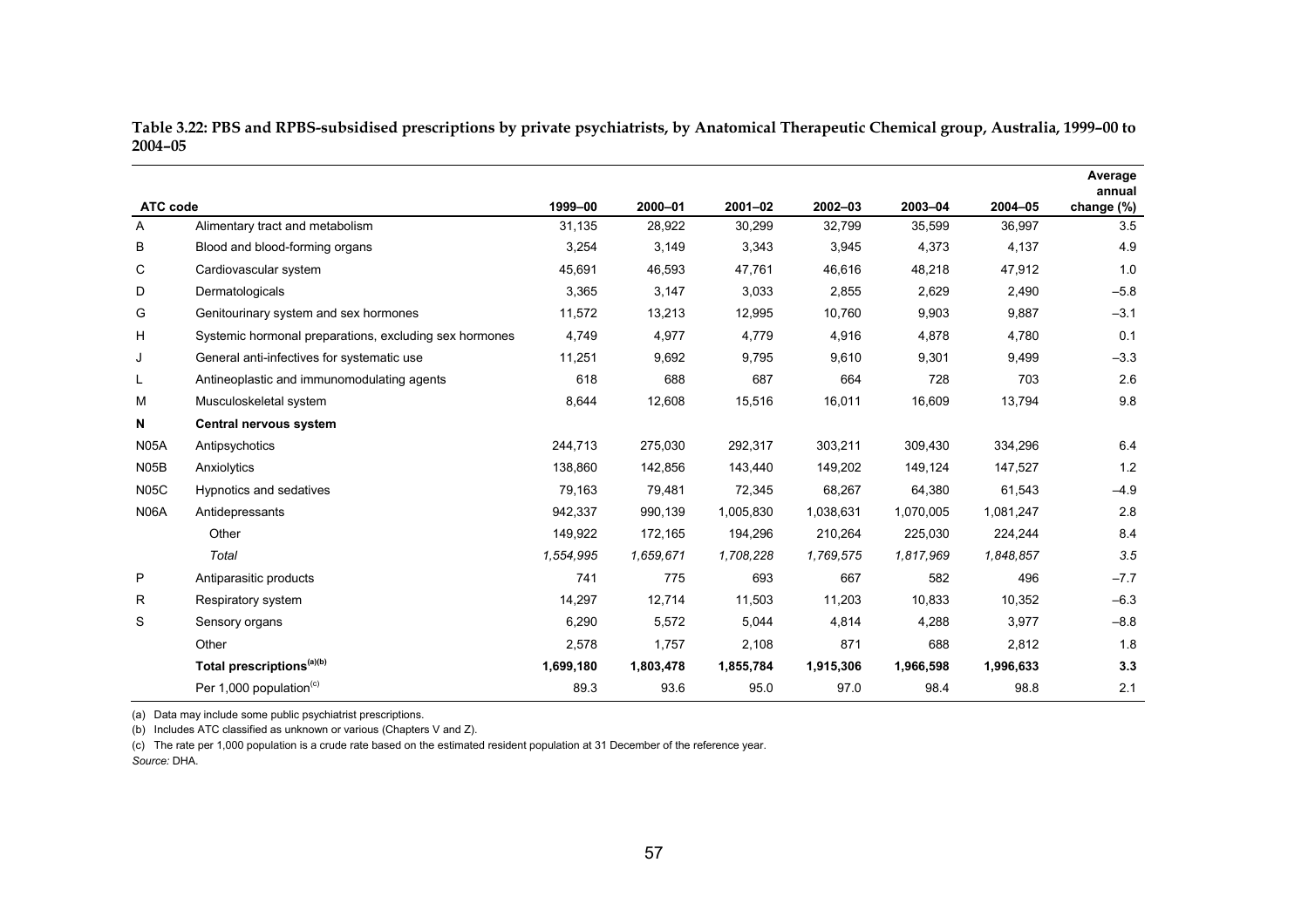| Table 3.23: PBS and RPBS-subsidised prescriptions by private psychiatrists, by Anatomical Therapeutic Chemical group, states and territories <sup>(a)</sup> , |  |
|---------------------------------------------------------------------------------------------------------------------------------------------------------------|--|
| $2004 - 05$                                                                                                                                                   |  |

| ATC code          |                                            | <b>NSW</b> | Vic     | Qld     | <b>WA</b> | <b>SA</b> | Tas    | <b>ACT</b> | <b>NT</b> | Total     |
|-------------------|--------------------------------------------|------------|---------|---------|-----------|-----------|--------|------------|-----------|-----------|
| A                 | Alimentary tract and metabolism            | 10,710     | 10,847  | 8,801   | 2,572     | 2,872     | 797    | 348        | 50        | 36,997    |
| в                 | Blood and blood-forming organs             | 958        | 1,090   | 1,048   | 429       | 480       | 58     | 66         | 8         | 4,137     |
| С                 | Cardiovascular system                      | 16,184     | 12,145  | 9,744   | 3,694     | 4,170     | 1,023  | 673        | 279       | 47,912    |
| D                 | Dermatologicals                            | 718        | 791     | 461     | 247       | 200       | 40     | 29         | 4         | 2,490     |
| G                 | Genitourinary system and sex hormones      | 2,912      | 2,038   | 2,872   | 1,029     | 693       | 155    | 178        | 10        | 9,887     |
| Н                 | Systemic hormonal preparations, excluding  |            |         |         |           |           |        |            |           |           |
|                   | sex hormones                               | 1,083      | 1,369   | 1,185   | 477       | 486       | 121    | 55         | 4         | 4,780     |
| J                 | General anti-infectives for systematic use | 3,072      | 2,864   | 2,140   | 578       | 548       | 116    | 162        | 19        | 9,499     |
| L                 | Antineoplastic and immunomodulating agents | 272        | 122     | 142     | 46        | 98        | 8      | 12         | 3         | 703       |
| M                 | Musculoskeletal system                     | 3,914      | 4,495   | 2,936   | 956       | 852       | 349    | 227        | 65        | 13,794    |
| N                 | Central nervous system                     |            |         |         |           |           |        |            |           |           |
| <b>N05A</b>       | Antipsychotics                             | 116,948    | 102,450 | 53,399  | 17,682    | 31,545    | 5,358  | 6,126      | 788       | 334,296   |
| N <sub>05</sub> B | Anxiolytics                                | 37,942     | 52,237  | 29,378  | 6,872     | 13,994    | 5,938  | 947        | 219       | 147,527   |
| <b>N05C</b>       | Hypnotics and sedatives                    | 15,081     | 19,161  | 13,548  | 4,298     | 6,763     | 1,909  | 657        | 126       | 61,543    |
| <b>N06A</b>       | Antidepressants                            | 329,585    | 314,622 | 216,139 | 85,799    | 97,903    | 21,695 | 12,716     | 2,788     | 1,081,247 |
|                   | Other                                      | 60,547     | 52,735  | 35,003  | 49,085    | 17,525    | 5,430  | 3,491      | 428       | 224,244   |
|                   | Total                                      | 560,103    | 541,205 | 347,467 | 163,736   | 167,730   | 40,330 | 23937      | 4,349     | 1,848,857 |
| P                 | Antiparasitic products                     | 145        | 130     | 98      | 18        | 69        | 24     | 12         | 0         | 496       |
| R                 | Respiratory system                         | 3,308      | 3,088   | 2,321   | 568       | 779       | 124    | 141        | 23        | 10,352    |
| S                 | Sensory organs                             | 1,317      | 1,052   | 759     | 331       | 409       | 54     | 50         | 5         | 3,977     |
|                   | Other                                      | 627        | 473     | 1,192   | 198       | 268       | 50     | 3          |           | 2,812     |
|                   | Total prescriptions <sup>(b)(c)</sup>      | 605,323    | 581,709 | 381,166 | 174,879   | 179,654   | 43,249 | 25,893     | 4,820     | 1,996,633 |
|                   | Per 1,000 population <sup>(d)</sup>        | 89.7       | 116.5   | 97.1    | 87.7      | 116.9     | 89.4   | 79.9       | 24.0      | 98.8      |

(a) State/territory is determined according to the address of the pharmacy supplying the item.

(b) Data may include some public psychiatrist prescriptions.

(c) Includes ATC classified as unknown or various (Chapters V and Z).

(d) The rate per 1,000 population is a crude rate based on the estimated resident population at 31 December 2004.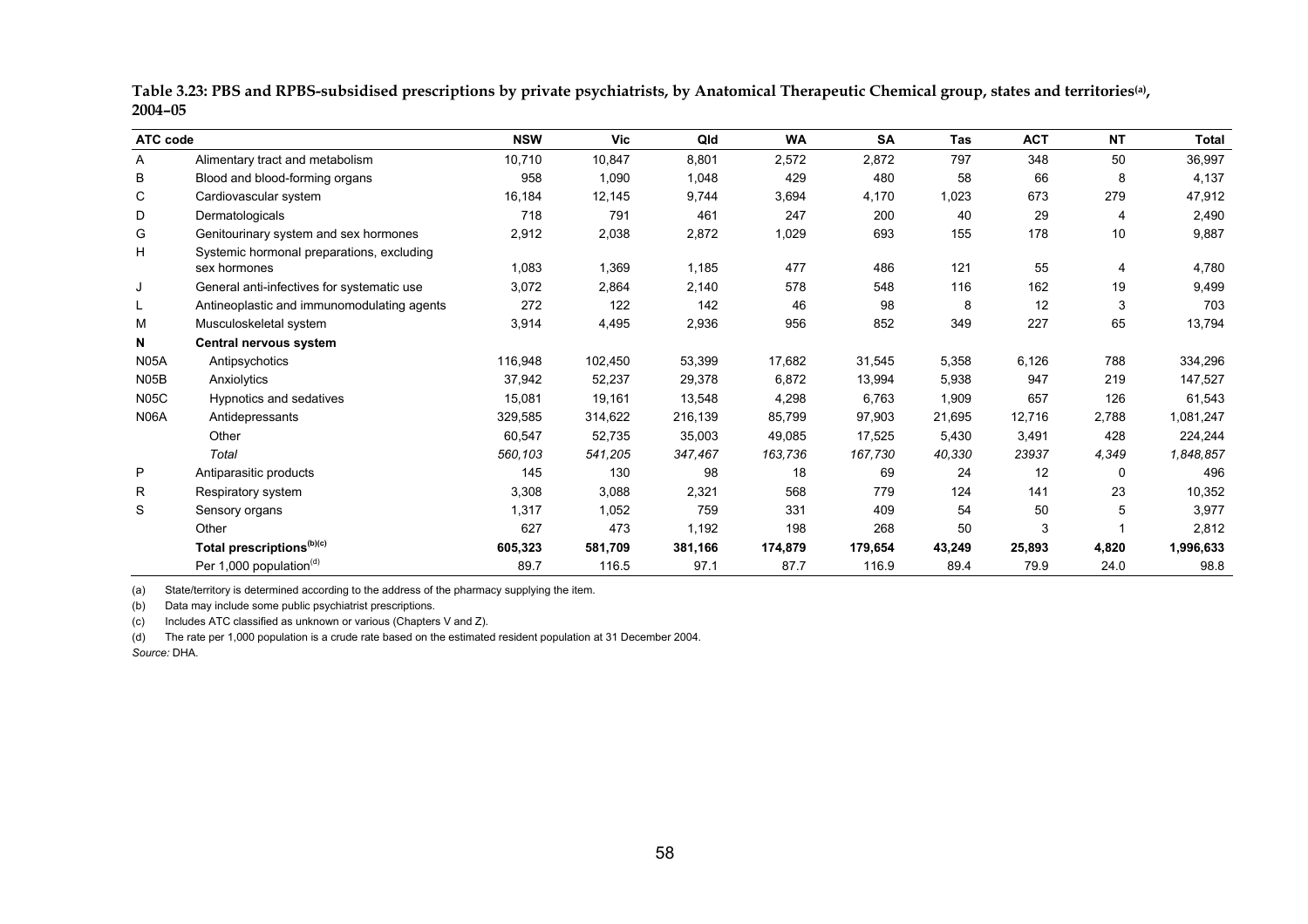| Table 3.24: PBS and RPBS-funded expenditure (\$′000) on selected medications prescribed by private psychiatrists, by Anatomical Therapeutic Chemical |  |
|------------------------------------------------------------------------------------------------------------------------------------------------------|--|
| group, 1999–00 to 2004–05                                                                                                                            |  |

|             |                                                                |         |         |         |         |         |         | Average<br>annual |
|-------------|----------------------------------------------------------------|---------|---------|---------|---------|---------|---------|-------------------|
| ATC code    |                                                                | 1999-00 | 2000-01 | 2001-02 | 2002-03 | 2003-04 | 2004-05 | change (%)        |
| A           | Alimentary tract and metabolism                                | 755     | 698     | 778     | 896     | 1,037   | 1,083   | 7.5               |
| B           | Blood and blood-forming organs                                 | 31      | 42      | 61      | 78      | 96      | 99      | 26.1              |
| C           | Cardiovascular system                                          | 1,056   | 1,102   | 1,183   | 1,200   | 1,305   | 1,363   | 5.2               |
| D           | Dermatologicals                                                | 47      | 46      | 43      | 38      | 33      | 32      | $-7.4$            |
| G           | Genitourinary system and sex hormones                          | 355     | 472     | 530     | 522     | 503     | 516     | 7.8               |
| H           | Systemic hormonal preparations, excluding sex hormones         | 43      | 53      | 51      | 56      | 60      | 63      | 7.9               |
| J           | General anti-infectives for systematic use                     | 234     | 199     | 207     | 242     | 232     | 230     | $-0.3$            |
| L           | Antineoplastic and immunomodulating agents                     | 113     | 154     | 174     | 158     | 182     | 199     | 12.0              |
| М           | Musculoskeletal system                                         | 137     | 365     | 384     | 400     | 419     | 324     | 18.8              |
| N           | Central nervous system                                         |         |         |         |         |         |         |                   |
| <b>N05A</b> | Antipsychotics                                                 | 37,049  | 44,544  | 50,216  | 54,313  | 57,327  | 65,367  | 12.0              |
| <b>N05B</b> | Anxiolytics                                                    | 1,198   | 1,186   | 1,199   | 1,247   | 1,229   | 1,204   | 0.1               |
| <b>N05C</b> | Hypnotics and sedatives                                        | 320     | 322     | 310     | 308     | 311     | 289     | $-2.0$            |
| <b>N06A</b> | Antidepressants                                                | 33,461  | 36,753  | 38,249  | 40,047  | 42,082  | 41,530  | 4.4               |
|             | Other                                                          | 3,875   | 5,825   | 7,869   | 8,839   | 9,637   | 10,114  | 21.2              |
|             | Total                                                          | 75,903  | 88,630  | 97,844  | 104,754 | 110,586 | 118,507 | 9.3               |
| P           | Antiparasitic products                                         | 6       | 6       | 5       | 5       | 4       | 3       | $-12.9$           |
| R           | Respiratory system                                             | 290     | 277     | 289     | 318     | 319     | 321     | 2.1               |
| S           | Sensory organs                                                 | 71      | 68      | 62      | 59      | 52      | 49      | $-7.1$            |
|             | Other                                                          | 116     | 68      | 82      | 39      | 29      | 135     | 3.1               |
|             | Total expenditure in current prices (\$'000)                   | 79,156  | 92,181  | 101,692 | 108,764 | 114,858 | 122,931 | 9.2               |
|             | Total expenditure in constant prices (\$'000) <sup>(a)</sup>   | 78,927  | 92,044  | 101,605 | 108,764 | 114,955 | n.a.    | 9.9               |
|             | Per 1,000 population (constant prices) (\$'000) <sup>(b)</sup> | 4.1     | 4.8     | 5.2     | 5.5     | 5.8     | n.a.    | 8.5               |

(a) Expenditure data are listed in both current and constant prices. Constant price values are referenced to 2002-03 and are adjusted for inflation and expressed in terms of prices for the reference year. Constant prices a unable to be calculated for 2004–05 as inflation figures were not available at the time of publication.

(b) The rate per 1,000 population is a crude rate based on the estimated resident population at 31 December of the reference year.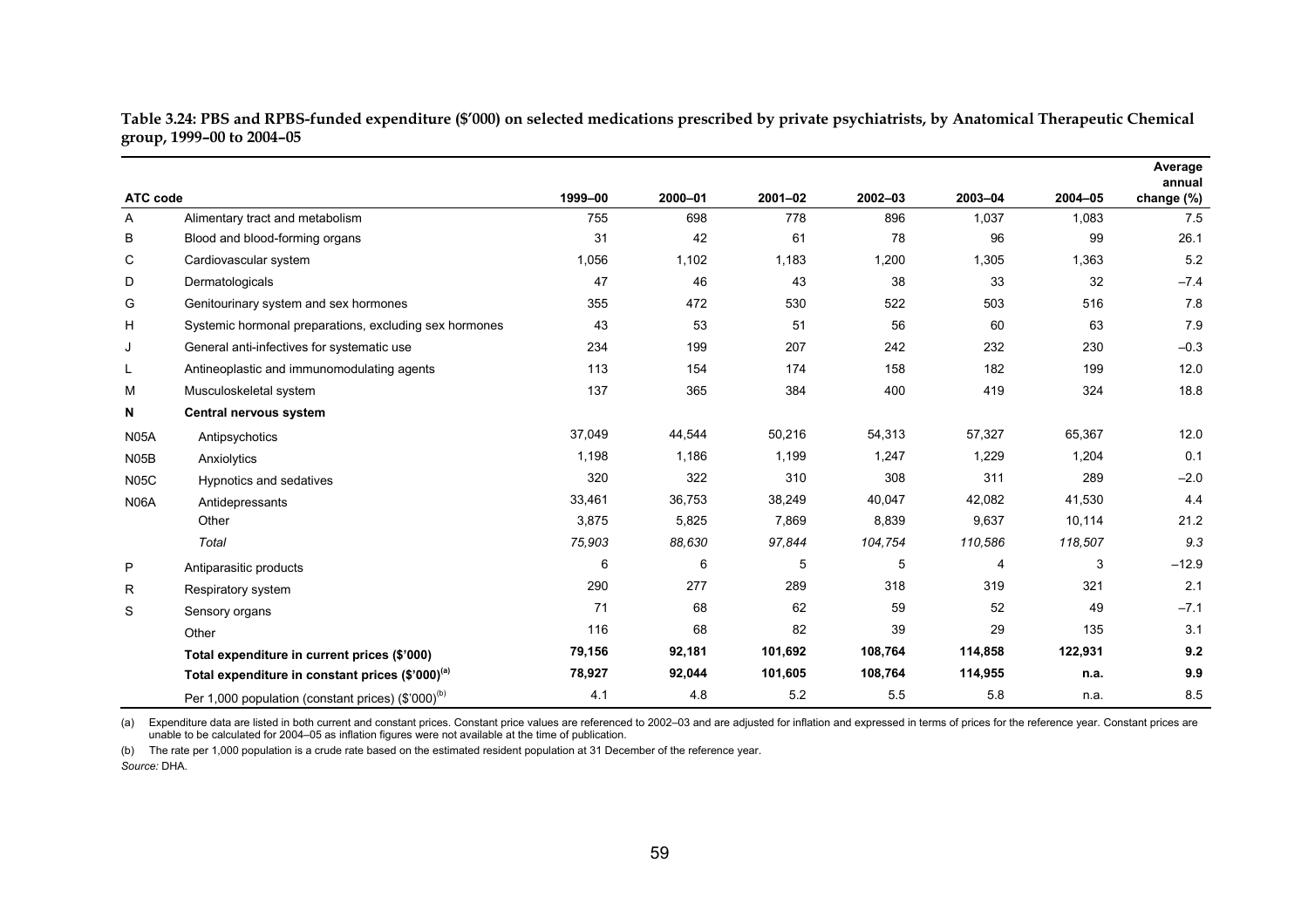| ATC code    |                                                           | <b>NSW</b> | <b>Vic</b> | Qld    | <b>WA</b>               | <b>SA</b>      | <b>Tas</b>     | <b>ACT</b>     | NT             | <b>Total</b> |
|-------------|-----------------------------------------------------------|------------|------------|--------|-------------------------|----------------|----------------|----------------|----------------|--------------|
| A           | Alimentary tract and metabolism                           | 315        | 312        | 259    | 70                      | 88             | 24             | 14             | $\overline{2}$ | 1,083        |
| B           | Blood and blood-forming organs                            | 28         | 20         | 24     | 9                       | 13             |                | $\overline{2}$ |                | 99           |
| C           | Cardiovascular system                                     | 464        | 342        | 293    | 102                     | 113            | 26             | 21             | $\overline{2}$ | 1,363        |
| D           | Dermatologicals                                           | 11         | 10         | 5      | 3                       | 3              | 0              | 1              | 0              | 32           |
| G           | Genitourinary system and sex hormones                     | 173        | 94         | 156    | 49                      | 27             | 4              | 12             |                | 516          |
| н           | Systemic hormonal preparations, excluding sex<br>hormones | 12         | 23         | 14     | $\overline{7}$          | $\overline{7}$ |                | 0              | 0              | 63           |
| J           | General anti-infectives for systematic use                | 70         | 58         | 62     | 26                      | 9              | $\overline{2}$ | 4              | 0              | 230          |
| L           | Antineoplastic and immunomodulating agents                | 97         | 20         | 37     | 16                      | 28             | 0              |                | 0              | 199          |
| M           | Musculoskeletal system                                    | 90         | 112        | 69     | 21                      | 18             | 9              |                | 4              | 324          |
| N           | Central nervous system                                    |            |            |        |                         |                |                |                |                |              |
| <b>N05A</b> | Antipsychotics                                            | 22,883     | 20,172     | 10,581 | 3,575                   | 5,925          | 1,001          | 1,091          | 139            | 65,367       |
| N05B        | Anxiolytics                                               | 292        | 463        | 229    | 59                      | 110            | 43             | 7              | -1             | 1,204        |
| <b>N05C</b> | Hypnotics and sedatives                                   | 66         | 72         | 73     | 28                      | 38             | $\overline{7}$ | 4              |                | 289          |
| <b>N06A</b> | Antidepressants                                           | 11,857     | 12,123     | 8,565  | 3,764                   | 3,809          | 880            | 444            | 88             | 41,530       |
|             | Other                                                     | 2,930      | 2,924      | 1,845  | 1,377                   | 729            | 175            | 115            | 19             | 10,114       |
|             | Total                                                     | 38,029     | 35,755     | 21,293 | 8,802                   | 10,611         | 2,106          | 1,660          | 250            | 118,507      |
| P           | Antiparasitic products                                    |            | 1          | 1      | 0                       | 1              | 0              | 0              | 0              | 3            |
| R           | Respiratory system                                        | 102        | 96         | 74     | 18                      | 22             | 4              | 4              |                | 321          |
| S           | Sensory organs                                            | 16         | 13         | 9      | $\overline{\mathbf{4}}$ | 6              | 0              |                | 0              | 49           |
|             | Other                                                     | 24         | 21         | 48     | 27                      | 11             | 3              | 4              | 0              | 135          |
|             | Total (\$'000) <sup>(b)</sup>                             | 39,432     | 36,877     | 22,346 | 9,155                   | 10,957         | 2,180          | 1,726          | 257            | 122,931      |
|             | Per 1,000 population <sup>(c)</sup>                       | 5.8        | 7.4        | 5.7    | 4.6                     | 7.1            | 4.5            | 5.3            | 1.3            | 6.1          |

**Table 3.25: PBS and RPBS-funded expenditure (\$'000) on medications prescribed by private psychiatrists, by Anatomical Therapeutic Chemical group, states and territories(a), 2004–05** 

(a) State/territory is determined according to the address of the pharmacy supplying the item.

(b) Includes ATC unknown or various (Chapters V and Z).

(c) The rate per 1,000 population is a crude rate based on the estimated resident population at 31 December 2004.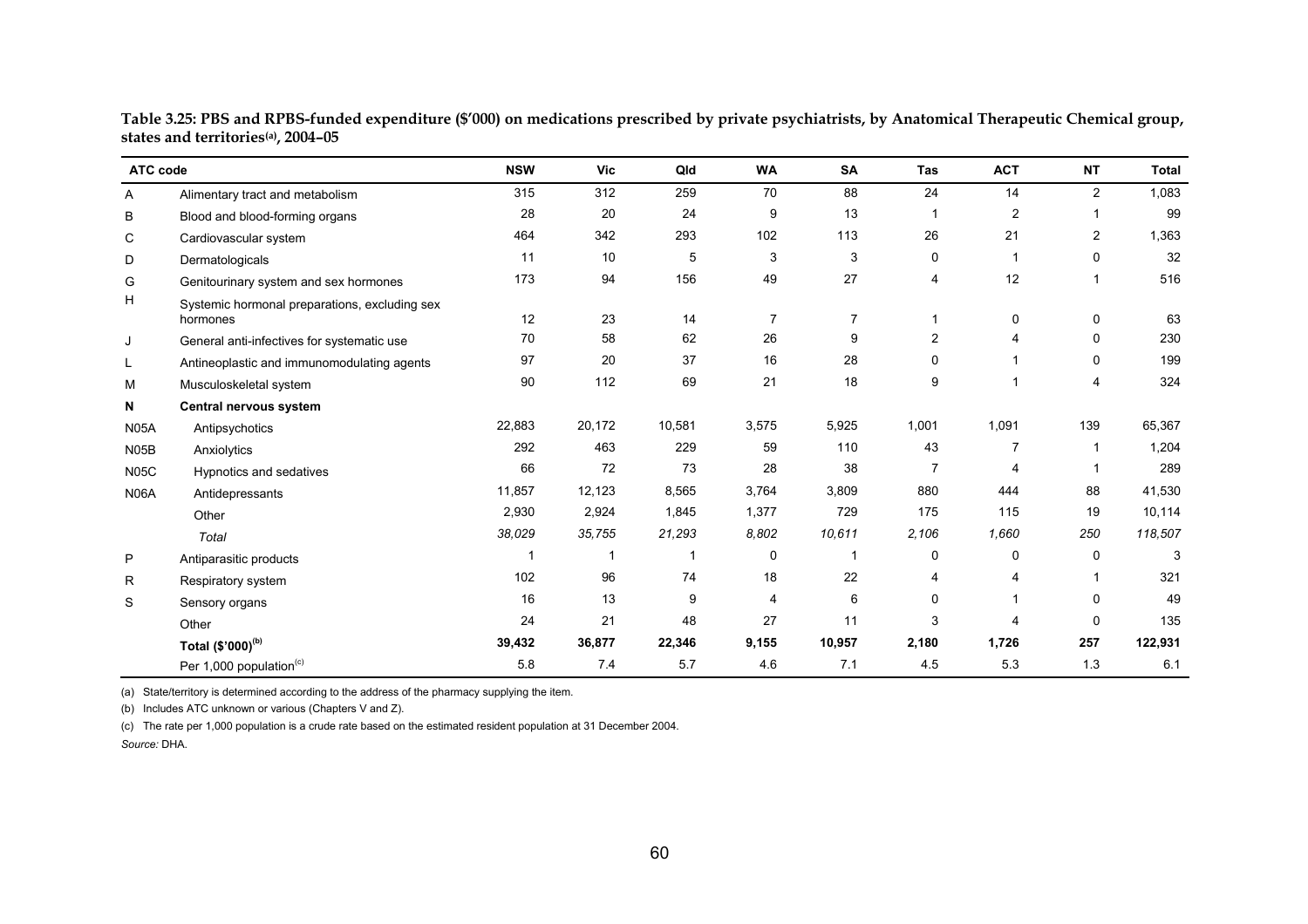## **3.4 Hospital outpatient services and community mental health services**

The National Community Mental Health Care Database (NCMHCD) is a collation of data on specialised mental health services provided to non-admitted patients, in both governmentoperated community and hospital-based ambulatory care services such as community mental health services, outpatient clinics and day clinics.

Each record in the database is for a service contact, defined as a contact between a patient or client and an ambulatory mental health care service (including hospital and communitybased services) which resulted in a dated entry being made in the individual's record.

Further information on data quality issues relating to NCHMCD can be found in Appendix 2. Additional tables covering principal diagnosis and client demographics by state and territory are available in Appendix 3 of this publication.

### **Coverage**

The NCMHCD was agreed to be collected from 1 July 2000 and collated for the first year during 2002. Data for 2000–01 were incomplete, but apparently improved for 2001–02 and 2002–03. There have been further improvements in coverage for the 2003–04 data. Evidence of this includes the number of services reporting to the NCMHCD and the proportion of expenditure on community mental health services that the data relate to. Further, the increase in the number of service contacts reported in 2003–04 (4,911,735 compared with 4,672,423 in 2002–03) may also reflect improved coverage.

Most states and territories provided estimates of their coverage for 2003–04 as a proportion of full-coverage:

- New South Wales estimated its coverage for 2003–04 to be 65%. The expected number of contacts was estimated from the number of clinical full-time equivalent staff employed over that year. For 2002–03 they estimated 54% coverage;
- Victoria estimated their coverage to be 83–85% and noted that it would be higher if unregistered clients (that is, clients for whom personal details are unknown) were included in their data as for some states and territories (see Appendix 1 for more information);
- Queensland stated that all in-scope services are recording contact data, however they do not believe that the coverage is complete within these services. Queensland believes that the coverage for 2003–04 is greater than 2002–03 based on feedback from local mental health information management resources who monitor the collection of mental health data;
- Western Australia estimated around 95% coverage for 2003–04 and 2002–03 based on compliance from services within the jurisdiction;
- South Australia estimated their coverage to be from 75.8% to 89.0%, depending on methods used when estimating;
- The Australian Capital Territory report their coverage to be 98.3% taking into account the number of service contacts that were not supplied in the data; and
- The Northern Territory estimated 100% coverage based on in-scope services reporting, but 80–85% based on estimates of missing data and non-compliance of some clinicians.

Tasmania did not provide an estimate for their coverage for 2003–04.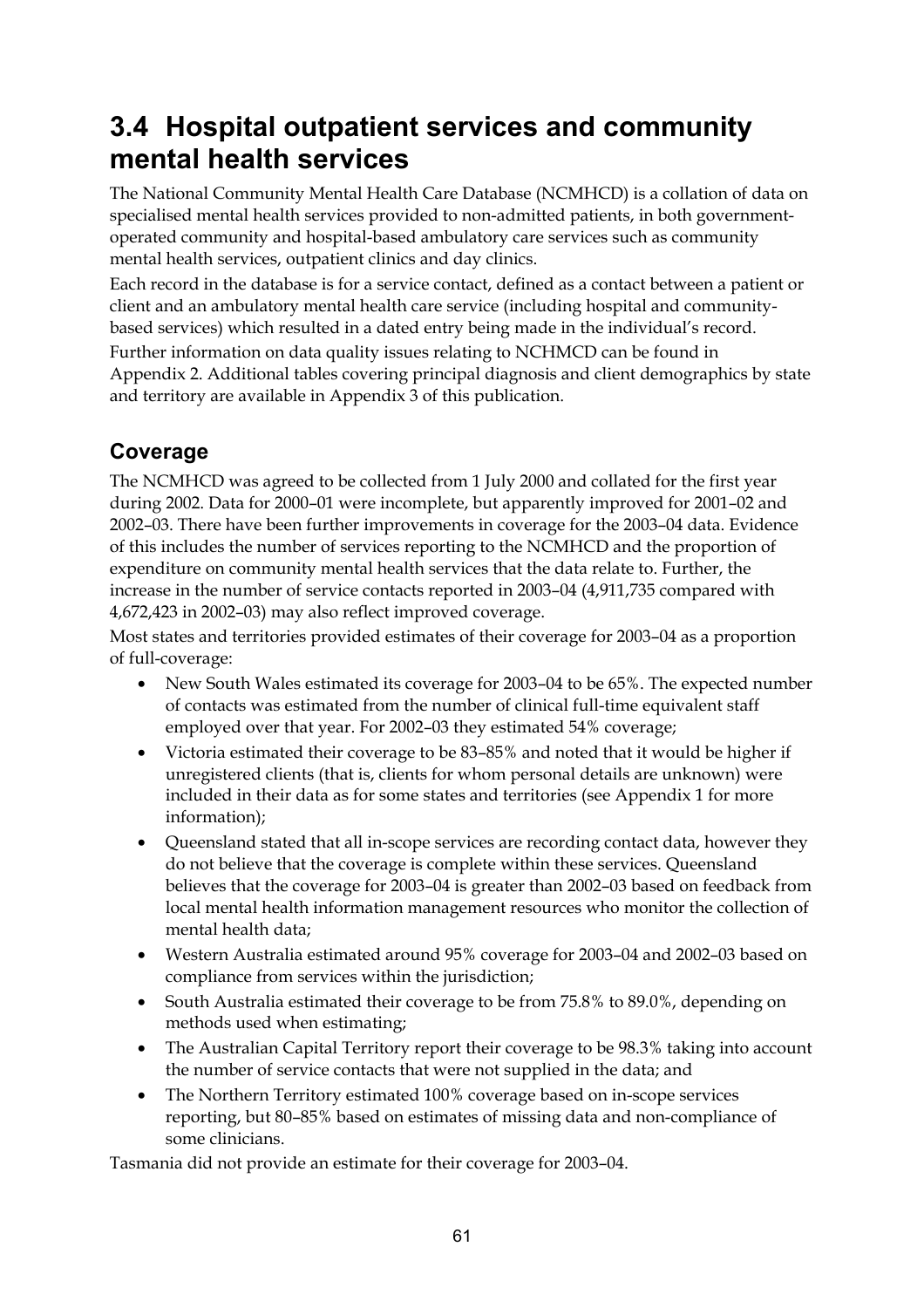#### **Number of facilities**

The number of facilities contributing data to the NCMHCD rose from 212 in 2002–03 to 216 in 2003–04. During 2002–03 there were 14 mental health care facilities that provided ambulatory care services but did not contribute data to the NCMHCD. This figure dropped to 13 facilities in 2003–04, comprising 8 facilities in South Australia, 4 facilities in Tasmania, and 1 facility in the Australian Capital Territory.

There were 5 facilities in Queensland, 3 facilities in South Australia, 2 facilities in Tasmania and 1 facility in New South Wales that did not report data for one or several of the months during the collection period. In 2002–03 there were 4 facilities that did not report data for one or several months (2 facilities in South Australia, 1 in Tasmania and 1 in New South Wales). For 2001–02, 90.0% of facilities providing ambulatory services that had reported to the National Community Mental Health Establishments (NCMHED) NMDS, reported to the NCMHCD. The corresponding proportion for 2002–03 was 91.5%. In 2003–04 the proportion has further increased to 94.3%. However, the counts of facilities may not be meaningful because they differ in size, and not all facilities reported all service contacts, as indicated above.

#### **Proportion of expenditure**

An alternative measure of coverage is the ratio of the expenditure of facilities that reported service contacts to NCMHCD to the expenditure of all facilities in NCMHED that provided ambulatory care services. Using this ratio, coverage for the NCMHCD in 2000–01 was 96.9% nationally, and 99.0% in 2001–02 and 2002–03. In 2003–04, national coverage increased to 99.9% with three jurisdictions lacking complete coverage: Tasmania (83.9% coverage), South Australia (88.5%) and the Australian Capital Territory (96.6%). This measure also has limitations, however, since community mental health facility expenditure data are currently reported without delineating which components of expenditure relate to ambulatory service provision and which relate to residential service provision. Therefore, there is some residential care expenditure included in the calculation of these ratios for facilities which provide both ambulatory and residential care. In addition, incomplete reporting of service contacts by services is not taken into consideration.

### **Service contacts in 2003–04**

The number of service contacts reported to the NCMHCD increased from 3,635,873 in 2000–01, 4,203,731 in 2001–02 and 4,672,423 in 2002–03 to 4,911,735 in 2003–04. This increase is likely to reflect an increased coverage of the database as described above.

Table 3.26 presents data on the number of service contacts and service contacts per 1,000 population by patient sex and age group. In 2003–04 the 4.9 million service contacts reported for public hospital-based outpatient services and community-based ambulatory mental health services represented a rate of 245.8 contacts per 1,000 population.

As noted, service contacts were not reported by every facility for every month of the collection period. An attempt has been made to quantify the level of under-reporting possibly resulting as a consequence in 2003–04. Nationally, there were 1,258,999 service contacts reported in the first and most complete quarter of collection. Had coverage been at this level for the whole year, there would have been approximately 5.0 million service contacts reported compared with the 4.9 million actually reported. Although the first quarter had the highest number of service contacts for Australia as a whole, the first quarter was not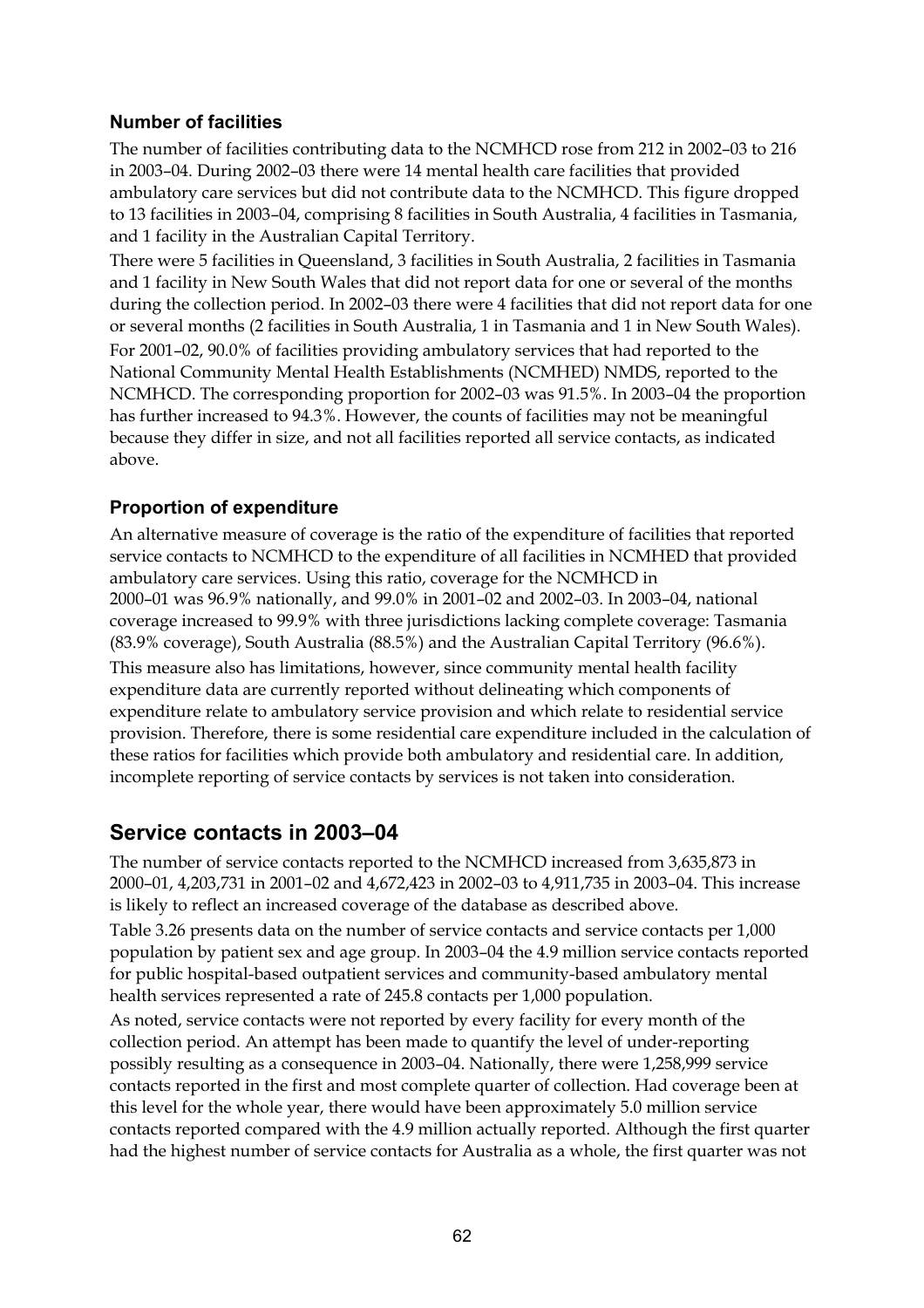the highest reporting quarter for several jurisdictions. If the highest reporting quarter for individual jurisdictions is multiplied by four, the total estimated number of service contacts increases to 5.3 million. If the highest reporting quarter for each individual establishment is multiplied by four, the total estimated number of service contacts increases to 5.6 million. This estimate does not include an estimate for non-reporting establishments. Using this calculation, 87.5% coverage was achieved in 2003–04, compared with 90.5% in 2002–03 and 86.2% in 2001–02.

### **Sex and age group**

In 2003–04, there were more service contacts per 1,000 population for male patients than for female patients (Table 3.26). There were more service contacts per 1,000 population for patients in the 25–34 and 35–44 years age groups than for other age groups. This is consistent with the high proportion of separations from hospital with specialised psychiatric care in the 25–34 years age group (Figures 1.10 and 1.11).

The Australian Capital Territory had the highest rate of service contacts per 1,000 population (504.7 per 1,000 population) and for both males and females (480.6 and 524.4) (Table 3.27). For males, each state and territory reported more service contacts per 1,000 population in the 25–34 age group except for Tasmania which reported the most for those 65 years and over. For females, Queensland, the Australian Capital Territory and the Northern Territory reported the highest number of service contacts per capita in the 15–24 age group; New South Wales, Western Australia and South Australia the 25–34 age group; while for Victoria and Tasmania the most service contacts per 1,000 population were in the 65 years and over age group.

### **Aboriginal and Torres Strait Islander peoples**

Table 3.28 presents the number of service contacts by Indigenous status and state and territory. Overall, the proportion of service contacts that were reported for Aboriginal and Torres Strait Islander peoples was 3.7% (181,706 service contacts) and ranged from 1.3% for Victoria to 26.4% for the Northern Territory. There were more service contacts per 1,000 population for Aboriginal and Torres Strait Islander peoples than for other Australians (413.9 and 243.6 respectively). This was true in all jursidictions with the exception of the Northern Territory.

### **Quality of data on Indigenous status**

The number and rate of service contacts per 1,000 population for Aboriginal and Torres Strait Islander peoples varies among the states and territories. This may reflect variations in completeness of Indigenous identification among patients or varying coverage of service contacts in total or service contacts for Aboriginal and Torres Strait Islander peoples or different patterns of service use by Indigenous and non-Indigenous persons. For a number of jurisdictions, the NCMHCD data reported for the 'Both Aboriginal and Torres Strait Islander' category are suspected to be affected by misinterpretation of the category to include non-Aboriginal and Torres Strait Islander peoples (e.g. Maoris and South Sea Islanders) and use of the category as an 'Indigenous, not further specified'. All state and territory health authorities provided information on the quality of the data for the NCMHCD 2003–04. Only Western Australia, Tasmania and the Northern Territory reported that the quality of their data was acceptable.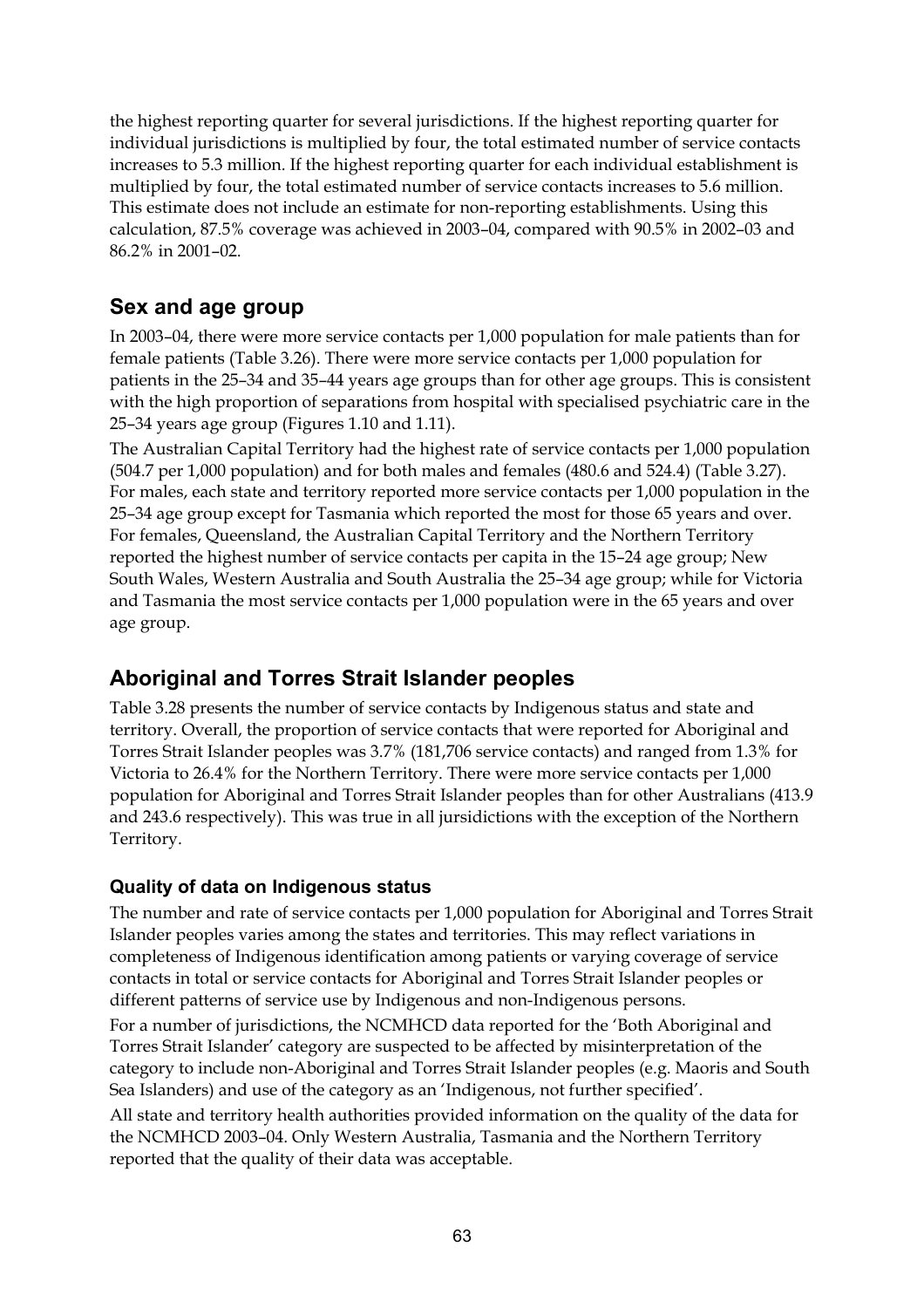The New South Wales Health Department stated that the quality of Indigenous status data undoubtedly required improvement and that no work has been done to determine its accuracy.

The Victorian Department of Human Services considered that the quality of Indigenous status data was not acceptable due to lack of consistency in data entry across its services. Queensland Health reported that several strategies have been implemented to improve the quality of Indigenous data. These initiatives included: dissemination of information materials to services explaining the importance of the data element and how to collect the data; an audit of all 'Both Aboriginal and Torres Strait Islander' codes which found that over half of the clients were reclassified to a different Indigenous status category due to the above mentioned issues; and validation by Queensland Health of all 'not stated' codes, all codes where the client was reported as Indigenous but not born in Australia, and clients with more than one Indigenous status code in the collection period. Queensland Health also reported that a replacement for the existing collection system with in-built validation checks would also assist with the improving the quality of this data.

The Western Australian Department of Health reported that the quality of the Indigenous status data for 2003–04 was considered acceptable, however the data could be improved with the appropriate resources, training and reporting standards.

The South Australian Department of Health indicated that although processes have been established to collect Indigenous status, it is uncertain what mechanisms are in place to ensure that information collected is validated appropriately. Therefore, the quality of the data is uncertain at this stage.

The Tasmanian Department of Health and Human Services reported that the quality of Indigenous status data was acceptable, but that it was unable to determine whether the quality of the data varied across services.

Australian Capital Territory Health considered the quality of its Indigenous status data to be in need of improvement. In addition, only one service reported these data for the 2003–04 collection period.

The Northern Territory Department of Health and Community Services indicated that the quality of its Indigenous status data was acceptable and that the quality of the data did not vary across services.

### **Mental health legal status**

Table 3.29 presents data on the number of service contacts by mental health legal status and jurisdiction. Nationally, 15.9% of service contacts were involuntary. However, for 18.3% of service contacts, mental health legal status was not reported. There were different patterns across jurisdictions, with higher proportions of involuntary service contacts for the Australian Capital Territory (29.7%) and Victoria (23.6%) than nationally. This may reflect differences in legislative arrangements for each jurisdiction or variation in the quality of the data reported.

### **Marital status**

Table 3.30 presents data on the number of service contacts by marital status and jurisdiction. In 2003–04 the most frequently reported marital status was 'never married' (57.4%). Some jurisdictions had high proportions of service contacts for which marital status was not reported. Marital status was not able to be provided for any service contacts in New South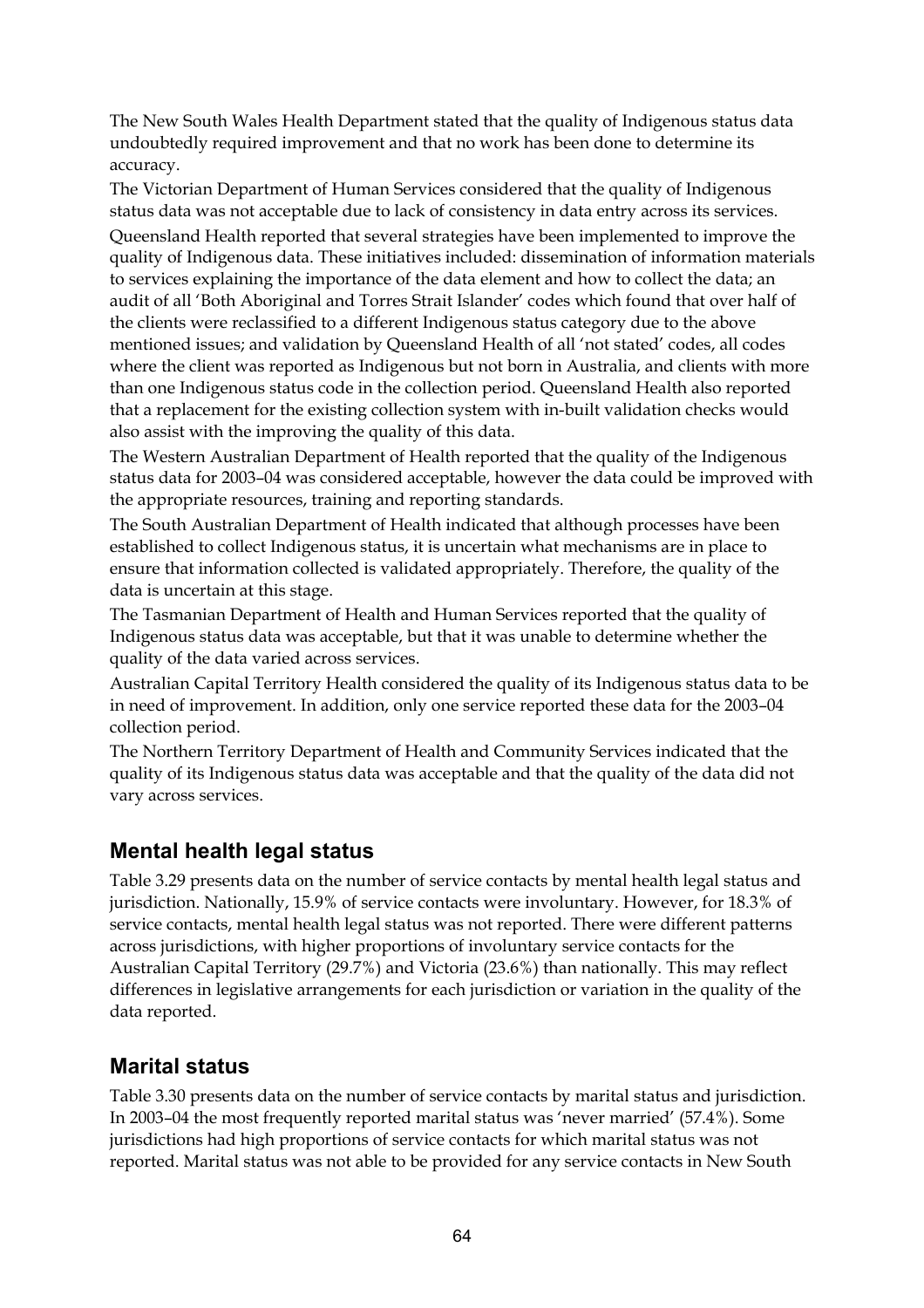Wales and was not reported for almost one quarter of service contacts for the Northern Territory and Tasmania (24.7% and 24.1% respectively).

### **Country of birth**

In 2003–04, country of birth details coded to the ABS's Standard Australian Classification of Countries, as specified in the *National Health Data Dictionary, Version 12 Supplement* (AIHW 2004e), were supplied by states and territories (Table 3.31).

Australian-born patients accounted for 79.0% (3,878,562) of total community mental health care service contacts at a rate of 261.3 service contacts per 1,000 population.

The country/region of birth with the highest number of service contacts per 1,000 population was *Hungary* (288.8). The countries/regions of birth with the lowest number of service contacts per 1,000 population were *China* (67.1) and *Japan* (81.0).

The age-standardised service contact rate for Australian-born patients was higher (261.3 per 1,000 population) than that for the overseas-born population (144.8 per 1,000 population).

### **Area of usual residence**

Table 3.32 presents data on service contacts by Remoteness area of usual residence. In 2003–04 the highest rate of service contacts was for major cities (240.3 per 1,000 population). This rate decreased with remoteness, with the lowest rate for 'very remote' areas (103.0 per 1,000 population).

### **Principal diagnosis**

*Principal diagnosis* refers to the diagnosis established after study to be chiefly responsible for occasioning the patient's episode of care in hospital, or attendance at a health care facility. The following caveats concerning variability in data collection and coding practices which may affect data quality need to be taken into account when using principal diagnosis data:

- differences among states and territories in the type of classification used:
	- most state and territory health authorities used the complete ICD-10-AM classification to code principal diagnosis;
	- New South Wales used a combination of ICD-10-AM and ICD-10-PC; and
	- the Australian Capital Territory and the Northern Territory used only the 'Mental and behavioural disorders' chapter of the ICD-10-AM classification;
- the ability of small community facilities to accurately code principal diagnosis,
- the availability of appropriate clinicians to assign principal diagnoses;
- whether the principal diagnosis is applied to an individual service contact, or to a period of care; New South Wales and the Australian Capital Territory mainly report current diagnosis for each service contact rather than a principal diagnosis for a longer period of care. Queensland, Victoria, South Australia, Tasmania, and the Northern Territory mainly report principal diagnosis as applying to a longer period of care.

Table 3.33 presents the number of service contacts for selected principal diagnosis groups for 2003–04. Over 32% of all service contacts did not have a specified principal diagnosis, comprising records coded to F99 *Mental disorder not otherwise specified*, or not stated/not reported. The majority of service contacts that did not have a specified principal diagnosis were supplied by Queensland (39.0%) and New South Wales (38.8%). Queensland had the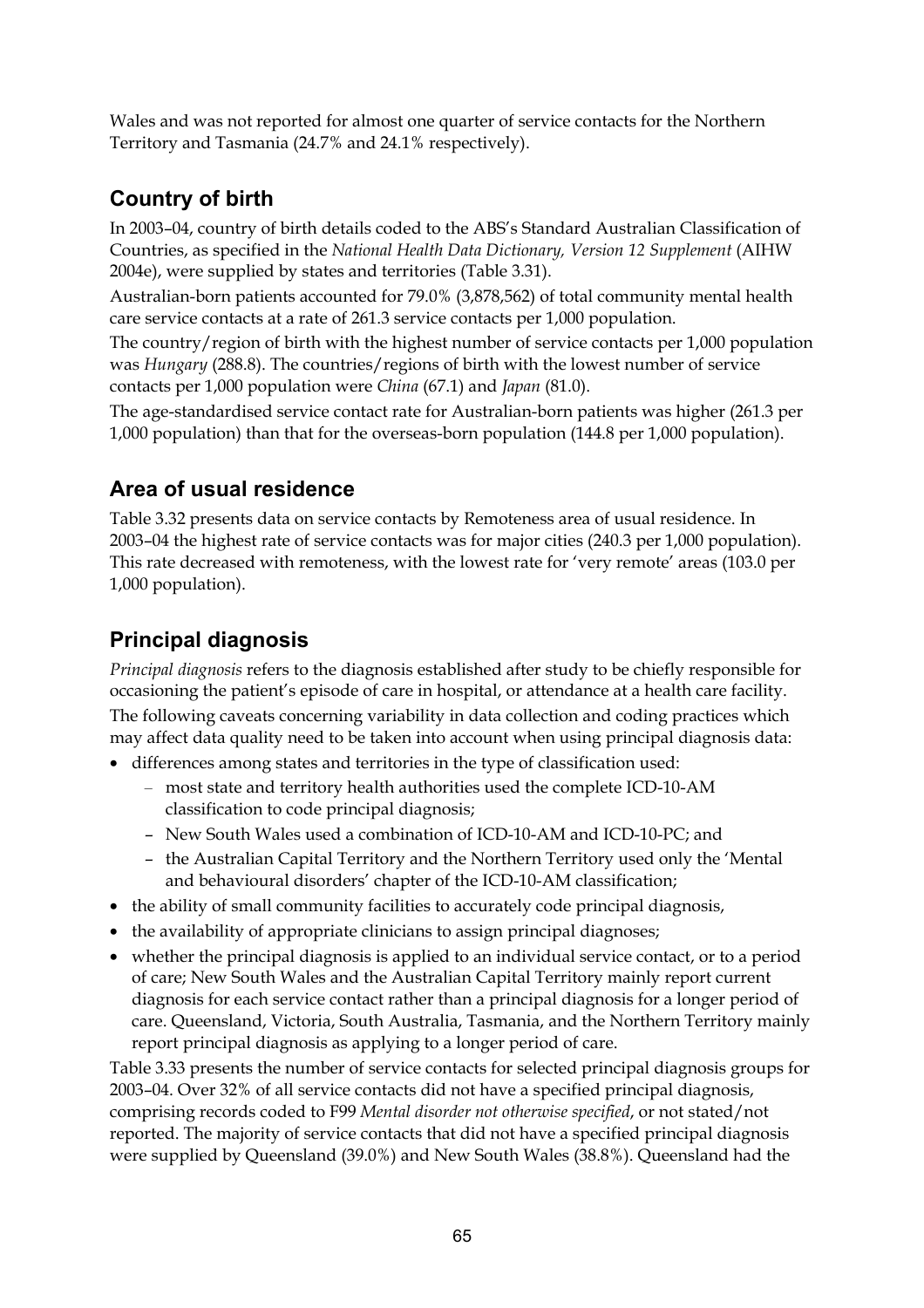highest proportion of total service contacts without a specified principal diagnosis (70.6%) followed by the Northern Territory (54.8%), New South Wales (43.6%), the Australian Capital Territory (24.0%) and Tasmania (22.5%). Queensland recommenced the collection of principal diagnosis data late in the reporting year following a sustained period where this item was unable to be collected due to system based issues. South Australia (13.8%), Victoria (12.4%) and Western Australia (10.6%) had the lowest proportions of service contacts without a specified principal diagnosis (Table A3.6).

Of those service contacts specifying a principal diagnosis, 34.8% had a principal diagnosis of *Schizophrenia (*F20*)*. The next most common principal diagnosis was *Depressive episode* (F32) accounting for 12.7% of the service contacts, followed by *Bipolar affective disorder* (F31, 7.9%).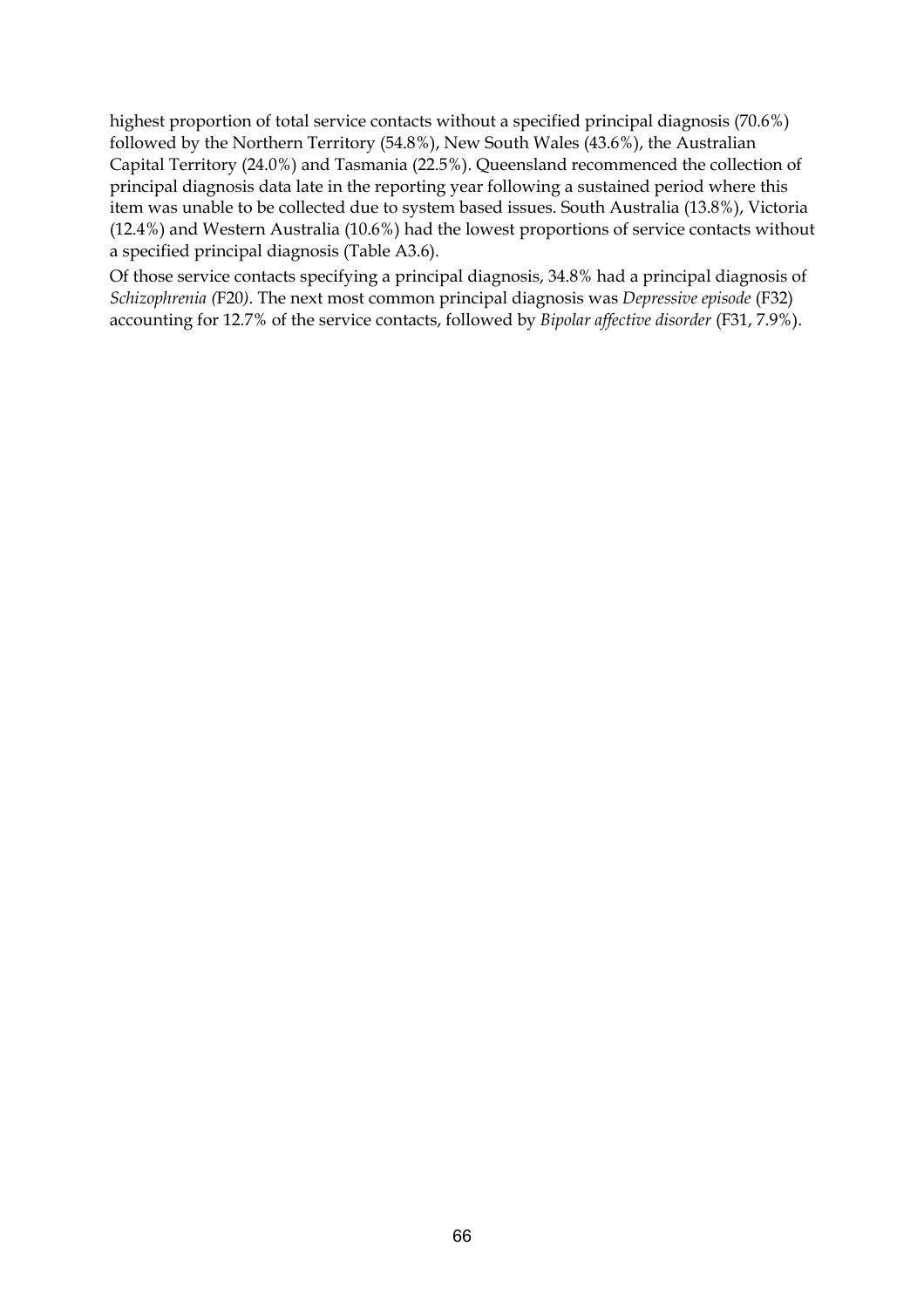| Sex     | Less than 15 years | $15 - 24$ years | $25 - 34$ years | 35-44 vears                | 45-54 years | 55–64 vears | 65 years and over | Total     |
|---------|--------------------|-----------------|-----------------|----------------------------|-------------|-------------|-------------------|-----------|
|         |                    |                 |                 | <b>Number</b>              |             |             |                   |           |
| Males   | 248.759            | 423.174         | 658,883         | 528,523                    | 327,993     | 158.726     | 179.842           | 2,537,637 |
| Females | 151,892            | 384,685         | 438,328         | 431,918                    | 340,627     | 194,905     | 330,482           | 2,280,389 |
| Total   | 406.145            | 819,798         | 1,109,397       | 973,053                    | 677,445     | 357,435     | 513,574           | 4,911,735 |
|         |                    |                 |                 | Per 1,000 population $(b)$ |             |             |                   |           |
| Males   | 121.8              | 301.5           | 457.6           | 354.1                      | 241.1       | 152.1       | 156.5             | 255.5     |
| Females | 78.3               | 287.4           | 303.8           | 286.5                      | 247.7       | 190.5       | 232.0             | 226.9     |
| Total   | 102.0              | 299.0           | 384.8           | 324.3                      | 247.6       | 172.9       | 199.5             | 245.8     |

**Table 3.26: Community mental health service contacts and per 1,000 population(a), by sex and age group, Australia, 2003–04** 

(a) Includes service contacts for which sex and/or age group was not reported.

(b) Crude rate based on the Australian estimated resident population as at 31 December 2003.

Note: These data should be interpreted with caution due to incomplete coverage and inconsistencies in the definitions of service contacts used between jurisdictions. For more information, see Appendix 1. *Source:* NCMHCD.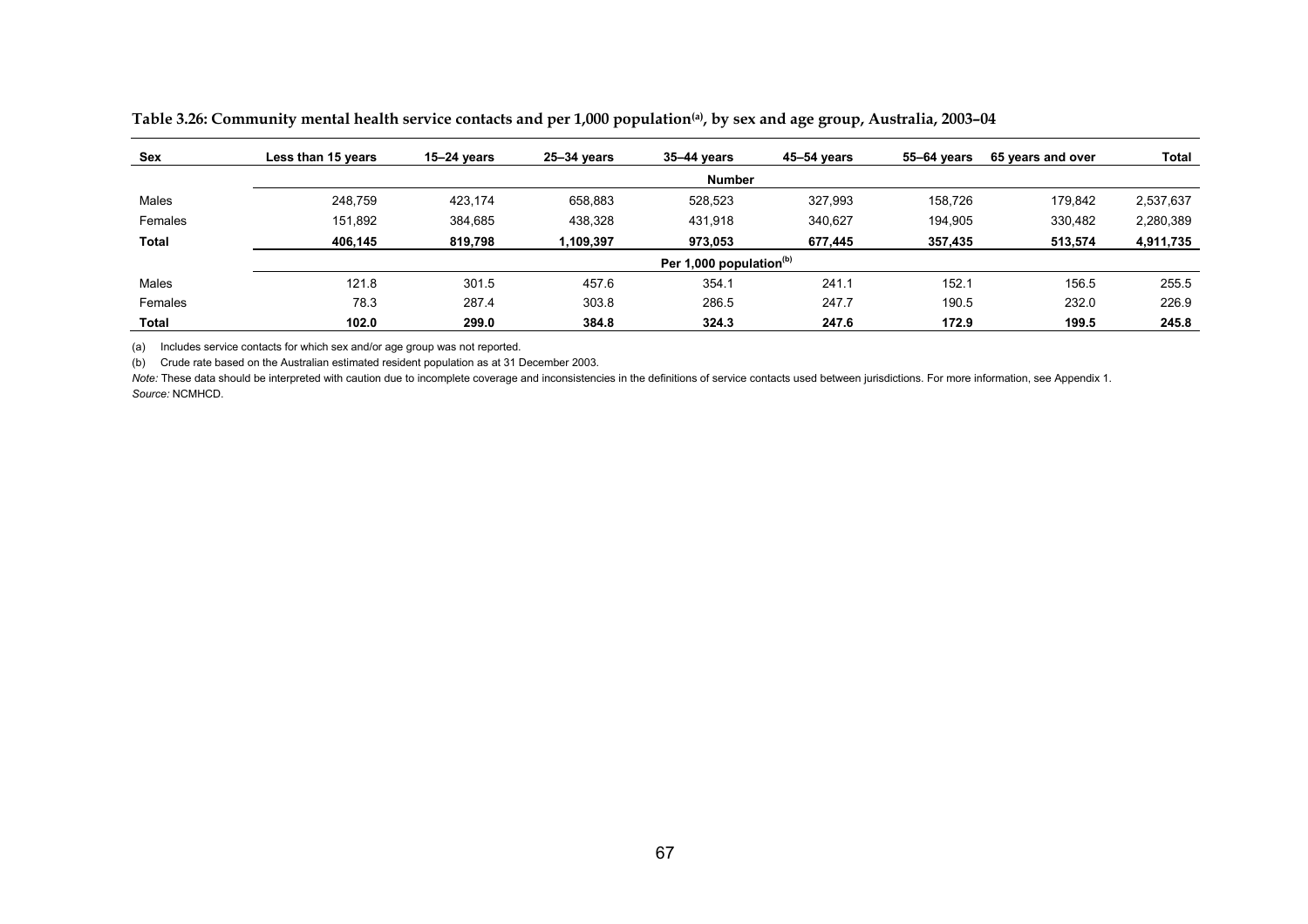| Sex and age group            | <b>NSW</b> | Vic       | Qld     | <b>WA</b> | <b>SA</b>     | Tas    | <b>ACT</b> | <b>NT</b> | Australia   |
|------------------------------|------------|-----------|---------|-----------|---------------|--------|------------|-----------|-------------|
|                              |            |           |         |           | <b>Number</b> |        |            |           |             |
| <b>Males</b>                 |            |           |         |           |               |        |            |           |             |
| Less than 15 years           | 46,502     | 66,935    | 76,972  | 24,268    | 25,719        | 2,045  | 4,356      | 1,962     | 248,759     |
| $15 - 24$                    | 128,314    | 135,834   | 82,132  | 27,789    | 24,092        | 2,462  | 19,454     | 3.097     | 423,174     |
| $25 - 34$                    | 213,906    | 225,124   | 111,336 | 43,444    | 34,692        | 4,942  | 21,077     | 4,362     | 658,883     |
| $35 - 44$                    | 177,101    | 162,447   | 86,810  | 38,820    | 36,981        | 4,626  | 18,244     | 3,494     | 528,523     |
| $45 - 54$                    | 104,586    | 101,227   | 54,802  | 31,631    | 19,990        | 4,698  | 9,634      | 1,425     | 327,993     |
| $55 - 64$                    | 45,849     | 54,498    | 29,152  | 15,294    | 8,434         | 1,439  | 3,549      | 511       | 158,726     |
| $65+$                        | 27,206     | 84,246    | 25,878  | 19,304    | 13,554        | 5,817  | 3,572      | 265       | 179,842     |
| Total males <sup>(c)</sup>   | 743,464    | 830,311   | 467,082 | 200,550   | 163,462       | 26,029 | 79,886     | 15,116    | 2,525,900   |
| <b>Females</b>               |            |           |         |           |               |        |            |           |             |
| Less than 15 years           | 30,085     | 36,528    | 48,862  | 15,037    | 13,815        | 1,552  | 5,316      | 697       | 151,892     |
| $15 - 24$                    | 104,238    | 117,517   | 82,413  | 30,479    | 21,207        | 3,348  | 22,729     | 2,754     | 384,685     |
| $25 - 34$                    | 130,303    | 140,804   | 78,324  | 40,733    | 23,762        | 4,288  | 17,327     | 2,787     | 438,328     |
| $35 - 44$                    | 124,356    | 140,776   | 78,396  | 39,777    | 26,401        | 4,928  | 14,824     | 2,460     | 431,918     |
| $45 - 54$                    | 97,557     | 109,217   | 59,196  | 37,770    | 19,834        | 4,926  | 10,469     | 1,658     | 340,627     |
| $55 - 64$                    | 56,223     | 64,237    | 32,326  | 18,508    | 13,609        | 2,460  | 7,235      | 307       | 194,905     |
| $65+$                        | 53,433     | 147,989   | 42,275  | 35,630    | 28,995        | 12,461 | 9,566      | 133       | 330,482     |
| Total females <sup>(c)</sup> | 596,195    | 757,068   | 421,792 | 217,934   | 147,623       | 33,963 | 87,466     | 10,796    | 2,272,837   |
| Total persons <sup>(d)</sup> |            |           |         |           |               |        |            |           |             |
| Less than 15 years           | 82,022     | 103,463   | 125,837 | 39,305    | 39,570        | 3,597  | 9,687      | 2,664     | 406,145     |
| $15 - 24$                    | 244,290    | 253,351   | 164,545 | 58,268    | 45,410        | 5,810  | 42,260     | 5,864     | 819,798     |
| $25 - 34$                    | 356,213    | 365,928   | 189,661 | 84,177    | 58,488        | 9,230  | 38,438     | 7,262     | 1,109,397   |
| $35 - 44$                    | 313,978    | 303,260   | 165,206 | 78,597    | 63,389        | 9,555  | 33,113     | 5,955     | 973,053     |
| $45 - 54$                    | 210,904    | 210,444   | 113,998 | 69,401    | 39,852        | 9,655  | 20,107     | 3,084     | 677,445     |
| $55 - 64$                    | 105,871    | 118,735   | 61,478  | 33,802    | 22,046        | 3,899  | 10,786     | 818       | 357,435     |
| $65+$                        | 83,854     | 232,235   | 68,153  | 54,934    | 42,572        | 18,278 | 13,150     | 398       | 513,574     |
| Total <sup>(c)</sup>         | 1,431,729  | 1,599,800 | 889,011 | 418,484   | 311,535       | 67,581 | 167,541    | 26,054    | 4,911,735   |
|                              |            |           |         |           |               |        |            |           | (continued) |

**Table 3.27: Community mental health service contacts and per 1,000 population, by sex and age group, states and territories, 2003–04(a)**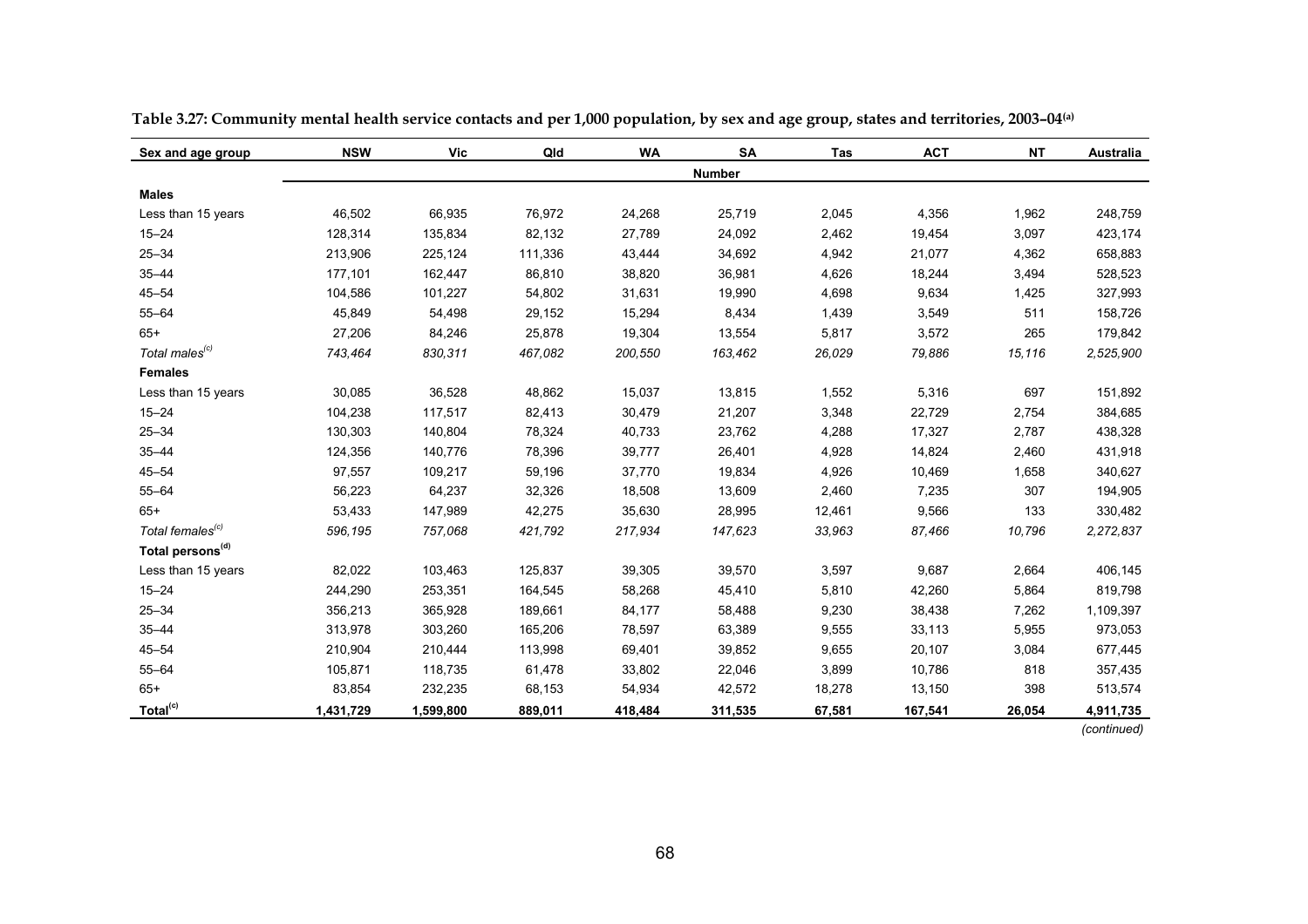| Sex and age group               | <b>NSW</b> | Vic   | Qld   | WA    | <b>SA</b>                           | Tas   | <b>ACT</b> | <b>NT</b> | Australia |
|---------------------------------|------------|-------|-------|-------|-------------------------------------|-------|------------|-----------|-----------|
|                                 |            |       |       |       | Per 1,000 population <sup>(b)</sup> |       |            |           |           |
| <b>Males</b>                    |            |       |       |       |                                     |       |            |           |           |
| Less than 15 years              | 68.2       | 136.2 | 188.5 | 119.0 | 174.7                               | 40.9  | 134.2      | 75.4      | 121.8     |
| $15 - 24$                       | 278.4      | 397.4 | 295.8 | 193.6 | 230.7                               | 75.1  | 740.9      | 191.6     | 301.5     |
| $25 - 34$                       | 440.2      | 622.8 | 404.7 | 305.2 | 338.0                               | 173.3 | 822.7      | 239.7     | 457.6     |
| $35 - 44$                       | 353.6      | 439.9 | 306.4 | 258.2 | 325.7                               | 136.8 | 756.7      | 201.8     | 354.1     |
| $45 - 54$                       | 231.0      | 306.8 | 209.6 | 227.2 | 187.6                               | 137.7 | 429.1      | 103.3     | 241.1     |
| $55 - 64$                       | 131.1      | 216.6 | 141.8 | 149.9 | 101.6                               | 52.8  | 225.5      | 59.3      | 152.1     |
| $65+$                           | 68.2       | 291.1 | 123.1 | 188.7 | 135.4                               | 191.3 | 271.3      | 58.2      | 156.5     |
| Total males <sup>(c)(d)</sup>   | 225.0      | 343.9 | 243.5 | 204.7 | 219.6                               | 114.7 | 480.6      | 135.2     | 256.4     |
| <b>Females</b>                  |            |       |       |       |                                     |       |            |           |           |
| Less than 15 years              | 46.5       | 78.0  | 126.2 | 77.4  | 98.6                                | 32.8  | 171.1      | 28.8      | 78.3      |
| $15 - 24$                       | 237.5      | 355.7 | 312.8 | 223.5 | 215.1                               | 107.4 | 902.4      | 193.9     | 287.4     |
| $25 - 34$                       | 267.2      | 382.8 | 283.9 | 292.5 | 239.6                               | 143.3 | 673.8      | 162.0     | 303.8     |
| $35 - 44$                       | 248.7      | 372.7 | 270.5 | 264.3 | 233.3                               | 138.8 | 589.6      | 159.7     | 286.5     |
| $45 - 54$                       | 214.8      | 322.5 | 224.9 | 271.8 | 182.2                               | 142.3 | 436.8      | 133.9     | 247.7     |
| $55 - 64$                       | 164.1      | 254.5 | 163.7 | 190.7 | 161.9                               | 90.9  | 456.7      | 46.2      | 190.5     |
| $65+$                           | 107.1      | 403.3 | 170.6 | 287.4 | 225.6                               | 330.1 | 581.7      | 33.5      | 232.0     |
| Total females <sup>(c)(d)</sup> | 178.7      | 299.1 | 219.8 | 221.6 | 189.4                               | 133.4 | 524.4      | 107.8     | 226.0     |
| Total persons <sup>(c)</sup>    |            |       |       |       |                                     |       |            |           |           |
| Less than 15 years              | 61.7       | 107.8 | 158.2 | 98.7  | 137.8                               | 36.9  | 152.5      | 53.0      | 102.0     |
| $15 - 24$                       | 271.5      | 376.9 | 304.1 | 208.2 | 223.7                               | 90.9  | 821.5      | 193.1     | 299.0     |
| $25 - 34$                       | 365.9      | 501.8 | 344.2 | 298.9 | 289.8                               | 157.9 | 748.8      | 205.1     | 384.8     |
| $35 - 44$                       | 313.7      | 406.0 | 288.3 | 261.2 | 279.6                               | 137.8 | 672.3      | 182.0     | 324.3     |
| $45 - 54$                       | 232.5      | 314.8 | 217.3 | 249.5 | 185.0                               | 140.5 | 433.1      | 117.8     | 247.6     |
| $55 - 64$                       | 152.9      | 235.6 | 152.5 | 169.8 | 131.9                               | 71.8  | 341.5      | 53.6      | 172.9     |
| $65+$                           | 93.4       | 353.8 | 148.8 | 242.8 | 186.2                               | 268.2 | 444.1      | 46.7      | 199.5     |
| Total <sup>(c)(d)</sup>         | 215.1      | 322.4 | 232.0 | 213.7 | 205.7                               | 139.9 | 504.7      | 122.6     | 246.5     |

**Table 3.27 (continued): Community mental health service contacts and per 1,000 population, by sex and age group, states and territories, 2003–04(a)**

(a) These data should be interpreted with caution due to incomplete coverage and inconsistencies in the definitions of service contacts used between jurisdictions. For more information refer to Appendix 1.

(b) Crude rate based on the Australian estimated resident population as at 31 December 2003.

(c) Includes service contacts for which sex and/or age group was not reported.

(d) The rates were directly age-standardised as detailed in Appendix 1.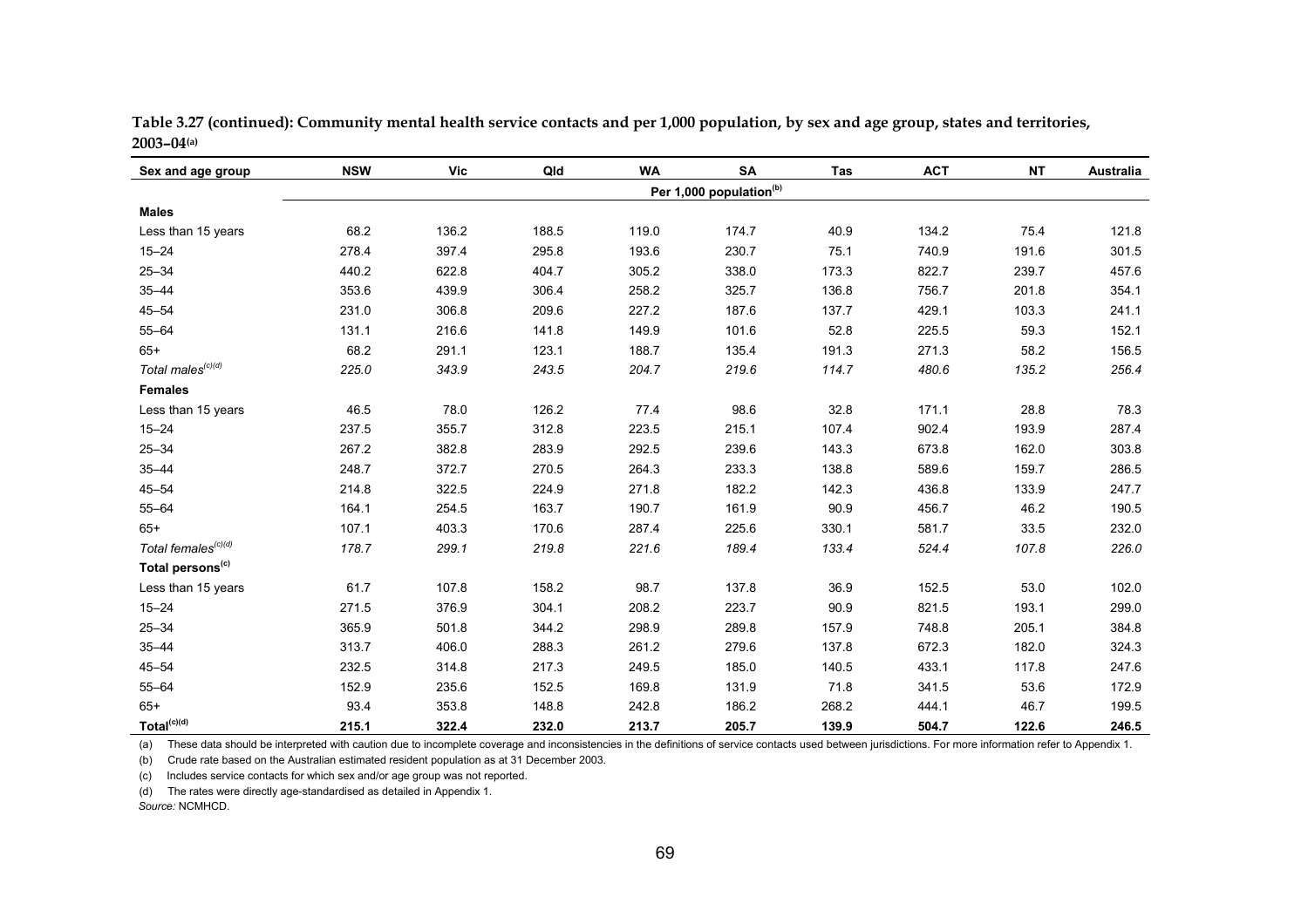| Indigenous status                             | <b>NSW</b> | <b>Vic</b> | Qld     | <b>WA</b> | <b>SA</b>                           | Tas    | <b>ACT</b> | <b>NT</b> | Total     |
|-----------------------------------------------|------------|------------|---------|-----------|-------------------------------------|--------|------------|-----------|-----------|
| Aboriginal                                    | 59,991     | 17,976     | 43,443  | 20,428    | 8,134                               | 1,134  | 3,087      | 6,523     | 160,716   |
| <b>Torres Strait Islander</b>                 | 1,386      | 873        | 5,723   | 167       | 95                                  | 14     | 80         | 51        | 8,389     |
| Both Aboriginal and Torres Strait Islander    | 6,473      | 1,487      | 1,533   | 2,561     | 84                                  | 16     | 147        | 300       | 12,601    |
| Indigenous <sup>(b)</sup>                     | 67,850     | 20,336     | 50,699  | 23,156    | 8.313                               | 1,164  | 3,314      | 6,874     | 181,706   |
| Neither Aboriginal nor Torres Strait Islander | 1,001,817  | 1,579,464  | 833,808 | 389,221   | 274,797                             | 50,905 | 121,772    | 18,535    | 4,270,319 |
| Not reported                                  | 362.062    | 0          | 4,504   | 6.107     | 28.425                              | 15,512 | 42,455     | 645       | 459.710   |
| Total                                         | 1,431,729  | 1,599,800  | 889,011 | 418,484   | 311,535                             | 67,581 | 167,541    | 26,054    | 4,911,735 |
|                                               |            |            |         |           | Per 1,000 population <sup>(e)</sup> |        |            |           |           |
| Indigenous Australians <sup>(b)</sup>         | 545.6      | 788.3      | 382.9   | 388.7     | 316.4                               | 262.7  | 810.5      | 114.3     | 413.9     |
| Other Australians <sup>(c)</sup>              | 209.1      | 320.8      | 228.8   | 209.7     | 203.1                               | 142.1  | 502.1      | 128.7     | 243.6     |
| Rate ratio <sup>(d)</sup>                     | 2.6        | 2.5        | 1.7     | 1.9       | 1.6                                 | 1.8    | 1.6        | 0.9       | 1.7       |
| Total                                         | 215.3      | 323.3      | 234.3   | 215.0     | 205.2                               | 140.2  | 506.0      | 122.6     | 247.3     |

**Table 3.28: Community mental health service contacts and per 1,000 population, by Indigenous status, states and territories, 2003–04(a)**

(a) These data should be interpreted with caution due to likely under identification of Indigenous Australians.

(b) Includes 'Aboriginal', 'Torres Strait Islander' and 'Both Aboriginal and Torres Strait Islander'.

(c) Includes Indigenous status 'not reported'.

(d) The rate ratio is equal to the service contact rate for Indigenous persons divided by the service contact rate for other persons.

(e) The rates were directly age-standardised as detailed in Appendix 1.

*Note:* These data should be interpreted with caution due to incomplete coverage and inconsistencies in the definitions of service contacts used between jurisdictions. For more information refer to Appendix 1. *Source:* NCMHCD.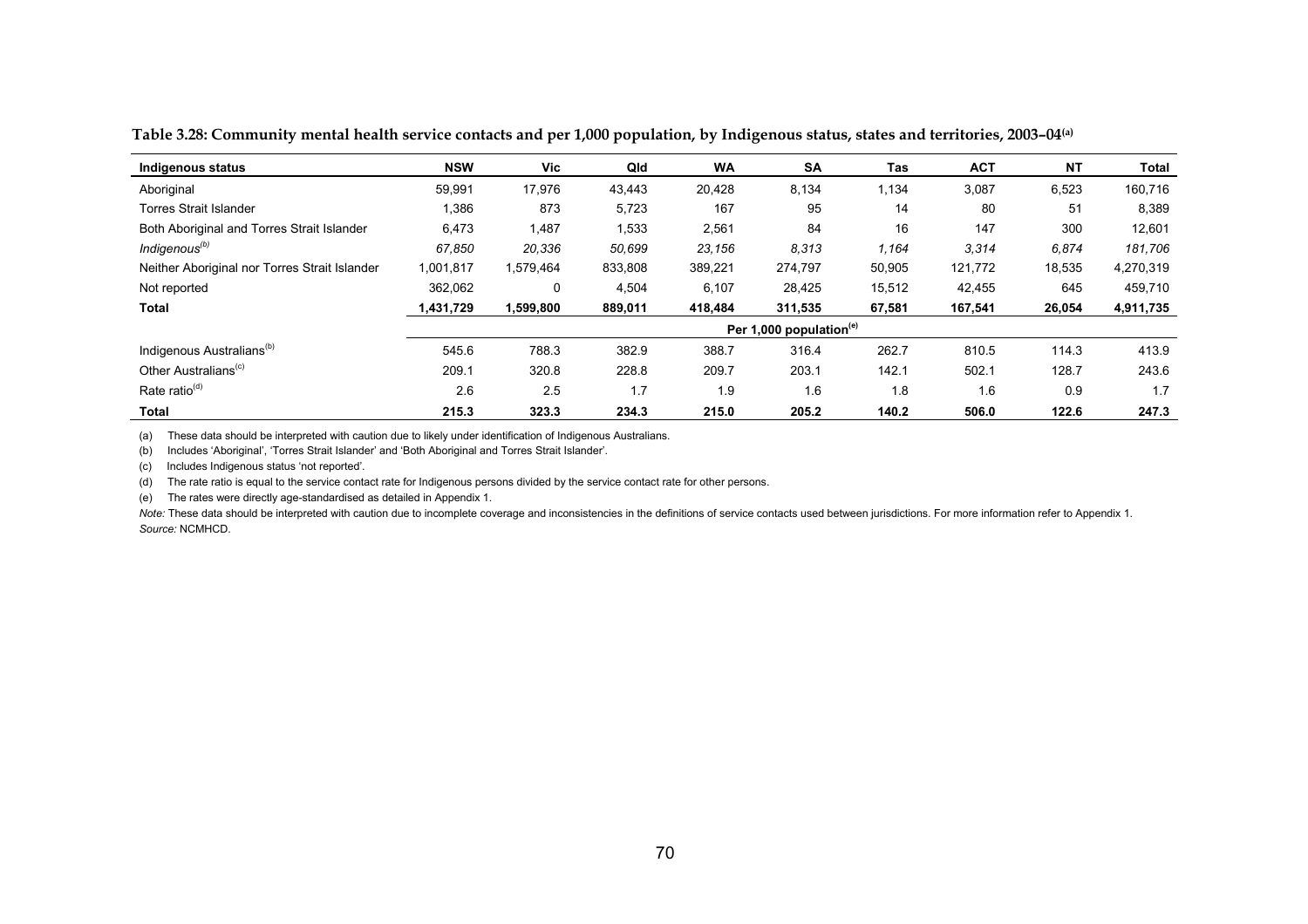| Mental health legal status | <b>NSW</b> | Vic       | Qld     | <b>WA</b> | <b>SA</b>     | Tas    | <b>ACT</b> | <b>NT</b> | Total     |
|----------------------------|------------|-----------|---------|-----------|---------------|--------|------------|-----------|-----------|
|                            |            |           |         |           | <b>Number</b> |        |            |           |           |
| Voluntary patient          | 757,482    | 1,223,012 | 750.003 | 13,491    | 284.681       | 59,217 | 117,851    | 25,137    | 3,230,874 |
| Involuntary patient        | 192,576    | 376,788   | 139,008 | 38        | 22,023        | 1,204  | 49,690     | 917       | 782.244   |
| Not reported               | 481.671    | 0         | 0       | 404.955   | 4,831         | 7.160  | 0          | 0         | 898,617   |
| Total                      | 1,431,729  | 1,599,800 | 889,011 | 418,484   | 311,535       | 67,581 | 167,541    | 26,054    | 4,911,735 |
|                            |            |           |         |           | Per cent      |        |            |           |           |
| Voluntary patient          | 52.9       | 76.4      | 84.4    | 3.2       | 91.4          | 87.6   | 70.3       | 96.5      | 65.8      |
| Involuntary patient        | 13.5       | 23.6      | 15.6    | 0.0       | 7.1           | 1.8    | 29.7       | 3.5       | 15.9      |
| Not reported               | 33.6       | 0.0       | 0.0     | 96.8      | 1.6           | 10.6   | 0.0        | 0.0       | 18.3      |
| Total                      | 100.0      | 100.0     | 100.0   | 100.0     | 100.0         | 100.0  | 100.0      | 100.0     | 100.0     |

**Table 3.29: Community mental health service contacts, by mental health legal status, states and territories, 2003–04** 

*Note:* These data should be interpreted with caution due to incomplete coverage and inconsistencies in the definition of a service contact used between jurisdictions. For more information refer to Appendix 1. *Source:* NCMHCD.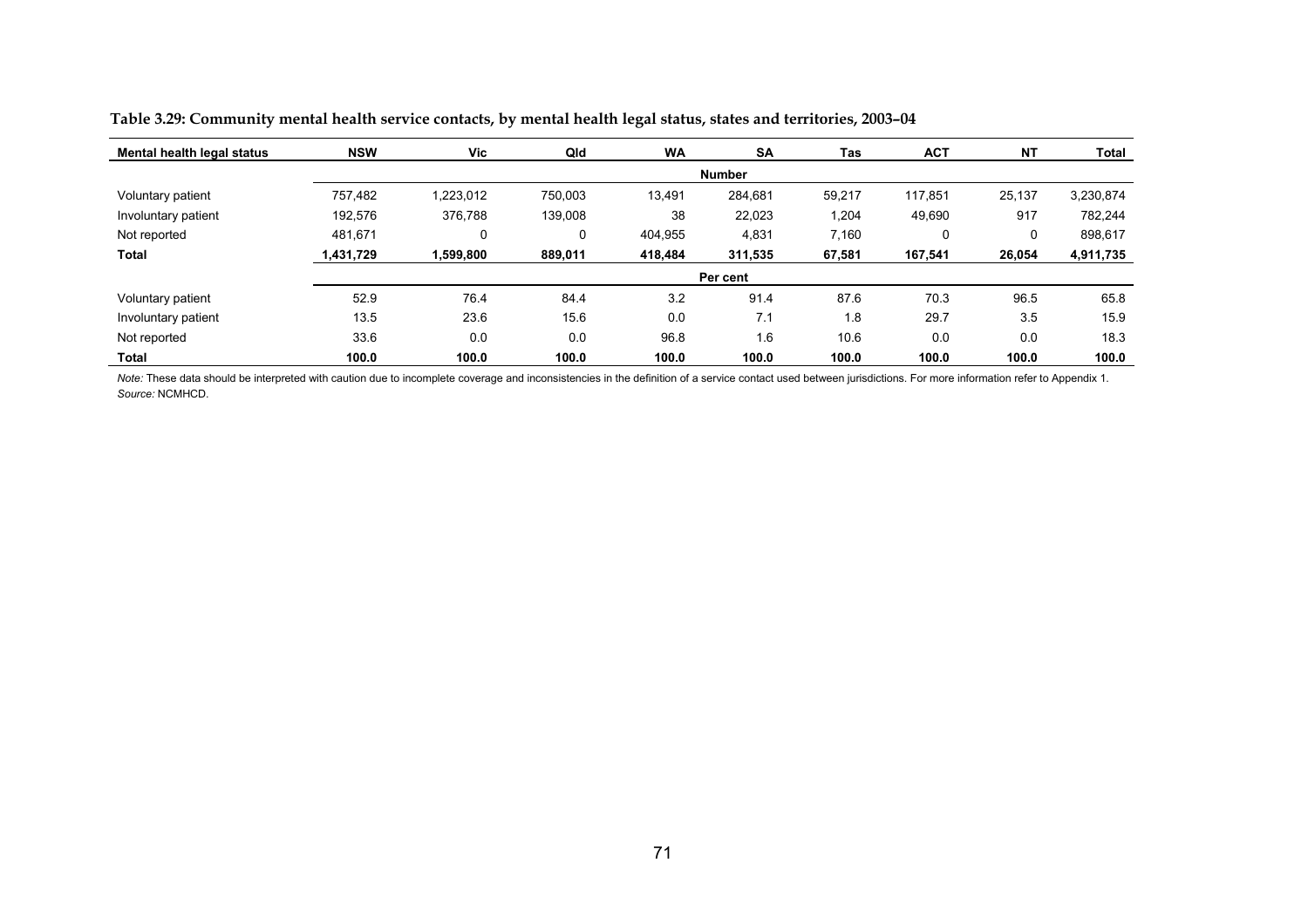| <b>Marital status</b>        | $NSW^{(a)}$ | Vic       | Qld     | <b>WA</b> | <b>SA</b>     | Tas    | <b>ACT</b> | <b>NT</b> | Total <sup>(b)</sup> |
|------------------------------|-------------|-----------|---------|-----------|---------------|--------|------------|-----------|----------------------|
|                              |             |           |         |           | <b>Number</b> |        |            |           |                      |
| Never married                | n.a.        | 876,670   | 555,280 | 230,600   | 183,539       | 21,879 | 114,014    | 14,396    | 1,996,378            |
| Widowed                      | n.a.        | 86,624    | 28,678  | 22,506    | 20,567        | 11,383 | 6,099      | 176       | 176,033              |
| Divorced                     | n.a.        | 181,076   | 73,006  | 38,162    | 28,736        | 3,070  | 13,273     | 498       | 337,821              |
| Separated                    | n.a.        | 94,903    | 59,742  | 26,642    | 16,474        | 3,679  | 5,658      | 576       | 207,674              |
| Married (including de facto) | n.a.        | 278,655   | 168,684 | 91,911    | 44,338        | 11,309 | 21,509     | 3,981     | 620,387              |
| Not reported                 | 1,431,729   | 81,872    | 3,621   | 8,663     | 17,881        | 16,261 | 6,988      | 6,427     | 141,713              |
| Total                        | 1,431,729   | 1,599,800 | 889,011 | 418,484   | 311,535       | 67,581 | 167,541    | 26,054    | 3,480,006            |
|                              |             |           |         |           | Per cent      |        |            |           |                      |
| Never married                | n.a.        | 54.8      | 62.5    | 55.1      | 58.9          | 32.4   | 68.1       | 55.3      | 57.4                 |
| Widowed                      | n.a.        | 5.4       | 3.2     | 5.4       | 6.6           | 16.8   | 3.6        | 0.7       | 5.1                  |
| Divorced                     | n.a.        | 11.3      | 8.2     | 9.1       | 9.2           | 4.5    | 7.9        | 1.9       | 9.7                  |
| Separated                    | n.a.        | 5.9       | 6.7     | 6.4       | 5.3           | 5.4    | 3.4        | 2.2       | 6.0                  |
| Married (including de facto) | n.a.        | 17.4      | 19.0    | 22.0      | 14.2          | 16.7   | 12.8       | 15.3      | 17.9                 |
| Not reported                 | 100.0       | 5.1       | 0.4     | 2.1       | 5.7           | 24.1   | 4.2        | 24.7      | 4.1                  |
| <b>Total</b>                 | 100.0       | 100.0     | 100.0   | 100.0     | 100.0         | 100.0  | 100.0      | 100.0     | 100.0                |

**Table 3.30: Community mental health service contacts, by marital status, states and territories, 2003–04** 

(a) NSW was unable to provide martial status data for 2003–04, therefore national figures are not comparable with 2002–03 data.

(b) Excluding NSW.

Note: These data should be interpreted with caution due to incomplete coverage and inconsistencies in the definition of a service contact used between jurisdictions. For more information refer to Appendix 1.

n.a. Not available.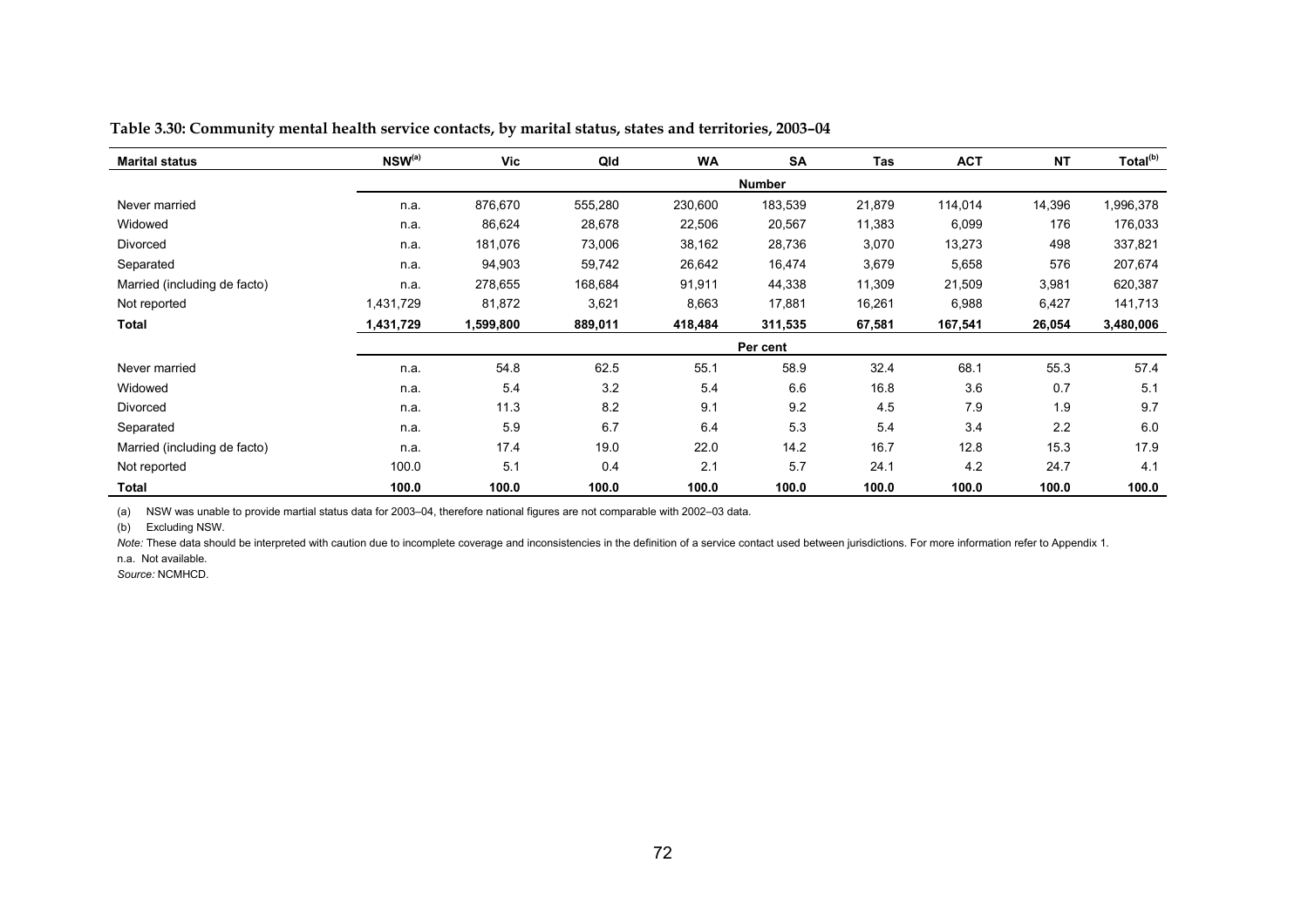|                                      | <b>Number</b> | Rate per                  |                                                          | <b>Number</b> | Rate per                  |
|--------------------------------------|---------------|---------------------------|----------------------------------------------------------|---------------|---------------------------|
|                                      | of service    | 1,000                     |                                                          | of service    | 1,000                     |
| Country/region                       | contacts      | population <sup>(a)</sup> | Country/region                                           | contacts      | population <sup>(a)</sup> |
| Australia                            | 3,878,562     | 261.3                     | Cambodia                                                 | 5,464         | 152.7                     |
| New Zealand                          | 62,460        | 125.9                     | Malaysia and Brunei                                      | 8,788         | 82.5                      |
| Papua New Guinea                     | 5,656         | 161.5                     | Philippines                                              | 13,915        | 96.1                      |
| Fiji                                 | 6,501         | 96.3                      | Singapore                                                | 5,107         | 125.3                     |
| Other Oceania                        | 10,677        | 279.0                     | Vietnam                                                  | 38,518        | 159.1                     |
| Oceania including Australia (total)  | 3.963.856     | 256.0                     | China                                                    | 13,628        | 67.1                      |
| United Kingdom and Ireland           | 178,475       | 142.4                     | Hong Kong and Macau                                      | 7,393         | 92.7                      |
| Greece                               | 27,598        | 241.5                     | Japan                                                    | 2,232         | 81.0                      |
| Italy                                | 48,270        | 211.8                     | India                                                    | 13,163        | 96.8                      |
| Malta                                | 12,013        | 262.0                     | Sri Lanka                                                | 9,984         | 134.5                     |
| Former Yugoslavia                    | 44,638        | 173.0                     | <b>Other Asia</b>                                        | 17,560        | 85.0                      |
| Former USSR and Baltic States        | 14,856        | 251.9                     | Asia (total)                                             | 140,799       | 100.8                     |
| Hungary                              | 7,164         | 288.8                     | Canada                                                   | 3,381         | 95.7                      |
| Poland                               | 19,850        | 250.4                     | <b>USA</b>                                               | 8,316         | 124.1                     |
| Romania                              | 4,405         | 249.8                     | <b>Other North America</b>                               | 241           | 510.8                     |
| France                               | 4,257         | 165.4                     | North America (total)                                    | 11,938        | 118.7                     |
| Germany                              | 23,267        | 169.2                     | Argentina                                                | 1,873         | 152.0                     |
| Netherlands                          | 13,074        | 105.3                     | Chile                                                    | 4,586         | 175.1                     |
| Cyprus                               | 2,888         | 135.5                     | The Caribbean                                            | 1,254         | 271.1                     |
| Other Europe and the former USSR     | 28,616        | 184.2                     | Other South America, Central America and the Caribbean   | 9,811         | 180.2                     |
| Europe (total)                       | 429,371       | 163.6                     | South America, Central America and The Caribbean (total) | 17,524        | 177.0                     |
| Lebanon                              | 14,129        | 137.1                     | <b>Mauritius</b>                                         | 3,255         | 145.3                     |
| Turkey                               | 10.177        | 210.1                     | South Africa                                             | 11.363        | 102.4                     |
| Iran                                 | 4,748         | 180.5                     | Other Africa excluding North Africa                      | 17,534        | 252.6                     |
| Iraq                                 | 5,415         | 136.3                     | Africa excluding North Africa (total)                    | 32,152        | 157.1                     |
| Egypt                                | 7,340         | 179.9                     | Overseas (total)                                         | 768,550       | 144.8                     |
| Other Middle East and North Africa   | 9,663         | 191.0                     | Not reported                                             | 264,623       | $\sim$ $\sim$             |
| Middle East and North Africa (total) | 51,472        | 172.1                     |                                                          |               |                           |
| Indonesia                            | 5,047         | 84.9                      | <b>Total</b>                                             | 4,911,735     | 247.3                     |

**Table 3.31: Community mental health service contacts and per 1,000 population, by selected country/region of birth, Australia, 2003–04** 

(a) The rates were directly age-standardised as detailed in Appendix 1.

. . Not applicable.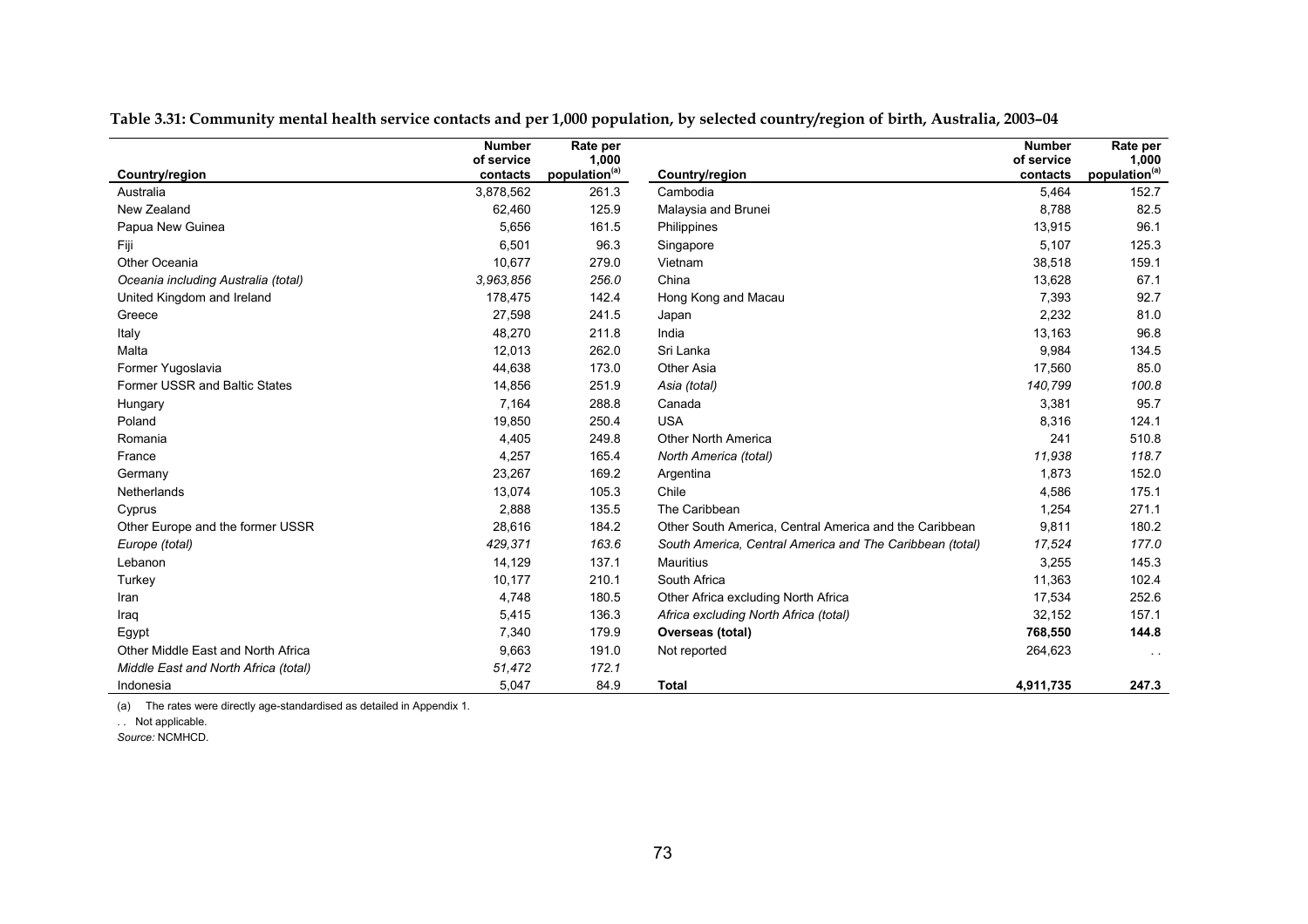|  |  |  |  |  | Table 3.32: Community mental health service contacts and per 1,000 population, by Remoteness area of usual residence, Australia, 2003–04 |
|--|--|--|--|--|------------------------------------------------------------------------------------------------------------------------------------------|
|--|--|--|--|--|------------------------------------------------------------------------------------------------------------------------------------------|

|                                          | <b>Maior cities</b> | Inner regional | <b>Outer regional</b> | Remote | Very remote | Not reported | Total <sup>(a)</sup>  |
|------------------------------------------|---------------------|----------------|-----------------------|--------|-------------|--------------|-----------------------|
| Number of service contacts               | 3,207,139           | 948,686        | 451,599               | 58,380 | 18,781      | 227,150      | 11,735<br>4 911<br>۰. |
| Rate per 1,000 population $\mathfrak{p}$ | 240.3               | 237.9          | 229.0                 | 182.7  | 103.0       | . .          | 247.3                 |

(a) Includes Other territories and excludes non-Australian residents.

(b) The rates were directly age-standardised as detailed in Appendix 1.

Note: These data should be interpreted with caution due to incomplete coverage and inconsistencies in the definition of a service contact used between jurisdictions. For more information refer to Appendix 1.

. . Not applicable.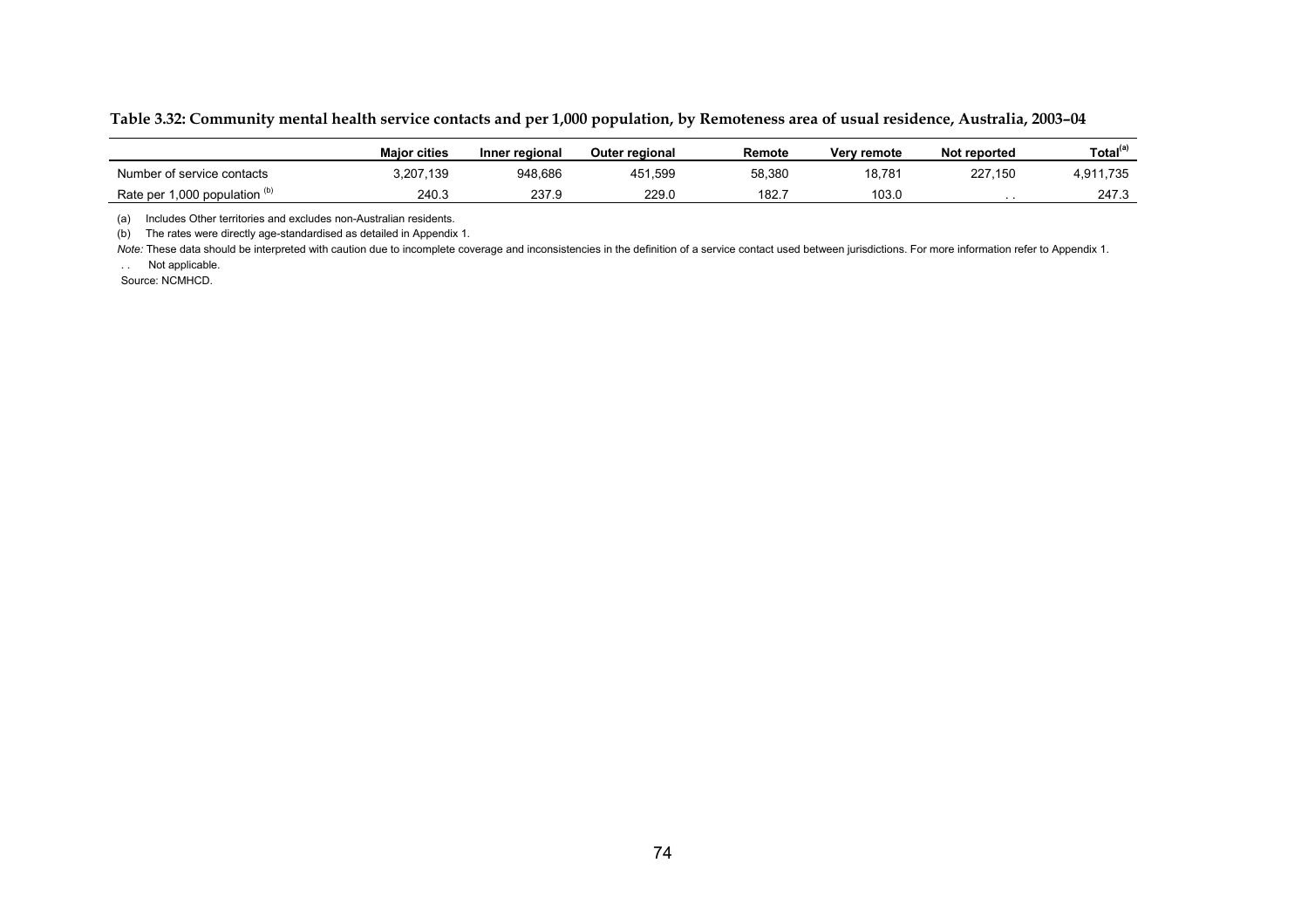**Table 3.33: Community mental health care service contacts by principal diagnosis in ICD-10-AM groupings, Australia, 2003–04(a)** 

|                                                           |                                                                           |               | <b>Proportion of</b><br>specified<br>principal<br>diagnosis |
|-----------------------------------------------------------|---------------------------------------------------------------------------|---------------|-------------------------------------------------------------|
| Code                                                      | <b>Description</b>                                                        | <b>Number</b> | $(\%)$                                                      |
| F00-F03                                                   | Dementia                                                                  | 102,776       | 3.1                                                         |
| F04-F09                                                   | Other organic mental disorders                                            | 27,570        | 0.8                                                         |
| F10                                                       | Mental and behavioural disorders due to use of alcohol                    | 27,078        | 0.8                                                         |
| F11-F19                                                   | Mental and behavioural disorders due to other psychoactive substances use | 48,757        | 1.5                                                         |
| F <sub>20</sub>                                           | Schizophrenia                                                             | 1,148,770     | 34.8                                                        |
| F21, F24, F28, F29                                        | Schizotypal and other delusional disorders                                | 146,747       | 4.4                                                         |
| F <sub>22</sub>                                           | Persistent delusional disorders                                           | 32,101        | 1.0                                                         |
| F <sub>23</sub>                                           | Acute and transient psychotic disorders                                   | 78,302        | 2.4                                                         |
| F <sub>25</sub>                                           | Schizoaffective disorders                                                 | 206,849       | 6.3                                                         |
| F30                                                       | Manic episode                                                             | 18,071        | 0.5                                                         |
| F31                                                       | Bipolar affective disorders                                               | 259,345       | 7.9                                                         |
| F32                                                       | Depressive episode                                                        | 420,050       | 12.7                                                        |
| F33                                                       | Recurrent depressive disorders                                            | 74,043        | 2.2                                                         |
| F34                                                       | Persistent mood (affective) disorders                                     | 29,956        | 0.9                                                         |
| F38, F39                                                  | Other and unspecified mood (affective) disorders                          | 5,708         | 0.2                                                         |
| F40                                                       | Phobic anxiety disorders                                                  | 19,454        | 0.6                                                         |
| F41                                                       | Other anxiety disorders                                                   | 98,718        | 3.0                                                         |
| F42                                                       | Obsessive-compulsive disorders                                            | 23,919        | 0.7                                                         |
| F43                                                       | Reaction to severe stress and adjustment disorders                        | 163,362       | 4.9                                                         |
| F44                                                       | Dissociative (conversion) disorders                                       | 3,934         | 0.1                                                         |
| F45, F48                                                  | Somatoform and other neurotic disorders                                   | 5,593         | 0.2                                                         |
| F50                                                       | Eating disorders                                                          | 21,540        | 0.7                                                         |
| F51-F59                                                   | Other behavioural syndromes associated with physiol dist & phys factors   | 6,017         | 0.2                                                         |
| F60                                                       | Specific personality disorders                                            | 113,168       | 3.4                                                         |
| F61-F69                                                   | Disorders of adult personality and behaviour                              | 16,026        | 0.5                                                         |
| F70-F79                                                   | Mental retardation                                                        | 11,781        | 0.4                                                         |
| F80-F89                                                   | Disorders of psychological development                                    | 24,524        | 0.7                                                         |
| F90                                                       | Hyperkinetic disorders                                                    | 21,014        | 0.6                                                         |
| F91                                                       | Conduct disorders                                                         | 33,624        | 1.0                                                         |
| F92-F98                                                   | Other & unspecified disorders with onset childhood adolescence            | 48,191        | 1.5                                                         |
|                                                           | Other                                                                     | 66,751        | 2.0                                                         |
| Total with specified principal diagnosis                  |                                                                           | 3,303,739     | 100.0                                                       |
| F99                                                       | Mental disorder not otherwise specified <sup>(b)</sup>                    | 744,422       |                                                             |
|                                                           | Not reported <sup>(b)</sup>                                               | 863,574       |                                                             |
| Total with unspecified principal diagnosis <sup>(b)</sup> |                                                                           | 1,607,996     |                                                             |
| <b>Total service contacts</b>                             |                                                                           | 4,911,735     |                                                             |

(a) These data should be interpreted with caution due to differences in the statistical unit used by jurisdictions for reporting principal diagnosis. Some jurisdictions report principal diagnosis at each service contact while some report the principal diagnosis as it applies to the duration of the patient's treatment.

(b) The majority of service contacts in these categories were supplied by Queensland (39.0%) and New South Wales (38.8%). *Abbreviations:* phys—physical, physiol—physiological, dist—disturbances.

*Note:* These data should be interpreted with caution due to incomplete coverage and inconsistencies in the definition of a service contact used between jurisdictions. For more information refer to Appendix 1 and AIHW 2004c.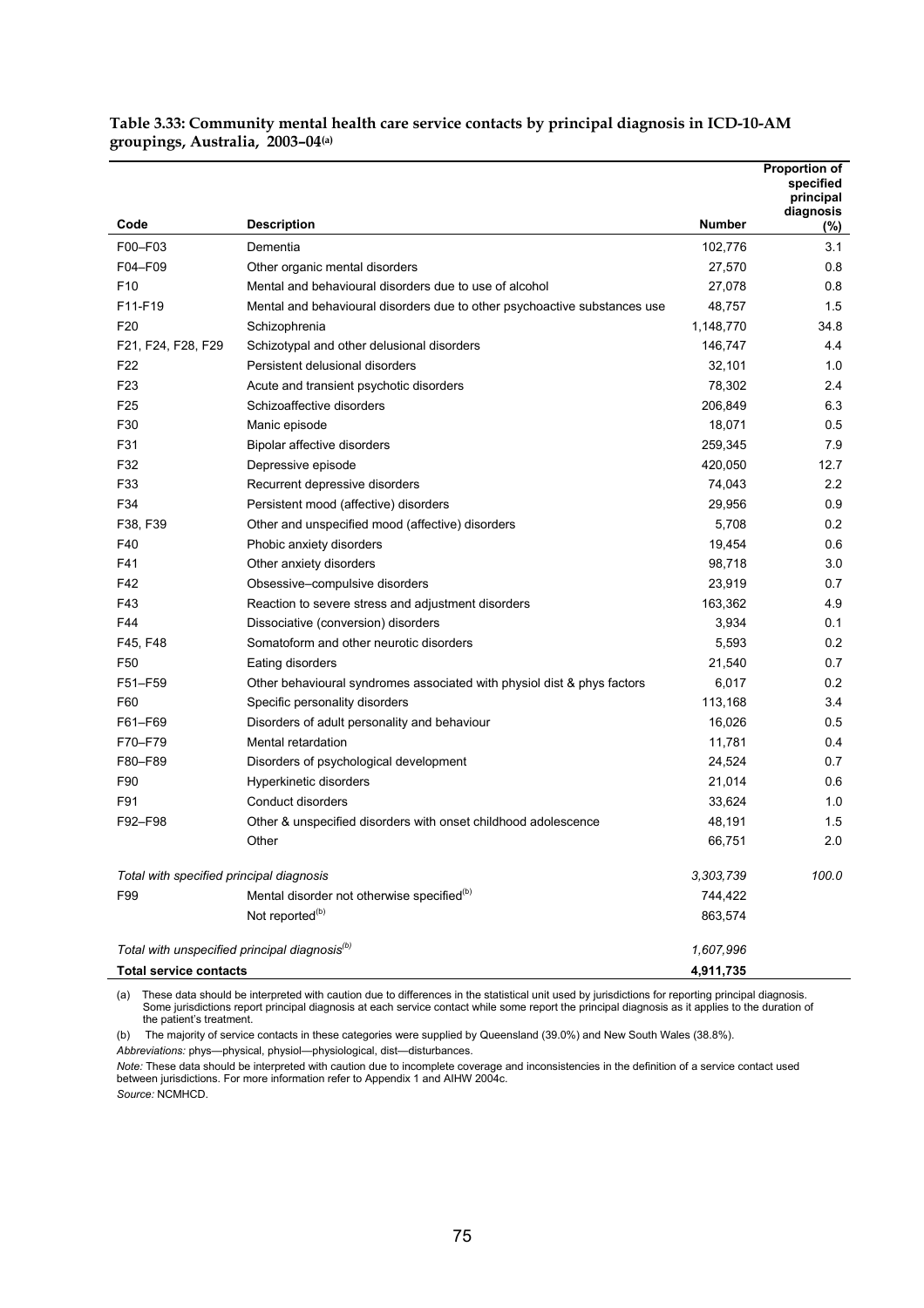## **3.5 Commonwealth State/Territory Disability Agreement-funded mental health-related nonresidential care**

The data presented in this section relate to CSTDA-funded support services provided for clients (service users) with a psychiatric disability. The psychiatric disability can be the client's primary disability or one of the client's other significant disabilities. The term 'primary disability' refers to the disability category identified by the client, carer or service as the disability most affecting the client's everyday life. A number of 'other significant' disabilities may be identified by the client. See Appendix 1 for further information on disability groups.

Service users have generally gone through some form of clinical assessment and are often referred by public mental health services, private psychiatrists and general practitioners, and usually undergo a clinical assessment prior to acceptance by the service.

Data on non-residential disability support services are included in this report because the mental health-related care provided by these services may, to varying extents, be used to substitute for, or supplement, other forms of community or hospital-based non-residential mental health care.

CSTDA-funded disability support services provide a broad range of non-residential services for people with mental health-related disabilities. These services include accommodation support, community support (including case management, counselling, intervention and therapy), community access (including learning and life skills development and recreation), respite, and employment support services. The data presented here exclude residential care services such as group homes, but include accommodation support services that provide in-home support.

The CSTDA NMDS collection includes all psychiatric and mental health-related disability support services that receive CSTDA funds. Some psychiatric and mental health-related disability support services have different sources of funding and do not report to the CSTDA NMDS collection. For this reason, the information presented in this section must be interpreted with caution: it does not include all psychiatric and mental health-related disability support services, and the proportion of these services receiving CSTDA funding differs among the states and territories. These variations in coverage are outlined in the data sources section of Appendix 1.

Prior to 2003, data were available from the CSTDA NMDS collection on these services and their clients on a snapshot day each year. From 2003, unit record data on all service users and the disability support services they receive were collected on an ongoing basis. Data for 2002–03 were available for the period from 1 January to 30 June 2003. From 1 July 2003, service user data have been collected on a full financial year basis; the 2003–04 collection is therefore the first time full financial year data have been available.

Data are collected largely on the number and characteristics of service users. Data relating to the number of services provided in 2003–04 are only available in the form of the number of hours of service provided for selected service types in a reference week (Figure 3.5). During 2003–04, there were 24,108 non-residential users of CSTDA-funded disability support services who had a primary or other psychiatric disability. The proportion of service users who have a psychiatric disability as their primary disability may vary by jurisdictions or client characteristics such as age group. Among these service users, the major primary disability groups were psychiatric disability (63.9% of service users) and intellectual disability (22.5%). The majority of service users were male (60.4%) and the most common age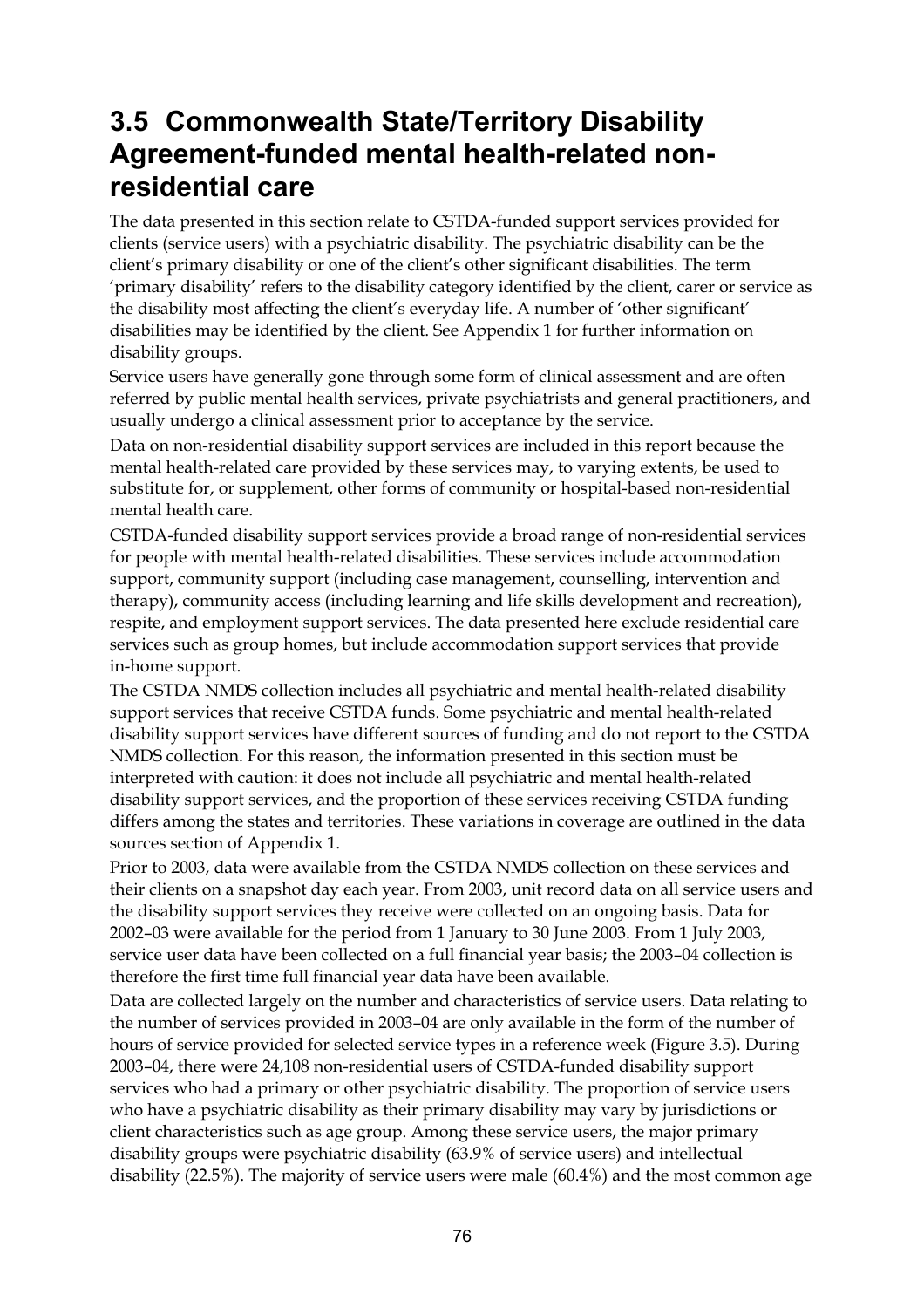group was 35–44 years (27.1%). The non-residential care service types most frequently received were *Employment* (66.7%) and *Community access* (21.5%) services. Victorian disability support services reported the largest number of service users (39.5%).

The majority of service users were Australian-born (84.2%) and 6.7% were born in non-English-speaking countries. During the reported time period 3.2% of service users identified as being of Aboriginal or Torres Strait Islander origin or both.

The main income source for the majority of service users aged 16 years or over (67.9%) was *Disability support pension*. For service users aged less than 16 years, 30.6% of their parents or guardians received a carer allowance indicating that care was provided to the service user by one or both of their parents or guardians.

The location of service users was classified as *Major city, Inner regional, Outer regional, Remote, Very remote* or *Not reported* based on the service user's postcode—66.1% of service users were located in major cities. The most commonly reported living arrangement was *Lives with family* (43.1%), and the most commonly reported accommodation type was *Private residence* (75.6%).

Figure 3.5 also provides the total hours of service provided by CSTDA-funded service type outlets for users reporting a primary or other psychiatric disability, during a reference week in June 2004. A total of 100,330 hours were recorded. Services providing *Community access* which includes learning and life skills development as well as other community access and day programs recorded the largest number of service hours (47,173 or 47.0% of total hours). The fewest number of service hours were recorded for *Community support* (4,099 or 4.1%) which includes case management, local coordination and development.

## **3.6 Ambulatory-equivalent mental health-related separations**

This section presents data on same day mental health-related hospital separations that could be considered equivalent to ambulatory mental health care (see Appendix 2 for further information). Briefly, for the purpose of this report, a separation was classified as ambulatory-equivalent if:

- it was a same day separation (that is, admission and separation occurred on the same day), and
- no procedure or other intervention was recorded, or any procedure recorded was identified as probably able to be provided in ambulatory mental health care (a list of these procedures is included in Appendix 2), and
- the mode of admission did not include a care type change or transfer, and the mode of separation did not include a transfer (to another facility), a care type change, left against medical advice or death.

Ambulatory-equivalent separations were first identified in this way in *Mental Health Services in Australia 2001–02* (AIHW 2004c). Previously, these separations were included in the residential and admitted patient mental health care chapter.

### **Definition of mental health-related separations**

Mental health-related separations from hospital include separations with a mental healthrelated principal diagnosis and separations that include any specialised psychiatric care. Separations are defined as having specialised psychiatric care if the patient is reported as having one or more days in a specialised psychiatric unit (also referred to as a designated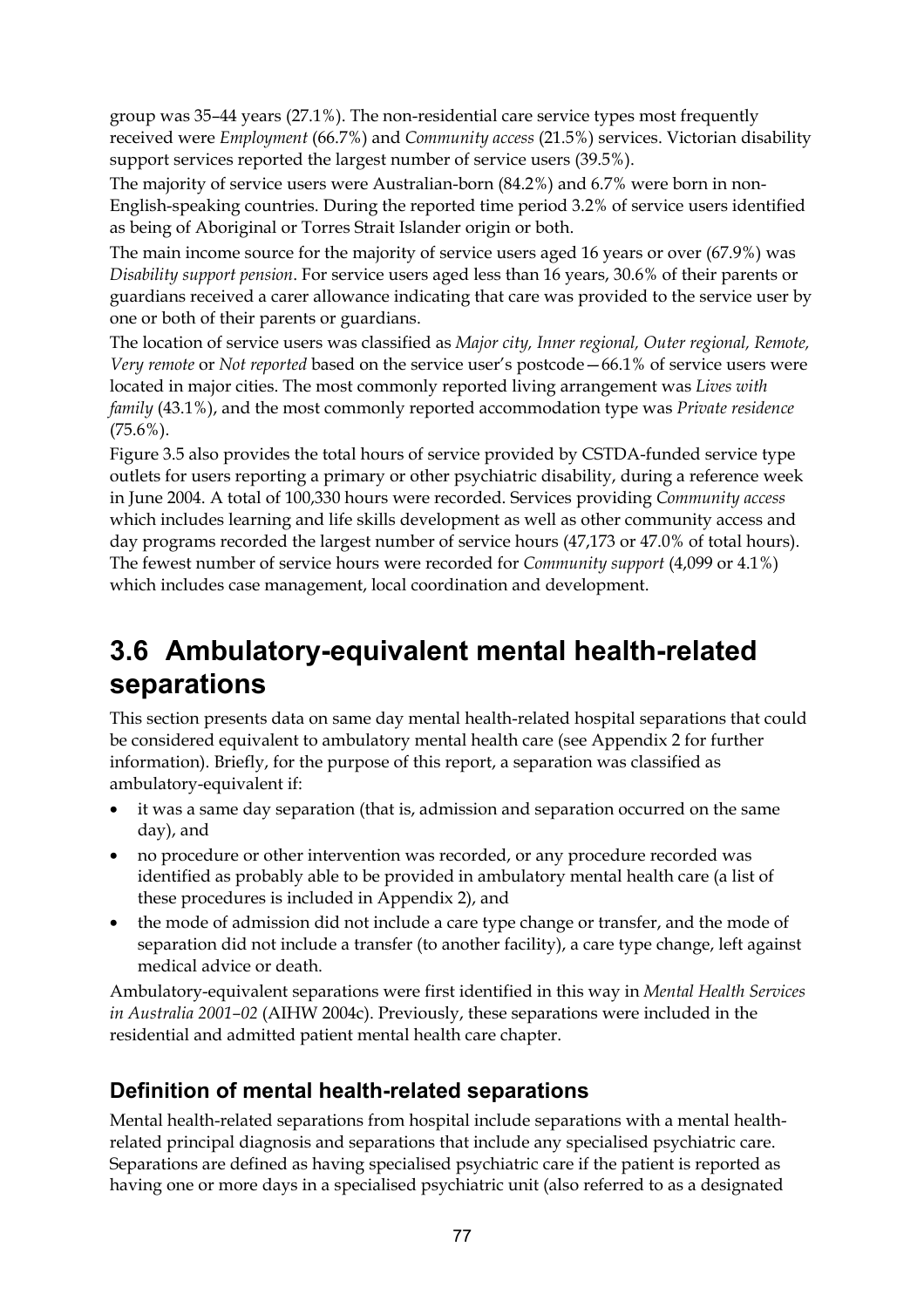psychiatric unit) of an acute care hospital or of a public psychiatric hospital. A mental healthrelated principal diagnosis in this publication is defined as a principal diagnosis that falls within the chapter on mental disorders in the ICD-10-AM classification (F00 to F99) or a number of other selected diagnoses (see Appendix 2 and *Mental Health Services in Australia 2000–01* (AIHW 2003)).

### **Overview**

During 2003–04 there were 111,581 ambulatory-equivalent mental health-related separations, which accounted for 36.1% of all mental health-related hospital separations (Tables 3.34 and 4.1). Of these, 86,765 separations included specialised psychiatric care, which accounted for 42.6% of all mental health-related hospital separations with specialised psychiatric care (Tables 3.34 and 4.1). Ambulatory-equivalent mental health-related hospital separations accounted for 1.6% of total hospital separations during 2003–04 and 0.5% of total hospital patient days (AIHW 2005a).

For Australia as a whole, there were 5.5 ambulatory-equivalent mental health-related separations per 1,000 population, and 77.8% of ambulatory-equivalent mental health-related separations received specialised psychiatric care. The separation rate per 1,000 population was higher for private hospitals (4.2) than for public acute hospitals (1.2), and there was also a higher proportion with specialised psychiatric care for private hospital separations (86.4%) than for public acute hospitals (46.5%).

Victoria was the jurisdiction with the highest rate of ambulatory-equivalent separations (8.3 separations per 1,000 population). New South Wales had the largest proportion of separations with specialised psychiatric care, with 83.5% of ambulatory-equivalent mental health-related separations including specialised psychiatric care.

### **Mental health legal status**

Table 3.35 summarises the mental health legal status reported for ambulatory-equivalent mental health-related separations with specialised psychiatric care during 2003–04. The data on mental health legal status are collected to indicate whether a patient has been involuntarily detained (see Chapter 5 for more information).

Overall, 1.7% of ambulatory-equivalent mental health-related separations with specialised psychiatric care recorded a mental health legal status of involuntary. Involuntary mental health legal status was more likely for public acute hospital separations (11.0%) than for private hospital separations (0.2%).

### **Age and sex**

Table 3.36 presents the age and sex distribution of the ambulatory-equivalent mental healthrelated separations with specialised psychiatric care. There were 32,859 separations with specialised psychiatric care reported for male patients and 53,906 for female patients. Patients who received specialised psychiatric care were most likely to be in the 45–54 age group for males (20.8% of these separations) and in the 35–44 years age group for females (23.0%).

Table 3.37 presents the age and sex distribution of patients with ambulatory-equivalent mental health-related separations without specialised psychiatric care. There were 11,487 separations without specialised psychiatric care reported for male patients and 13,329 for female patients. Patients who did not receive specialised psychiatric care were most likely to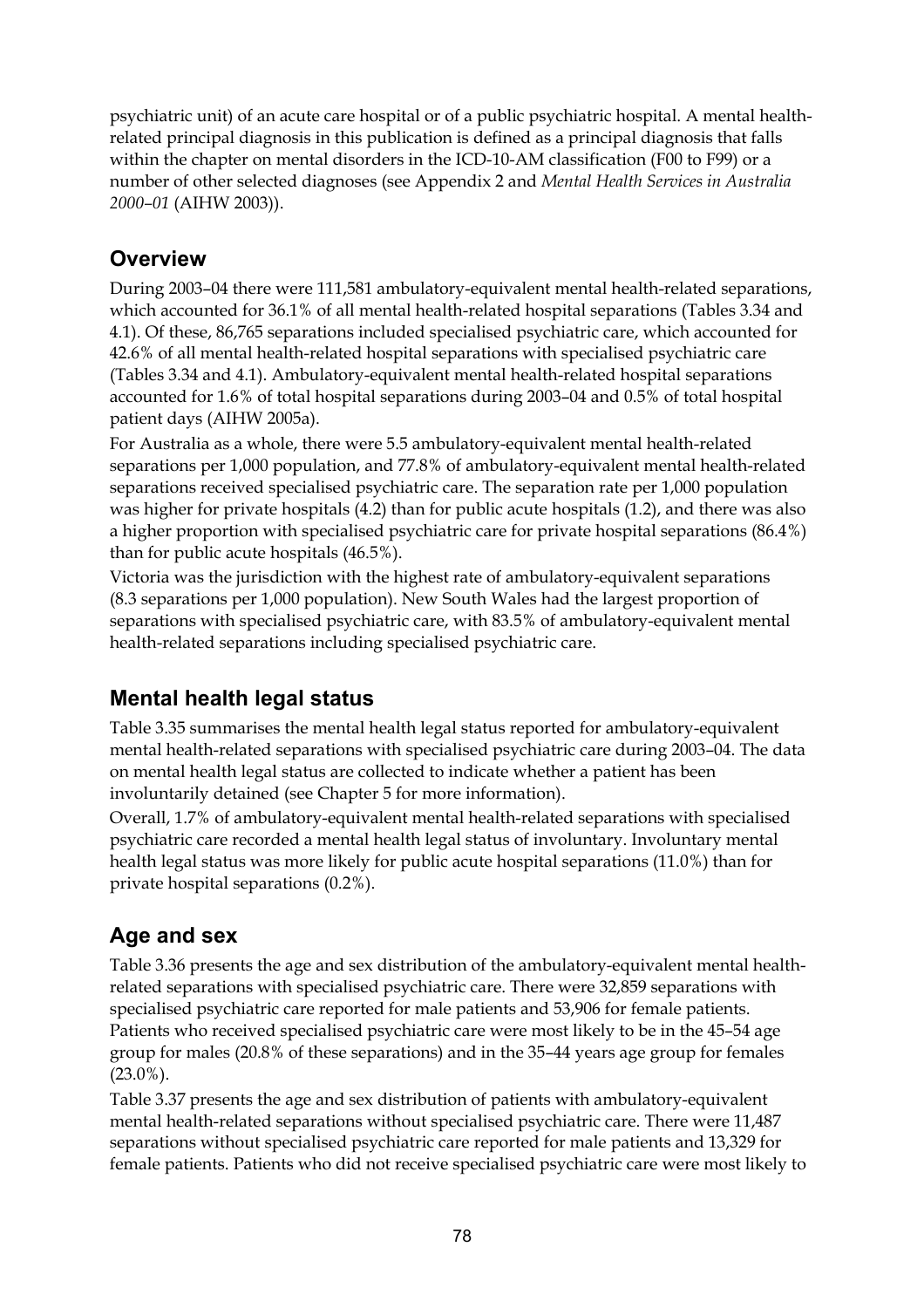be in the 25–34 years age group for males (17.5% of these separations) and in the 35–44 years age group for females (19.3%).

### **Aboriginal and Torres Strait Islander status**

Table 3.38 shows the number of separations by the patient's Indigenous status. Only Indigenous status data only for Queensland, Western Australia, South Australia and public hospitals in the Northern Territory are considered to be of acceptable quality for analytical purposes (AIHW 2005d). Ambulatory-equivalent mental health-related separations for those four jurisdictions are not necessarily representative of those in the other four jurisdictions. A lower proportion of separations with specialised psychiatric care (29.3%) was reported for Indigenous patients compared with other patients (78.4%). This pattern was reflected in all jurisdictions with the exception of Queensland where the proportion of separations with Indigenous patients with and without psychiatric care was similar.

### **Principal diagnosis**

Table 3.39 shows the distribution of ambulatory-equivalent mental health-related separations with specialised psychiatric care by principal diagnosis using selected groupings of mental health-related diagnoses. In 2003–04, principal diagnoses of *Depressive episode* (F32) accounted for the largest number of separations with specialised psychiatric care (19,984 or 23.0%), followed by *Recurrent depressive disorders* (F33; 13,898 or 16.0%) and *Reaction to severe stress and adjustment disorders* (F43; 9,435 or 10.9%).

Table 3.40 shows the distribution of ambulatory-equivalent mental health-related separations without specialised psychiatric care by principal diagnosis using selected groupings of mental health-related diagnoses. In 2003–04, principal diagnoses of *Mental and behavioural disorders due to use of alcohol* (F10) accounted for the largest number of separations (8,127 or 32.7%).

Table 3.39 also reports the proportion of mental health-related separations with specialised psychiatric care by principal diagnosis in ICD-10-AM groupings. Over 95% of separations with *Phobic anxiety disorders* (F40), *Disorders of adult personality and behaviour (F61–F69), Hyperkinetic disorders (F90)* and *Conduct disorders (F91)* were separations with specialised psychiatric care, whereas for principal diagnoses such a *Other behavioural syndromes associated with physiological disturbances and physical factors (F51–F59)* and *Mental disorder not otherwise specified* (F99) the proportion of separations with specialised psychiatric care was relatively low (29.0% and 29.3% respectively).

### **Procedures**

Table 3.41 details the number of separations relating to the 20 procedures or interventions most frequently reported for ambulatory-equivalent mental health-related hospital separations with and without specialised psychiatric care. The most frequently reported procedures for separations with specialised psychiatric care were *Cognitive behaviour therapy* (12,423 separations), *Psychological skills training* (6,316 separations) and *Other psychotherapies or psychosocial therapies* (3,797 separations). For separations without specialised psychiatric care, the most frequently reported procedures were *Alcohol rehabilitation* (2,534 separations), *Allied health intervention, psychology* (1,251 separations), *Other psychotherapies or psychosocial therapies* (871 separations) and *Substance addiction counselling or education* (650 separations).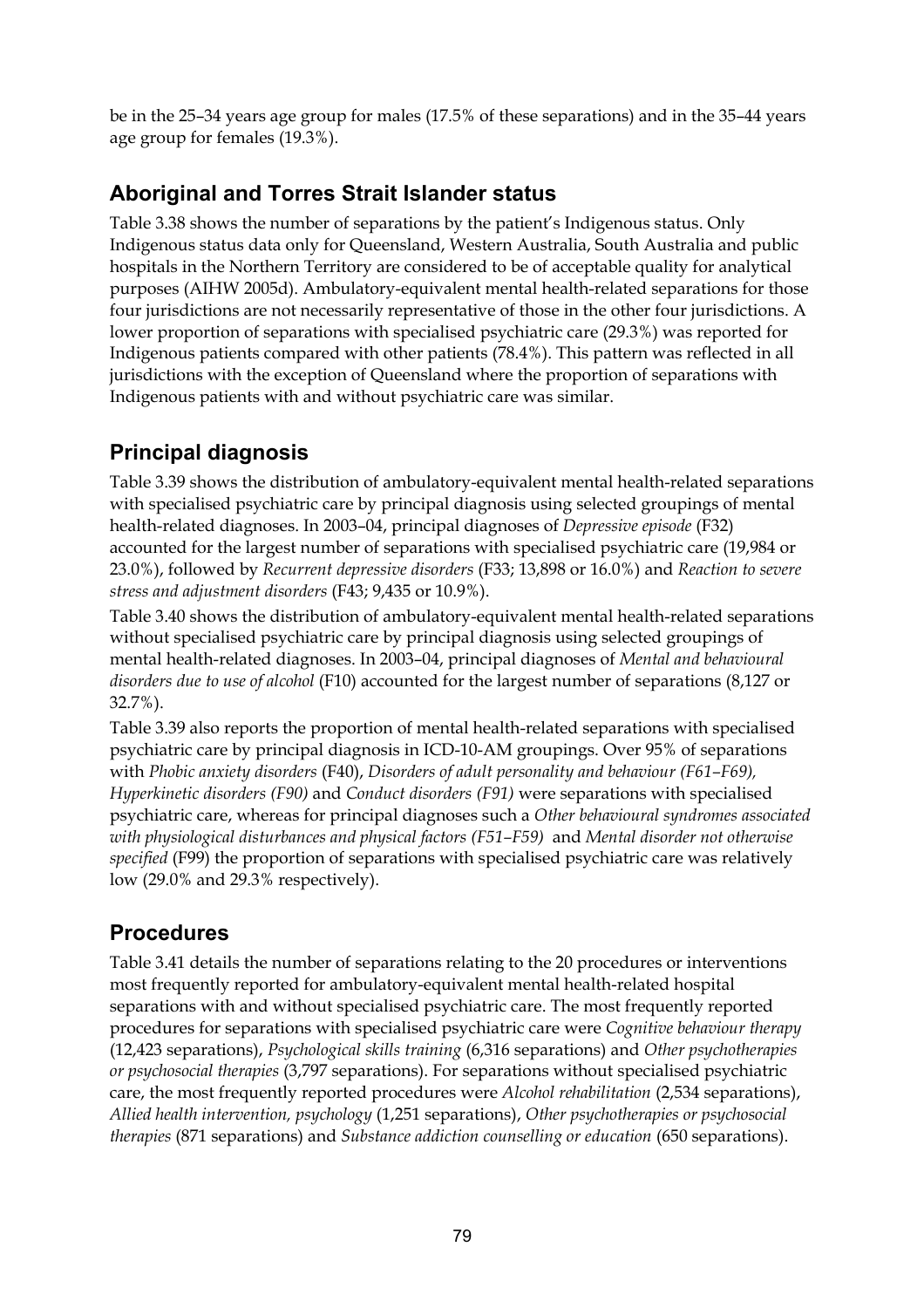### **Australian Refined Diagnosis Related Groups**

Australian Refined Diagnosis Related Groups (AR-DRGs) categorise acute admitted patient episodes into groups with similar clinical conditions and resource requirements (see Chapter 5 for more information). Version 5.0 AR-DRGs are used in this report.

The 20 most frequently reported AR-DRGs for ambulatory-equivalent mental health-related separations with and without specialised psychiatric care are presented in Table 3.42. The most commonly reported AR-DRG for separations with specialised psychiatric care was for *Mental health treatment, same day, without electroconvulsive therapy* (U60Z; 69,020 separations or 90.2% of separations with specialised psychiatric care), followed by *Alcohol use disorder and dependence, same day* (V62B; 4,268 separations or 5.6%) and *Other drug use disorder and dependence* (V64Z; 817 separations or 1.1%). For separations without specialised psychiatric care, the most commonly reported AR-DRG was for *Mental health treatment, same day, without electroconvulsive therapy* (U60Z; 14,424 separations or 58.8% of separations without specialised psychiatric care), followed by *Alcohol use disorder and dependence, same day* (V62B; 4,436 separations or 18.1%) and *Alcohol intoxication and withdrawal without complications and comorbidities* (V60B; 3,370 separations or 13.7%).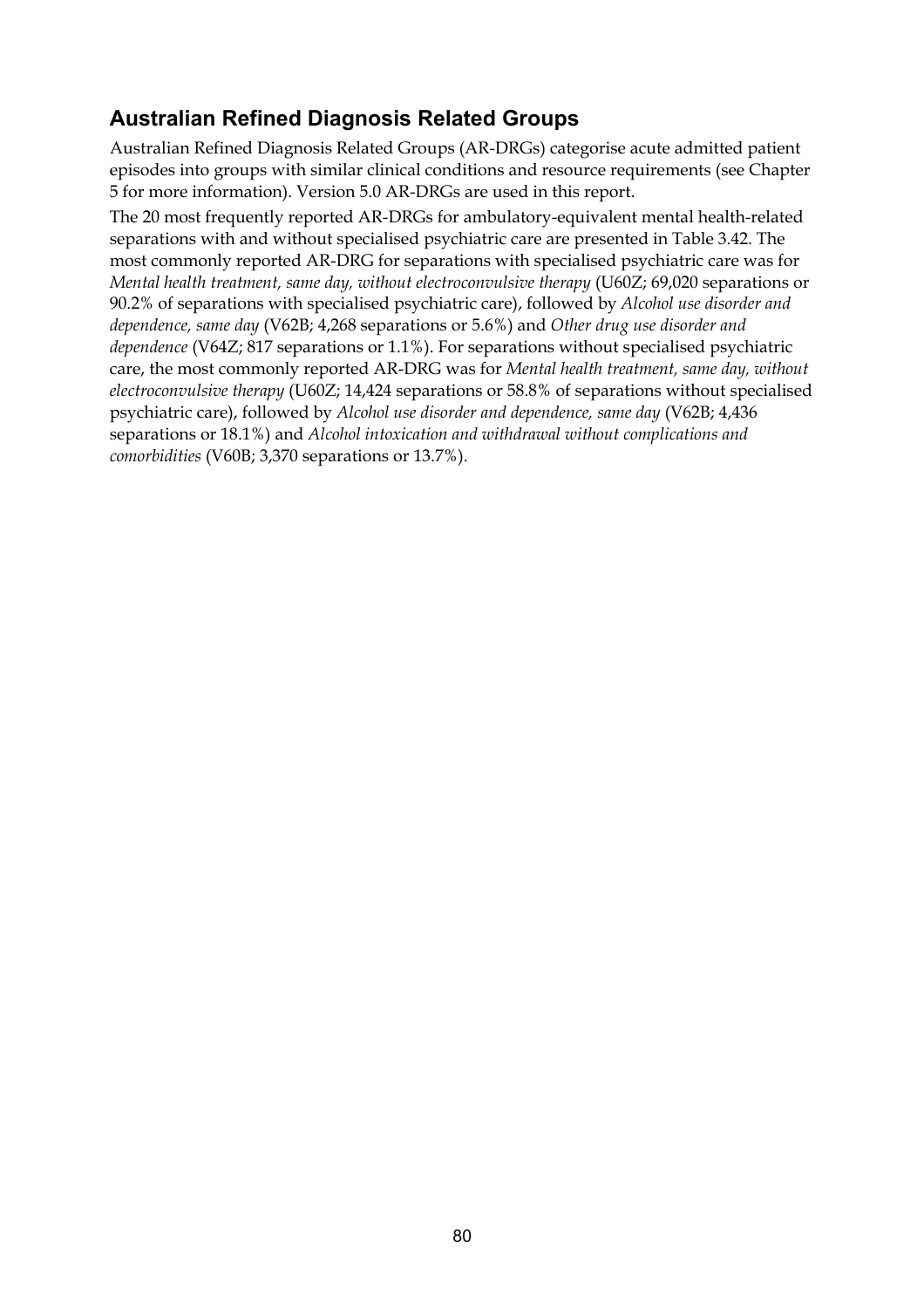

(a) This refers to service users who have a psychiatric disability as either a primary disability or an other disability.

(b) Totals for state/territory may sum to more than the total service user number because service users may access services in more than one state or territory.

(c) Totals for service type may sum to more than total service users because service users may access more than one service type over the twelve month period.

(d) Comprises Canada, Ireland, New Zealand, South Africa, United Kingdom and United States of America.

(e) This refers to number of hours provided by CSTDA-funded service type outlets during a reference week in June 2004 for service users with a primary or other psychiatric disability.

(f) Totals for "Carer allowance" and "Income source (adult 16+ years)" categories may not sum to total service user number when combined because of instances where both age and income source are unknown. Note: It should be noted that Victorian data are reported to be significantly understated. Error in the recording of 'date of last service received' as well as a lower than expected response rate led to under-counting

of service users.

*Source:* AIHW unpublished data from the 2003–04 CSTDA NMDS collection.

**Figure 3.5: Summary of data reported for service users with a psychiatric disability, all CSTDA-funded ambulatory disability support services (non-residential), 2003–04**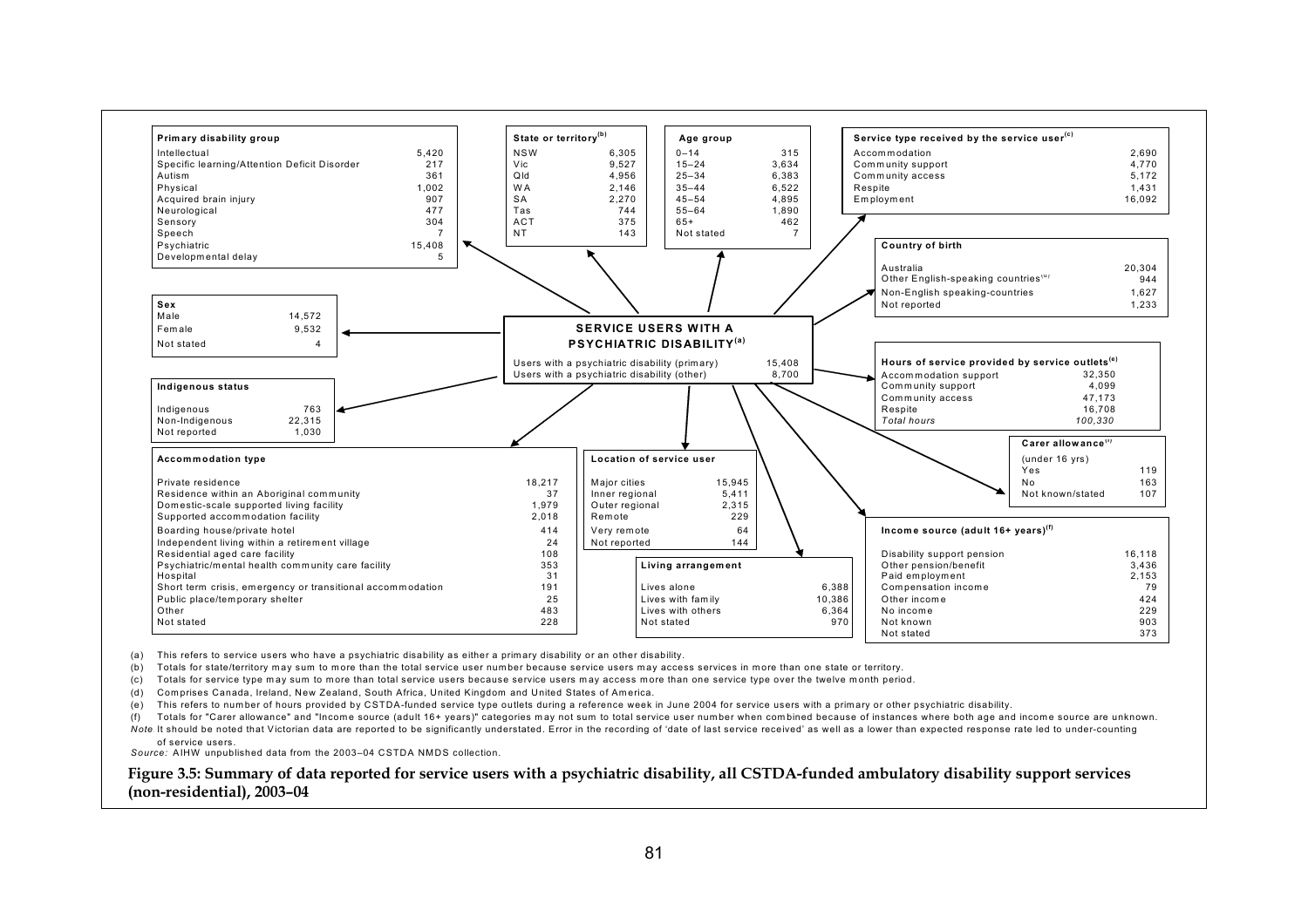|  |  | Table 3.34: Summary of ambulatory-equivalent mental health-related separations(a), states and territories(b), 2003–04 |
|--|--|-----------------------------------------------------------------------------------------------------------------------|
|  |  |                                                                                                                       |

|                                                                          | <b>NSW</b> | $\mathsf{Vic}^{\mathsf{(c)}}$ | Qld            | <b>WA</b> | <b>SA</b> | <b>Tas</b>  | <b>ACT</b>  | <b>NT</b>   | <b>Total</b> |
|--------------------------------------------------------------------------|------------|-------------------------------|----------------|-----------|-----------|-------------|-------------|-------------|--------------|
| Separations with specialised psychiatric care                            |            |                               |                |           |           |             |             |             |              |
| Public acute hospitals                                                   | 6,501      | 623                           | 3,928          | 113       | 238       | 65          | 4           | 27          | 11,499       |
| Public psychiatric hospitals                                             | 1,809      | -1                            | $\overline{2}$ | 8         | 30        | $\mathbf 0$ | 0           | $\mathbf 0$ | 1,850        |
| Public hospitals                                                         | 8,310      | 624                           | 3.930          | 121       | 268       | 65          | 4           | 27          | 13,349       |
| Private hospitals                                                        | 18,442     | 31,944                        | 15,303         | 5,538     | 421       | n.p.        | n.p.        | n.p.        | 73,416       |
| All hospitals                                                            | 26,752     | 32,568                        | 19,233         | 5,659     | 689       | n.p.        | n.p.        | n.p.        | 86,765       |
| Separations without specialised psychiatric care                         |            |                               |                |           |           |             |             |             |              |
| Public acute hospitals                                                   | 3,825      | 5,758                         | 1,345          | 862       | 1,048     | 233         | 102         | 71          | 13,244       |
| Public psychiatric hospitals                                             | 5          | 0                             | 0              | 0         | 0         | 0           | $\mathbf 0$ | 0           | 5            |
| Public hospitals                                                         | 3,830      | 5,758                         | 1,345          | 862       | 1,048     | 233         | 102         | 71          | 13,249       |
| Private hospitals                                                        | 1,444      | 2,924                         | 3,235          | 916       | 12        | n.p.        | n.p.        | n.p.        | 11,567       |
| All hospitals                                                            | 5,274      | 8,682                         | 4,580          | 1,778     | 1,060     | n.p.        | n.p.        | n.p.        | 24,816       |
| All mental health-related same day separations                           |            |                               |                |           |           |             |             |             |              |
| Public acute hospitals                                                   | 10,326     | 6,381                         | 5,273          | 975       | 1,286     | 298         | 106         | 98          | 24,743       |
| Public psychiatric hospitals                                             | 1,814      |                               | 2              | 8         | 30        | 0           | 0           | $\Omega$    | 1,855        |
| Public hospitals                                                         | 12,140     | 6,382                         | 5,275          | 983       | 1,316     | 298         | 106         | 98          | 26,598       |
| Private hospitals                                                        | 19,886     | 34,868                        | 18,538         | 6,454     | 433       | n.p.        | n.p.        | n.p.        | 84,983       |
| All hospitals                                                            | 32,026     | 41,250                        | 23,813         | 7,437     | 1,749     | n.p.        | n.p.        | n.p.        | 111,581      |
| % of ambulatory-equivalent separations with specialised psychiatric care |            |                               |                |           |           |             |             |             |              |
| Public acute hospitals                                                   | 63.0       | 9.8                           | 74.5           | 11.6      | 18.5      | 21.8        | 3.8         | 27.6        | 46.5         |
| Public psychiatric hospitals                                             | 99.7       | 100.0                         | 100.0          | 100.0     | 100.0     | 0.0         | 0.0         | 0.0         | 99.7         |
| Public hospitals                                                         | 68.5       | 9.8                           | 74.5           | 12.3      | 20.4      | 21.8        | 3.8         | 27.6        | 50.2         |
| Private hospitals                                                        | 92.7       | 91.6                          | 82.5           | 85.8      | 97.2      | n.p.        | n.p.        | n.p.        | 86.4         |
| All hospitals                                                            | 83.5       | 79.0                          | 80.8           | 76.1      | 39.4      | n.p.        | n.p.        | n.p.        | 77.8         |
| Same day separations per 1,000 population <sup>(d)</sup>                 |            |                               |                |           |           |             |             |             |              |
| Public acute hospitals                                                   | 1.5        | 1.3                           | 1.4            | 0.5       | 0.9       | 0.6         | 0.3         | 0.5         | 1.2          |
| Public psychiatric hospitals                                             | 0.3        | 0.0                           | 0.0            | 0.0       | 0.0       | 0.0         | 0.0         | 0.0         | 0.1          |
| Public hospitals                                                         | 1.8        | 1.3                           | 1.4            | 0.5       | 0.9       | 0.6         | 0.3         | 0.5         | 1.3          |
| Private hospitals                                                        | 2.9        | 7.0                           | 4.7            | 3.3       | 0.3       | n.p.        | n.p.        | n.p.        | 4.2          |
| All hospitals                                                            | 4.7        | 8.3                           | 6.1            | 3.8       | 1.2       | n.p.        | n.p.        | n.p.        | 5.5          |

(a) Separations for which the care type was reported as *Newborn* with no qualified days, and records for *Hospital boarders* and *Posthumous organ procurement* have been excluded.

(b) Interpretation of differences between jurisdictions needs to be undertaken with care, as they may reflect different service delivery and admission practices, and/or differences in the types of establishments categorise as hospitals.

(c) Victoria has only one public psychiatric hospital. It is a forensic facility and therefore not strictly comparable with public psychiatric hospitals in other jurisdictions.

(d) All rates are directly age-standardised as detailed in Appendix 1.

n.a. Not available.

. . Not applicable.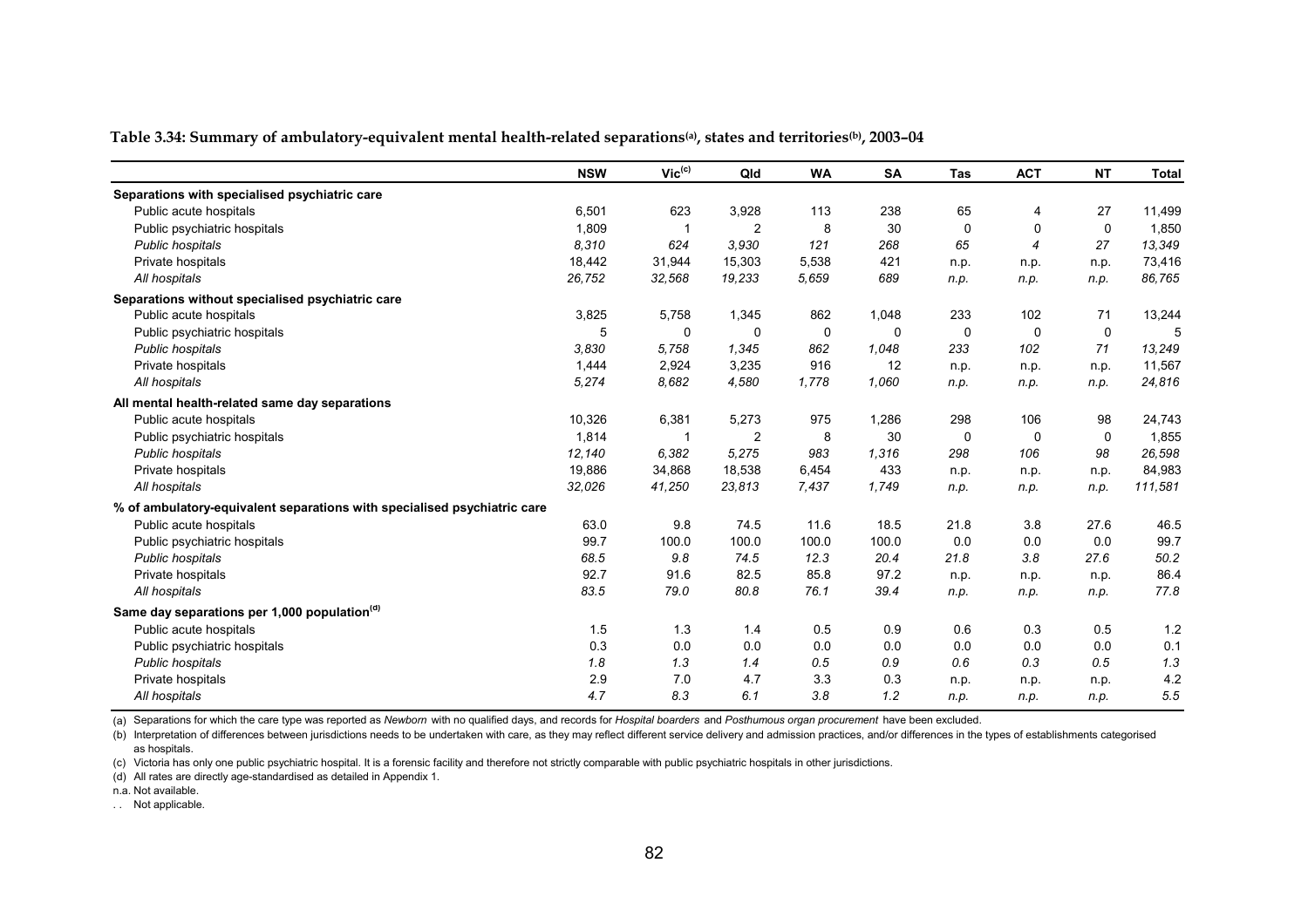| Mental health legal status                  | <b>NSW</b> | Vic    | Qld         | <b>WA</b> | <b>SA</b> | <b>Tas</b> | <b>ACT</b>    | <b>NT</b>     | Total  |
|---------------------------------------------|------------|--------|-------------|-----------|-----------|------------|---------------|---------------|--------|
| <b>Public acute hospitals</b>               |            |        |             |           |           |            |               |               |        |
| Involuntary                                 | 272        | 103    | 837         | 28        | 11        | 9          |               | 0             | 1,261  |
| Voluntary                                   | 2,895      | 467    | 3,091       | 85        | 227       | 56         | 3             | 0             | 6,824  |
| Not reported                                | 3,334      | 53     | $\mathbf 0$ | 0         | 0         | 0          | 0             | 27            | 3,414  |
| Total                                       | 6,501      | 623    | 3,928       | 113       | 238       | 65         | 4             | 27            | 11,499 |
| <b>Private hospitals</b>                    |            |        |             |           |           |            |               |               |        |
| Involuntary                                 | 4          | 0      | 168         |           |           | n.p.       | n.p.          | n.p.          | 174    |
| Voluntary                                   | 18,434     | 31,944 | 15,135      | 5,537     | 420       | n.p.       | n.p.          | n.p.          | 73,238 |
| Not reported                                | 4          | 0      | 0           | 0         | 0         | n.p.       | n.p.          | n.p.          | 4      |
| Total                                       | 18,442     | 31,944 | 15,303      | 5,538     | 421       | n.p.       | n.p.          | n.p.          | 73,416 |
| Public psychiatric hospitals <sup>(d)</sup> |            |        |             |           |           |            |               |               |        |
| Involuntary                                 | 30         |        | 2           | 6         | 18        | 0          | $\sim$ $\sim$ | $\sim$ $\sim$ | 57     |
| Voluntary                                   | 1,353      |        | 0           |           | 12        |            | $\sim$ $\sim$ | $\sim$ $\sim$ | 1,367  |
| Not reported                                | 426        |        | $\mathbf 0$ |           | 0         |            | $\sim$ $\sim$ | $\sim$ $\sim$ | 426    |
| Total                                       | 1,809      |        | 2           | 8         | 30        | 0          | $\sim$ $\sim$ | $\sim 100$    | 1,850  |
| All hospitals                               |            |        |             |           |           |            |               |               |        |
| Involuntary                                 | 306        | 104    | 1,007       | 35        | 30        | n.p.       | n.p.          | n.p.          | 1,492  |
| Voluntary                                   | 22,682     | 32,411 | 18,226      | 5,624     | 659       | n.p.       | n.p.          | n.p.          | 81,429 |
| Not reported                                | 3,764      | 53     | $\mathbf 0$ | 0         | 0         | n.p.       | n.p.          | n.p.          | 3,844  |
| Total                                       | 26,752     | 32,568 | 19,233      | 5,659     | 689       | n.p.       | n.p.          | n.p.          | 86,765 |

Table 3.35: Ambulatory-equivalent mental health-related separations<sup>(a)</sup> with specialised psychiatric care, by mental health legal status and **hospital type, states and territories,(b) 2003–04** 

(a) Separations for which the care type was reported as *Newborn* with no qualified days, and records for *Hospital boarders* and *Posthumous organ procurement* have been excluded.

(b) Mental health legal status was collected for separations with specialised psychiatric care only.

(c) Interpretation of differences between jurisdictions needs to be undertaken with care, as they may reflect different service delivery and admission practices, and/or differences in the types of establishments categorised as hospitals.

(d) Victoria has only one public psychiatric hospital which is a forensic facility and therefore not strictly comparable with public psychiatric hospitals in other jurisdictions.

n.p. Not published.

. . Not applicable.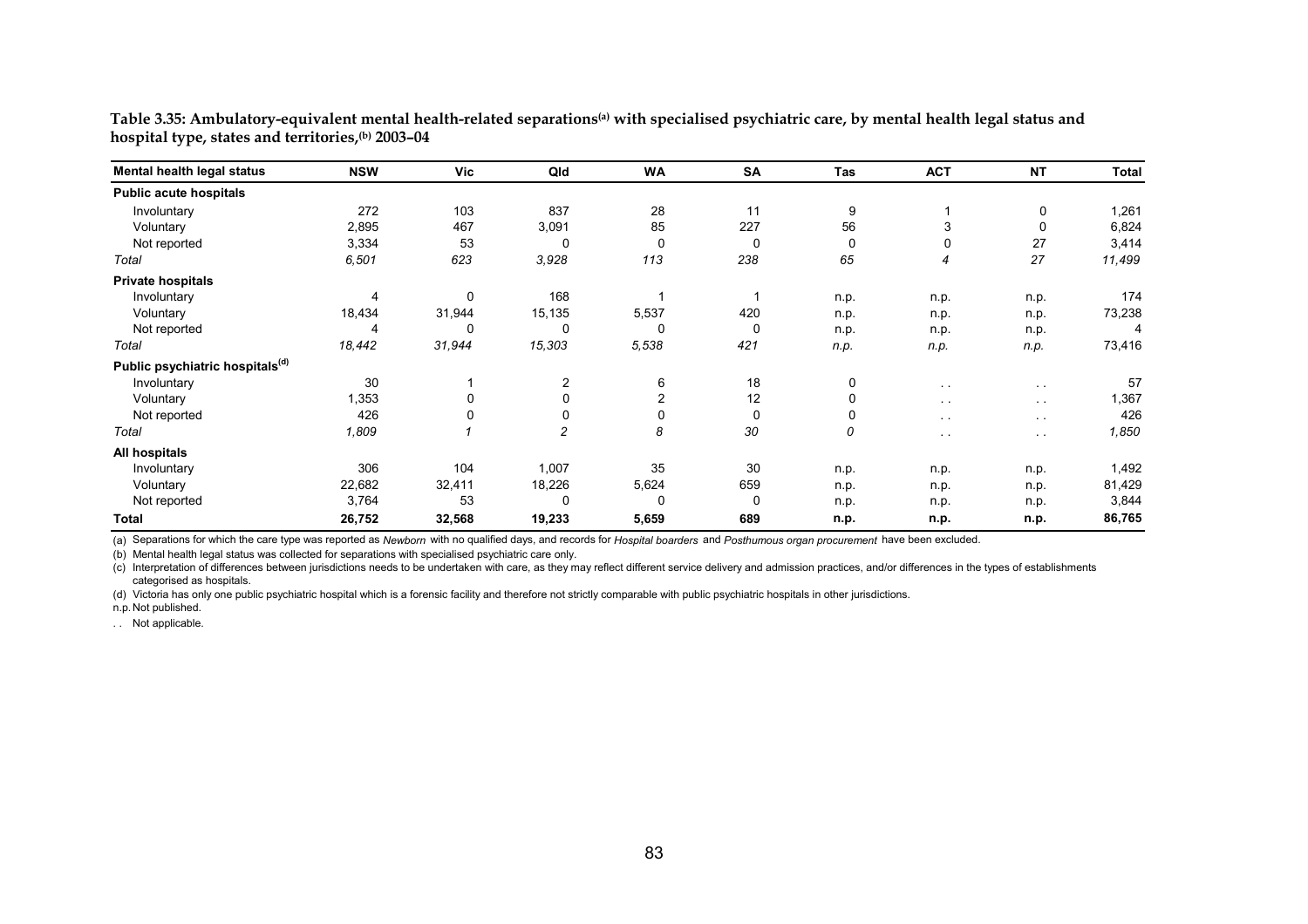|                              | <b>NSW</b> | <b>Vic</b> | Qld    | <b>WA</b> | SA             | $\mathsf{ Tas}^{(\sf d)}$ | ACT <sup>(d)</sup>      | NT <sup>(d)</sup> | Total <sup>(e)</sup> |
|------------------------------|------------|------------|--------|-----------|----------------|---------------------------|-------------------------|-------------------|----------------------|
| Male                         |            |            |        |           |                |                           |                         |                   |                      |
| Under 15 years               | 2,888      | 171        | 29     | 124       | 3              | 0                         | 0                       | 0                 | 3,215                |
| 15-24 years                  | 547        | 1,509      | 680    | 445       | 36             | 9                         | 0                       | 6                 | 3,259                |
| $25 - 34$ years              | 801        | 892        | 1,274  | 354       | 80             | 6                         |                         | 6                 | 3,493                |
| 35-44 years                  | 1,448      | 1,725      | 1,395  | 405       | 26             | 6                         | 0                       | 3                 | 5,157                |
| 45-54 years                  | 2,085      | 2,195      | 2,030  | 338       | 96             | 4                         | 0                       |                   | 6,836                |
| 55-64 years                  | 2,309      | 1,483      | 2,265  | 160       | 26             | 3                         | 0                       |                   | 6,546                |
| 65-74 years                  | 674        | 416        | 227    | 49        | 16             |                           | 0                       | 0                 | 1,402                |
| 75 or older                  | 2,376      | 308        | 171    | 4         | $\overline{c}$ | 11                        | 0                       | 0                 | 2,951                |
| Total males <sup>(b)</sup>   | 13,128     | 8,699      | 8,071  | 1,879     | 285            | 40                        | $\mathbf{1}$            | 17                | 32,859               |
| Female                       |            |            |        |           |                |                           |                         |                   |                      |
| Under 15 years               | 770        | 243        | 48     | 53        | 5              | 0                         | 0                       | 0                 | 1,119                |
| 15-24 years                  | 2,855      | 3,008      | 1,195  | 821       | 95             | 9                         | $\overline{\mathbf{c}}$ |                   | 8,059                |
| $25 - 34$ years              | 2,064      | 3,413      | 2,097  | 686       | 62             |                           | 0                       | 4                 | 8,459                |
| 35-44 years                  | 2,300      | 5,889      | 2,771  | 1,059     | 92             | 6                         |                         | 3                 | 12,392               |
| 45-54 years                  | 2,495      | 5,535      | 2,554  | 868       | 74             |                           | 0                       | $\overline{c}$    | 11,844               |
| 55-64 years                  | 1,994      | 3,480      | 1,882  | 243       | 49             | 0                         | 0                       | 0                 | 7,852                |
| 65-74 years                  | 644        | 1,096      | 524    | 38        | 17             |                           | $\mathbf 0$             | 0                 | 2,334                |
| 75 or older                  | 502        | 1,205      | 91     | 12        | 10             |                           | $\pmb{0}$               | 0                 | 1,847                |
| Total females <sup>(b)</sup> | 13,624     | 23,869     | 11,162 | 3,780     | 404            | 25                        | 3                       | 10                | 53,906               |
| Total <sup>(c)</sup>         |            |            |        |           |                |                           |                         |                   |                      |
| Under 15 years               | 3,658      | 414        | 77     | 177       | 8              | 0                         | 0                       | 0                 | 4,334                |
| $15 - 24$ years              | 3,402      | 4,517      | 1,875  | 1,266     | 131            | 18                        | $\overline{c}$          | $\overline{7}$    | 11,318               |
| $25 - 34$ years              | 2,865      | 4,305      | 3,371  | 1,040     | 142            | 13                        |                         | 10                | 11,952               |
| 35-44 years                  | 3,748      | 7,614      | 4,166  | 1,464     | 118            | 12                        |                         | 6                 | 17,549               |
| 45-54 years                  | 4,580      | 7,730      | 4,584  | 1,206     | 170            | 5                         | 0                       | 3                 | 18,680               |
| 55-64 years                  | 4,303      | 4,963      | 4,147  | 403       | 75             | 3                         | 0                       |                   | 14,398               |
| $65 - 74$ years              | 1,318      | 1,512      | 751    | 87        | 33             | 2                         | 0                       | 0                 | 3,736                |
| 75 or older                  | 2,878      | 1,513      | 262    | 16        | 12             | 12                        | 0                       | 0                 | 4,798                |
| Total <sup>(b)</sup>         | 26,752     | 32,568     | 19,233 | 5,659     | 689            | 65                        | 4                       | 27                | 86,765               |

**Table 3.36: Ambulatory-equivalent mental health-related hospital separations(a) with specialised psychiatric care, by sex and age group, states and territories, 2003–04** 

(a) Separations fow which care type was reported as *Newborn* with no qualified days, and records for *Hospital boarders* and *Posthumous ogran procurement* have been excluded.

(b) May include separations for which the age was not reported.

(c) May include separations for which sex was not reported as male or female.

(d) Includes separations for public hospitals only due to confidentiality reasons.

(e) Includes separations for private hospitals for Tasmania, the Australian Capital Territory and the Northern Territory.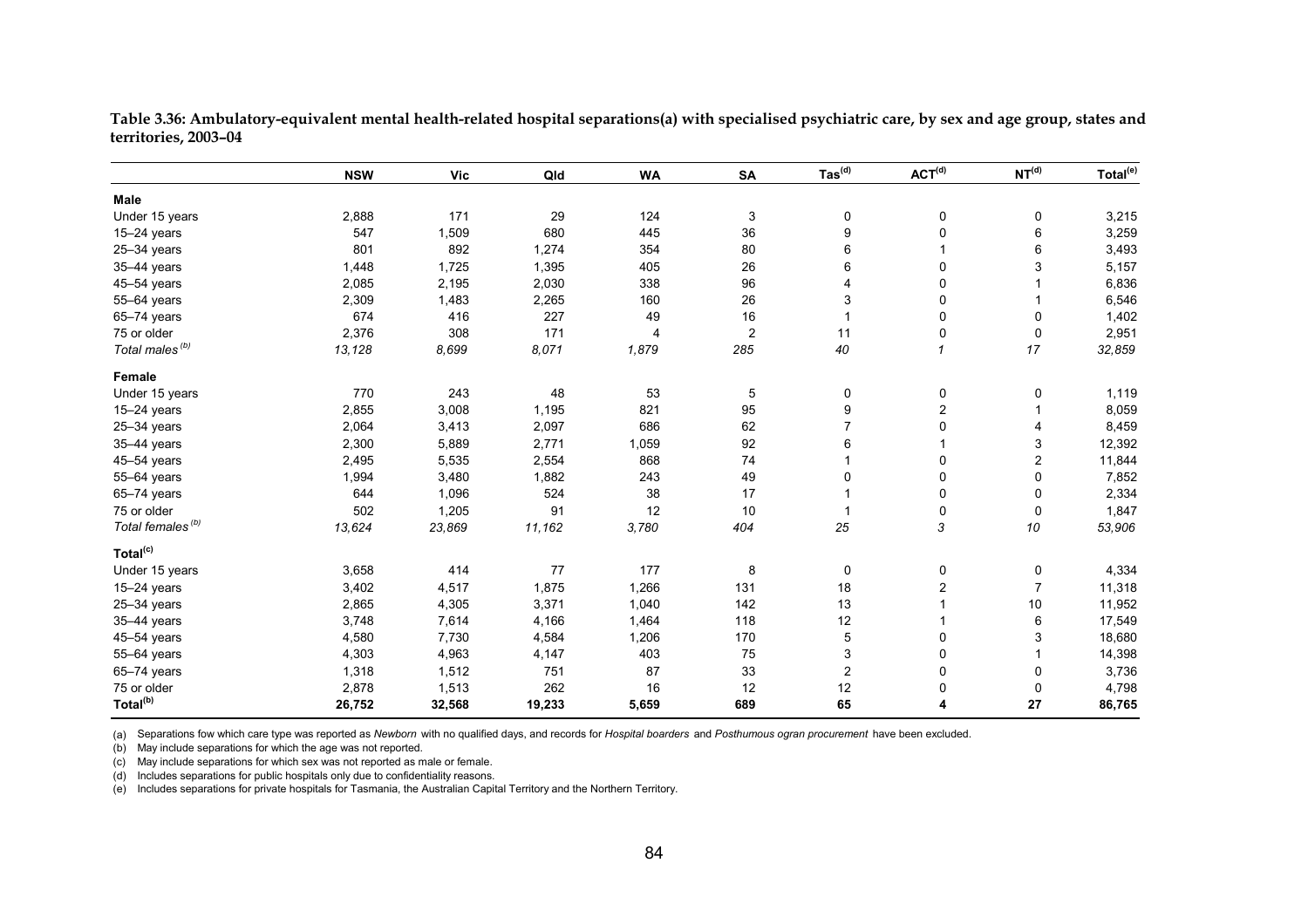|                              | <b>NSW</b> | <b>Vic</b> | Qld   | <b>WA</b> | SA     | $\mathsf{ Tas}^{\mathsf{(d)}}$ | ACT <sup>(d)</sup>        | NT <sup>(d)</sup>       | Total <sup>(e)</sup> |
|------------------------------|------------|------------|-------|-----------|--------|--------------------------------|---------------------------|-------------------------|----------------------|
| Male                         |            |            |       |           |        |                                |                           |                         |                      |
| Under 15 years               | 87         | 1,231      | 50    | 446       | 18     | 18                             | 4                         | 2                       | 1,856                |
| $15-24$ years                | 475        | 404        | 239   | 157       | 151    | 38                             | 21                        | $\overline{7}$          | 1,499                |
| $25 - 34$ years              | 554        | 733        | 200   | 132       | 139    | 28                             | $\,6$                     | 13                      | 2,006                |
| 35-44 years                  | 432        | 489        | 293   | 95        | 101    | 19                             | 11                        | 9                       | 1,673                |
| 45-54 years                  | 403        | 518        | 478   | 71        | 69     | 16                             | 9                         | $\overline{\mathbf{c}}$ | 1,807                |
| 55-64 years                  | 561        | 465        | 416   | 33        | 37     | $\sqrt{3}$                     | $\boldsymbol{2}$          | $\boldsymbol{2}$        | 1,854                |
| 65-74 years                  | 114        | 199        | 134   | 14        | 13     | 4                              | $\overline{1}$            | $\overline{c}$          | 482                  |
| 75 or older                  | 152        | 85         | 27    | 16        | 13     | 5                              | $\mathbf{1}$              | 0                       | 310                  |
| Total males <sup>(b)</sup>   | 2,778      | 4,124      | 1,837 | 964       | 541    | 131                            | 55                        | 37                      | 11,487               |
| Female                       |            |            |       |           |        |                                |                           |                         |                      |
| Under 15 years               | 69         | 1,029      | 37    | 363       | $20\,$ | $\boldsymbol{2}$               | $\ensuremath{\mathsf{3}}$ | $\mathbf{1}$            | 1,524                |
| 15-24 years                  | 566        | 570        | 286   | 144       | 142    | 30                             | 18                        | $10$                    | 1,952                |
| $25 - 34$ years              | 483        | 881        | 483   | 134       | 118    | 27                             | 11                        | 12                      | 2,344                |
| 35-44 years                  | 414        | 719        | 719   | 85        | 100    | 25                             | $\overline{7}$            | 3                       | 2,579                |
| 45-54 years                  | 380        | 586        | 778   | 45        | 75     | 15                             | 3                         | 6                       | 2,375                |
| 55-64 years                  | 216        | 474        | 320   | 22        | 22     | 6                              | $\pmb{0}$                 | 2                       | 1,451                |
| 65-74 years                  | 92         | 197        | 97    | 6         | 12     | $\sqrt{3}$                     | $\mathbf{1}$              | 0                       | 579                  |
| 75 or older                  | 276        | 102        | 23    | 15        | 30     | 77                             | $\overline{4}$            | $\mathbf 0$             | 525                  |
| Total females <sup>(b)</sup> | 2,496      | 4,558      | 2,743 | 814       | 519    | 185                            | 47                        | 34                      | 13,329               |
| Total <sup>(c)</sup>         |            |            |       |           |        |                                |                           |                         |                      |
| Under 15 years               | 156        | 2,260      | 87    | 809       | 38     | 20                             | $\overline{7}$            | 3                       | 3,380                |
| $15-24$ years                | 1,041      | 974        | 525   | 301       | 293    | 68                             | 39                        | 17                      | 3,451                |
| $25 - 34$ years              | 1,037      | 1,614      | 683   | 266       | 257    | 55                             | 17                        | 25                      | 4,350                |
| 35-44 years                  | 846        | 1,208      | 1,012 | 180       | 201    | 44                             | 18                        | 12                      | 4,252                |
| 45-54 years                  | 783        | 1,104      | 1,256 | 116       | 144    | 31                             | 12                        | 8                       | 4,182                |
| 55-64 years                  | 777        | 939        | 736   | 55        | 59     | 9                              | $\boldsymbol{2}$          | 4                       | 3,305                |
| 65-74 years                  | 206        | 396        | 231   | 20        | 25     | $\overline{7}$                 | $\boldsymbol{2}$          | $\overline{c}$          | 1,061                |
| 75 or older                  | 428        | 187        | 50    | 31        | 43     | 82                             | $\overline{5}$            | 0                       | 835                  |
| Total <sup>(b)</sup>         | 5,274      | 8,682      | 4,580 | 1,778     | 1,060  | 316                            | 102                       | 71                      | 24,816               |

**Table 3.37: Ambulatory-equivalent mental health-related hospital separations without specialised psychiatric care, by sex and age group, states and territories, 2003–04** 

(a) Separations for which care type was reported as *Newborn* with no qualified days, and records for *Hospital boarders* and *Posthumous ogran procurement* have been excluded.

(b) May include separations for which the age was not reported.

(c) May include separations for which sex was not reported as male or female.

(d) Includes separations for public hospitals only due to confidentiality reasons.

(e) Includes separations for private hospitals for Tasmania, the Australian Capital Territory and the Northern Territory.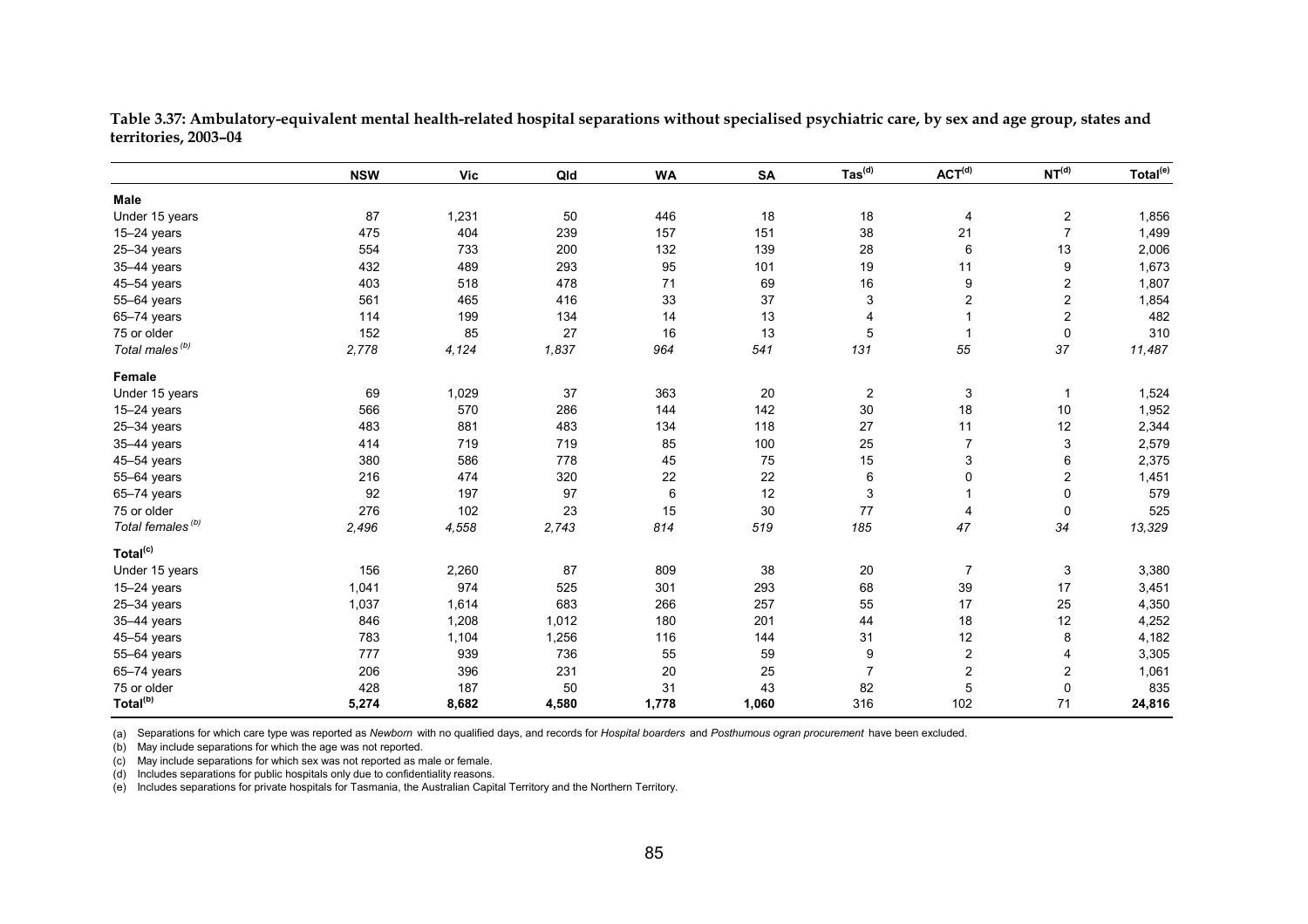| Table 3.38: Ambulatory-equivalent mental health-related separations@a), by Indigenous status, states and territories®, 2003–04 |  |  |
|--------------------------------------------------------------------------------------------------------------------------------|--|--|
|                                                                                                                                |  |  |

|                                                                      | <b>NSW</b> | Vic  | Qld    | <b>WA</b> | <b>SA</b> | Tas  | <b>ACT</b> | <b>NT</b> | Total <sup>(b)</sup> |
|----------------------------------------------------------------------|------------|------|--------|-----------|-----------|------|------------|-----------|----------------------|
| Separations with specialised psychiatric care                        |            |      |        |           |           |      |            |           |                      |
| Aboriginal and/or Torres Strait Islander patients <sup>(C)</sup>     | n.p.       | n.p. | 166    | 8         | 12        | n.p. | n.p.       | 13        | 199                  |
| Separation rate <sup>(d)</sup> per 1,000 population                  | n.p.       | n.p. | 1.5    | 0.1       | 0.4       | n.p. | n.p.       | 0.2       | 0.8                  |
| Non-Aboriginal and/or Torres Strait Islander patients <sup>(e)</sup> | n.p.       | n.p. | 19,067 | 5,651     | 677       | n.p. | n.p.       | 14        | 25,409               |
| Separation rate <sup>(d)</sup> per 1,000 population                  | n.p.       | n.p. | 4.9    | 2.9       | 0.4       | n.p. | n.p.       | 0.1       | 3.4                  |
| All patients                                                         | n.p.       | n.p. | 19,233 | 5,659     | 689       | n.p. | n.p.       | 27        | 25,608               |
| Rate ratio $(1)$                                                     | n.p.       | n.p. | 0.3    | 0.0       | 0.8       | n.p. | n.p.       | 2.2       | 0.2                  |
| Separations without specialised psychiatric care                     |            |      |        |           |           |      |            |           |                      |
| Aboriginal and/or Torres Strait Islander patients <sup>(c)</sup>     | n.p.       | n.p. | 173    | 179       | 80        | n.p. | n.p.       | 48        | 480                  |
| Separation rate <sup>(d)</sup> per 1,000 population                  | n.p.       | n.p. | 1.5    | 2.8       | 3.3       | n.p. | n.p.       | 0.8       | 1.8                  |
| Non-Aboriginal and/or Torres Strait Islander patients <sup>(e)</sup> | n.p.       | n.p. | 4,407  | 1,599     | 980       | n.p. | n.p.       | 26        | 7,012                |
| Separation rate <sup>(d)</sup> per 1,000 population                  | n.p.       | n.p. | 1.1    | 0.9       | 0.6       | n.p. | n.p.       | 0.2       | 0.9                  |
| All patients                                                         | n.p.       | n.p. | 4,580  | 1,778     | 1,060     | n.p. | n.p.       | 74        | 7,492                |
| Rate ratio <sup>(1)</sup>                                            | n.p.       | n.p. | 1.3    | 3.2       | 5.2       | n.p. | n.p.       | 5.4       | 2.0                  |
| <b>Total separations</b>                                             |            |      |        |           |           |      |            |           |                      |
| Aboriginal and/or Torres Strait Islander patients <sup>(C)</sup>     | n.p.       | n.p. | 339    | 187       | 92        | n.p. | n.p.       | 61        | 679                  |
| Separation rate <sup>(d)</sup> per 1,000 population                  | n.p.       | n.p. | 3.0    | 2.9       | 3.6       | n.p. | n.p.       | 1.0       | 2.6                  |
| Non-Aboriginal and/or Torres Strait Islander patients <sup>(e)</sup> | n.p.       | n.p. | 23,474 | 7,250     | 1,657     | n.p. | n.p.       | 40        | 32,421               |
| Separation rate <sup>(d)</sup> per 1,000 population                  | n.p.       | n.p. | 6.0    | 3.8       | 1.1       | n.p. | n.p.       | 0.2       | 4.3                  |
| All patients                                                         | n.p.       | n.p. | 23,813 | 7,437     | 1,749     | n.p. | n.p.       | 101       | 33,100               |
| Rate ratio <sup>(t)</sup>                                            | n.p.       | n.p. | 0.5    | 0.8       | 3.4       | n.p. | n.p.       | 4.2       | 0.6                  |

(a) Separations for which care type was reported as *Newborn* with no qualified days, and records for *Hospital boarders* and *Posthumous ogran procurement* have been excluded.

(b) Indigenous status data only for Queensland, Western Australia, South Australia and the Northern Territory are considered to be of acceptable quality for analytical purposes (AIHW 2005d). Indigenous identification is likely to be incomplete and to vary among jurisdictions. Ambulatory-equivalent mental health-related separations for those four jurisdictions are not necessarily representative of those in the excluded jurisdictions.

(c) Includes separations of patients identified as being either of Aboriginal but not Torres Strait Islander origin, Torres Strait Islander but not Aboriginal origin or Aboriginal and Torres Strait Islander origin.

(d) Separations per 1,000 population were directly age-standardised as detailed in Appendix 1.

(e) Does not include separations for which Indigenous status was not reported.

(f) The rate ratio is equal to the separation rate for Indigenous persons divided by the separation rate for other persons.

n.p. Not published.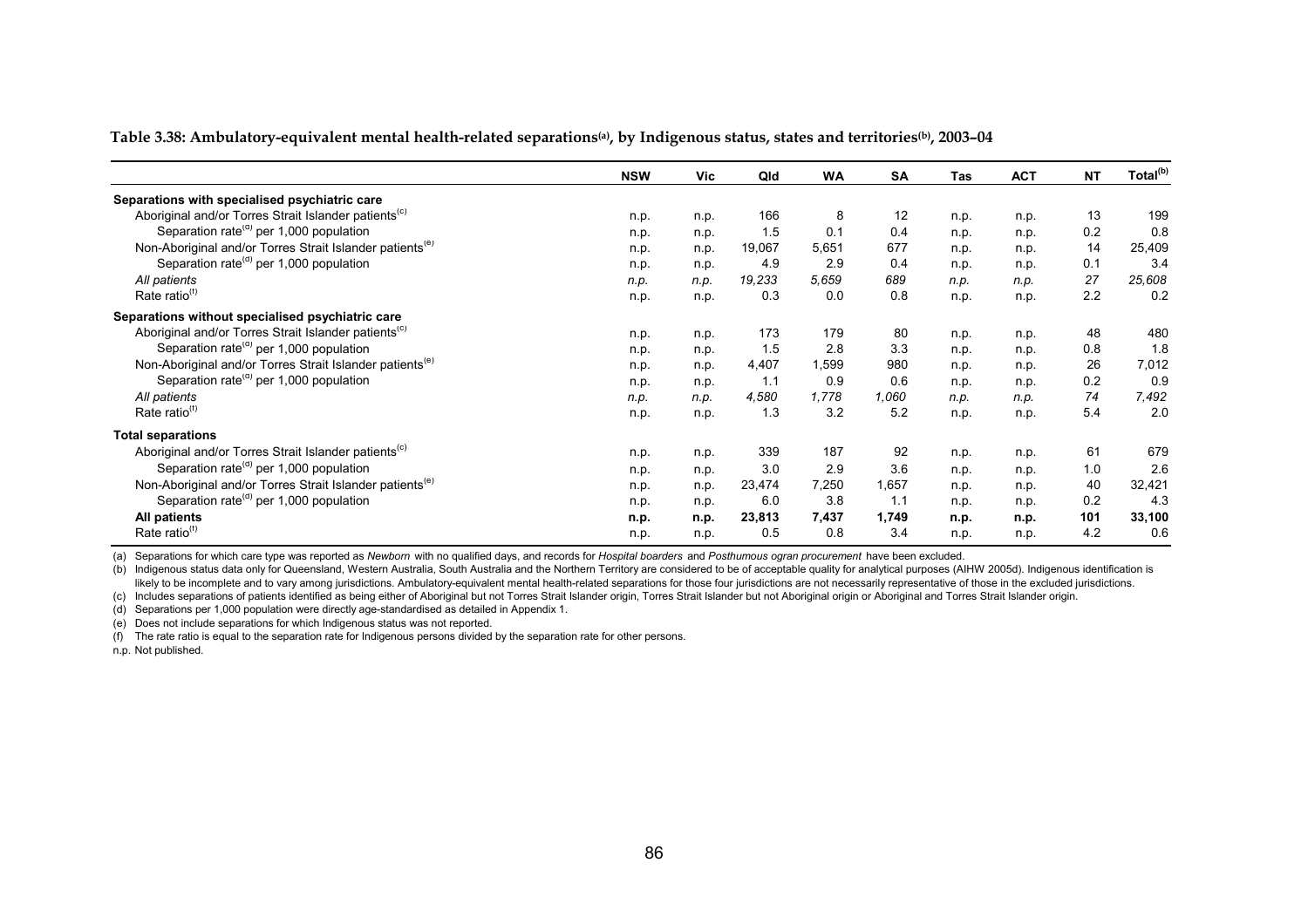| Table 3.39: Ambulatory-equivalent hospital separations@a) with specialised psychiatric care®), by principal diagnosis in ICD-10-AM groupings, |  |
|-----------------------------------------------------------------------------------------------------------------------------------------------|--|
| Australia, 2003–04                                                                                                                            |  |

|                            |                                                                                            |                     |                |                |              | <b>Proportion of</b> |
|----------------------------|--------------------------------------------------------------------------------------------|---------------------|----------------|----------------|--------------|----------------------|
|                            |                                                                                            |                     | <b>Public</b>  |                |              | total                |
|                            |                                                                                            | <b>Public acute</b> | psychiatric    | <b>Private</b> |              | separations          |
| <b>Principal diagnosis</b> |                                                                                            | hospitals           | hospitals      | hospitals      | <b>Total</b> | (%)                  |
| F00-F03                    | Dementia                                                                                   | 95                  | 0              | 17             | 112          | 26.7                 |
| F04-F09                    | Other organic mental disorders                                                             | 76                  | $\mathbf 0$    | $\overline{2}$ | 78           | 22.8                 |
| F <sub>10</sub>            | Mental and behavioural disorders due to use of alcohol                                     | 3.748               | 3              | 4,376          | 8,127        | 53.7                 |
| F11-F19                    | Mental and behavioural disorders due to other psychoactive substance use                   | 813                 | $\overline{c}$ | 311            | 1,126        | 37.2                 |
| F <sub>20</sub>            | Schizophrenia                                                                              | 430                 | $\mathbf 0$    | 279            | 709          | 17.8                 |
| F21, F24, F28-F29          | Schizotypal and other delusional disorders                                                 | 129                 | 0              | 9              | 138          | 33.0                 |
| F22                        | Persistent delusional disorders                                                            | 69                  | 0              | 38             | 107          | 38.5                 |
| F23                        | Acute and transient psychotic disorders                                                    | 128                 | $\mathbf 0$    | $\overline{2}$ | 130          | 32.9                 |
| F <sub>25</sub>            | Schizoaffective disorders                                                                  | 78                  | 0              | 90             | 168          | 5.6                  |
| F30                        | Manic episode                                                                              | 41                  | $\mathbf 0$    | 18             | 59           | 43.1                 |
| F31                        | Bipolar affective disorders                                                                | 147                 | $\mathbf 0$    | 297            | 444          | 9.5                  |
| F32                        | Depressive episode                                                                         | 1,048               | 0              | 1,605          | 2,653        | 11.7                 |
| F33                        | Recurrent depressive disorders                                                             | 97                  | $\Omega$       | 952            | 1,049        | 7.0                  |
| F34                        | Persistent mood (affective) disorders                                                      | 37                  | 0              | 108            | 145          | 8.0                  |
| F38, F39                   | Other and unspecified mood (affective) disorders                                           | 13                  | 0              | 39             | 52           | 26.7                 |
| F40                        | Phobic anxiety disorders                                                                   | 3                   | $\mathbf 0$    | 24             | 27           | 2.9                  |
| F41                        | Other anxiety disorders                                                                    | 1,482               | 0              | 977            | 2,459        | 26.3                 |
| F42                        | Obsessive-compulsive disorders                                                             | 20                  | $\mathbf 0$    | 44             | 64           | 7.3                  |
| F43                        | Reaction to severe stress and adjustment disorders                                         | 1,242               | 0              | 994            | 2,236        | 19.2                 |
| F44                        | Dissociative (conversion) disorders                                                        | 124                 | $\mathbf 0$    | $\overline{2}$ | 126          | 14.9                 |
| F45, F48                   | Somatoform and other neurotic disorders                                                    | 77                  | $\Omega$       | 10             | 87           | 18.3                 |
| F50                        | Eating disorders                                                                           | 285                 | 0              | 148            | 433          | 11.9                 |
| F51-F59                    | Other behavioural syndromes associated with physiological disturbances & physical factors  | 107                 | $\mathbf 0$    | 25             | 132          | 71.0                 |
| F60                        | Specific personality disorders                                                             | 227                 | $\mathbf 0$    | 19             | 246          | 8.0                  |
| F61-F69                    | Disorders of adult personality and behaviour                                               | 13                  | $\mathbf 0$    | $\mathbf 0$    | 13           | 2.6                  |
| F70-F79                    | Mental retardation                                                                         | 17                  | $\mathbf 0$    | 0              | 17           | 36.2                 |
| F80-F89                    | Disorders of psychological development                                                     | 31                  | $\mathbf 0$    | $\mathbf{1}$   | 32           | 11.5                 |
| F90                        | Hyperkinetic disorders                                                                     | 19                  | 0              | 0              | 19           | 5.0                  |
| F91                        | Conduct disorders                                                                          | 85                  | $\Omega$       | $\Omega$       | 85           | 3.8                  |
| F92-F98                    | Other and unspecified disorders with onset in childhood or adolescence                     | 85                  | $\Omega$       | $\mathbf 1$    | 86           | 9.7                  |
| F99                        | Mental disorder not otherwise specified                                                    | 36                  | 0              | 5              | 41           | 70.7                 |
| G30                        | Alzheimer's disease                                                                        | 36                  | $\mathbf 0$    | 3              | 39           | 27.7                 |
|                            | Other factors related to mental and behavioural disorders and substance use <sup>(b)</sup> | 125                 | $\mathbf 0$    | 17             | 142          | 43.2                 |
|                            | Other specified mental health-related principal diagnosis <sup>(c)</sup>                   | 2,281               | $\mathbf 0$    | 1,154          | 3,435        | 99.8                 |
| Total                      |                                                                                            | 13,244              | 5              | 11,567         | 24,816       | 22.2                 |

(a) Separations for which care type was reported as *Newborn* with no qualified days, and records for *Hospital boarders* and *Posthumous organ procurement* have been excluded.

(b) Includes Z00.4, Z03.2, Z04.6, Z09.3, Z13.3, Z54.3, Z61.9, Z63.1, Z63.8, Z63.9, Z65.8, Z65.9, Z71.4, Z71.5, Z76.0.

(c) Includes separations where the principal diganosis was a mental health-related principal diagnosis as listed in Appendix 3 of *Mental Health Services in Australia 2001–02* .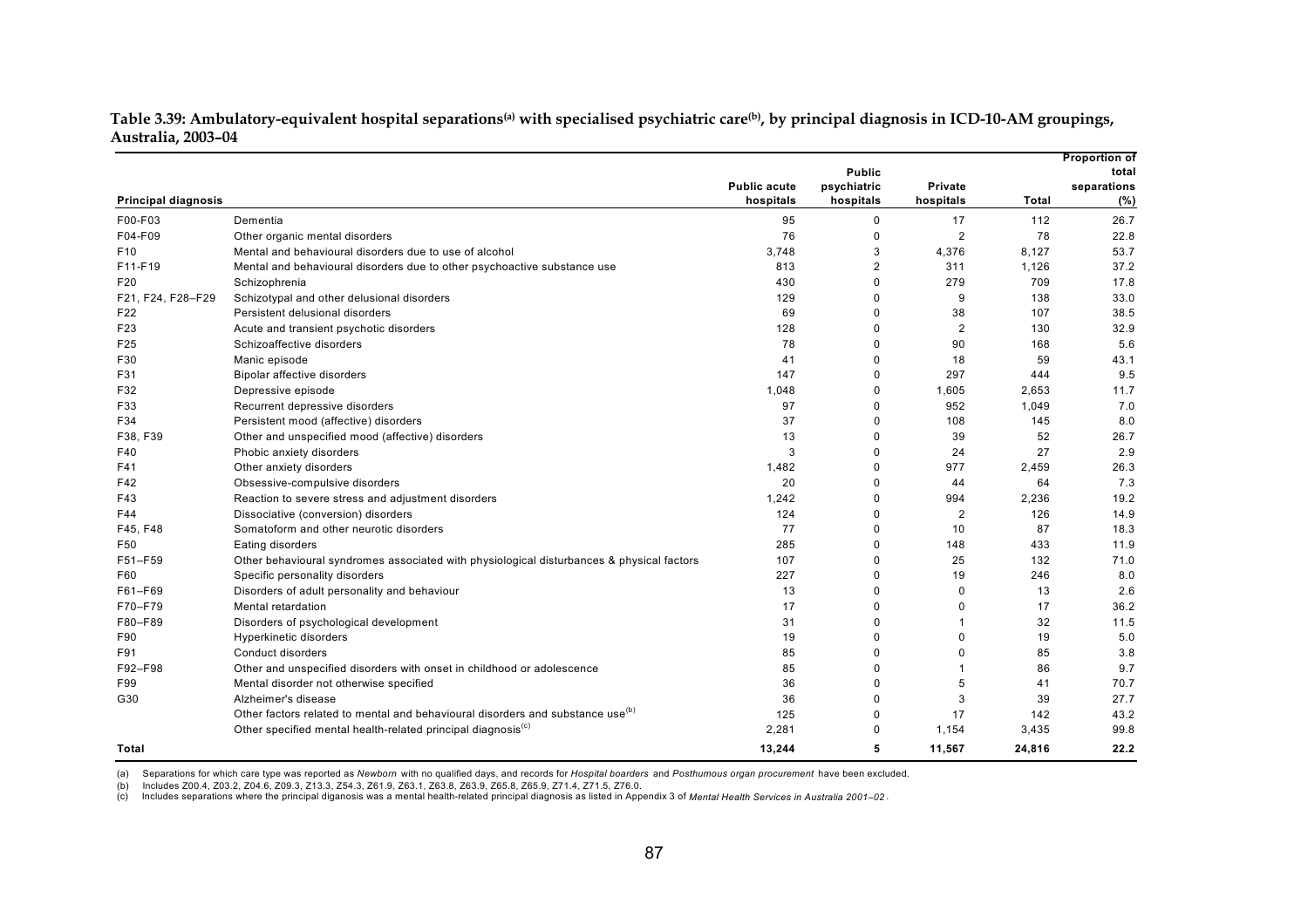Table 3.40: Ambulatory-equivalent mental health-related separations<sup>(a)</sup> without specialised psychiatric care, by principal diagnosis in ICD-10-AM **groupings, Australia, 2003–04** 

|                            |                                                                                            |                     |                |                |        | <b>Proportion of</b> |
|----------------------------|--------------------------------------------------------------------------------------------|---------------------|----------------|----------------|--------|----------------------|
|                            |                                                                                            |                     | <b>Public</b>  |                |        | total                |
|                            |                                                                                            | <b>Public acute</b> | psychiatric    | <b>Private</b> |        | separations          |
| <b>Principal diagnosis</b> |                                                                                            | hospitals           | hospitals      | hospitals      | Total  | (%)                  |
| F00-F03                    | Dementia                                                                                   | 95                  | $\mathbf 0$    | 17             | 112    | 26.7                 |
| F04-F09                    | Other organic mental disorders                                                             | 76                  | $\Omega$       | $\overline{2}$ | 78     | 22.8                 |
| F <sub>10</sub>            | Mental and behavioural disorders due to use of alcohol                                     | 3,748               | 3              | 4,376          | 8,127  | 53.7                 |
| F11-F19                    | Mental and behavioural disorders due to other psychoactive substance use                   | 813                 | $\overline{2}$ | 311            | 1,126  | 37.2                 |
| F20                        | Schizophrenia                                                                              | 430                 | $\Omega$       | 279            | 709    | 17.8                 |
| F21, F24, F28-F29          | Schizotypal and other delusional disorders                                                 | 129                 | $\Omega$       | 9              | 138    | 33.0                 |
| F <sub>22</sub>            | Persistent delusional disorders                                                            | 69                  | $\Omega$       | 38             | 107    | 38.5                 |
| F23                        | Acute and transient psychotic disorders                                                    | 128                 | $\Omega$       | $\overline{2}$ | 130    | 32.9                 |
| F <sub>25</sub>            | Schizoaffective disorders                                                                  | 78                  | $\Omega$       | 90             | 168    | 5.6                  |
| F30                        | Manic episode                                                                              | 41                  | $\Omega$       | 18             | 59     | 43.1                 |
| F31                        | Bipolar affective disorders                                                                | 147                 | $\Omega$       | 297            | 444    | 9.5                  |
| F32                        | Depressive episode                                                                         | 1.048               | $\Omega$       | 1,605          | 2,653  | 11.7                 |
| F33                        | Recurrent depressive disorders                                                             | 97                  | $\Omega$       | 952            | 1,049  | 7.0                  |
| F34                        | Persistent mood (affective) disorders                                                      | 37                  | $\Omega$       | 108            | 145    | 8.0                  |
| F38, F39                   | Other and unspecified mood (affective) disorders                                           | 13                  | $\Omega$       | 39             | 52     | 26.7                 |
| F40                        | Phobic anxiety disorders                                                                   | 3                   | $\Omega$       | 24             | 27     | 2.9                  |
| F41                        | Other anxiety disorders                                                                    | 1,482               | 0              | 977            | 2,459  | 26.3                 |
| F42                        | Obsessive-compulsive disorders                                                             | 20                  | $\Omega$       | 44             | 64     | 7.3                  |
| F43                        | Reaction to severe stress and adjustment disorders                                         | 1,242               | $\Omega$       | 994            | 2,236  | 19.2                 |
| F44                        | Dissociative (conversion) disorders                                                        | 124                 | $\Omega$       | $\overline{2}$ | 126    | 14.9                 |
| F45, F48                   | Somatoform and other neurotic disorders                                                    | 77                  | $\Omega$       | 10             | 87     | 18.3                 |
| F50                        | Eating disorders                                                                           | 285                 | $\Omega$       | 148            | 433    | 11.9                 |
| F51-F59                    | Other behavioural syndromes associated with physiological disturbances & physical factors  | 107                 | $\Omega$       | 25             | 132    | 71.0                 |
| F60                        | Specific personality disorders                                                             | 227                 | $\Omega$       | 19             | 246    | 8.0                  |
| F61-F69                    | Disorders of adult personality and behaviour                                               | 13                  | $\Omega$       | $\Omega$       | 13     | 2.6                  |
| F70-F79                    | Mental retardation                                                                         | 17                  | $\Omega$       | 0              | 17     | 36.2                 |
| F80-F89                    | Disorders of psychological development                                                     | 31                  | $\Omega$       | 1              | 32     | 11.5                 |
| F90                        | Hyperkinetic disorders                                                                     | 19                  | $\Omega$       | 0              | 19     | 5.0                  |
| F91                        | Conduct disorders                                                                          | 85                  | $\Omega$       | $\Omega$       | 85     | 3.8                  |
| F92-F98                    | Other and unspecified disorders with onset in childhood or adolescence                     | 85                  | $\Omega$       | 1              | 86     | 9.7                  |
| F99                        | Mental disorder not otherwise specified                                                    | 36                  | $\Omega$       | 5              | 41     | 70.7                 |
| G30                        | Alzheimer's disease                                                                        | 36                  | $\Omega$       | 3              | 39     | 27.7                 |
|                            | Other factors related to mental and behavioural disorders and substance use <sup>(b)</sup> | 125                 | $\Omega$       | 17             | 142    | 43.2                 |
|                            | Other specified mental health-related principal diagnosis <sup>(c)</sup>                   | 2,281               | $\Omega$       | 1,154          | 3,435  | 99.8                 |
| Total                      |                                                                                            | 13,244              | 5              | 11,567         | 24,816 | 22.2                 |

(a) Separations for which care type was reported as *Newborn* with no qualified days, and records for *Hospital boarders* and *Posthumous organ procurement* have been excluded.

(b) Includes Z00.4, Z03.2, Z04.6, Z09.3, Z13.3, Z54.3, Z61.9, Z63.1, Z63.8, Z63.9, Z65.8, Z65.9, Z71.4, Z71.5, Z76.0.

(c) Includes separations where the principal diganosis was a mental health-related principal diagnosis as listed in Appendix 3 of *Mental Health Services in Australia 2001–02* .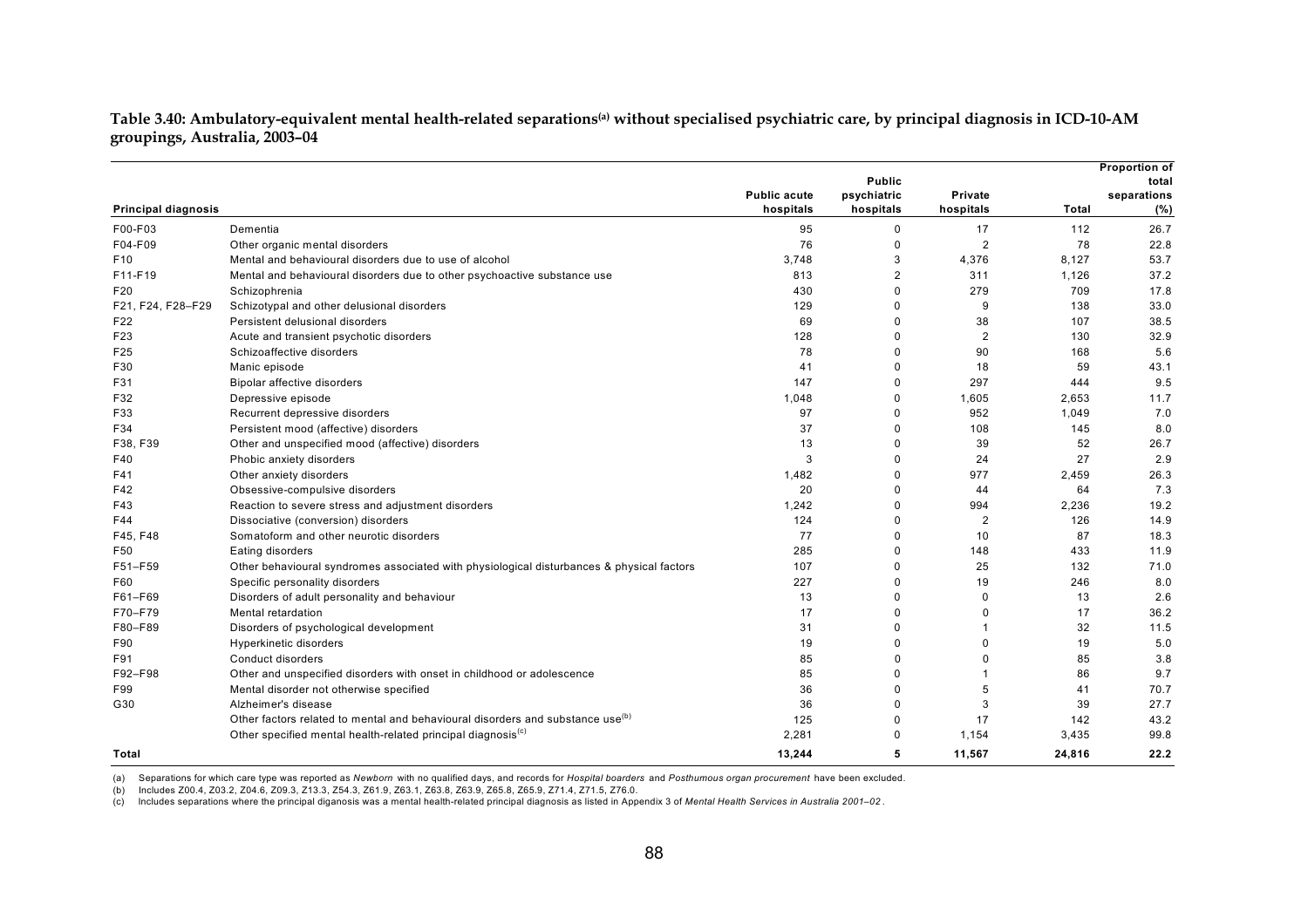**Table 3.41: The 20 most frequently reported procedures for ambulatory-equivalent mental health-related separations, with and without specialised psychiatric care, all hospitals, Australia, 2003–04** 

|                      | With specialised psychiatric care                            |                    |                  | Without specialised psychiatric care                                |                    |  |  |  |
|----------------------|--------------------------------------------------------------|--------------------|------------------|---------------------------------------------------------------------|--------------------|--|--|--|
| Procedure            |                                                              | <b>Separations</b> | <b>Procedure</b> |                                                                     | <b>Separations</b> |  |  |  |
| 96101-00             | Cognitive behaviour therapy                                  | 12,423             | 92002-00         | Alcohol rehabilitation                                              | 2,534              |  |  |  |
| 96001-00             | Psychological skills training                                | 6,316              |                  | 95550-10 Allied health intervention, psychology                     | 1,251              |  |  |  |
| 96180-00             | Other psychotherapies or psychosocial therapies              | 3,797              |                  | 96180-00 Other psychotherapies or psychosocial therapies            | 871                |  |  |  |
| 96090-00             | Other counselling or education                               | 3,678              |                  | 96073-00 Substance addiction counselling or education               | 650                |  |  |  |
| 95550-10             | Allied health intervention, psychology                       | 3,135              |                  | 96101-00 Cognitive behaviour therapy                                | 604                |  |  |  |
| 96073-00             | Substance addiction counselling or education                 | 2,233              |                  | 96185-00 Supportive psychotherapy, not elsewhere classified         | 583                |  |  |  |
| 95550-02             | Allied health intervention, occupational therapy             | 1,433              | 96176-00         | Behaviour therapy                                                   | 524                |  |  |  |
| 96177-00             | Interpersonal psychotherapy                                  | 783                | 95550-01         | Allied health intervention, social work                             | 443                |  |  |  |
| 96185-00             | Supportive psychotherapy, not elsewhere classified           | 782                | 96001-00         | Psychological skills training                                       | 435                |  |  |  |
| 96181-00             | Art therapy                                                  | 482                | 96175-00         | Mental/behavioural assessment                                       | 349                |  |  |  |
| 96027-00             | Prescribed/self-selected medication assessment               | 461                |                  | 92005-00 Drug rehabilitation                                        | 187                |  |  |  |
| 92002-00             | Alcohol rehabilitation                                       | 406                |                  | 96075-00 Self-care/self-maintenance counselling or education        | 179                |  |  |  |
| 96175-00             | Mental/behavioural assessment                                | 267                |                  | 92008-00 Combined alcohol and drug rehabilitation                   | 123                |  |  |  |
| 96066-00             | Preventative counselling or education                        | 252                | 95550-02         | Allied health intervention, occupational therapy                    | 83                 |  |  |  |
| 92004-00             | Alcohol rehabilitation and detoxification                    | 239                | 92006-00         | Drug detoxification                                                 | 78                 |  |  |  |
| 95550-01             | Allied health intervention, social work                      | 73                 | 96177-00         | Interpersonal psychotherapy                                         | 57                 |  |  |  |
| 96072-00             | Prescribed/self-selected medication counselling or education | 68                 | 96080-00         | Counsel/educate for parenthood, parenting skills or family planning | 37                 |  |  |  |
| 92005-00             | Drug rehabilitation                                          | 53                 | 96181-00         | Art therapy                                                         | 35                 |  |  |  |
| 96022-00             | Health maintenance or recovery assessment                    | 37                 | 96089-00         | Resource education                                                  | 27                 |  |  |  |
| 96074-00             | Gambling or betting addiction counselling or education       | 35                 | 96067-00         | Nutritional/dietary counselling or education                        | 23                 |  |  |  |
|                      | Other                                                        | 145                |                  | Other                                                               | 131                |  |  |  |
|                      | No procedure or not reported                                 | 53,195             |                  | No procedure or not reported                                        | 16,060             |  |  |  |
| Total <sup>(a)</sup> |                                                              | 86,765             |                  |                                                                     | 24,816             |  |  |  |

(a) Total of the rows is not necessarily equivalent to the total as multiple procedures can be reported for each separation.